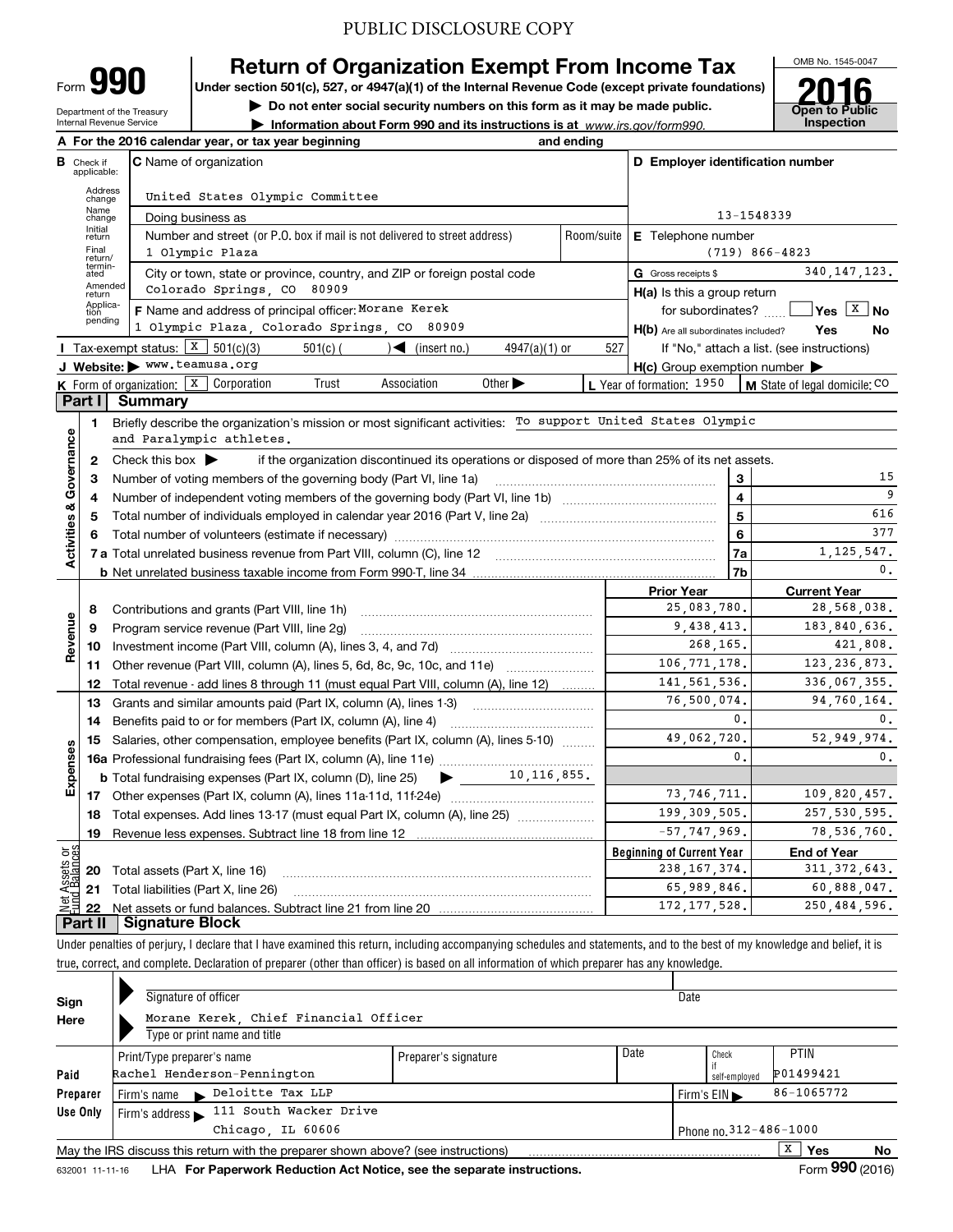| Form $8453 - EO$                                         |                                                   |                                                                                                                                                                                                                                                                                                                                                                                                                                                                                                                                                                                                                                                                                                                                                                                                                                                                                                                                                                                                                                                                                                                                                                                                                                                                                                                                                                                                                                                                                                                                                                                                                                                                                                                                                                                                                                                                                                                                                                                                                                                            |                      | <b>Exempt Organization Declaration and Signature for</b><br><b>Electronic Filing</b> |                                   |       |                               |                | OMB No. 1545-1879                                                                                                                                                                                                                                                                                                                                                                                                                                                                                                                                                                                                                                                                                                                                                                                          |
|----------------------------------------------------------|---------------------------------------------------|------------------------------------------------------------------------------------------------------------------------------------------------------------------------------------------------------------------------------------------------------------------------------------------------------------------------------------------------------------------------------------------------------------------------------------------------------------------------------------------------------------------------------------------------------------------------------------------------------------------------------------------------------------------------------------------------------------------------------------------------------------------------------------------------------------------------------------------------------------------------------------------------------------------------------------------------------------------------------------------------------------------------------------------------------------------------------------------------------------------------------------------------------------------------------------------------------------------------------------------------------------------------------------------------------------------------------------------------------------------------------------------------------------------------------------------------------------------------------------------------------------------------------------------------------------------------------------------------------------------------------------------------------------------------------------------------------------------------------------------------------------------------------------------------------------------------------------------------------------------------------------------------------------------------------------------------------------------------------------------------------------------------------------------------------------|----------------------|--------------------------------------------------------------------------------------|-----------------------------------|-------|-------------------------------|----------------|------------------------------------------------------------------------------------------------------------------------------------------------------------------------------------------------------------------------------------------------------------------------------------------------------------------------------------------------------------------------------------------------------------------------------------------------------------------------------------------------------------------------------------------------------------------------------------------------------------------------------------------------------------------------------------------------------------------------------------------------------------------------------------------------------------|
|                                                          |                                                   |                                                                                                                                                                                                                                                                                                                                                                                                                                                                                                                                                                                                                                                                                                                                                                                                                                                                                                                                                                                                                                                                                                                                                                                                                                                                                                                                                                                                                                                                                                                                                                                                                                                                                                                                                                                                                                                                                                                                                                                                                                                            |                      |                                                                                      |                                   |       |                               | $.20 -$        | 2016                                                                                                                                                                                                                                                                                                                                                                                                                                                                                                                                                                                                                                                                                                                                                                                                       |
| Department of the Treasury<br>Internal Revenue Service   |                                                   |                                                                                                                                                                                                                                                                                                                                                                                                                                                                                                                                                                                                                                                                                                                                                                                                                                                                                                                                                                                                                                                                                                                                                                                                                                                                                                                                                                                                                                                                                                                                                                                                                                                                                                                                                                                                                                                                                                                                                                                                                                                            |                      | For use with Forms 990, 990-EZ, 990-PF, 1120-POL, and 8868                           |                                   |       |                               |                |                                                                                                                                                                                                                                                                                                                                                                                                                                                                                                                                                                                                                                                                                                                                                                                                            |
|                                                          | Name of exempt organization                       |                                                                                                                                                                                                                                                                                                                                                                                                                                                                                                                                                                                                                                                                                                                                                                                                                                                                                                                                                                                                                                                                                                                                                                                                                                                                                                                                                                                                                                                                                                                                                                                                                                                                                                                                                                                                                                                                                                                                                                                                                                                            |                      |                                                                                      |                                   |       |                               |                | Employer identification number                                                                                                                                                                                                                                                                                                                                                                                                                                                                                                                                                                                                                                                                                                                                                                             |
|                                                          |                                                   | United States Olympic Committee                                                                                                                                                                                                                                                                                                                                                                                                                                                                                                                                                                                                                                                                                                                                                                                                                                                                                                                                                                                                                                                                                                                                                                                                                                                                                                                                                                                                                                                                                                                                                                                                                                                                                                                                                                                                                                                                                                                                                                                                                            |                      |                                                                                      |                                   |       |                               |                | 13-1548339                                                                                                                                                                                                                                                                                                                                                                                                                                                                                                                                                                                                                                                                                                                                                                                                 |
| <b>Part I</b>                                            |                                                   | Type of Return and Return Information (Whole Dollars Only)                                                                                                                                                                                                                                                                                                                                                                                                                                                                                                                                                                                                                                                                                                                                                                                                                                                                                                                                                                                                                                                                                                                                                                                                                                                                                                                                                                                                                                                                                                                                                                                                                                                                                                                                                                                                                                                                                                                                                                                                 |                      |                                                                                      |                                   |       |                               |                |                                                                                                                                                                                                                                                                                                                                                                                                                                                                                                                                                                                                                                                                                                                                                                                                            |
|                                                          |                                                   | Check the box for the type of return being filed with Form 8453-EO and enter the applicable amount, if any, from the return. If you check the box on                                                                                                                                                                                                                                                                                                                                                                                                                                                                                                                                                                                                                                                                                                                                                                                                                                                                                                                                                                                                                                                                                                                                                                                                                                                                                                                                                                                                                                                                                                                                                                                                                                                                                                                                                                                                                                                                                                       |                      |                                                                                      |                                   |       |                               |                |                                                                                                                                                                                                                                                                                                                                                                                                                                                                                                                                                                                                                                                                                                                                                                                                            |
| than one line in Part I.                                 |                                                   | line 1a, 2a, 3a, 4a, or 5a below and the amount on that line of the return being filed with this form was blank, then leave line 1b, 2b, 3b, 4b, or 5b,<br>whichever is applicable, blank (do not enter -0-). If you entered -0- on the return, then enter -0- on the applicable line below. Do not complete more                                                                                                                                                                                                                                                                                                                                                                                                                                                                                                                                                                                                                                                                                                                                                                                                                                                                                                                                                                                                                                                                                                                                                                                                                                                                                                                                                                                                                                                                                                                                                                                                                                                                                                                                          |                      |                                                                                      |                                   |       |                               |                |                                                                                                                                                                                                                                                                                                                                                                                                                                                                                                                                                                                                                                                                                                                                                                                                            |
|                                                          | 1a Form 990 check here ▶                          | X                                                                                                                                                                                                                                                                                                                                                                                                                                                                                                                                                                                                                                                                                                                                                                                                                                                                                                                                                                                                                                                                                                                                                                                                                                                                                                                                                                                                                                                                                                                                                                                                                                                                                                                                                                                                                                                                                                                                                                                                                                                          |                      | b Total revenue, if any (Form 990, Part VIII, column (A), line 12)                   |                                   |       |                               |                | 336,067,355.<br>1b                                                                                                                                                                                                                                                                                                                                                                                                                                                                                                                                                                                                                                                                                                                                                                                         |
|                                                          | 2a Form 990-EZ check here ▶                       |                                                                                                                                                                                                                                                                                                                                                                                                                                                                                                                                                                                                                                                                                                                                                                                                                                                                                                                                                                                                                                                                                                                                                                                                                                                                                                                                                                                                                                                                                                                                                                                                                                                                                                                                                                                                                                                                                                                                                                                                                                                            |                      |                                                                                      |                                   |       |                               | 2 <sub>b</sub> | <u> 1990 - Johann Barbara, martin a</u>                                                                                                                                                                                                                                                                                                                                                                                                                                                                                                                                                                                                                                                                                                                                                                    |
|                                                          | 3a Form 1120-POL check here ▶                     |                                                                                                                                                                                                                                                                                                                                                                                                                                                                                                                                                                                                                                                                                                                                                                                                                                                                                                                                                                                                                                                                                                                                                                                                                                                                                                                                                                                                                                                                                                                                                                                                                                                                                                                                                                                                                                                                                                                                                                                                                                                            |                      | b Total tax (Form 1120-POL, line 22)                                                 |                                   |       |                               | Зb             |                                                                                                                                                                                                                                                                                                                                                                                                                                                                                                                                                                                                                                                                                                                                                                                                            |
|                                                          | 4a Form 990-PF check here                         |                                                                                                                                                                                                                                                                                                                                                                                                                                                                                                                                                                                                                                                                                                                                                                                                                                                                                                                                                                                                                                                                                                                                                                                                                                                                                                                                                                                                                                                                                                                                                                                                                                                                                                                                                                                                                                                                                                                                                                                                                                                            |                      | b Tax based on investment income (Form 990-PF, Part VI, line 5)                      |                                   |       |                               | 4 <sub>b</sub> |                                                                                                                                                                                                                                                                                                                                                                                                                                                                                                                                                                                                                                                                                                                                                                                                            |
|                                                          | 5a Form 8868 check here $\blacktriangleright$     |                                                                                                                                                                                                                                                                                                                                                                                                                                                                                                                                                                                                                                                                                                                                                                                                                                                                                                                                                                                                                                                                                                                                                                                                                                                                                                                                                                                                                                                                                                                                                                                                                                                                                                                                                                                                                                                                                                                                                                                                                                                            |                      | b Balance due (Form 8868, line 3c) [11] Balance due (Form 8868, line 3c)             |                                   |       |                               | 5b             |                                                                                                                                                                                                                                                                                                                                                                                                                                                                                                                                                                                                                                                                                                                                                                                                            |
| Part II                                                  | <b>Declaration of Officer</b>                     |                                                                                                                                                                                                                                                                                                                                                                                                                                                                                                                                                                                                                                                                                                                                                                                                                                                                                                                                                                                                                                                                                                                                                                                                                                                                                                                                                                                                                                                                                                                                                                                                                                                                                                                                                                                                                                                                                                                                                                                                                                                            |                      |                                                                                      |                                   |       |                               |                |                                                                                                                                                                                                                                                                                                                                                                                                                                                                                                                                                                                                                                                                                                                                                                                                            |
| 6<br>the date of any refund.<br>Sign<br>Here<br>Part III | Signature of officer                              | (direct debit) entry to the financial institution account indicated in the tax preparation software for payment of the organization's federal<br>taxes owed on this return, and the financial institution to debit the entry to this account. To revoke a payment, I must contact the U.S.<br>institutions involved in the processing of the electronic payment of taxes to receive confidential information necessary to answer inquiries<br>and resolve issues related to the payment.<br>If a copy of this return is being filed with a state agency(ies) regulating charities as part of the IRS Fed/State program, I certify that I<br>executed the electronic disclosure consent contained within this return allowing disclosure by the IRS of this Form 990/990-EZ/990-PF<br>(as specifically identified in Part I above) to the selected state agency(ies).<br>electronic return and accompanying schedules and statements, and to the best of my knowledge and belief, they are true, correct, and complete. I<br>further declare that the amount in Part I above is the amount shown on the copy of the organization's electronic return. I consent to allow my<br>Declaration of Electronic Return Originator (ERO) and Paid Preparer (see instructions)<br>I declare that I have reviewed the above organization's return and that the entries on Form 8453-EO are complete and correct to the best of my<br>knowledge. If I am only a collector, I am not responsible for reviewing the return and only declare that this form accurately reflects the data on the<br>return. The organization officer will have signed this form before I submit the return. I will give the officer a copy of all forms and information to be<br>filed with the IRS, and have followed all other requirements in Pub. 4163, Modernized e-file (MeF) Information for Authorized IRS e-file Providers<br>for Business Returns. If I am also the Paid Preparer, under penalties of perjury I declare that I have examined the above organization's return and |                      | $5 - 11 - 17$<br>Date                                                                |                                   | Title |                               |                | I authorize the U.S. Treasury and its designated Financial Agent to initiate an Automated Clearing House (ACH) electronic funds withdrawal<br>Treasury Financial Agent at 1-888-353-4537 no later than 2 business days prior to the payment (settlement) date. I also authorize the financial<br>Under penalties of perjury, I declare that I am an officer of the above named organization and that I have examined a copy of the organization's 2016<br>intermediate service provider, transmitter, or electronic return originator (ERO) to send the organization's return to the IRS and to receive from the IRS<br>(a) an acknowledgement of receipt or reason for rejection of the transmission. (b) the reason for any delay in processing the return or refund, and (c)<br>Chief Financial Officer |
|                                                          |                                                   | accompanying schedules and statements, and to the best of my knowledge and belief, they are true, correct, and complete. This Paid Preparer<br>declaration is based on all information of which I have any knowledge.                                                                                                                                                                                                                                                                                                                                                                                                                                                                                                                                                                                                                                                                                                                                                                                                                                                                                                                                                                                                                                                                                                                                                                                                                                                                                                                                                                                                                                                                                                                                                                                                                                                                                                                                                                                                                                      |                      |                                                                                      |                                   |       |                               |                |                                                                                                                                                                                                                                                                                                                                                                                                                                                                                                                                                                                                                                                                                                                                                                                                            |
| ERO's                                                    |                                                   | PacholHRenigh                                                                                                                                                                                                                                                                                                                                                                                                                                                                                                                                                                                                                                                                                                                                                                                                                                                                                                                                                                                                                                                                                                                                                                                                                                                                                                                                                                                                                                                                                                                                                                                                                                                                                                                                                                                                                                                                                                                                                                                                                                              |                      | Date<br>5/11/17                                                                      | Check if<br>also paid<br>preparer | х     | Check<br>if self-<br>employed |                | ERO's SSN or PTIN                                                                                                                                                                                                                                                                                                                                                                                                                                                                                                                                                                                                                                                                                                                                                                                          |
| ERO's<br>eignature<br><b>Use</b>                         | Firm's name (or                                   | Deloitte Tax LLP                                                                                                                                                                                                                                                                                                                                                                                                                                                                                                                                                                                                                                                                                                                                                                                                                                                                                                                                                                                                                                                                                                                                                                                                                                                                                                                                                                                                                                                                                                                                                                                                                                                                                                                                                                                                                                                                                                                                                                                                                                           |                      |                                                                                      |                                   |       |                               |                | P01499421<br>86-1065772                                                                                                                                                                                                                                                                                                                                                                                                                                                                                                                                                                                                                                                                                                                                                                                    |
| Only                                                     | yours if self-employed),<br>address, and ZIP code | 111 South Wacker Drive                                                                                                                                                                                                                                                                                                                                                                                                                                                                                                                                                                                                                                                                                                                                                                                                                                                                                                                                                                                                                                                                                                                                                                                                                                                                                                                                                                                                                                                                                                                                                                                                                                                                                                                                                                                                                                                                                                                                                                                                                                     |                      |                                                                                      |                                   |       |                               | EIN            |                                                                                                                                                                                                                                                                                                                                                                                                                                                                                                                                                                                                                                                                                                                                                                                                            |
|                                                          |                                                   | Chicago, IL 60606                                                                                                                                                                                                                                                                                                                                                                                                                                                                                                                                                                                                                                                                                                                                                                                                                                                                                                                                                                                                                                                                                                                                                                                                                                                                                                                                                                                                                                                                                                                                                                                                                                                                                                                                                                                                                                                                                                                                                                                                                                          |                      |                                                                                      |                                   |       |                               | Phone no.      | $312 - 486 - 1000$                                                                                                                                                                                                                                                                                                                                                                                                                                                                                                                                                                                                                                                                                                                                                                                         |
|                                                          |                                                   | ledge and belief, they are true, correct, and complete. Declaration of preparer is based on all information of which the preparer has any knowledge.                                                                                                                                                                                                                                                                                                                                                                                                                                                                                                                                                                                                                                                                                                                                                                                                                                                                                                                                                                                                                                                                                                                                                                                                                                                                                                                                                                                                                                                                                                                                                                                                                                                                                                                                                                                                                                                                                                       |                      |                                                                                      |                                   |       |                               |                | Under penalties of perjury, I declare that I have examined the above return and accompanying schedules and statements, and to the best of my know-                                                                                                                                                                                                                                                                                                                                                                                                                                                                                                                                                                                                                                                         |
|                                                          | Print/Type preparer's name                        |                                                                                                                                                                                                                                                                                                                                                                                                                                                                                                                                                                                                                                                                                                                                                                                                                                                                                                                                                                                                                                                                                                                                                                                                                                                                                                                                                                                                                                                                                                                                                                                                                                                                                                                                                                                                                                                                                                                                                                                                                                                            | Preparer's signature |                                                                                      | <b>Date</b>                       |       | Check if self-                |                | <b>PTIN</b>                                                                                                                                                                                                                                                                                                                                                                                                                                                                                                                                                                                                                                                                                                                                                                                                |
| Paid                                                     |                                                   |                                                                                                                                                                                                                                                                                                                                                                                                                                                                                                                                                                                                                                                                                                                                                                                                                                                                                                                                                                                                                                                                                                                                                                                                                                                                                                                                                                                                                                                                                                                                                                                                                                                                                                                                                                                                                                                                                                                                                                                                                                                            |                      |                                                                                      |                                   |       | employed                      |                |                                                                                                                                                                                                                                                                                                                                                                                                                                                                                                                                                                                                                                                                                                                                                                                                            |
| Preparer<br><b>Use Only</b>                              | Firm's name                                       |                                                                                                                                                                                                                                                                                                                                                                                                                                                                                                                                                                                                                                                                                                                                                                                                                                                                                                                                                                                                                                                                                                                                                                                                                                                                                                                                                                                                                                                                                                                                                                                                                                                                                                                                                                                                                                                                                                                                                                                                                                                            |                      |                                                                                      |                                   |       |                               | Firm's EIN     |                                                                                                                                                                                                                                                                                                                                                                                                                                                                                                                                                                                                                                                                                                                                                                                                            |
|                                                          | Firm's address $\blacktriangleright$              |                                                                                                                                                                                                                                                                                                                                                                                                                                                                                                                                                                                                                                                                                                                                                                                                                                                                                                                                                                                                                                                                                                                                                                                                                                                                                                                                                                                                                                                                                                                                                                                                                                                                                                                                                                                                                                                                                                                                                                                                                                                            |                      |                                                                                      |                                   |       | Phone no.                     |                |                                                                                                                                                                                                                                                                                                                                                                                                                                                                                                                                                                                                                                                                                                                                                                                                            |

623061 11-15-16 LHA For Privacy Act and Paperwork Reduction Act Notice, see back of form.

Form 8453-EO (2016)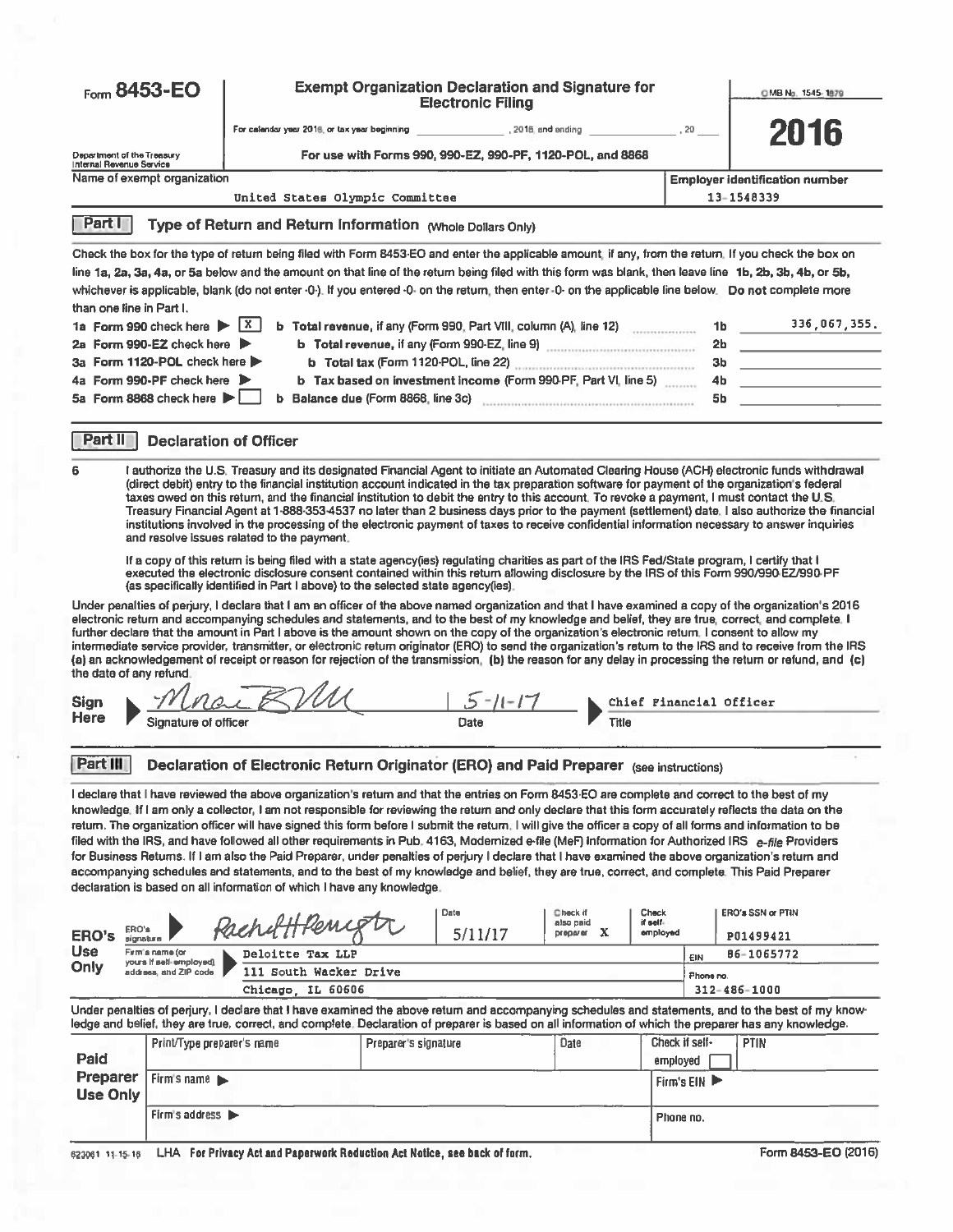|              | United States Olympic Committee<br>Form 990 (2016)                                                                                             | 13-1548339   | Page 2                                                      |
|--------------|------------------------------------------------------------------------------------------------------------------------------------------------|--------------|-------------------------------------------------------------|
|              | Part III   Statement of Program Service Accomplishments                                                                                        |              |                                                             |
|              |                                                                                                                                                |              | x                                                           |
| 1            | Briefly describe the organization's mission:                                                                                                   |              |                                                             |
|              | To support U.S. Olympic and Paralympic athletes in achieving sustained<br>competitive excellence while demonstrating the values of the Olympic |              |                                                             |
|              | Movement, thereby inspiring all Americans.                                                                                                     |              |                                                             |
|              |                                                                                                                                                |              |                                                             |
| $\mathbf{2}$ | Did the organization undertake any significant program services during the year which were not listed on the                                   |              |                                                             |
|              | prior Form 990 or 990-EZ?                                                                                                                      |              | $Yes \begin{array}{ c c } \hline X & \text{No} \end{array}$ |
|              | If "Yes," describe these new services on Schedule O.                                                                                           |              |                                                             |
| 3            | Did the organization cease conducting, or make significant changes in how it conducts, any program services?                                   |              | $Yes \quad \boxed{X}$ No                                    |
|              | If "Yes," describe these changes on Schedule O.                                                                                                |              |                                                             |
| 4            | Describe the organization's program service accomplishments for each of its three largest program services, as measured by expenses.           |              |                                                             |
|              | Section 501(c)(3) and 501(c)(4) organizations are required to report the amount of grants and allocations to others, the total expenses, and   |              |                                                             |
|              | revenue, if any, for each program service reported.                                                                                            |              |                                                             |
|              | 80, 204, 021. including grants of \$ 67, 214, 758. The Perenue \$<br><b>4a</b> (Code: ) (Expenses \$                                           |              | 0.                                                          |
|              | Member Support - The total expenses for this program are made up of                                                                            |              |                                                             |
|              | direct financial assistance to athletes and grants paid to the National                                                                        |              |                                                             |
|              | Governing Bodies ("NGBs"), as well as the grant making function and                                                                            |              |                                                             |
|              | organization support and oversight of NGBs and athlete programs.                                                                               |              |                                                             |
|              |                                                                                                                                                |              |                                                             |
|              |                                                                                                                                                |              |                                                             |
|              |                                                                                                                                                |              |                                                             |
|              |                                                                                                                                                |              |                                                             |
|              |                                                                                                                                                |              |                                                             |
|              |                                                                                                                                                |              |                                                             |
|              |                                                                                                                                                |              |                                                             |
|              |                                                                                                                                                |              |                                                             |
|              |                                                                                                                                                |              |                                                             |
| 4b           | $30, 262, 641$ . including grants of \$<br>$1,097,015.$ ) (Revenue \$<br>) (Expenses \$<br>(Code:                                              |              | 6,895,269.                                                  |
|              | Olympic Training Centers - The facilities provide room, board, and                                                                             |              |                                                             |
|              | training facilities to athletes who are selected by their NGBs.                                                                                |              |                                                             |
|              |                                                                                                                                                |              |                                                             |
|              |                                                                                                                                                |              |                                                             |
|              |                                                                                                                                                |              |                                                             |
|              |                                                                                                                                                |              |                                                             |
|              |                                                                                                                                                |              |                                                             |
|              |                                                                                                                                                |              |                                                             |
|              |                                                                                                                                                |              |                                                             |
|              |                                                                                                                                                |              |                                                             |
|              |                                                                                                                                                |              |                                                             |
|              |                                                                                                                                                |              |                                                             |
| 4c           | $42,614,419.$ including grants of \$ $10,000,000.$ (Revenue \$ $-1,157,598.$ )<br>(Expenses \$<br>(Code:                                       |              |                                                             |
|              | International Competition - Expenses for this program provide for the                                                                          |              |                                                             |
|              | logistical and operational support in sending teams to the Olympic.                                                                            |              |                                                             |
|              | Paralympic. Pan American and Parapan American Games, as well as other                                                                          |              |                                                             |
|              | international games.                                                                                                                           |              |                                                             |
|              |                                                                                                                                                |              |                                                             |
|              |                                                                                                                                                |              |                                                             |
|              |                                                                                                                                                |              |                                                             |
|              |                                                                                                                                                |              |                                                             |
|              |                                                                                                                                                |              |                                                             |
|              |                                                                                                                                                |              |                                                             |
|              |                                                                                                                                                |              |                                                             |
| 4d           | Other program services (Describe in Schedule O.)                                                                                               |              |                                                             |
|              | 16, 448, 391.) (Revenue \$<br>59,666,745. including grants of \$<br>(Expenses \$                                                               | 174,073,840. |                                                             |
| 4е           | 212,747,826.<br>Total program service expenses $\blacktriangleright$                                                                           |              | Form 990 (2016)                                             |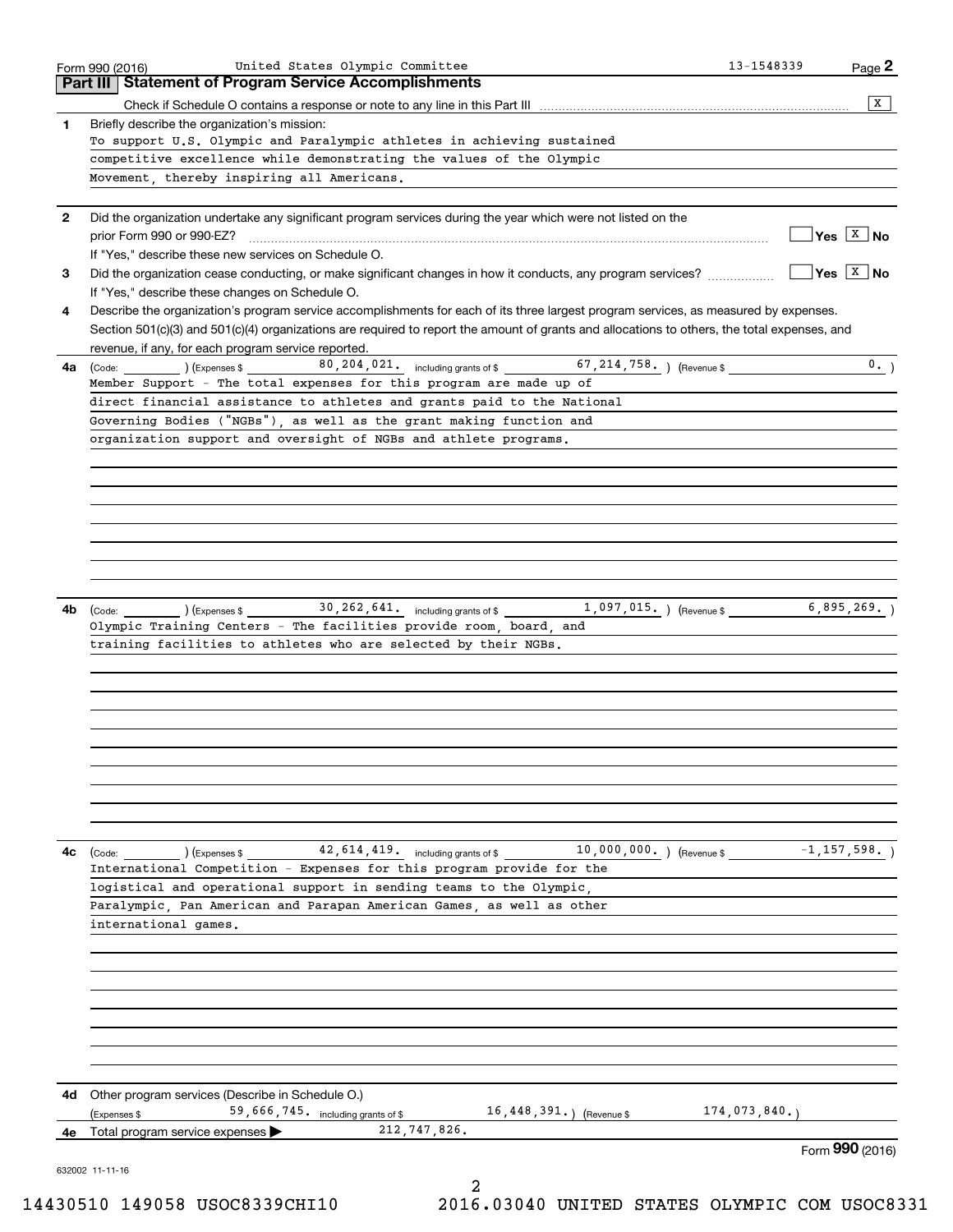United States Olympic Committee 13-1548339

|     | United States Olympic Committee<br>13-1548339<br>Form 990 (2016)                                                                                                        |                 |     | $_{\text{Page}}$ 3             |
|-----|-------------------------------------------------------------------------------------------------------------------------------------------------------------------------|-----------------|-----|--------------------------------|
|     | <b>Part IV   Checklist of Required Schedules</b>                                                                                                                        |                 |     |                                |
|     |                                                                                                                                                                         |                 | Yes | No                             |
| 1.  | Is the organization described in section $501(c)(3)$ or $4947(a)(1)$ (other than a private foundation)?                                                                 |                 |     |                                |
|     |                                                                                                                                                                         | 1               | X   |                                |
| 2   |                                                                                                                                                                         | $\overline{2}$  | X   |                                |
| 3   | Did the organization engage in direct or indirect political campaign activities on behalf of or in opposition to candidates for                                         |                 |     |                                |
|     |                                                                                                                                                                         | 3               |     | x                              |
| 4   | Section 501(c)(3) organizations. Did the organization engage in lobbying activities, or have a section 501(h) election in effect                                        |                 |     |                                |
|     |                                                                                                                                                                         | 4               | х   |                                |
| 5   | Is the organization a section 501(c)(4), 501(c)(5), or 501(c)(6) organization that receives membership dues, assessments, or                                            |                 |     |                                |
|     |                                                                                                                                                                         | 5               |     | х                              |
| 6   | Did the organization maintain any donor advised funds or any similar funds or accounts for which donors have the right to                                               |                 |     |                                |
|     | provide advice on the distribution or investment of amounts in such funds or accounts? If "Yes," complete Schedule D, Part I                                            | 6               |     | x                              |
| 7   | Did the organization receive or hold a conservation easement, including easements to preserve open space,                                                               |                 |     |                                |
|     |                                                                                                                                                                         | $\overline{7}$  |     | x                              |
| 8   | Did the organization maintain collections of works of art, historical treasures, or other similar assets? If "Yes," complete                                            |                 |     |                                |
|     |                                                                                                                                                                         | 8               | x   |                                |
| 9   | Did the organization report an amount in Part X, line 21, for escrow or custodial account liability, serve as a custodian for                                           |                 |     |                                |
|     | amounts not listed in Part X; or provide credit counseling, debt management, credit repair, or debt negotiation services?                                               |                 |     |                                |
|     |                                                                                                                                                                         | 9               |     | х                              |
| 10  | If "Yes," complete Schedule D, Part IV<br>Did the organization, directly or through a related organization, hold assets in temporarily restricted endowments, permanent |                 |     |                                |
|     |                                                                                                                                                                         | 10              | х   |                                |
| 11  |                                                                                                                                                                         |                 |     |                                |
|     | If the organization's answer to any of the following questions is "Yes," then complete Schedule D, Parts VI, VII, VIII, IX, or X                                        |                 |     |                                |
|     | as applicable.<br>a Did the organization report an amount for land, buildings, and equipment in Part X, line 10? If "Yes," complete Schedule D,                         |                 |     |                                |
|     |                                                                                                                                                                         |                 | x   |                                |
|     |                                                                                                                                                                         | 11a             |     |                                |
|     | <b>b</b> Did the organization report an amount for investments - other securities in Part X, line 12 that is 5% or more of its total                                    |                 |     | х                              |
|     |                                                                                                                                                                         | 11 <sub>b</sub> |     |                                |
|     | c Did the organization report an amount for investments - program related in Part X, line 13 that is 5% or more of its total                                            |                 |     | х                              |
|     |                                                                                                                                                                         | 11c             |     |                                |
|     | d Did the organization report an amount for other assets in Part X, line 15 that is 5% or more of its total assets reported in                                          |                 |     |                                |
|     |                                                                                                                                                                         | <b>11d</b>      |     | х                              |
|     | e Did the organization report an amount for other liabilities in Part X, line 25? If "Yes," complete Schedule D, Part X                                                 | 11e             |     | х                              |
| f   | Did the organization's separate or consolidated financial statements for the tax year include a footnote that addresses                                                 |                 |     |                                |
|     | the organization's liability for uncertain tax positions under FIN 48 (ASC 740)? If "Yes," complete Schedule D, Part X                                                  | 11f             | x   |                                |
|     | 12a Did the organization obtain separate, independent audited financial statements for the tax year? If "Yes," complete                                                 |                 |     |                                |
|     | Schedule D, Parts XI and XII <i>maching and the content of the content of the setter and the setter and the setter and</i>                                              | 12a             |     |                                |
| b   | Was the organization included in consolidated, independent audited financial statements for the tax year?                                                               |                 |     |                                |
|     | If "Yes," and if the organization answered "No" to line 12a, then completing Schedule D, Parts XI and XII is optional                                                   | 12 <sub>b</sub> | х   |                                |
| 13  |                                                                                                                                                                         | 13              |     | x                              |
| 14a | Did the organization maintain an office, employees, or agents outside of the United States?                                                                             | 14a             | X   |                                |
| b   | Did the organization have aggregate revenues or expenses of more than \$10,000 from grantmaking, fundraising, business,                                                 |                 |     |                                |
|     | investment, and program service activities outside the United States, or aggregate foreign investments valued at \$100,000                                              |                 |     |                                |
|     |                                                                                                                                                                         | 14b             | x   |                                |
| 15  | Did the organization report on Part IX, column (A), line 3, more than \$5,000 of grants or other assistance to or for any                                               |                 |     |                                |
|     |                                                                                                                                                                         | 15              | x   |                                |
| 16  | Did the organization report on Part IX, column (A), line 3, more than \$5,000 of aggregate grants or other assistance to                                                |                 |     |                                |
|     |                                                                                                                                                                         | 16              |     | х                              |
| 17  | Did the organization report a total of more than \$15,000 of expenses for professional fundraising services on Part IX,                                                 |                 |     |                                |
|     |                                                                                                                                                                         | 17              |     | х                              |
| 18  | Did the organization report more than \$15,000 total of fundraising event gross income and contributions on Part VIII, lines                                            |                 |     |                                |
|     |                                                                                                                                                                         | 18              |     | х                              |
| 19  | Did the organization report more than \$15,000 of gross income from gaming activities on Part VIII, line 9a? If "Yes."                                                  |                 |     |                                |
|     |                                                                                                                                                                         | 19              |     | x                              |
|     |                                                                                                                                                                         |                 |     | $\mathbf{QQ} \cap \mathbf{QQ}$ |

Form (2016) **990**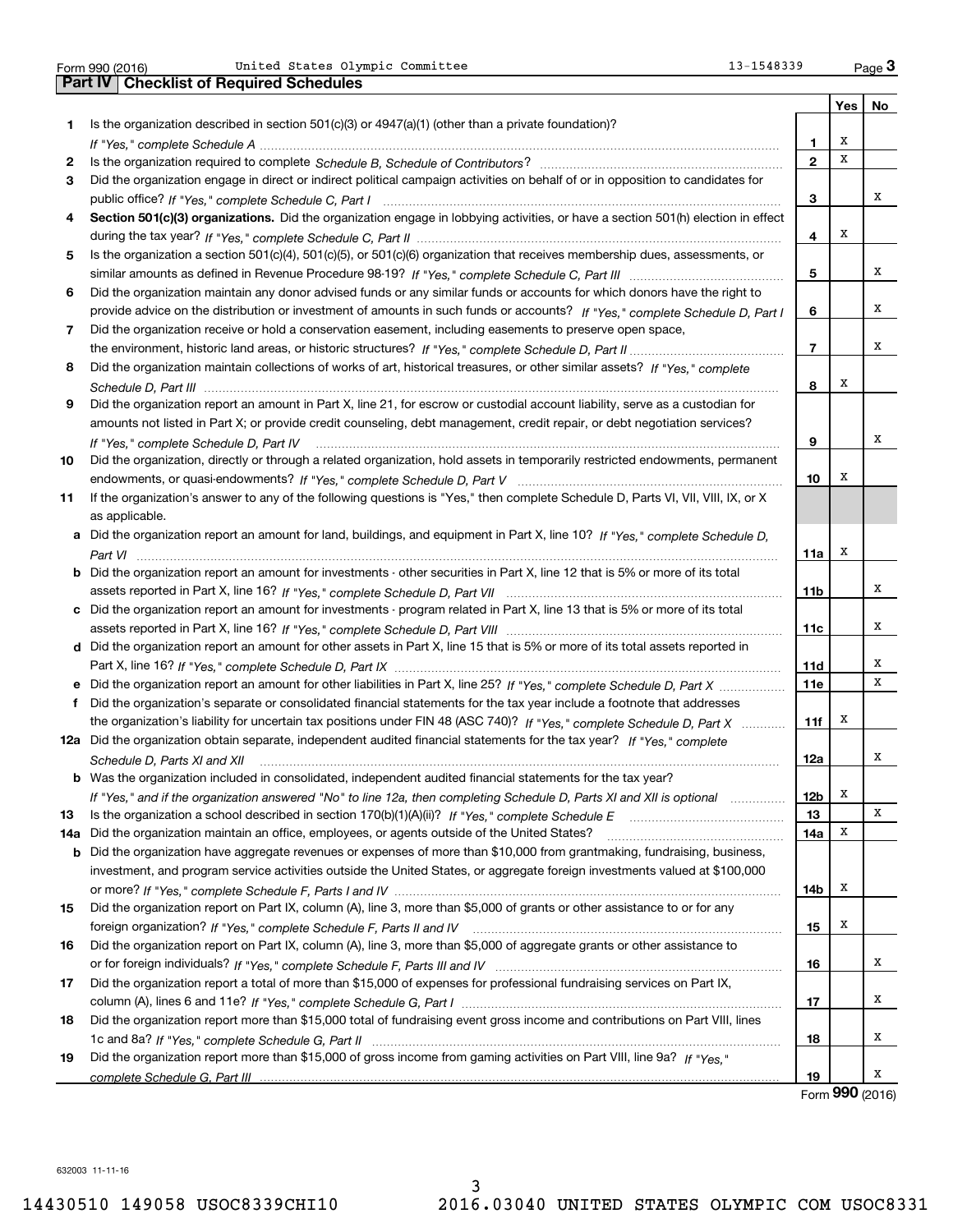|  | Form 990 (2016) |  |
|--|-----------------|--|
|  |                 |  |

|     | United States Olympic Committee<br>13-1548339<br>Form 990 (2016)                                                                  |                 |     | Page 4 |
|-----|-----------------------------------------------------------------------------------------------------------------------------------|-----------------|-----|--------|
|     | Part IV  <br><b>Checklist of Required Schedules</b> (continued)                                                                   |                 |     |        |
|     |                                                                                                                                   |                 | Yes | No     |
|     | 20a Did the organization operate one or more hospital facilities? If "Yes," complete Schedule H                                   | 20a             |     | x      |
| b   | If "Yes" to line 20a, did the organization attach a copy of its audited financial statements to this return?                      | 20b             |     |        |
| 21  | Did the organization report more than \$5,000 of grants or other assistance to any domestic organization or                       |                 |     |        |
|     |                                                                                                                                   | 21              | х   |        |
| 22  | Did the organization report more than \$5,000 of grants or other assistance to or for domestic individuals on                     |                 |     |        |
|     |                                                                                                                                   | 22              | х   |        |
| 23  | Did the organization answer "Yes" to Part VII, Section A, line 3, 4, or 5 about compensation of the organization's current        |                 |     |        |
|     | and former officers, directors, trustees, key employees, and highest compensated employees? If "Yes," complete                    |                 |     |        |
|     |                                                                                                                                   | 23              | х   |        |
|     | 24a Did the organization have a tax-exempt bond issue with an outstanding principal amount of more than \$100,000 as of the       |                 |     |        |
|     | last day of the year, that was issued after December 31, 2002? If "Yes," answer lines 24b through 24d and complete                |                 |     |        |
|     | Schedule K. If "No", go to line 25a                                                                                               | 24a             |     | х      |
|     | Did the organization invest any proceeds of tax-exempt bonds beyond a temporary period exception?                                 | 24b             |     |        |
|     | Did the organization maintain an escrow account other than a refunding escrow at any time during the year to defease              |                 |     |        |
|     |                                                                                                                                   | 24c             |     |        |
|     |                                                                                                                                   | 24d             |     |        |
|     | 25a Section 501(c)(3), 501(c)(4), and 501(c)(29) organizations. Did the organization engage in an excess benefit                  |                 |     |        |
|     |                                                                                                                                   | 25a             |     | х      |
| b   | Is the organization aware that it engaged in an excess benefit transaction with a disqualified person in a prior year, and        |                 |     |        |
|     | that the transaction has not been reported on any of the organization's prior Forms 990 or 990-EZ? If "Yes," complete             |                 |     |        |
|     | Schedule L, Part I                                                                                                                | 25 <sub>b</sub> |     | х      |
| 26  | Did the organization report any amount on Part X, line 5, 6, or 22 for receivables from or payables to any current or             |                 |     |        |
|     | former officers, directors, trustees, key employees, highest compensated employees, or disqualified persons? If "Yes."            |                 |     |        |
|     | complete Schedule L, Part II                                                                                                      | 26              |     | х      |
| 27  | Did the organization provide a grant or other assistance to an officer, director, trustee, key employee, substantial              |                 |     |        |
|     | contributor or employee thereof, a grant selection committee member, or to a 35% controlled entity or family member               |                 |     |        |
|     |                                                                                                                                   | 27              |     | х      |
| 28  | Was the organization a party to a business transaction with one of the following parties (see Schedule L, Part IV                 |                 |     |        |
|     | instructions for applicable filing thresholds, conditions, and exceptions):                                                       |                 |     |        |
| а   | A current or former officer, director, trustee, or key employee? If "Yes," complete Schedule L, Part IV                           | 28a             |     | Χ      |
| b   | A family member of a current or former officer, director, trustee, or key employee? If "Yes," complete Schedule L, Part IV        | 28b             |     | х      |
|     | c An entity of which a current or former officer, director, trustee, or key employee (or a family member thereof) was an officer, |                 |     |        |
|     |                                                                                                                                   | 28c             |     | Χ      |
| 29  |                                                                                                                                   | 29              | х   |        |
| 30  | Did the organization receive contributions of art, historical treasures, or other similar assets, or qualified conservation       |                 |     |        |
|     |                                                                                                                                   | 30              |     | х      |
| 31  | Did the organization liquidate, terminate, or dissolve and cease operations?                                                      |                 |     |        |
|     |                                                                                                                                   | 31              |     | х      |
| 32  | Did the organization sell, exchange, dispose of, or transfer more than 25% of its net assets? If "Yes," complete                  |                 |     |        |
|     |                                                                                                                                   | 32              |     | х      |
| 33  | Did the organization own 100% of an entity disregarded as separate from the organization under Regulations                        |                 |     |        |
|     |                                                                                                                                   | 33              | х   |        |
| 34  | Was the organization related to any tax-exempt or taxable entity? If "Yes," complete Schedule R, Part II, III, or IV, and         |                 |     |        |
|     |                                                                                                                                   | 34              | х   |        |
| 35a | Did the organization have a controlled entity within the meaning of section 512(b)(13)?                                           | 35a             | x   |        |
| b   | If "Yes" to line 35a, did the organization receive any payment from or engage in any transaction with a controlled entity         |                 |     |        |
|     |                                                                                                                                   | 35b             | х   |        |
| 36  | Section 501(c)(3) organizations. Did the organization make any transfers to an exempt non-charitable related organization?        |                 |     |        |
|     |                                                                                                                                   | 36              |     | х      |
| 37  | Did the organization conduct more than 5% of its activities through an entity that is not a related organization                  |                 |     |        |
|     |                                                                                                                                   | 37              |     | х      |
| 38  | Did the organization complete Schedule O and provide explanations in Schedule O for Part VI, lines 11b and 19?                    |                 |     |        |
|     |                                                                                                                                   | 38              | x   |        |

Form (2016) **990**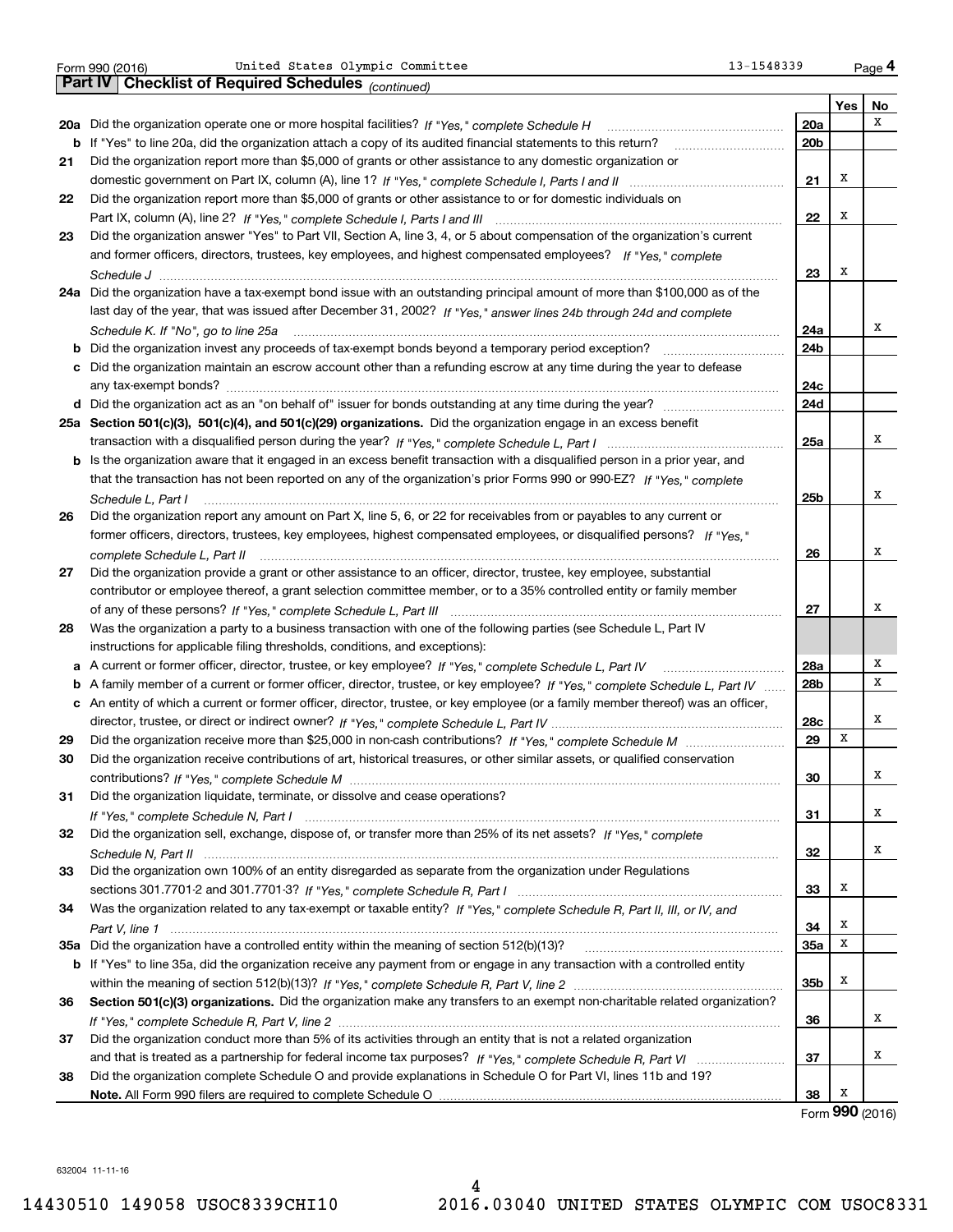|               | United States Olympic Committee<br>Form 990 (2016)                                                                                                                                                                               |                 | 13-1548339 |                 |                             | $_{\text{Page}}$ 5 |
|---------------|----------------------------------------------------------------------------------------------------------------------------------------------------------------------------------------------------------------------------------|-----------------|------------|-----------------|-----------------------------|--------------------|
| <b>Part V</b> | <b>Statements Regarding Other IRS Filings and Tax Compliance</b>                                                                                                                                                                 |                 |            |                 |                             |                    |
|               | Check if Schedule O contains a response or note to any line in this Part V                                                                                                                                                       |                 |            |                 |                             |                    |
|               |                                                                                                                                                                                                                                  |                 |            |                 | Yes                         | No                 |
|               |                                                                                                                                                                                                                                  | 1a              | 2369       |                 |                             |                    |
| b             | Enter the number of Forms W-2G included in line 1a. Enter -0- if not applicable                                                                                                                                                  | 1 <sub>b</sub>  | 0          |                 |                             |                    |
|               | Did the organization comply with backup withholding rules for reportable payments to vendors and reportable gaming                                                                                                               |                 |            |                 |                             |                    |
|               |                                                                                                                                                                                                                                  |                 |            | 1c              | x                           |                    |
|               | 2a Enter the number of employees reported on Form W-3, Transmittal of Wage and Tax Statements,                                                                                                                                   |                 |            |                 |                             |                    |
|               | filed for the calendar year ending with or within the year covered by this return                                                                                                                                                | 2a              | 616        |                 |                             |                    |
|               |                                                                                                                                                                                                                                  |                 |            | 2 <sub>b</sub>  | х                           |                    |
|               | <b>Note.</b> If the sum of lines 1a and 2a is greater than 250, you may be required to $e$ -file (see instructions) <i>marrouum</i> manu-                                                                                        |                 |            |                 |                             |                    |
| За            | Did the organization have unrelated business gross income of \$1,000 or more during the year?                                                                                                                                    |                 |            | 3a              | х                           |                    |
| b             |                                                                                                                                                                                                                                  |                 |            | 3 <sub>b</sub>  | х                           |                    |
|               | 4a At any time during the calendar year, did the organization have an interest in, or a signature or other authority over, a                                                                                                     |                 |            |                 |                             |                    |
|               | financial account in a foreign country (such as a bank account, securities account, or other financial account)?                                                                                                                 |                 |            | 4a              | х                           |                    |
|               | <b>b</b> If "Yes," enter the name of the foreign country: $\triangleright$ Brazil, Russia                                                                                                                                        |                 |            |                 |                             |                    |
|               | See instructions for filing requirements for FinCEN Form 114, Report of Foreign Bank and Financial Accounts (FBAR).                                                                                                              |                 |            |                 |                             |                    |
|               | 5a Was the organization a party to a prohibited tax shelter transaction at any time during the tax year?                                                                                                                         |                 |            | 5a              |                             | Χ                  |
| b             |                                                                                                                                                                                                                                  |                 |            | 5b              |                             | х                  |
| с             |                                                                                                                                                                                                                                  |                 |            | 5c              |                             |                    |
|               | 6a Does the organization have annual gross receipts that are normally greater than \$100,000, and did the organization solicit                                                                                                   |                 |            |                 |                             |                    |
|               | any contributions that were not tax deductible as charitable contributions?                                                                                                                                                      |                 |            | 6a              |                             | Χ                  |
|               | <b>b</b> If "Yes," did the organization include with every solicitation an express statement that such contributions or gifts                                                                                                    |                 |            |                 |                             |                    |
|               |                                                                                                                                                                                                                                  |                 |            | 6b              |                             |                    |
| 7             | Organizations that may receive deductible contributions under section 170(c).<br>Did the organization receive a payment in excess of \$75 made partly as a contribution and partly for goods and services provided to the payor? |                 |            |                 |                             | х                  |
| а             |                                                                                                                                                                                                                                  |                 |            | 7a<br>7b        |                             |                    |
| b             | If "Yes," did the organization notify the donor of the value of the goods or services provided?<br>c Did the organization sell, exchange, or otherwise dispose of tangible personal property for which it was required           |                 |            |                 |                             |                    |
|               |                                                                                                                                                                                                                                  |                 |            | 7c              |                             | х                  |
|               |                                                                                                                                                                                                                                  | 7d              |            |                 |                             |                    |
| е             | Did the organization receive any funds, directly or indirectly, to pay premiums on a personal benefit contract?                                                                                                                  |                 |            | 7e              |                             | Х                  |
| f             | Did the organization, during the year, pay premiums, directly or indirectly, on a personal benefit contract?                                                                                                                     |                 |            | 7f              |                             | х                  |
| g             | If the organization received a contribution of qualified intellectual property, did the organization file Form 8899 as required?                                                                                                 |                 |            | 7g              |                             |                    |
| h             | If the organization received a contribution of cars, boats, airplanes, or other vehicles, did the organization file a Form 1098-C?                                                                                               |                 |            | 7h              |                             |                    |
| 8             | Sponsoring organizations maintaining donor advised funds. Did a donor advised fund maintained by the                                                                                                                             |                 |            |                 |                             |                    |
|               | sponsoring organization have excess business holdings at any time during the year?                                                                                                                                               |                 |            | 8               |                             |                    |
|               | Sponsoring organizations maintaining donor advised funds.                                                                                                                                                                        |                 |            |                 |                             |                    |
| а             | Did the sponsoring organization make any taxable distributions under section 4966?                                                                                                                                               |                 |            | 9а              |                             |                    |
| b             | Did the sponsoring organization make a distribution to a donor, donor advisor, or related person?                                                                                                                                |                 |            | 9b              |                             |                    |
| 10            | Section 501(c)(7) organizations. Enter:                                                                                                                                                                                          |                 |            |                 |                             |                    |
| а             |                                                                                                                                                                                                                                  | 10a             |            |                 |                             |                    |
| b             | Gross receipts, included on Form 990, Part VIII, line 12, for public use of club facilities                                                                                                                                      | 10 <sub>b</sub> |            |                 |                             |                    |
| 11            | Section 501(c)(12) organizations. Enter:                                                                                                                                                                                         |                 |            |                 |                             |                    |
| а             | Gross income from members or shareholders                                                                                                                                                                                        | 11a             |            |                 |                             |                    |
| b             | Gross income from other sources (Do not net amounts due or paid to other sources against                                                                                                                                         |                 |            |                 |                             |                    |
|               | amounts due or received from them.)                                                                                                                                                                                              | 11b             |            |                 |                             |                    |
|               | 12a Section 4947(a)(1) non-exempt charitable trusts. Is the organization filing Form 990 in lieu of Form 1041?                                                                                                                   |                 |            | 12a             |                             |                    |
| b             | If "Yes," enter the amount of tax-exempt interest received or accrued during the year                                                                                                                                            | 12 <sub>b</sub> |            |                 |                             |                    |
| 13            | Section 501(c)(29) qualified nonprofit health insurance issuers.                                                                                                                                                                 |                 |            |                 |                             |                    |
| a             | Is the organization licensed to issue qualified health plans in more than one state?                                                                                                                                             |                 |            | 1За             |                             |                    |
|               | Note. See the instructions for additional information the organization must report on Schedule O.                                                                                                                                |                 |            |                 |                             |                    |
|               | <b>b</b> Enter the amount of reserves the organization is required to maintain by the states in which the                                                                                                                        |                 |            |                 |                             |                    |
|               |                                                                                                                                                                                                                                  | 13b             |            |                 |                             |                    |
| c             |                                                                                                                                                                                                                                  | 13c             |            |                 |                             |                    |
|               | 14a Did the organization receive any payments for indoor tanning services during the tax year?                                                                                                                                   |                 |            | 14a             |                             | х                  |
|               |                                                                                                                                                                                                                                  |                 |            | 14 <sub>b</sub> |                             |                    |
|               |                                                                                                                                                                                                                                  |                 |            |                 | $F_{\text{OCD}}$ 990 (2016) |                    |

|  |  | Form 990 (2016) |
|--|--|-----------------|
|--|--|-----------------|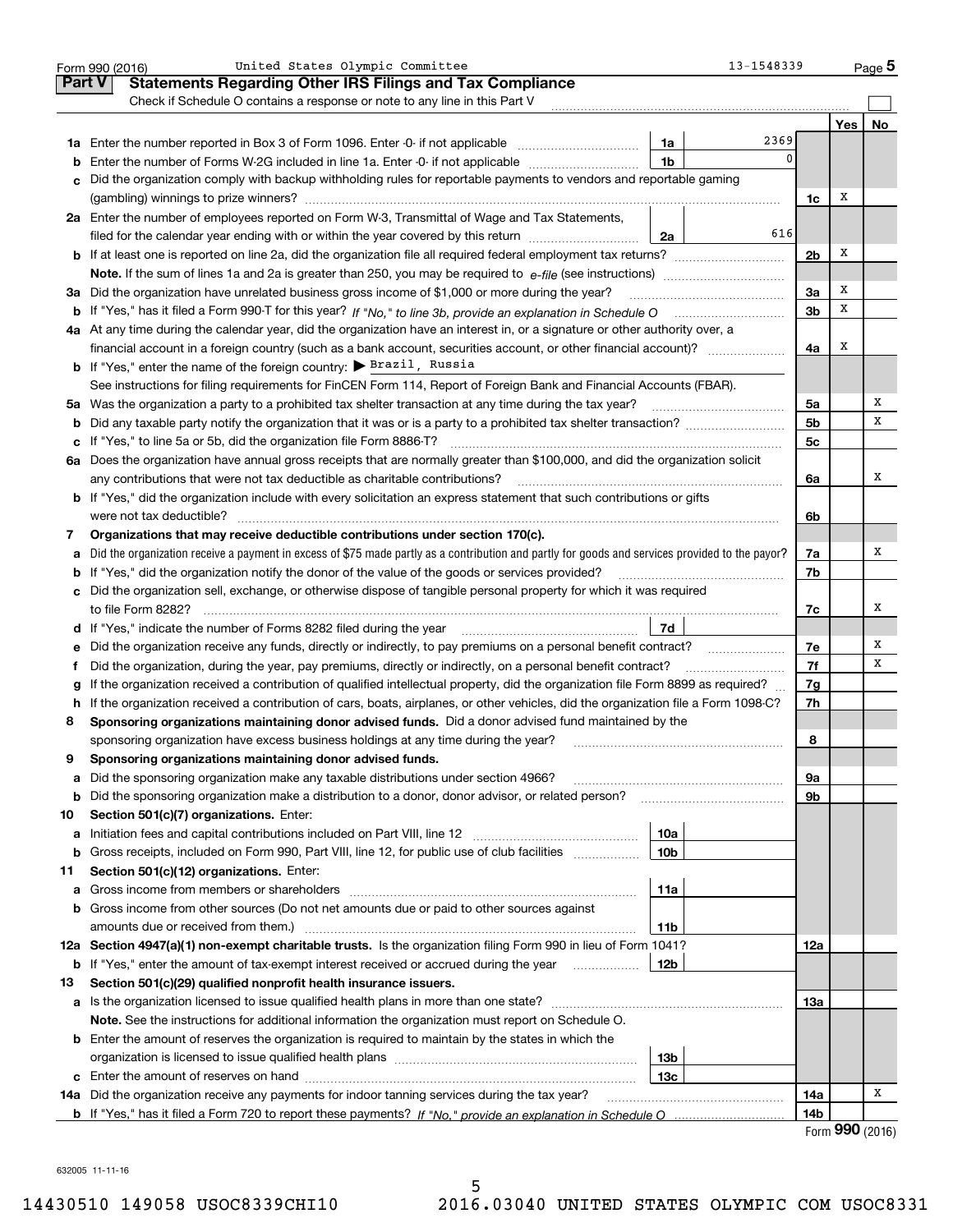|    | to line 8a, 8b, or 10b below, describe the circumstances, processes, or changes in Schedule O. See instructions.                                                                                                               |                         |     | $\overline{X}$ |
|----|--------------------------------------------------------------------------------------------------------------------------------------------------------------------------------------------------------------------------------|-------------------------|-----|----------------|
|    | <b>Section A. Governing Body and Management</b>                                                                                                                                                                                |                         |     |                |
|    |                                                                                                                                                                                                                                |                         | Yes | No             |
|    | 1a<br><b>1a</b> Enter the number of voting members of the governing body at the end of the tax year <i>manumum</i>                                                                                                             | 15                      |     |                |
|    | If there are material differences in voting rights among members of the governing body, or if the governing                                                                                                                    |                         |     |                |
|    | body delegated broad authority to an executive committee or similar committee, explain in Schedule O.                                                                                                                          |                         |     |                |
|    | Enter the number of voting members included in line 1a, above, who are independent<br>1b                                                                                                                                       |                         |     |                |
| 2  | Did any officer, director, trustee, or key employee have a family relationship or a business relationship with any other                                                                                                       |                         |     |                |
|    | officer, director, trustee, or key employee?                                                                                                                                                                                   | $\mathbf{2}$            |     | х              |
| 3  | Did the organization delegate control over management duties customarily performed by or under the direct supervision                                                                                                          |                         |     |                |
|    |                                                                                                                                                                                                                                | 3                       |     | х              |
| 4  | Did the organization make any significant changes to its governing documents since the prior Form 990 was filed?                                                                                                               | $\overline{\mathbf{4}}$ | X   |                |
| 5  |                                                                                                                                                                                                                                | 5                       |     | x              |
| 6  |                                                                                                                                                                                                                                | 6                       |     | X              |
| 7a | Did the organization have members, stockholders, or other persons who had the power to elect or appoint one or                                                                                                                 |                         |     |                |
|    |                                                                                                                                                                                                                                | 7a                      |     | х              |
|    | <b>b</b> Are any governance decisions of the organization reserved to (or subject to approval by) members, stockholders, or                                                                                                    |                         |     |                |
|    | persons other than the governing body?                                                                                                                                                                                         | 7b                      |     | х              |
| 8  | Did the organization contemporaneously document the meetings held or written actions undertaken during the year by the following:                                                                                              |                         |     |                |
| а  |                                                                                                                                                                                                                                | 8a                      | Х   |                |
|    | Each committee with authority to act on behalf of the governing body? [11] manufacture manufacture with authority to act on behalf of the governing body? [11] manufacture manufacture with authority of the state with an int | 8b                      | Х   |                |
| 9  | Is there any officer, director, trustee, or key employee listed in Part VII, Section A, who cannot be reached at the                                                                                                           |                         |     |                |
|    |                                                                                                                                                                                                                                | 9                       |     | х              |
|    | Section B. Policies (This Section B requests information about policies not required by the Internal Revenue Code.)                                                                                                            |                         |     |                |
|    |                                                                                                                                                                                                                                |                         | Yes | No             |
|    |                                                                                                                                                                                                                                | 10a                     |     | x              |
|    | <b>b</b> If "Yes," did the organization have written policies and procedures governing the activities of such chapters, affiliates,                                                                                            |                         |     |                |
|    |                                                                                                                                                                                                                                | 10b                     |     |                |
|    | 11a Has the organization provided a complete copy of this Form 990 to all members of its governing body before filing the form?                                                                                                | 11a                     | x   |                |
| b  | Describe in Schedule O the process, if any, used by the organization to review this Form 990.                                                                                                                                  |                         |     |                |
|    |                                                                                                                                                                                                                                | 12a                     | x   |                |
| b  |                                                                                                                                                                                                                                | 12 <sub>b</sub>         | x   |                |
| c  | Did the organization regularly and consistently monitor and enforce compliance with the policy? If "Yes," describe                                                                                                             |                         |     |                |
|    | in Schedule O how this was done manufactured and continuum and contact the United Schedule O how this was done                                                                                                                 | 12c                     | x   |                |
| 13 | Did the organization have a written whistleblower policy?                                                                                                                                                                      | 13                      | X   |                |
| 14 | Did the organization have a written document retention and destruction policy? manufactured and the organization have a written document retention and destruction policy?                                                     | 14                      | х   |                |
| 15 | Did the process for determining compensation of the following persons include a review and approval by independent                                                                                                             |                         |     |                |
|    | persons, comparability data, and contemporaneous substantiation of the deliberation and decision?                                                                                                                              |                         |     |                |
| a  | The organization's CEO, Executive Director, or top management official manufactured content content of the organization's CEO, Executive Director, or top management official                                                  | 15a                     | х   |                |
| b  | Other officers or key employees of the organization                                                                                                                                                                            | 15b                     | Х   |                |
|    | If "Yes" to line 15a or 15b, describe the process in Schedule O (see instructions).                                                                                                                                            |                         |     |                |
|    | 16a Did the organization invest in, contribute assets to, or participate in a joint venture or similar arrangement with a                                                                                                      |                         |     |                |
|    | taxable entity during the year?                                                                                                                                                                                                | 16a                     | х   |                |
|    | b If "Yes," did the organization follow a written policy or procedure requiring the organization to evaluate its participation                                                                                                 |                         |     |                |
|    | in joint venture arrangements under applicable federal tax law, and take steps to safeguard the organization's                                                                                                                 |                         |     |                |
|    |                                                                                                                                                                                                                                | 16b                     | x   |                |
|    | <b>Section C. Disclosure</b>                                                                                                                                                                                                   |                         |     |                |
| 17 | List the states with which a copy of this Form 990 is required to be filed AK, GA, MD, ND, OR, WA, AR, HI, ME, NH, PA, WI                                                                                                      |                         |     |                |
| 18 | Section 6104 requires an organization to make its Forms 1023 (or 1024 if applicable), 990, and 990-T (Section 501(c)(3)s only) available                                                                                       |                         |     |                |
|    | for public inspection. Indicate how you made these available. Check all that apply.                                                                                                                                            |                         |     |                |
|    | $X$ Own website<br>$X$ Upon request<br>Another's website<br>Other (explain in Schedule O)                                                                                                                                      |                         |     |                |
| 19 | Describe in Schedule O whether (and if so, how) the organization made its governing documents, conflict of interest policy, and financial                                                                                      |                         |     |                |
|    | statements available to the public during the tax year.                                                                                                                                                                        |                         |     |                |
|    | State the name, address, and telephone number of the person who possesses the organization's books and records:                                                                                                                |                         |     |                |
| 20 |                                                                                                                                                                                                                                |                         |     |                |
|    | Morane Kerek - 719-866-4823                                                                                                                                                                                                    |                         |     |                |
|    | 1 Olympic Plaza, Colorado Springs, CO 80909                                                                                                                                                                                    |                         |     |                |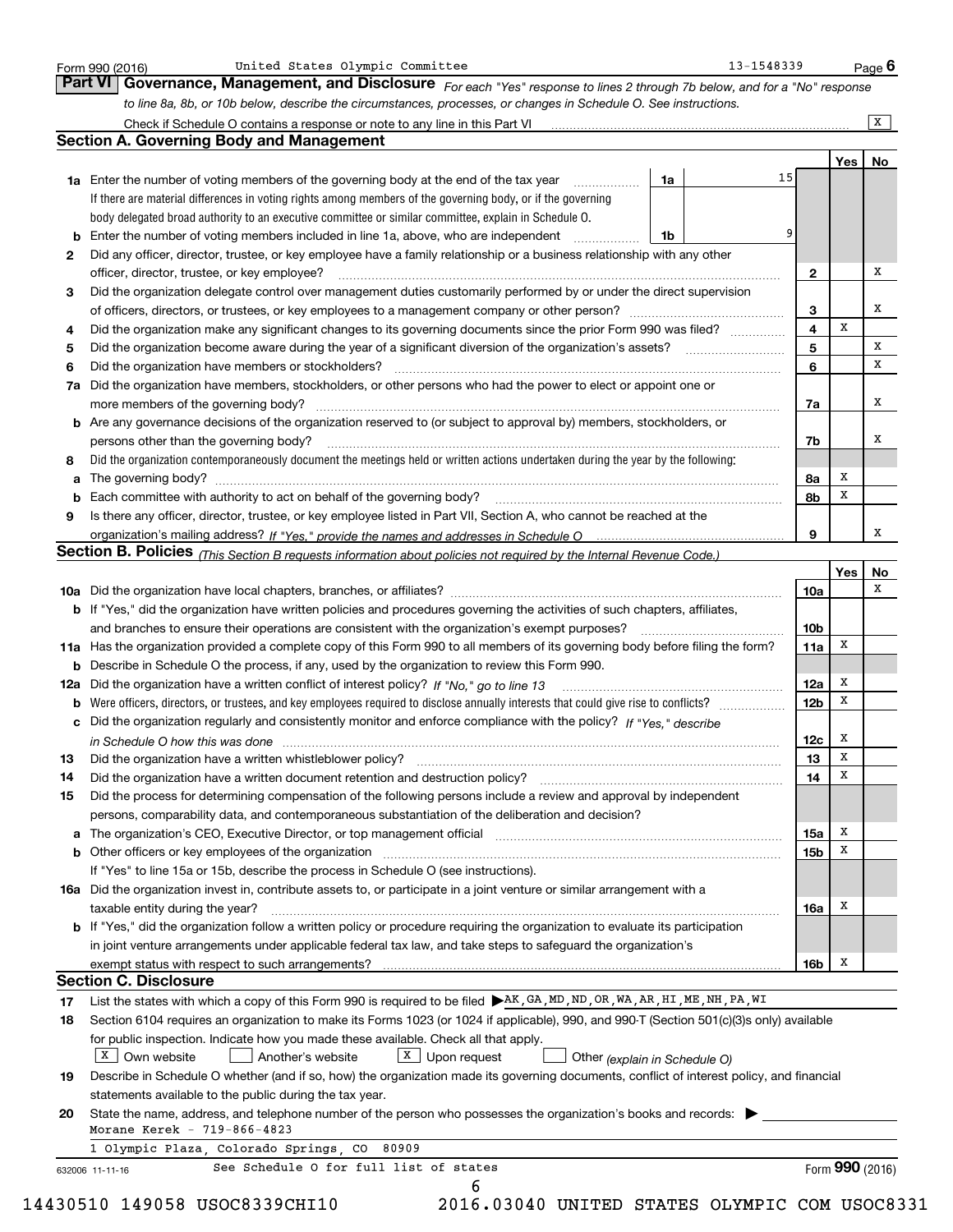| Form 990 (2016) | United States Olympic Committee                                                            | $13 - 1548339$ | Page |
|-----------------|--------------------------------------------------------------------------------------------|----------------|------|
|                 | Part VII Compensation of Officers, Directors, Trustees, Key Employees, Highest Compensated |                |      |
|                 | <b>Employees, and Independent Contractors</b>                                              |                |      |
|                 | Check if Schedule O contains a response or note to any line in this Part VII               |                |      |
| Section A.      | Officers, Directors, Trustees, Key Employees, and Highest Compensated Employees            |                |      |

**1a**  Complete this table for all persons required to be listed. Report compensation for the calendar year ending with or within the organization's tax year.

**•** List all of the organization's current officers, directors, trustees (whether individuals or organizations), regardless of amount of compensation. Enter -0- in columns  $(D)$ ,  $(E)$ , and  $(F)$  if no compensation was paid.

● List all of the organization's **current** key employees, if any. See instructions for definition of "key employee."

**•** List the organization's five current highest compensated employees (other than an officer, director, trustee, or key employee) who received reportable compensation (Box 5 of Form W-2 and/or Box 7 of Form 1099-MISC) of more than \$100,000 from the organization and any related organizations.

 $\bullet$  List all of the organization's **former** officers, key employees, and highest compensated employees who received more than \$100,000 of reportable compensation from the organization and any related organizations.

**•** List all of the organization's former directors or trustees that received, in the capacity as a former director or trustee of the organization, more than \$10,000 of reportable compensation from the organization and any related organizations.

List persons in the following order: individual trustees or directors; institutional trustees; officers; key employees; highest compensated employees; and former such persons.

Check this box if neither the organization nor any related organization compensated any current officer, director, or trustee.

| (A)                                | (B)                    | (C)<br>Position               |                       | (D)     | (E)          | (F)                                                              |        |                 |                                  |                          |
|------------------------------------|------------------------|-------------------------------|-----------------------|---------|--------------|------------------------------------------------------------------|--------|-----------------|----------------------------------|--------------------------|
| Name and Title                     | Average                |                               |                       |         |              | (do not check more than one                                      |        | Reportable      | Reportable                       | Estimated                |
|                                    | hours per              |                               |                       |         |              | box, unless person is both an<br>officer and a director/trustee) |        | compensation    | compensation                     | amount of                |
|                                    | week                   |                               |                       |         |              |                                                                  |        | from<br>the     | from related                     | other                    |
|                                    | (list any<br>hours for |                               |                       |         |              |                                                                  |        | organization    | organizations<br>(W-2/1099-MISC) | compensation<br>from the |
|                                    | related                |                               |                       |         |              |                                                                  |        | (W-2/1099-MISC) |                                  | organization             |
|                                    | organizations          |                               |                       |         |              |                                                                  |        |                 |                                  | and related              |
|                                    | below                  | ndividual trustee or director | Institutional trustee |         | Key employee | Highest compensated<br>employee                                  |        |                 |                                  | organizations            |
|                                    | line)                  |                               |                       | Officer |              |                                                                  | Former |                 |                                  |                          |
| (1) Lawrence F. Probst             | 20,00                  |                               |                       |         |              |                                                                  |        |                 |                                  |                          |
| Chairman of the Board              | 1.00                   | X                             |                       | X       |              |                                                                  |        | 0.              | $\mathbf{0}$                     | $\mathbf 0$ .            |
| (2) Robert J. Bach                 | 3,00                   |                               |                       |         |              |                                                                  |        |                 |                                  |                          |
| Director                           | 0.00                   | X                             |                       |         |              |                                                                  |        | 7,932.          | $\mathbf 0$                      | $\mathbf{0}$ .           |
| (3)<br>James M. Benson             | 3.00                   |                               |                       |         |              |                                                                  |        |                 |                                  |                          |
| Director                           | 0.00                   | X                             |                       |         |              |                                                                  |        | 0,              | $\mathbf{0}$                     | 0.                       |
| (4) Ursula M. Burns                | 3.00                   |                               |                       |         |              |                                                                  |        |                 |                                  |                          |
| Director                           | 0.00                   | X                             |                       |         |              |                                                                  |        | 2,552.          | $\mathbf 0$                      | 0.                       |
| (5) Anita L. DeFrantz              | 3.00                   |                               |                       |         |              |                                                                  |        |                 |                                  |                          |
| Director                           | 0.00                   | X                             |                       |         |              |                                                                  |        | 0.              | $\mathbf{0}$                     | 0.                       |
| (6) Daniel L. Doctoroff            | 3.00                   |                               |                       |         |              |                                                                  |        |                 |                                  |                          |
| Director                           | 0.00                   | X                             |                       |         |              |                                                                  |        | 15,208.         | $\mathbf 0$                      | $\mathbf 0$ .            |
| (7) Nina M. Kemppel                | 3.00                   |                               |                       |         |              |                                                                  |        |                 |                                  |                          |
| Director                           | 0.00                   | X                             |                       |         |              |                                                                  |        | 12,548          | $\mathbf{0}$                     | 0.                       |
| (8)<br>Susanne D. Lyons            | 3.00                   |                               |                       |         |              |                                                                  |        |                 |                                  |                          |
| Director                           | 0.00                   | X                             |                       |         |              |                                                                  |        | 13, 115.        | $\mathbf{0}$                     | 0.                       |
| (9) William C. Marolt              | 3.00                   |                               |                       |         |              |                                                                  |        |                 |                                  |                          |
| Director                           | 0.00                   | X                             |                       |         |              |                                                                  |        | 13,971.         | $\mathbf{0}$                     | 0.                       |
| (10) Steven M. Mesler              | 3.00                   |                               |                       |         |              |                                                                  |        |                 |                                  |                          |
| Director                           | 0.00                   | X                             |                       |         |              |                                                                  |        | 7,636.          | $\mathbf{0}$                     | $\mathbf{0}$ .           |
| (11) Dave W. Ogrean                | 3.00                   |                               |                       |         |              |                                                                  |        |                 |                                  |                          |
| Director                           | 0.00                   | X                             |                       |         |              |                                                                  |        | 7,380.          | $\mathbf{0}$                     | $\mathsf{0}\,.$          |
| (12) Pisei Whitney Ping            | 3.00                   |                               |                       |         |              |                                                                  |        |                 |                                  |                          |
| Director                           | 0.00                   | X                             |                       |         |              |                                                                  |        | 9,760.          | $\mathbf{0}$                     | 0.                       |
| (13) Angela M. Ruggiero            | 3.00                   |                               |                       |         |              |                                                                  |        |                 |                                  |                          |
| Director                           | 0.00                   | X                             |                       |         |              |                                                                  |        | 0.              | $\mathbf{0}$ .                   | $\mathbf 0$ .            |
| (14) Kevin M. White                | 3,00                   |                               |                       |         |              |                                                                  |        |                 |                                  |                          |
| Director                           | 0.00                   | X                             |                       |         |              |                                                                  |        | 11,150.         | $\mathbf{0}$ .                   | 0.                       |
| (15) Robert L. Wood                | 3,00                   |                               |                       |         |              |                                                                  |        |                 |                                  |                          |
| Director                           | 0.00                   | X                             |                       |         |              |                                                                  |        | 14,456.         | $\mathbf{0}$ .                   | 0.                       |
| (16) Scott A. Blackmun             | 32.00                  |                               |                       |         |              |                                                                  |        |                 |                                  |                          |
| Chief Executive Officer            | 8,00                   |                               |                       | X       |              |                                                                  |        | 1,033,158.      | 0.                               | 42,446.                  |
| (17) Walter R. Glover              | 38.00                  |                               |                       |         |              |                                                                  |        |                 |                                  |                          |
| Chief Financial Officer (end 1/16) | 24.00                  |                               |                       | X       |              |                                                                  |        | 134,854.        | 90,574.                          | 9,043.                   |

632007 11-11-16

Form (2016) **990**

7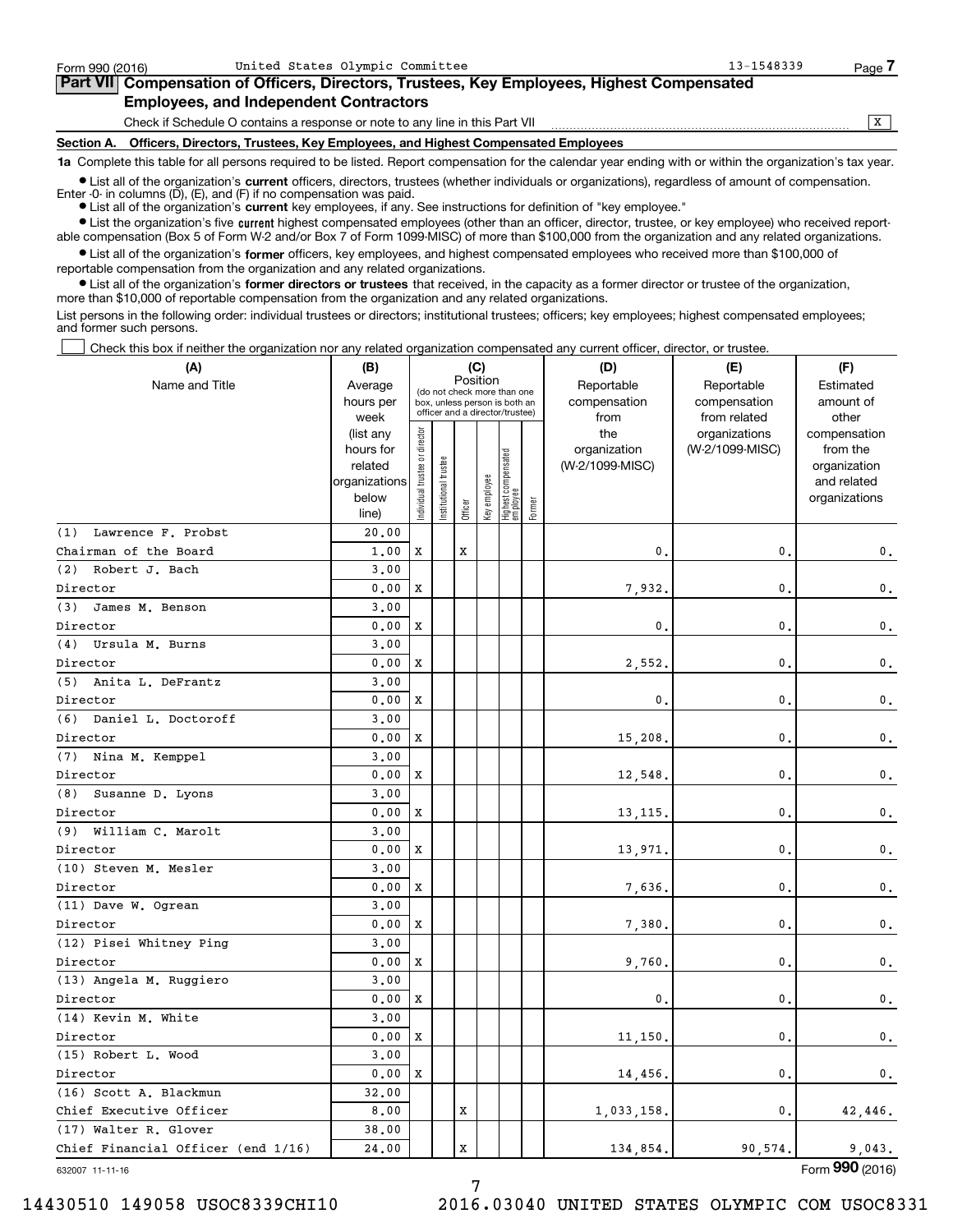| United States Olympic Committee<br>Form 990 (2016)                                                                                                                                                                                                                          |                      |                                |                       |         |          |                                                 |        |                               |                 | 13-1548339 |     |                             | Page 8   |
|-----------------------------------------------------------------------------------------------------------------------------------------------------------------------------------------------------------------------------------------------------------------------------|----------------------|--------------------------------|-----------------------|---------|----------|-------------------------------------------------|--------|-------------------------------|-----------------|------------|-----|-----------------------------|----------|
| <b>Part VII</b><br>Section A. Officers, Directors, Trustees, Key Employees, and Highest Compensated Employees (continued)                                                                                                                                                   |                      |                                |                       |         |          |                                                 |        |                               |                 |            |     |                             |          |
| (A)                                                                                                                                                                                                                                                                         | (B)                  |                                |                       |         | (C)      |                                                 |        | (D)                           | (E)             |            |     | (F)                         |          |
| Name and title                                                                                                                                                                                                                                                              | Average              |                                |                       |         | Position | (do not check more than one                     |        | Reportable                    | Reportable      |            |     | Estimated                   |          |
|                                                                                                                                                                                                                                                                             | hours per            |                                |                       |         |          | box, unless person is both an                   |        | compensation                  | compensation    |            |     | amount of                   |          |
|                                                                                                                                                                                                                                                                             | week                 |                                |                       |         |          | officer and a director/trustee)                 |        | from                          | from related    |            |     | other                       |          |
|                                                                                                                                                                                                                                                                             | (list any            |                                |                       |         |          |                                                 |        | the                           | organizations   |            |     | compensation                |          |
|                                                                                                                                                                                                                                                                             | hours for<br>related |                                |                       |         |          |                                                 |        | organization                  | (W-2/1099-MISC) |            |     | from the                    |          |
|                                                                                                                                                                                                                                                                             | organizations        |                                |                       |         |          |                                                 |        | (W-2/1099-MISC)               |                 |            |     | organization<br>and related |          |
|                                                                                                                                                                                                                                                                             | below                |                                |                       |         |          |                                                 |        |                               |                 |            |     | organizations               |          |
|                                                                                                                                                                                                                                                                             | line)                | Individual trustee or director | Institutional trustee | Officer |          | key employee<br>Highest compensated<br>employee | Former |                               |                 |            |     |                             |          |
| (18) Morane B. Kerek                                                                                                                                                                                                                                                        | 38,00                |                                |                       |         |          |                                                 |        |                               |                 |            |     |                             |          |
| Chief Financial Officer                                                                                                                                                                                                                                                     | 2,00                 |                                |                       | X       |          |                                                 |        | 265,293.                      |                 | 0.         |     |                             | 36, 293. |
| (19) Christopher D. McCleary                                                                                                                                                                                                                                                | 40.00                |                                |                       |         |          |                                                 |        |                               |                 |            |     |                             |          |
| General Counsel                                                                                                                                                                                                                                                             | 0.00                 |                                |                       | X       |          |                                                 |        | 382, 402.                     |                 | 0.         |     |                             | 35,014.  |
| (20) Richard W. Adams                                                                                                                                                                                                                                                       | 40.00                |                                |                       |         |          |                                                 |        |                               |                 |            |     |                             |          |
| Chief of Paralympics & NGB                                                                                                                                                                                                                                                  | 0.00                 |                                |                       |         | x        |                                                 |        | 329,852.                      |                 | 0.         |     |                             | 41,698.  |
| (21) Alan R. Ashley                                                                                                                                                                                                                                                         | 40.00                |                                |                       |         |          |                                                 |        |                               |                 |            |     |                             |          |
| Chief Sport Performance                                                                                                                                                                                                                                                     | 0.00                 |                                |                       |         | x        |                                                 |        | 459,158.                      |                 | 0.         |     |                             | 39,094.  |
| (22) Lisa P. Baird                                                                                                                                                                                                                                                          | 40.00                |                                |                       |         |          |                                                 |        |                               |                 |            |     |                             |          |
| Chief Marketing Officer                                                                                                                                                                                                                                                     | 0.00                 |                                |                       |         | x        |                                                 |        | 545,725.                      |                 | 0.         |     |                             | 44, 209. |
| (23) Jon M. Denney                                                                                                                                                                                                                                                          | 0.00                 |                                |                       |         |          |                                                 |        |                               |                 |            |     |                             |          |
| Chief Development Officer                                                                                                                                                                                                                                                   | 40.00                |                                |                       |         | x        |                                                 |        | 543, 311.                     |                 | 0.         |     |                             | 35,716.  |
| (24) Benita F. Mosley                                                                                                                                                                                                                                                       | 40.00                |                                |                       |         |          |                                                 |        |                               |                 |            |     |                             |          |
| Chief of Org. Excellence (end 2/16)                                                                                                                                                                                                                                         | 0.00                 |                                |                       |         | x        |                                                 |        | 287,074.                      |                 | 0.         |     |                             | 6,939.   |
| (25) Kevin E. Penn                                                                                                                                                                                                                                                          | 40.00                |                                |                       |         |          |                                                 |        |                               |                 |            |     |                             |          |
| Chief of Bus. Operations (beg 7/16)                                                                                                                                                                                                                                         | 0.00                 |                                |                       |         | x        |                                                 |        | 158,478.                      |                 | 0.         |     |                             | 9,192.   |
| (26) Patrick D. Sandusky                                                                                                                                                                                                                                                    | 40.00                |                                |                       |         |          |                                                 |        |                               |                 |            |     |                             |          |
| Chief Communications                                                                                                                                                                                                                                                        | 0.00                 |                                |                       |         |          | X                                               |        | 392, 206.                     |                 | 0.         |     |                             | 42,416.  |
|                                                                                                                                                                                                                                                                             |                      |                                |                       |         |          |                                                 |        | 4,647,219.                    |                 | 90,574.    |     | 342,060.                    |          |
| c Total from continuation sheets to Part VII, Section A manufactured in the Total from continuum                                                                                                                                                                            |                      |                                |                       |         |          |                                                 |        | 1,497,888.                    |                 | 0.         |     | 167,855.                    |          |
|                                                                                                                                                                                                                                                                             |                      |                                |                       |         |          |                                                 |        | 6, 145, 107.                  |                 | 90,574.    |     | 509, 915.                   |          |
| 2 Total number of individuals (including but not limited to those listed above) who received more than \$100,000 of reportable                                                                                                                                              |                      |                                |                       |         |          |                                                 |        |                               |                 |            |     |                             | 129      |
| compensation from the organization $\blacktriangleright$                                                                                                                                                                                                                    |                      |                                |                       |         |          |                                                 |        |                               |                 |            |     | <b>Yes</b>                  | No       |
|                                                                                                                                                                                                                                                                             |                      |                                |                       |         |          |                                                 |        |                               |                 |            |     |                             |          |
| 3<br>Did the organization list any former officer, director, or trustee, key employee, or highest compensated employee on                                                                                                                                                   |                      |                                |                       |         |          |                                                 |        |                               |                 |            |     | х                           |          |
| line 1a? If "Yes," complete Schedule J for such individual manufactured contained and the 1a? If "Yes," complete Schedule J for such individual<br>For any individual listed on line 1a, is the sum of reportable compensation and other compensation from the organization |                      |                                |                       |         |          |                                                 |        |                               |                 |            | 3   |                             |          |
|                                                                                                                                                                                                                                                                             |                      |                                |                       |         |          |                                                 |        |                               |                 |            | 4   | X                           |          |
| Did any person listed on line 1a receive or accrue compensation from any unrelated organization or individual for services<br>5                                                                                                                                             |                      |                                |                       |         |          |                                                 |        |                               |                 |            |     |                             |          |
| rendered to the organization? If "Yes." complete Schedule J for such person                                                                                                                                                                                                 |                      |                                |                       |         |          |                                                 |        |                               |                 |            | 5   |                             | x        |
| <b>Section B. Independent Contractors</b>                                                                                                                                                                                                                                   |                      |                                |                       |         |          |                                                 |        |                               |                 |            |     |                             |          |
| Complete this table for your five highest compensated independent contractors that received more than \$100,000 of compensation from<br>1                                                                                                                                   |                      |                                |                       |         |          |                                                 |        |                               |                 |            |     |                             |          |
| the organization. Report compensation for the calendar year ending with or within the organization's tax year.                                                                                                                                                              |                      |                                |                       |         |          |                                                 |        |                               |                 |            |     |                             |          |
| (A)                                                                                                                                                                                                                                                                         |                      |                                |                       |         |          |                                                 |        | (B)                           |                 |            | (C) |                             |          |
| Name and business address                                                                                                                                                                                                                                                   |                      |                                |                       |         |          |                                                 |        | Description of services       |                 |            |     | Compensation                |          |
| Jet Set Sports                                                                                                                                                                                                                                                              |                      |                                |                       |         |          |                                                 |        |                               |                 |            |     |                             |          |
| P.O. Box 366, Far Hills, NJ 03086                                                                                                                                                                                                                                           |                      |                                |                       |         |          |                                                 |        | Games Hospitality Packages    |                 |            |     | 4,633,850.                  |          |
| NBC Universal Inc.                                                                                                                                                                                                                                                          |                      |                                |                       |         |          |                                                 |        |                               |                 |            |     |                             |          |
| 30 Rockefeller Plaza, New York, NY 10112                                                                                                                                                                                                                                    |                      |                                |                       |         |          |                                                 |        | Paralympic Broadcasting       |                 |            |     | 1,999,999.                  |          |
| Blue State Digital                                                                                                                                                                                                                                                          |                      |                                |                       |         |          |                                                 |        |                               |                 |            |     |                             |          |
| 406 7th Street, NW, Washington, DC 20004                                                                                                                                                                                                                                    |                      |                                |                       |         |          |                                                 |        | Media Services                |                 |            |     | 1,642,934.                  |          |
| Webb Mason, Inc.                                                                                                                                                                                                                                                            |                      |                                |                       |         |          |                                                 |        |                               |                 |            |     |                             |          |
| 2600 NW Topeka Blvd., Topeka, KS 66617                                                                                                                                                                                                                                      |                      |                                |                       |         |          |                                                 |        | Printing and Mailing Services |                 |            |     | 1,626,772.                  |          |
| Living Hospitality, 22 Union Street,                                                                                                                                                                                                                                        |                      |                                |                       |         |          |                                                 |        |                               |                 |            |     |                             |          |
| Newton Abbot, Devon, UNITED KINGDOM                                                                                                                                                                                                                                         |                      |                                |                       |         |          |                                                 |        | Games Hospitality Services    |                 |            |     | 1,386,343.                  |          |
| 2 Total number of independent contractors (including but not limited to those listed above) who received more than                                                                                                                                                          |                      |                                |                       |         |          |                                                 |        |                               |                 |            |     |                             |          |

\$100,000 of compensation from the organization 91 See Part VII, Section A Continuation sheets

Form (2016) **990**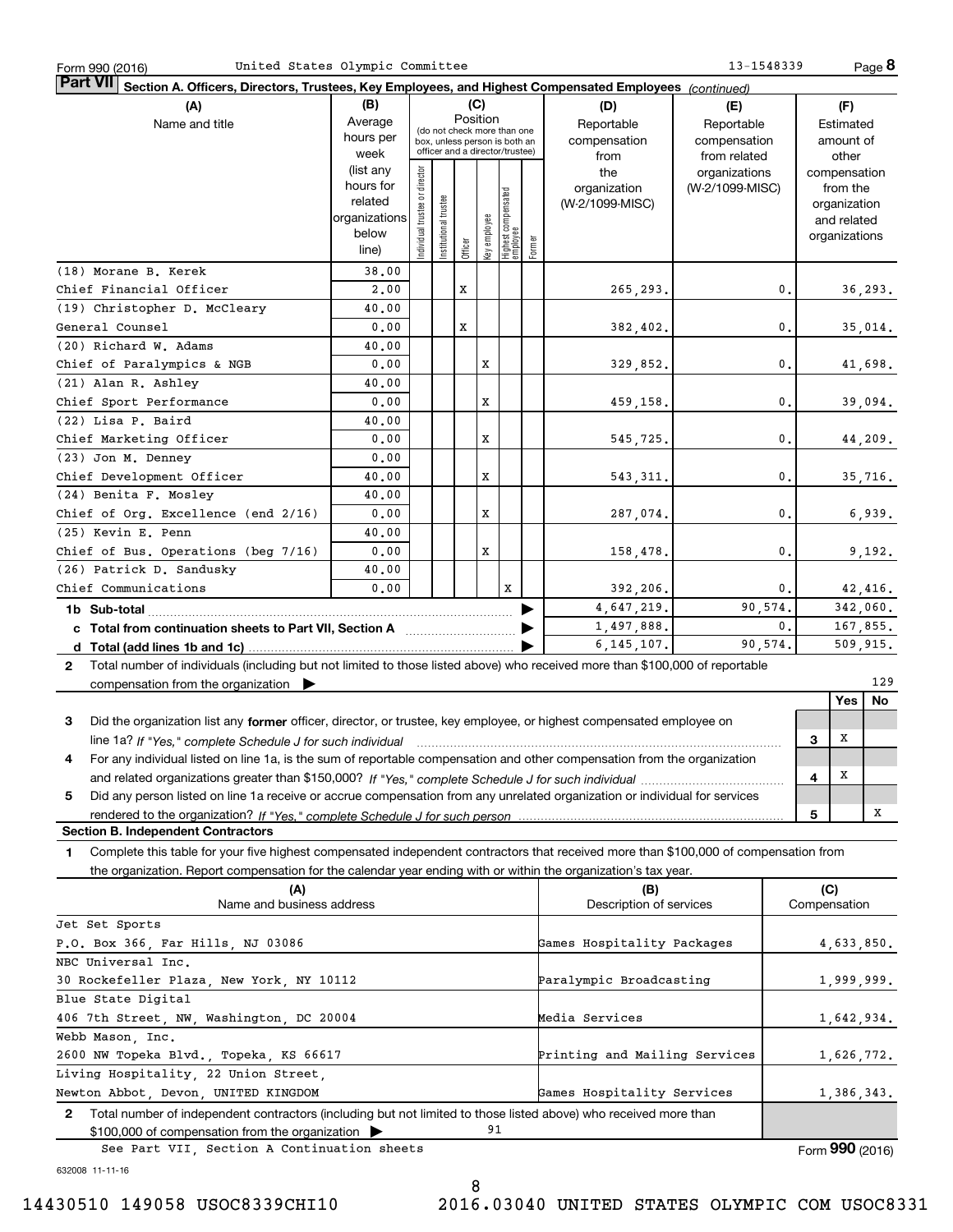| United States Olympic Committee<br>Form 990                                                                            |                   |                                | 13-1548339            |         |              |                              |        |                     |                                  |                          |  |  |  |
|------------------------------------------------------------------------------------------------------------------------|-------------------|--------------------------------|-----------------------|---------|--------------|------------------------------|--------|---------------------|----------------------------------|--------------------------|--|--|--|
| Part VII <br>Officers, Directors, Trustees, Key Employees, and Highest Compensated Employees (continued)<br>Section A. |                   |                                |                       |         |              |                              |        |                     |                                  |                          |  |  |  |
| (A)                                                                                                                    | (B)               | (C)                            |                       |         |              |                              |        | (D)                 | (E)                              | (F)                      |  |  |  |
| Name and title                                                                                                         | Average           |                                |                       |         | Position     |                              |        | Reportable          | Reportable                       | Estimated                |  |  |  |
|                                                                                                                        | hours             |                                |                       |         |              | (check all that apply)       |        | compensation        | compensation                     | amount of                |  |  |  |
|                                                                                                                        | per               |                                |                       |         |              |                              |        | from                | from related                     | other                    |  |  |  |
|                                                                                                                        | week<br>(list any |                                |                       |         |              |                              |        | the<br>organization | organizations<br>(W-2/1099-MISC) | compensation<br>from the |  |  |  |
|                                                                                                                        | hours for         |                                |                       |         |              |                              |        | (W-2/1099-MISC)     |                                  | organization             |  |  |  |
|                                                                                                                        | related           |                                |                       |         |              |                              |        |                     |                                  | and related              |  |  |  |
|                                                                                                                        | organizations     |                                |                       |         |              |                              |        |                     |                                  | organizations            |  |  |  |
|                                                                                                                        | below             | Individual trustee or director | Institutional trustee | Officer | Key employee | Highest compensated employee | Former |                     |                                  |                          |  |  |  |
|                                                                                                                        | line)             |                                |                       |         |              |                              |        |                     |                                  |                          |  |  |  |
| (27) Trevor E. Miller                                                                                                  | 40.00             |                                |                       |         |              |                              |        |                     |                                  |                          |  |  |  |
| Mng Dir of Info. Technology                                                                                            | 0.00              |                                |                       |         |              | X                            |        | 330,859.            | 0.                               | 28,891.                  |  |  |  |
| (28) Mitchell Poll                                                                                                     | 40.00             |                                |                       |         |              |                              |        |                     |                                  |                          |  |  |  |
| Mng Dir Marketing                                                                                                      | 0.00              |                                |                       |         |              | X                            |        | 298,176.            | $\mathbf{0}$ .                   | 41,839.                  |  |  |  |
| (29) Desiree G. Filippone                                                                                              | 40.00             |                                |                       |         |              |                              |        |                     |                                  |                          |  |  |  |
| Mng Dir Gov't Relations                                                                                                | 0.00              |                                |                       |         |              | X                            |        | 293,176.            | 0.                               | 34,353.                  |  |  |  |
| (30) Peter C. Zeytoonjian                                                                                              | 40.00             |                                |                       |         |              |                              |        |                     |                                  |                          |  |  |  |
| Mng Dir Marketing                                                                                                      | 0.00              |                                |                       |         |              | X                            |        | 278, 283.           | 0.                               | 23,412.                  |  |  |  |
| (31) Russell C. Huebner                                                                                                | 0.00              |                                |                       |         |              |                              |        |                     |                                  |                          |  |  |  |
| Former Chief of Paralympic                                                                                             | 40.00             |                                |                       |         |              |                              | X      | 297,394.            | 0.                               | 39,360.                  |  |  |  |
|                                                                                                                        |                   |                                |                       |         |              |                              |        |                     |                                  |                          |  |  |  |
|                                                                                                                        |                   |                                |                       |         |              |                              |        |                     |                                  |                          |  |  |  |
|                                                                                                                        |                   |                                |                       |         |              |                              |        |                     |                                  |                          |  |  |  |
|                                                                                                                        |                   |                                |                       |         |              |                              |        |                     |                                  |                          |  |  |  |
|                                                                                                                        |                   |                                |                       |         |              |                              |        |                     |                                  |                          |  |  |  |
|                                                                                                                        |                   |                                |                       |         |              |                              |        |                     |                                  |                          |  |  |  |
|                                                                                                                        |                   |                                |                       |         |              |                              |        |                     |                                  |                          |  |  |  |
|                                                                                                                        |                   |                                |                       |         |              |                              |        |                     |                                  |                          |  |  |  |
|                                                                                                                        |                   |                                |                       |         |              |                              |        |                     |                                  |                          |  |  |  |
|                                                                                                                        |                   |                                |                       |         |              |                              |        |                     |                                  |                          |  |  |  |
|                                                                                                                        |                   |                                |                       |         |              |                              |        |                     |                                  |                          |  |  |  |
|                                                                                                                        |                   |                                |                       |         |              |                              |        |                     |                                  |                          |  |  |  |
|                                                                                                                        |                   |                                |                       |         |              |                              |        |                     |                                  |                          |  |  |  |
|                                                                                                                        |                   |                                |                       |         |              |                              |        |                     |                                  |                          |  |  |  |
|                                                                                                                        |                   |                                |                       |         |              |                              |        |                     |                                  |                          |  |  |  |
|                                                                                                                        |                   |                                |                       |         |              |                              |        |                     |                                  |                          |  |  |  |
|                                                                                                                        |                   |                                |                       |         |              |                              |        |                     |                                  |                          |  |  |  |
|                                                                                                                        |                   |                                |                       |         |              |                              |        |                     |                                  |                          |  |  |  |
|                                                                                                                        |                   |                                |                       |         |              |                              |        |                     |                                  |                          |  |  |  |
|                                                                                                                        |                   |                                |                       |         |              |                              |        |                     |                                  |                          |  |  |  |
|                                                                                                                        |                   |                                |                       |         |              |                              |        |                     |                                  |                          |  |  |  |
|                                                                                                                        |                   |                                |                       |         |              |                              |        |                     |                                  |                          |  |  |  |
|                                                                                                                        |                   |                                |                       |         |              |                              |        |                     |                                  |                          |  |  |  |
|                                                                                                                        |                   |                                |                       |         |              |                              |        |                     |                                  |                          |  |  |  |
|                                                                                                                        |                   |                                |                       |         |              |                              |        |                     |                                  |                          |  |  |  |
|                                                                                                                        |                   |                                |                       |         |              |                              |        |                     |                                  |                          |  |  |  |
|                                                                                                                        |                   |                                |                       |         |              |                              |        |                     |                                  |                          |  |  |  |
|                                                                                                                        |                   |                                |                       |         |              |                              |        |                     |                                  |                          |  |  |  |
| Total to Part VII, Section A, line 1c                                                                                  | 1,497,888.        |                                | 167,855.              |         |              |                              |        |                     |                                  |                          |  |  |  |

632201 04-01-16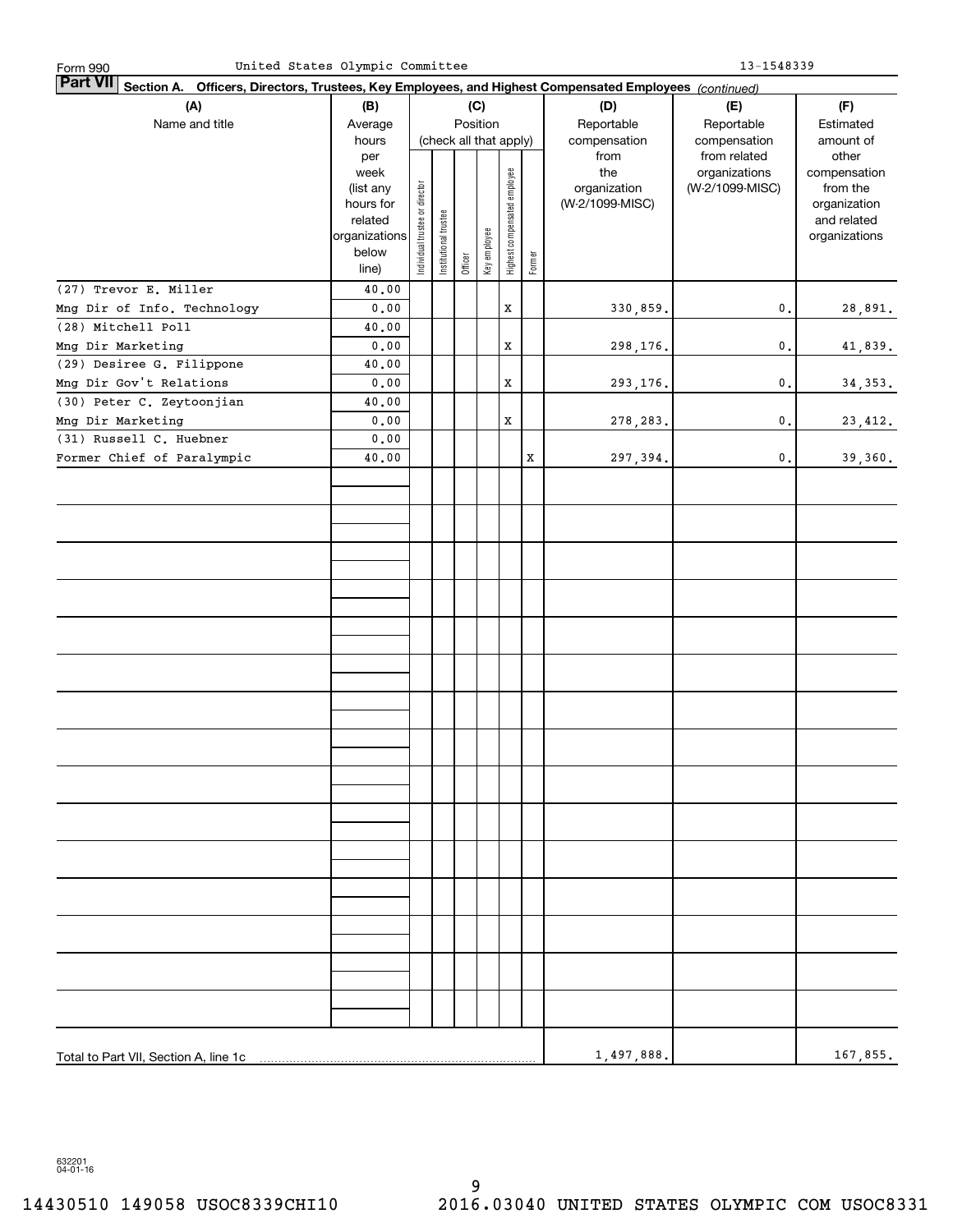|                                                           | <b>Part VIII</b> | <b>Statement of Revenue</b>                                                   |                |                       |                      |                                                 |                                         |                                                                    |
|-----------------------------------------------------------|------------------|-------------------------------------------------------------------------------|----------------|-----------------------|----------------------|-------------------------------------------------|-----------------------------------------|--------------------------------------------------------------------|
|                                                           |                  | Check if Schedule O contains a response or note to any line in this Part VIII |                |                       |                      |                                                 |                                         |                                                                    |
|                                                           |                  |                                                                               |                |                       | Total revenue        | (B)<br>Related or<br>exempt function<br>revenue | (C)<br>Unrelated<br>business<br>revenue | (D)<br>Revenuè excluded<br>from tax under<br>sections<br>512 - 514 |
|                                                           |                  | 1 a Federated campaigns                                                       | 1a             |                       |                      |                                                 |                                         |                                                                    |
|                                                           |                  | <b>b</b> Membership dues                                                      | 1 <sub>b</sub> |                       |                      |                                                 |                                         |                                                                    |
|                                                           |                  | c Fundraising events                                                          | 1 <sub>c</sub> |                       |                      |                                                 |                                         |                                                                    |
|                                                           |                  | d Related organizations                                                       | 1 <sub>d</sub> | 13,668,221.           |                      |                                                 |                                         |                                                                    |
|                                                           |                  | e Government grants (contributions)                                           | 1e             | 714,352.              |                      |                                                 |                                         |                                                                    |
|                                                           |                  | f All other contributions, gifts, grants, and                                 |                |                       |                      |                                                 |                                         |                                                                    |
|                                                           |                  | similar amounts not included above                                            | 1f             | 14, 185, 465.         |                      |                                                 |                                         |                                                                    |
| Contributions, Gifts, Grants<br>and Other Similar Amounts |                  | g Noncash contributions included in lines 1a-1f: \$                           |                | 4,046,591.            |                      |                                                 |                                         |                                                                    |
|                                                           |                  |                                                                               |                |                       | 28,568,038.          |                                                 |                                         |                                                                    |
|                                                           |                  |                                                                               |                | <b>Business Code</b>  |                      |                                                 |                                         |                                                                    |
|                                                           |                  | 2 a Broadcast Rights                                                          |                | 711300                | 172, 975, 975.       | 172,406,329.                                    | 569,646.                                |                                                                    |
|                                                           | b                | Olympic Training Cntr.                                                        |                | 711300                | 6,895,269.           | 6,895,269.                                      |                                         |                                                                    |
|                                                           |                  | International Competit                                                        |                | 711300                | 2,871,527.           | 2,871,527.                                      |                                         |                                                                    |
|                                                           | d                | International Relation<br>Drug Control                                        |                | 711300<br>711300      | 687,248.<br>203,062. | 687,248.<br>203,062.                            |                                         |                                                                    |
| Program Service<br>Revenue                                |                  |                                                                               |                | 711300                | 207,555.             | 207,555.                                        |                                         |                                                                    |
|                                                           | a                | f All other program service revenue                                           |                |                       | 183,840,636.         |                                                 |                                         |                                                                    |
|                                                           | 3                | Investment income (including dividends, interest, and                         |                |                       |                      |                                                 |                                         |                                                                    |
|                                                           |                  |                                                                               |                |                       | 954,572.             |                                                 |                                         | 954, 572.                                                          |
|                                                           | 4                | Income from investment of tax-exempt bond proceeds                            |                |                       |                      |                                                 |                                         |                                                                    |
|                                                           | 5                |                                                                               |                |                       | 121,061,346.         |                                                 |                                         | 506, 262. 120, 555, 084.                                           |
|                                                           |                  |                                                                               | (i) Real       | (ii) Personal         |                      |                                                 |                                         |                                                                    |
|                                                           |                  | 6 a Gross rents                                                               | 118,962.       | 179,600.              |                      |                                                 |                                         |                                                                    |
|                                                           |                  | <b>b</b> Less: rental expenses                                                | 0.             | 136,856.              |                      |                                                 |                                         |                                                                    |
|                                                           | c                | Rental income or (loss)                                                       | 118,962.       | 42,744.               |                      |                                                 |                                         |                                                                    |
|                                                           |                  | <b>d</b> Net rental income or (loss)                                          |                |                       | 161,706.             |                                                 | 42,744.                                 | 118,962.                                                           |
|                                                           |                  | 7 a Gross amount from sales of                                                | (i) Securities | (ii) Other            |                      |                                                 |                                         |                                                                    |
|                                                           |                  | assets other than inventory                                                   | 701,301.       |                       |                      |                                                 |                                         |                                                                    |
|                                                           |                  | <b>b</b> Less: cost or other basis                                            |                |                       |                      |                                                 |                                         |                                                                    |
|                                                           |                  | and sales expenses                                                            | 705,411.       | 528,654.              |                      |                                                 |                                         |                                                                    |
|                                                           |                  |                                                                               | $-4,110.$      | $-528,654.$           |                      |                                                 |                                         |                                                                    |
|                                                           |                  |                                                                               |                |                       | $-532,764.$          |                                                 |                                         | $-532,764.$                                                        |
| <b>Other Revenue</b>                                      |                  | 8 a Gross income from fundraising events (not<br>including \$                 |                |                       |                      |                                                 |                                         |                                                                    |
|                                                           |                  | contributions reported on line 1c). See                                       |                |                       |                      |                                                 |                                         |                                                                    |
|                                                           |                  |                                                                               |                |                       |                      |                                                 |                                         |                                                                    |
|                                                           |                  | c Net income or (loss) from fundraising events                                | b              |                       |                      |                                                 |                                         |                                                                    |
|                                                           |                  | 9 a Gross income from gaming activities. See                                  |                |                       |                      |                                                 |                                         |                                                                    |
|                                                           |                  |                                                                               |                |                       |                      |                                                 |                                         |                                                                    |
|                                                           |                  | <b>b</b> Less: direct expenses <b>manually contained</b>                      | b              |                       |                      |                                                 |                                         |                                                                    |
|                                                           |                  | c Net income or (loss) from gaming activities                                 |                |                       |                      |                                                 |                                         |                                                                    |
|                                                           |                  | 10 a Gross sales of inventory, less returns                                   |                |                       |                      |                                                 |                                         |                                                                    |
|                                                           |                  |                                                                               |                | $a \mid 1, 931, 117.$ |                      |                                                 |                                         |                                                                    |
|                                                           |                  |                                                                               |                | $b \mid 2,708,847.$   |                      |                                                 |                                         |                                                                    |
|                                                           |                  |                                                                               |                |                       | $-777,730.$          |                                                 |                                         | $-777,730.$                                                        |
|                                                           |                  | Miscellaneous Revenue                                                         |                | <b>Business Code</b>  |                      |                                                 |                                         |                                                                    |
|                                                           |                  | 11 a Prof service fees                                                        |                | 711300                | 5,503,031.           |                                                 |                                         | 5,503,031.                                                         |
|                                                           |                  | <b>b</b> Games event revenue                                                  |                | 711300                | 1,249,157.           |                                                 |                                         | 1,249,157.                                                         |
|                                                           |                  | Loss on Hospitality                                                           |                | 711300                | $-4,029,125.$        | $-4,029,125.$                                   |                                         |                                                                    |
|                                                           |                  |                                                                               |                | 711300                | 68,488.              |                                                 | 6,895.                                  | 61,593.                                                            |
|                                                           |                  |                                                                               |                |                       | 2,791,551.           |                                                 |                                         |                                                                    |
|                                                           | 12               |                                                                               |                |                       | 336,067,355.         | 179, 241, 865.                                  |                                         | $1, 125, 547.$ 127, 131, 905.                                      |

Form 990 (2016) United States Olympic Committee 13-1548339 Page

United States Olympic Committee 13-1548339

632009 11-11-16

10

14430510 149058 USOC8339CHI10 2016.03040 UNITED STATES OLYMPIC COM USOC8331

Form (2016) **990**

**9**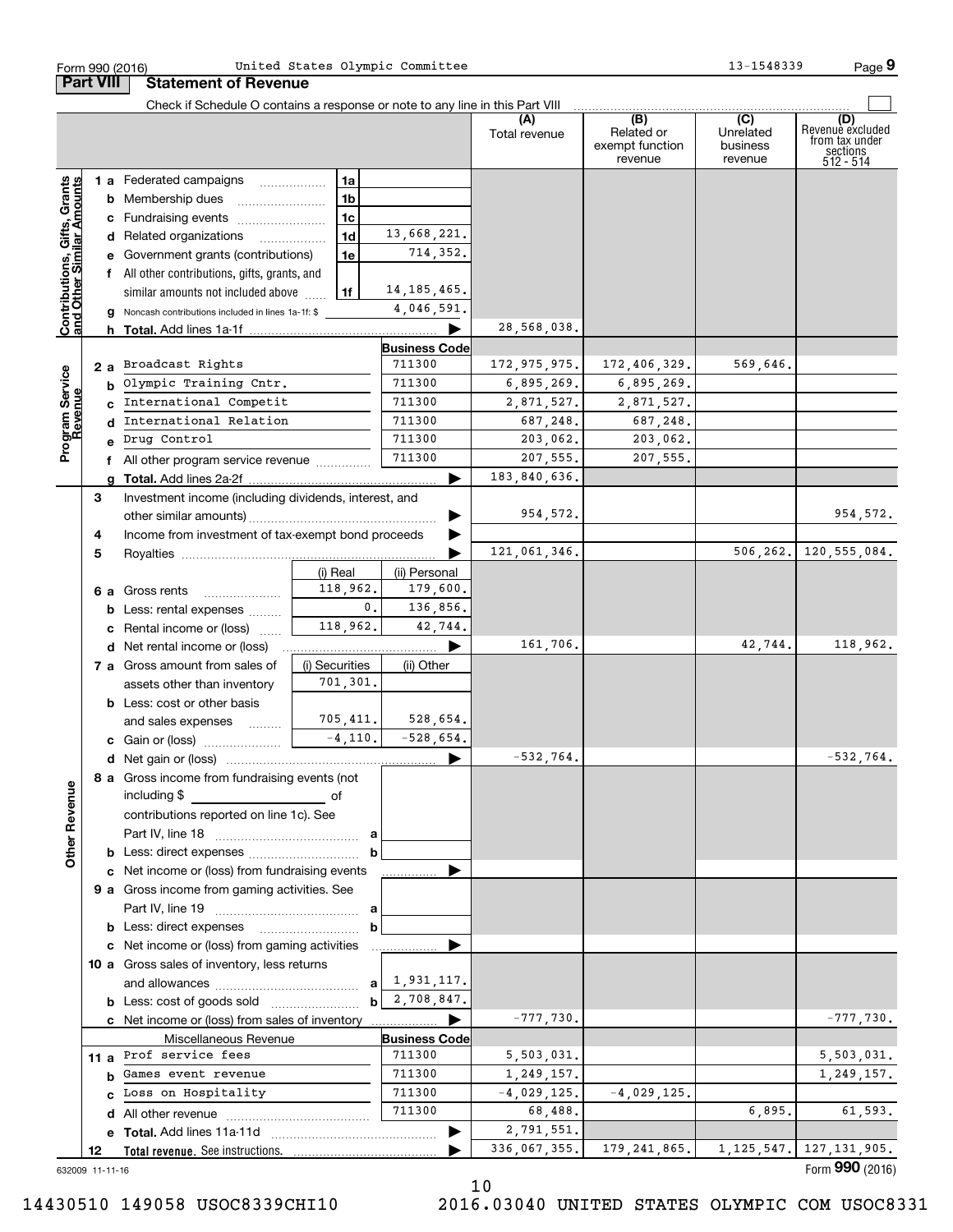Form 990 (2016) United States Olympic Committee 13-1548339 Page

**Part IX | Statement of Functional Expenses** 

**10**

|              | Section 501(c)(3) and 501(c)(4) organizations must complete all columns. All other organizations must complete column (A).<br>Check if Schedule O contains a response or note to any line in this Part IX   |                       |                                    |                                           |                                |
|--------------|-------------------------------------------------------------------------------------------------------------------------------------------------------------------------------------------------------------|-----------------------|------------------------------------|-------------------------------------------|--------------------------------|
|              | Do not include amounts reported on lines 6b,<br>7b, 8b, 9b, and 10b of Part VIII.                                                                                                                           | (A)<br>Total expenses | (B)<br>Program service<br>expenses | (C)<br>Management and<br>general expenses | (D)<br>Fundraising<br>expenses |
| $\mathbf 1$  | Grants and other assistance to domestic organizations                                                                                                                                                       |                       |                                    |                                           |                                |
|              | and domestic governments. See Part IV, line 21<br>$\ddotsc$                                                                                                                                                 | 55,874,750.           | 55,874,750.                        |                                           |                                |
| $\mathbf{2}$ | Grants and other assistance to domestic                                                                                                                                                                     |                       |                                    |                                           |                                |
|              | individuals. See Part IV, line 22                                                                                                                                                                           | 28,860,414.           | 28,860,414.                        |                                           |                                |
| 3            | Grants and other assistance to foreign                                                                                                                                                                      |                       |                                    |                                           |                                |
|              | organizations, foreign governments, and foreign                                                                                                                                                             |                       |                                    |                                           |                                |
|              | individuals. See Part IV, lines 15 and 16                                                                                                                                                                   | 10,025,000.           | 10,025,000.                        |                                           |                                |
| 4            | Benefits paid to or for members                                                                                                                                                                             |                       |                                    |                                           |                                |
| 5            | Compensation of current officers, directors,                                                                                                                                                                |                       |                                    |                                           |                                |
|              |                                                                                                                                                                                                             | 4,549,585.            | 1,331,484.                         | 2,639,075.                                | 579,026.                       |
| 6            | Compensation not included above, to disqualified                                                                                                                                                            |                       |                                    |                                           |                                |
|              | persons (as defined under section 4958(f)(1)) and                                                                                                                                                           |                       |                                    |                                           |                                |
|              | persons described in section 4958(c)(3)(B)                                                                                                                                                                  |                       |                                    |                                           |                                |
| 7            | Other salaries and wages                                                                                                                                                                                    | 39,109,108.           | 22,502,274.                        | 12,758,640.                               | 3,848,194.                     |
| 8            | Pension plan accruals and contributions (include                                                                                                                                                            |                       |                                    |                                           |                                |
|              | section 401(k) and 403(b) employer contributions)                                                                                                                                                           | 2,009,324.            | 1,156,108.                         | 655,506.                                  | 197,710.                       |
| 9            |                                                                                                                                                                                                             | 4,774,645.            | 2,620,621.                         | 1,702,180.                                | 451,844.                       |
| 10           |                                                                                                                                                                                                             | 2,507,312.            | 1,351,746.                         | 896,133.                                  | 259,433.                       |
| 11           | Fees for services (non-employees):                                                                                                                                                                          |                       |                                    |                                           |                                |
| a            |                                                                                                                                                                                                             |                       |                                    |                                           |                                |
| b            |                                                                                                                                                                                                             | 1,269,326.            | 29,710.                            | 1,239,616.                                |                                |
| c            |                                                                                                                                                                                                             | 163,707.              |                                    | 163,707.                                  |                                |
| d            |                                                                                                                                                                                                             | 61,299.               |                                    | 61,299.                                   |                                |
|              | Professional fundraising services. See Part IV, line 17                                                                                                                                                     |                       |                                    |                                           |                                |
| f            | Investment management fees                                                                                                                                                                                  |                       |                                    |                                           |                                |
| g            | Other. (If line 11g amount exceeds 10% of line 25,                                                                                                                                                          |                       |                                    |                                           |                                |
|              | column (A) amount, list line 11g expenses on Sch O.)                                                                                                                                                        | 5,955,421.            | 3,904,737.                         | 1, 130, 867.                              | 919,817.                       |
| 12           |                                                                                                                                                                                                             | 217,295.              | 51,306.                            | 165,989.                                  |                                |
| 13           |                                                                                                                                                                                                             | 2,627,184.            | 2,235,826.                         | 391,080.                                  | 278.                           |
| 14           |                                                                                                                                                                                                             | 1,109,573.            | 609,009.                           | 500, 259.                                 | 305.                           |
| 15           |                                                                                                                                                                                                             |                       |                                    |                                           |                                |
| 16           |                                                                                                                                                                                                             | 8,490,702.            | 4,981,606.                         | 3,503,372.                                | 5,724.                         |
| 17           |                                                                                                                                                                                                             | 21, 247, 797.         | 17,391,002.                        | 3,847,814.                                | 8,981.                         |
| 18           | Payments of travel or entertainment expenses                                                                                                                                                                |                       |                                    |                                           |                                |
|              | for any federal, state, or local public officials                                                                                                                                                           |                       |                                    |                                           |                                |
| 19           | Conferences, conventions, and meetings                                                                                                                                                                      | 1,496,695.            | 1,283,283.                         | 212, 252.                                 | 1,160.                         |
| 20           | Interest                                                                                                                                                                                                    |                       |                                    |                                           |                                |
| 21           |                                                                                                                                                                                                             |                       |                                    |                                           |                                |
| 22           | Depreciation, depletion, and amortization                                                                                                                                                                   | 8,884,614.            | 3,973,234.                         | 4,911,380.                                |                                |
| 23           | Insurance                                                                                                                                                                                                   | 1,591,242.            | 709,931.                           | 881, 311.                                 |                                |
| 24           | Other expenses. Itemize expenses not covered<br>above. (List miscellaneous expenses in line 24e. If line<br>24e amount exceeds 10% of line 25, column (A)<br>amount, list line 24e expenses on Schedule O.) |                       |                                    |                                           |                                |
| a            | Outside services                                                                                                                                                                                            | 17,540,866.           | 11,825,408.                        | 3, 274, 951.                              | 2,440,507.                     |
| b            | Games event expense                                                                                                                                                                                         | 16, 223, 825.         | 12,392,970.                        | 3,830,855.                                |                                |
| c            | Repairs & maintenance                                                                                                                                                                                       | 4,269,401.            | 2,360,364.                         | 1,909,037.                                |                                |
| d            | Public information                                                                                                                                                                                          | 3,553,648.            | 3,484,109.                         | 69,539.                                   |                                |
| е            | All other expenses                                                                                                                                                                                          | 15, 117, 862.         | 23,792,934.                        | $-10,078,948.$                            | 1,403,876.                     |
| 25           | Total functional expenses. Add lines 1 through 24e                                                                                                                                                          | 257,530,595.          | 212,747,826.                       | 34,665,914.                               | 10, 116, 855.                  |
| 26           | Joint costs. Complete this line only if the organization                                                                                                                                                    |                       |                                    |                                           |                                |
|              | reported in column (B) joint costs from a combined                                                                                                                                                          |                       |                                    |                                           |                                |
|              | educational campaign and fundraising solicitation.                                                                                                                                                          |                       |                                    |                                           |                                |
|              | Check here $\triangleright$ $\boxed{X}$ if following SOP 98-2 (ASC 958-720)                                                                                                                                 | 3, 287, 232.          | 1,314,893.                         | 0.                                        | 1,972,339.                     |

11

632010 11-11-16

Form (2016) **990**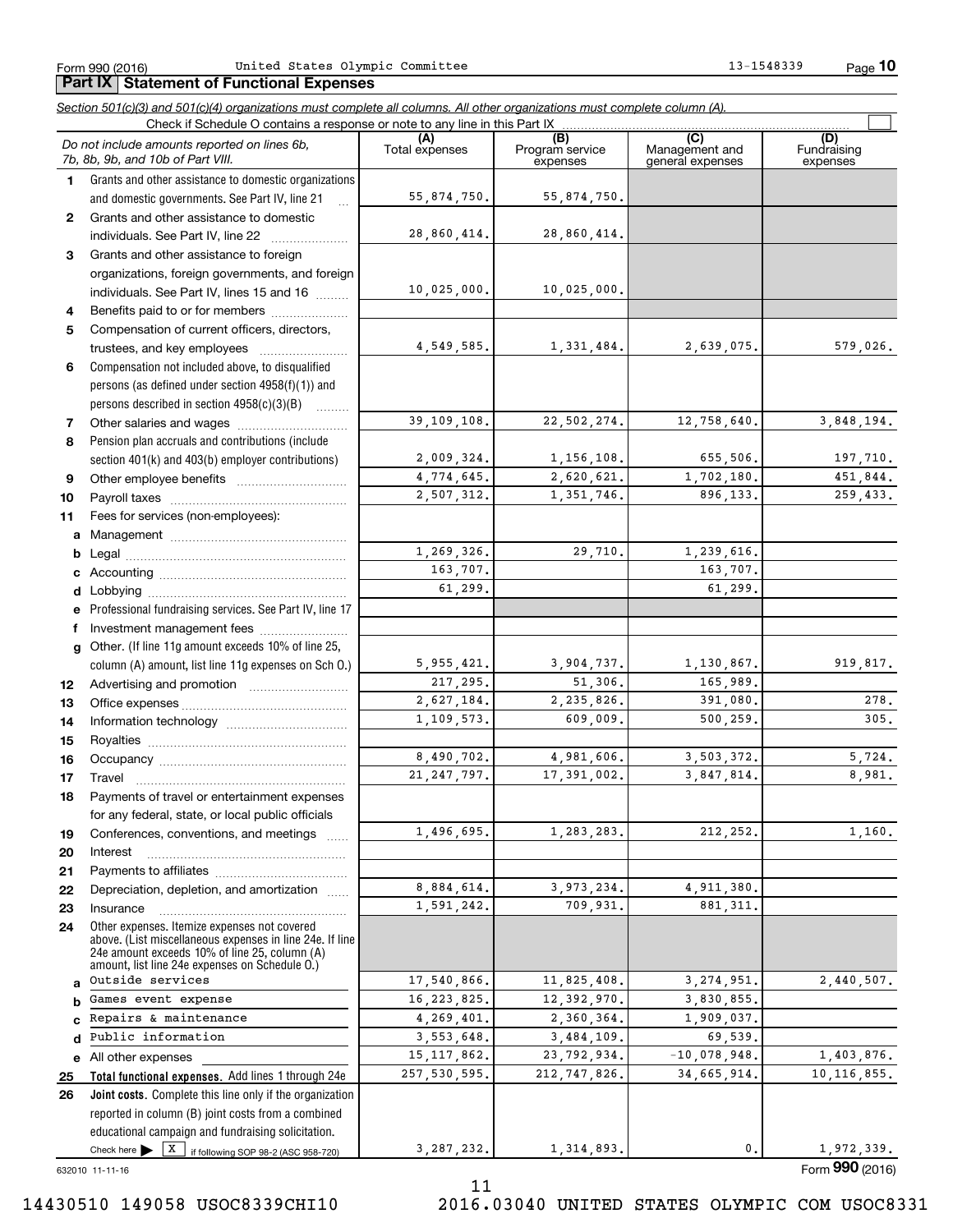Form (2016) **990**

Form 990 (2016) United States Olympic Committee 13-1548339 Page **Part X Balance Sheet**

|                             |    |                                                                                            |                 |                        | (A)<br>Beginning of year |                         | (B)<br>End of year |
|-----------------------------|----|--------------------------------------------------------------------------------------------|-----------------|------------------------|--------------------------|-------------------------|--------------------|
|                             | 1  |                                                                                            |                 |                        |                          | $\mathbf{1}$            |                    |
|                             | 2  |                                                                                            |                 |                        | 62,952,726.              | $\mathbf{2}$            | 158,628,437.       |
|                             | з  |                                                                                            |                 |                        | 21,961,498.              | 3                       | 15, 411, 549.      |
|                             | 4  |                                                                                            |                 |                        | 32,839,920.              | $\overline{\mathbf{4}}$ | 40,549,001.        |
|                             | 5  | Loans and other receivables from current and former officers, directors,                   |                 |                        |                          |                         |                    |
|                             |    | trustees, key employees, and highest compensated employees. Complete                       |                 |                        |                          |                         |                    |
|                             |    |                                                                                            |                 |                        |                          | 5                       |                    |
|                             | 6  | Loans and other receivables from other disqualified persons (as defined under              |                 |                        |                          |                         |                    |
|                             |    | section 4958(f)(1)), persons described in section 4958(c)(3)(B), and contributing          |                 |                        |                          |                         |                    |
|                             |    | employers and sponsoring organizations of section 501(c)(9) voluntary                      |                 |                        |                          |                         |                    |
|                             |    | employees' beneficiary organizations (see instr). Complete Part II of Sch L                |                 | 6                      |                          |                         |                    |
| Assets                      | 7  |                                                                                            |                 |                        |                          | $\overline{7}$          |                    |
|                             | 8  |                                                                                            |                 |                        | 1,841,679.               | 8                       | 1,668,207.         |
|                             | 9  | Prepaid expenses and deferred charges                                                      |                 |                        | 24,054,790.              | 9                       | 4,204,557.         |
|                             |    | <b>10a</b> Land, buildings, and equipment: cost or other                                   |                 |                        |                          |                         |                    |
|                             |    | basis. Complete Part VI of Schedule D  10a                                                 |                 | 183,031,535.           |                          |                         |                    |
|                             |    | <b>b</b> Less: accumulated depreciation                                                    | 10 <sub>b</sub> | 104, 977, 224.         | 81,969,807.              | 10 <sub>c</sub>         | 78,054,311.        |
|                             | 11 |                                                                                            |                 |                        | 819,766.                 | 11                      | 1,006,663.         |
|                             | 12 |                                                                                            |                 | 12                     |                          |                         |                    |
|                             | 13 |                                                                                            | 2,623,392.      | 13                     | 996,834.                 |                         |                    |
|                             | 14 |                                                                                            |                 | 14                     |                          |                         |                    |
|                             | 15 |                                                                                            |                 | 9,103,796.             | 15                       | 10,853,084.             |                    |
|                             | 16 |                                                                                            |                 |                        | 238, 167, 374.           | 16                      | 311, 372, 643.     |
|                             | 17 |                                                                                            | 28,108,700.     | 17                     | 30,982,546.              |                         |                    |
|                             | 18 |                                                                                            |                 | 18                     |                          |                         |                    |
|                             | 19 |                                                                                            | 37,881,146.     | 19                     | 29,905,501.              |                         |                    |
|                             | 20 |                                                                                            |                 | 20                     |                          |                         |                    |
|                             | 21 | Escrow or custodial account liability. Complete Part IV of Schedule D                      |                 | 21                     |                          |                         |                    |
|                             | 22 | Loans and other payables to current and former officers, directors, trustees,              |                 |                        |                          |                         |                    |
| Liabilities                 |    | key employees, highest compensated employees, and disqualified persons.                    |                 |                        |                          |                         |                    |
|                             |    |                                                                                            |                 |                        |                          | 22                      |                    |
|                             | 23 | Secured mortgages and notes payable to unrelated third parties                             |                 |                        |                          | 23                      |                    |
|                             | 24 |                                                                                            |                 |                        |                          | 24                      |                    |
|                             | 25 | Other liabilities (including federal income tax, payables to related third                 |                 |                        |                          |                         |                    |
|                             |    | parties, and other liabilities not included on lines 17-24). Complete Part X of            |                 |                        |                          |                         |                    |
|                             |    | Schedule D                                                                                 |                 |                        |                          | 25                      |                    |
|                             | 26 |                                                                                            |                 |                        | 65,989,846.              | 26                      | 60,888,047.        |
|                             |    | Organizations that follow SFAS 117 (ASC 958), check here >                                 |                 | $\vert x \vert$<br>and |                          |                         |                    |
|                             |    | complete lines 27 through 29, and lines 33 and 34.                                         |                 |                        |                          |                         |                    |
|                             | 27 | Unrestricted net assets                                                                    |                 |                        | 140,404,779.             | 27                      | 222, 775, 915.     |
|                             | 28 | Temporarily restricted net assets                                                          |                 |                        | 20, 546, 413.            | 28                      | 16,480,136.        |
|                             | 29 | Permanently restricted net assets                                                          |                 |                        | 11, 226, 336.            | 29                      | 11, 228, 545.      |
|                             |    | Organizations that do not follow SFAS 117 (ASC 958), check here $\blacktriangleright \Box$ |                 |                        |                          |                         |                    |
|                             |    | and complete lines 30 through 34.                                                          |                 |                        |                          |                         |                    |
|                             | 30 |                                                                                            |                 |                        |                          | 30                      |                    |
|                             | 31 | Paid-in or capital surplus, or land, building, or equipment fund                           |                 |                        |                          | 31                      |                    |
| Net Assets or Fund Balances | 32 | Retained earnings, endowment, accumulated income, or other funds                           |                 |                        | 172, 177, 528.           | 32                      | 250,484,596.       |
|                             | 33 | Total net assets or fund balances                                                          |                 |                        | 238, 167, 374.           | 33                      | 311, 372, 643.     |
|                             | 34 |                                                                                            |                 |                        |                          | 34                      |                    |

**11**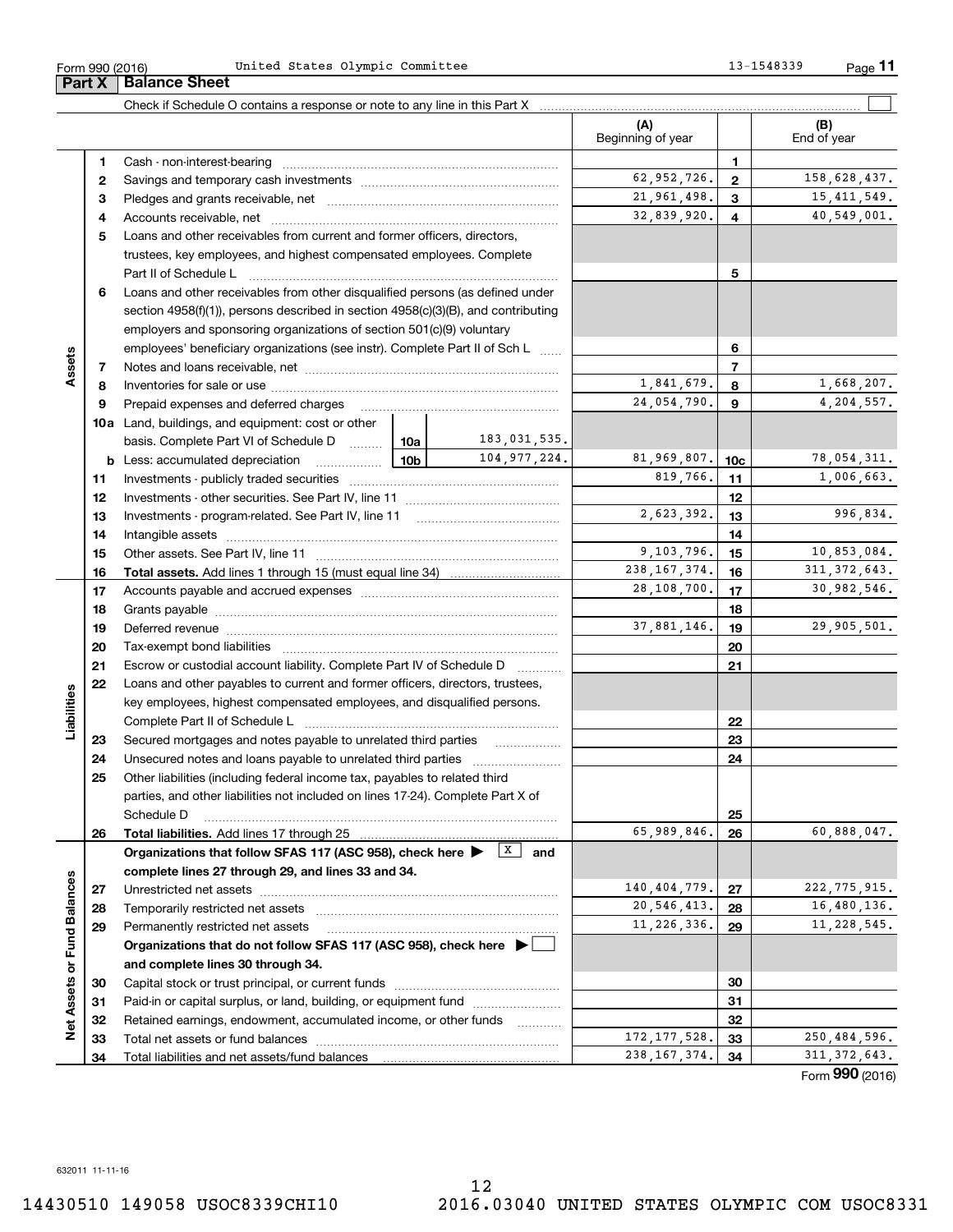|                                                                                                                                 | United States Olympic Committee<br>Form 990 (2016)                                                                            | 13-1548339     |                |            | Page $12$   |  |  |  |
|---------------------------------------------------------------------------------------------------------------------------------|-------------------------------------------------------------------------------------------------------------------------------|----------------|----------------|------------|-------------|--|--|--|
|                                                                                                                                 | <b>Reconciliation of Net Assets</b><br>Part XI                                                                                |                |                |            |             |  |  |  |
|                                                                                                                                 | Check if Schedule O contains a response or note to any line in this Part XI                                                   |                |                |            |             |  |  |  |
|                                                                                                                                 |                                                                                                                               |                |                |            |             |  |  |  |
| 1                                                                                                                               | Total revenue (must equal Part VIII, column (A), line 12)                                                                     | 1              | 336,067,355.   |            |             |  |  |  |
| $\mathbf{2}$                                                                                                                    |                                                                                                                               | $\mathbf{2}$   | 257, 530, 595. |            |             |  |  |  |
| 3                                                                                                                               | 3<br>Revenue less expenses. Subtract line 2 from line 1                                                                       |                |                |            |             |  |  |  |
| 4                                                                                                                               | $\overline{\mathbf{4}}$                                                                                                       |                |                |            |             |  |  |  |
| 5                                                                                                                               | Net unrealized gains (losses) on investments                                                                                  | 5              |                |            | $-229,692.$ |  |  |  |
| 6                                                                                                                               | Donated services and use of facilities                                                                                        | 6              |                |            |             |  |  |  |
| 7                                                                                                                               | Investment expenses                                                                                                           | $\overline{7}$ |                |            |             |  |  |  |
| 8                                                                                                                               | Prior period adjustments                                                                                                      | 8              |                |            |             |  |  |  |
| 9                                                                                                                               | 9                                                                                                                             |                |                |            |             |  |  |  |
| 10                                                                                                                              | Net assets or fund balances at end of year. Combine lines 3 through 9 (must equal Part X, line 33,                            |                |                |            |             |  |  |  |
|                                                                                                                                 | column (B))                                                                                                                   | 10             | 250,484,596.   |            |             |  |  |  |
|                                                                                                                                 | Part XII Financial Statements and Reporting                                                                                   |                |                |            |             |  |  |  |
|                                                                                                                                 |                                                                                                                               |                |                |            |             |  |  |  |
|                                                                                                                                 |                                                                                                                               |                |                | <b>Yes</b> | <b>No</b>   |  |  |  |
| 1                                                                                                                               | $\vert X \vert$ Accrual<br>Accounting method used to prepare the Form 990: <u>[16</u> ] Cash<br>Other                         |                |                |            |             |  |  |  |
|                                                                                                                                 | If the organization changed its method of accounting from a prior year or checked "Other," explain in Schedule O.             |                |                |            |             |  |  |  |
|                                                                                                                                 | 2a Were the organization's financial statements compiled or reviewed by an independent accountant?                            |                | 2a             |            | х           |  |  |  |
|                                                                                                                                 | If "Yes," check a box below to indicate whether the financial statements for the year were compiled or reviewed on a          |                |                |            |             |  |  |  |
|                                                                                                                                 | separate basis, consolidated basis, or both:                                                                                  |                |                |            |             |  |  |  |
|                                                                                                                                 | Separate basis<br>Both consolidated and separate basis<br><b>Consolidated basis</b>                                           |                |                |            |             |  |  |  |
|                                                                                                                                 | <b>b</b> Were the organization's financial statements audited by an independent accountant?                                   |                | 2 <sub>b</sub> | х          |             |  |  |  |
|                                                                                                                                 | If "Yes," check a box below to indicate whether the financial statements for the year were audited on a separate basis,       |                |                |            |             |  |  |  |
|                                                                                                                                 | consolidated basis, or both:                                                                                                  |                |                |            |             |  |  |  |
|                                                                                                                                 | X   Consolidated basis<br>Separate basis<br>Both consolidated and separate basis                                              |                |                |            |             |  |  |  |
|                                                                                                                                 | c If "Yes" to line 2a or 2b, does the organization have a committee that assumes responsibility for oversight of the audit,   |                |                |            |             |  |  |  |
|                                                                                                                                 | review, or compilation of its financial statements and selection of an independent accountant?                                |                | 2c             | х          |             |  |  |  |
|                                                                                                                                 | If the organization changed either its oversight process or selection process during the tax year, explain in Schedule O.     |                |                |            |             |  |  |  |
| 3a As a result of a federal award, was the organization required to undergo an audit or audits as set forth in the Single Audit |                                                                                                                               |                |                |            |             |  |  |  |
|                                                                                                                                 |                                                                                                                               |                | За             |            | х           |  |  |  |
|                                                                                                                                 | b If "Yes," did the organization undergo the required audit or audits? If the organization did not undergo the required audit |                |                |            |             |  |  |  |
|                                                                                                                                 | or audits, explain why in Schedule O and describe any steps taken to undergo such audits                                      |                | 3b             | $\Omega$   |             |  |  |  |

Form (2016) **990**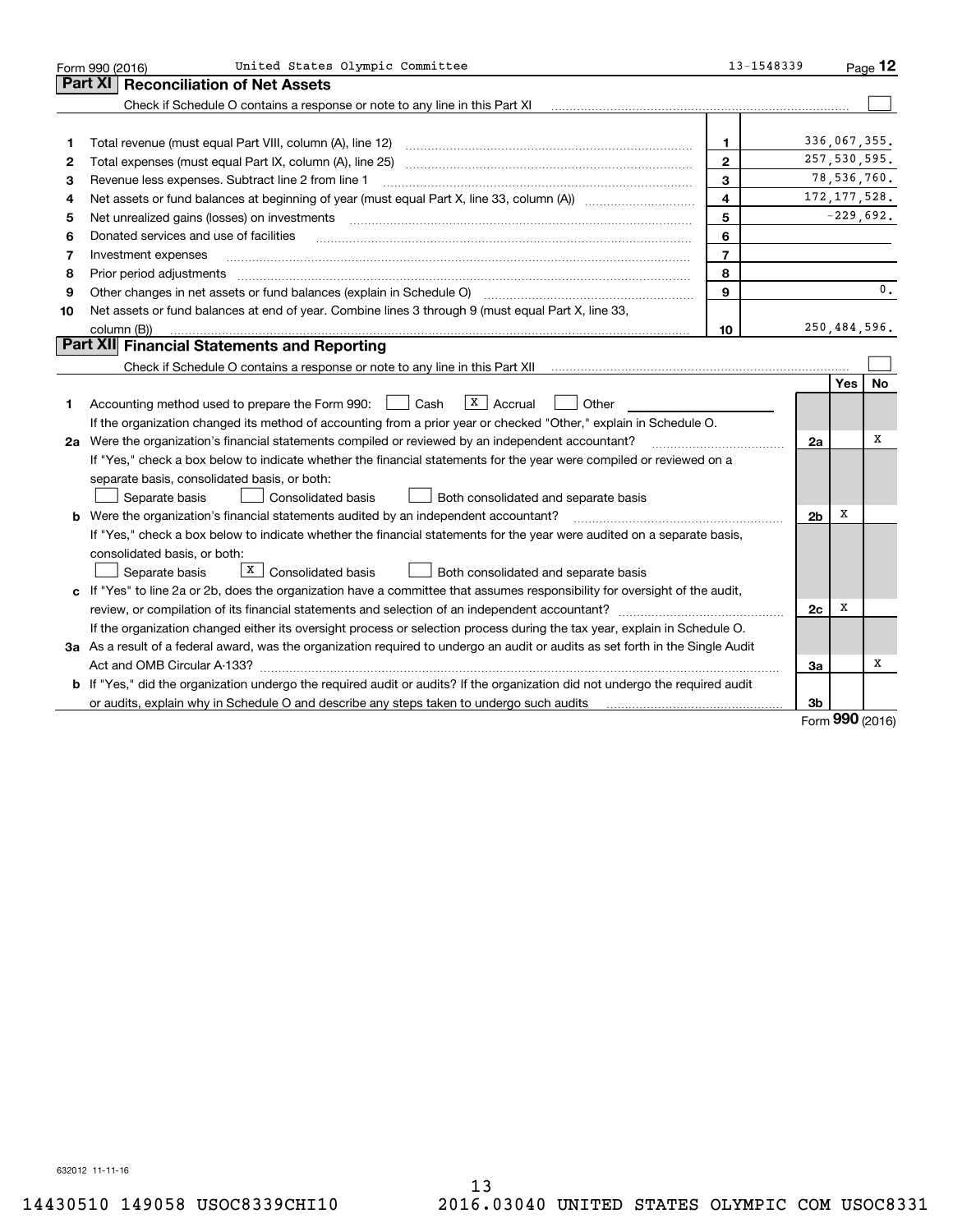| <b>SCHEDULE A</b> |
|-------------------|
|-------------------|

Department of the Treasury Internal Revenue Service

| (Form 990 or 990-EZ) |  |  |  |  |
|----------------------|--|--|--|--|
|----------------------|--|--|--|--|

# **Public Charity Status and Public Support**

**Complete if the organization is a section 501(c)(3) organization or a section 4947(a)(1) nonexempt charitable trust.**

| Attach to Form 990 or Form 990-EZ. |  |
|------------------------------------|--|
|------------------------------------|--|

Information about Schedule A (Form 990 or 990-EZ) and its instructions is at *www.irs.gov/form990.* 

OMB No. 1545-0047

**Open to Public Inspection**

**2016**

|  |  | Name of the organization |
|--|--|--------------------------|
|--|--|--------------------------|

|       |                                                                                                                                                                                                                                                      | Name of the organization                                                                                                                                                                   |                                 |                            |                                    |    |                            |  | <b>Employer identification number</b> |  |  |  |
|-------|------------------------------------------------------------------------------------------------------------------------------------------------------------------------------------------------------------------------------------------------------|--------------------------------------------------------------------------------------------------------------------------------------------------------------------------------------------|---------------------------------|----------------------------|------------------------------------|----|----------------------------|--|---------------------------------------|--|--|--|
|       |                                                                                                                                                                                                                                                      |                                                                                                                                                                                            | United States Olympic Committee |                            |                                    |    |                            |  | 13-1548339                            |  |  |  |
|       | Part I                                                                                                                                                                                                                                               | Reason for Public Charity Status (All organizations must complete this part.) See instructions.                                                                                            |                                 |                            |                                    |    |                            |  |                                       |  |  |  |
|       |                                                                                                                                                                                                                                                      | The organization is not a private foundation because it is: (For lines 1 through 12, check only one box.)                                                                                  |                                 |                            |                                    |    |                            |  |                                       |  |  |  |
| 1     |                                                                                                                                                                                                                                                      | A church, convention of churches, or association of churches described in section 170(b)(1)(A)(i).                                                                                         |                                 |                            |                                    |    |                            |  |                                       |  |  |  |
| 2     |                                                                                                                                                                                                                                                      | A school described in section 170(b)(1)(A)(ii). (Attach Schedule E (Form 990 or 990-EZ).)                                                                                                  |                                 |                            |                                    |    |                            |  |                                       |  |  |  |
| 3     |                                                                                                                                                                                                                                                      | A hospital or a cooperative hospital service organization described in section $170(b)(1)(A)(iii)$ .                                                                                       |                                 |                            |                                    |    |                            |  |                                       |  |  |  |
| 4     |                                                                                                                                                                                                                                                      | A medical research organization operated in conjunction with a hospital described in section 170(b)(1)(A)(iii). Enter the hospital's name,                                                 |                                 |                            |                                    |    |                            |  |                                       |  |  |  |
|       |                                                                                                                                                                                                                                                      | city, and state:                                                                                                                                                                           |                                 |                            |                                    |    |                            |  |                                       |  |  |  |
| 5     |                                                                                                                                                                                                                                                      | An organization operated for the benefit of a college or university owned or operated by a governmental unit described in                                                                  |                                 |                            |                                    |    |                            |  |                                       |  |  |  |
|       |                                                                                                                                                                                                                                                      | section 170(b)(1)(A)(iv). (Complete Part II.)                                                                                                                                              |                                 |                            |                                    |    |                            |  |                                       |  |  |  |
| 6     |                                                                                                                                                                                                                                                      | A federal, state, or local government or governmental unit described in section 170(b)(1)(A)(v).                                                                                           |                                 |                            |                                    |    |                            |  |                                       |  |  |  |
| 7     | X                                                                                                                                                                                                                                                    |                                                                                                                                                                                            |                                 |                            |                                    |    |                            |  |                                       |  |  |  |
|       |                                                                                                                                                                                                                                                      | An organization that normally receives a substantial part of its support from a governmental unit or from the general public described in<br>section 170(b)(1)(A)(vi). (Complete Part II.) |                                 |                            |                                    |    |                            |  |                                       |  |  |  |
| 8     |                                                                                                                                                                                                                                                      | A community trust described in section 170(b)(1)(A)(vi). (Complete Part II.)                                                                                                               |                                 |                            |                                    |    |                            |  |                                       |  |  |  |
| 9     |                                                                                                                                                                                                                                                      | An agricultural research organization described in section 170(b)(1)(A)(ix) operated in conjunction with a land-grant college                                                              |                                 |                            |                                    |    |                            |  |                                       |  |  |  |
|       |                                                                                                                                                                                                                                                      | or university or a non-land-grant college of agriculture (see instructions). Enter the name, city, and state of the college or                                                             |                                 |                            |                                    |    |                            |  |                                       |  |  |  |
|       |                                                                                                                                                                                                                                                      | university:                                                                                                                                                                                |                                 |                            |                                    |    |                            |  |                                       |  |  |  |
| 10    |                                                                                                                                                                                                                                                      | An organization that normally receives: (1) more than 33 1/3% of its support from contributions, membership fees, and gross receipts from                                                  |                                 |                            |                                    |    |                            |  |                                       |  |  |  |
|       |                                                                                                                                                                                                                                                      |                                                                                                                                                                                            |                                 |                            |                                    |    |                            |  |                                       |  |  |  |
|       |                                                                                                                                                                                                                                                      | activities related to its exempt functions - subject to certain exceptions, and (2) no more than 33 1/3% of its support from gross investment                                              |                                 |                            |                                    |    |                            |  |                                       |  |  |  |
|       |                                                                                                                                                                                                                                                      | income and unrelated business taxable income (less section 511 tax) from businesses acquired by the organization after June 30, 1975.<br>See section 509(a)(2). (Complete Part III.)       |                                 |                            |                                    |    |                            |  |                                       |  |  |  |
| 11    |                                                                                                                                                                                                                                                      | An organization organized and operated exclusively to test for public safety. See section 509(a)(4).                                                                                       |                                 |                            |                                    |    |                            |  |                                       |  |  |  |
| 12    |                                                                                                                                                                                                                                                      | An organization organized and operated exclusively for the benefit of, to perform the functions of, or to carry out the purposes of one or                                                 |                                 |                            |                                    |    |                            |  |                                       |  |  |  |
|       |                                                                                                                                                                                                                                                      |                                                                                                                                                                                            |                                 |                            |                                    |    |                            |  |                                       |  |  |  |
|       | more publicly supported organizations described in section 509(a)(1) or section 509(a)(2). See section 509(a)(3). Check the box in<br>lines 12a through 12d that describes the type of supporting organization and complete lines 12e, 12f, and 12g. |                                                                                                                                                                                            |                                 |                            |                                    |    |                            |  |                                       |  |  |  |
|       |                                                                                                                                                                                                                                                      |                                                                                                                                                                                            |                                 |                            |                                    |    |                            |  |                                       |  |  |  |
| a     |                                                                                                                                                                                                                                                      | Type I. A supporting organization operated, supervised, or controlled by its supported organization(s), typically by giving                                                                |                                 |                            |                                    |    |                            |  |                                       |  |  |  |
|       |                                                                                                                                                                                                                                                      | the supported organization(s) the power to regularly appoint or elect a majority of the directors or trustees of the supporting                                                            |                                 |                            |                                    |    |                            |  |                                       |  |  |  |
|       |                                                                                                                                                                                                                                                      | organization. You must complete Part IV, Sections A and B.                                                                                                                                 |                                 |                            |                                    |    |                            |  |                                       |  |  |  |
| b     |                                                                                                                                                                                                                                                      | Type II. A supporting organization supervised or controlled in connection with its supported organization(s), by having                                                                    |                                 |                            |                                    |    |                            |  |                                       |  |  |  |
|       |                                                                                                                                                                                                                                                      | control or management of the supporting organization vested in the same persons that control or manage the supported                                                                       |                                 |                            |                                    |    |                            |  |                                       |  |  |  |
|       |                                                                                                                                                                                                                                                      | organization(s). You must complete Part IV, Sections A and C.                                                                                                                              |                                 |                            |                                    |    |                            |  |                                       |  |  |  |
| c     |                                                                                                                                                                                                                                                      | Type III functionally integrated. A supporting organization operated in connection with, and functionally integrated with,                                                                 |                                 |                            |                                    |    |                            |  |                                       |  |  |  |
|       |                                                                                                                                                                                                                                                      | its supported organization(s) (see instructions). You must complete Part IV, Sections A, D, and E.                                                                                         |                                 |                            |                                    |    |                            |  |                                       |  |  |  |
| d     |                                                                                                                                                                                                                                                      | Type III non-functionally integrated. A supporting organization operated in connection with its supported organization(s)                                                                  |                                 |                            |                                    |    |                            |  |                                       |  |  |  |
|       |                                                                                                                                                                                                                                                      | that is not functionally integrated. The organization generally must satisfy a distribution requirement and an attentiveness                                                               |                                 |                            |                                    |    |                            |  |                                       |  |  |  |
|       |                                                                                                                                                                                                                                                      | requirement (see instructions). You must complete Part IV, Sections A and D, and Part V.                                                                                                   |                                 |                            |                                    |    |                            |  |                                       |  |  |  |
|       |                                                                                                                                                                                                                                                      | Check this box if the organization received a written determination from the IRS that it is a Type I, Type II, Type III                                                                    |                                 |                            |                                    |    |                            |  |                                       |  |  |  |
|       |                                                                                                                                                                                                                                                      | functionally integrated, or Type III non-functionally integrated supporting organization.                                                                                                  |                                 |                            |                                    |    |                            |  |                                       |  |  |  |
|       |                                                                                                                                                                                                                                                      | f Enter the number of supported organizations                                                                                                                                              |                                 |                            |                                    |    |                            |  |                                       |  |  |  |
|       |                                                                                                                                                                                                                                                      | g Provide the following information about the supported organization(s).<br>(i) Name of supported                                                                                          | (ii) EIN                        | (iii) Type of organization | (iv) Is the organization listed    |    | (v) Amount of monetary     |  | (vi) Amount of other                  |  |  |  |
|       |                                                                                                                                                                                                                                                      | organization                                                                                                                                                                               |                                 | (described on lines 1-10   | in your governing document?<br>Yes | No | support (see instructions) |  | support (see instructions)            |  |  |  |
|       |                                                                                                                                                                                                                                                      |                                                                                                                                                                                            |                                 | above (see instructions))  |                                    |    |                            |  |                                       |  |  |  |
|       |                                                                                                                                                                                                                                                      |                                                                                                                                                                                            |                                 |                            |                                    |    |                            |  |                                       |  |  |  |
|       |                                                                                                                                                                                                                                                      |                                                                                                                                                                                            |                                 |                            |                                    |    |                            |  |                                       |  |  |  |
|       |                                                                                                                                                                                                                                                      |                                                                                                                                                                                            |                                 |                            |                                    |    |                            |  |                                       |  |  |  |
|       |                                                                                                                                                                                                                                                      |                                                                                                                                                                                            |                                 |                            |                                    |    |                            |  |                                       |  |  |  |
|       |                                                                                                                                                                                                                                                      |                                                                                                                                                                                            |                                 |                            |                                    |    |                            |  |                                       |  |  |  |
|       |                                                                                                                                                                                                                                                      |                                                                                                                                                                                            |                                 |                            |                                    |    |                            |  |                                       |  |  |  |
|       |                                                                                                                                                                                                                                                      |                                                                                                                                                                                            |                                 |                            |                                    |    |                            |  |                                       |  |  |  |
|       |                                                                                                                                                                                                                                                      |                                                                                                                                                                                            |                                 |                            |                                    |    |                            |  |                                       |  |  |  |
|       |                                                                                                                                                                                                                                                      |                                                                                                                                                                                            |                                 |                            |                                    |    |                            |  |                                       |  |  |  |
|       |                                                                                                                                                                                                                                                      |                                                                                                                                                                                            |                                 |                            |                                    |    |                            |  |                                       |  |  |  |
| Total |                                                                                                                                                                                                                                                      |                                                                                                                                                                                            |                                 |                            |                                    |    |                            |  |                                       |  |  |  |

LHA For Paperwork Reduction Act Notice, see the Instructions for Form 990 or 990-EZ. 632021 09-21-16 Schedule A (Form 990 or 990-EZ) 2016 14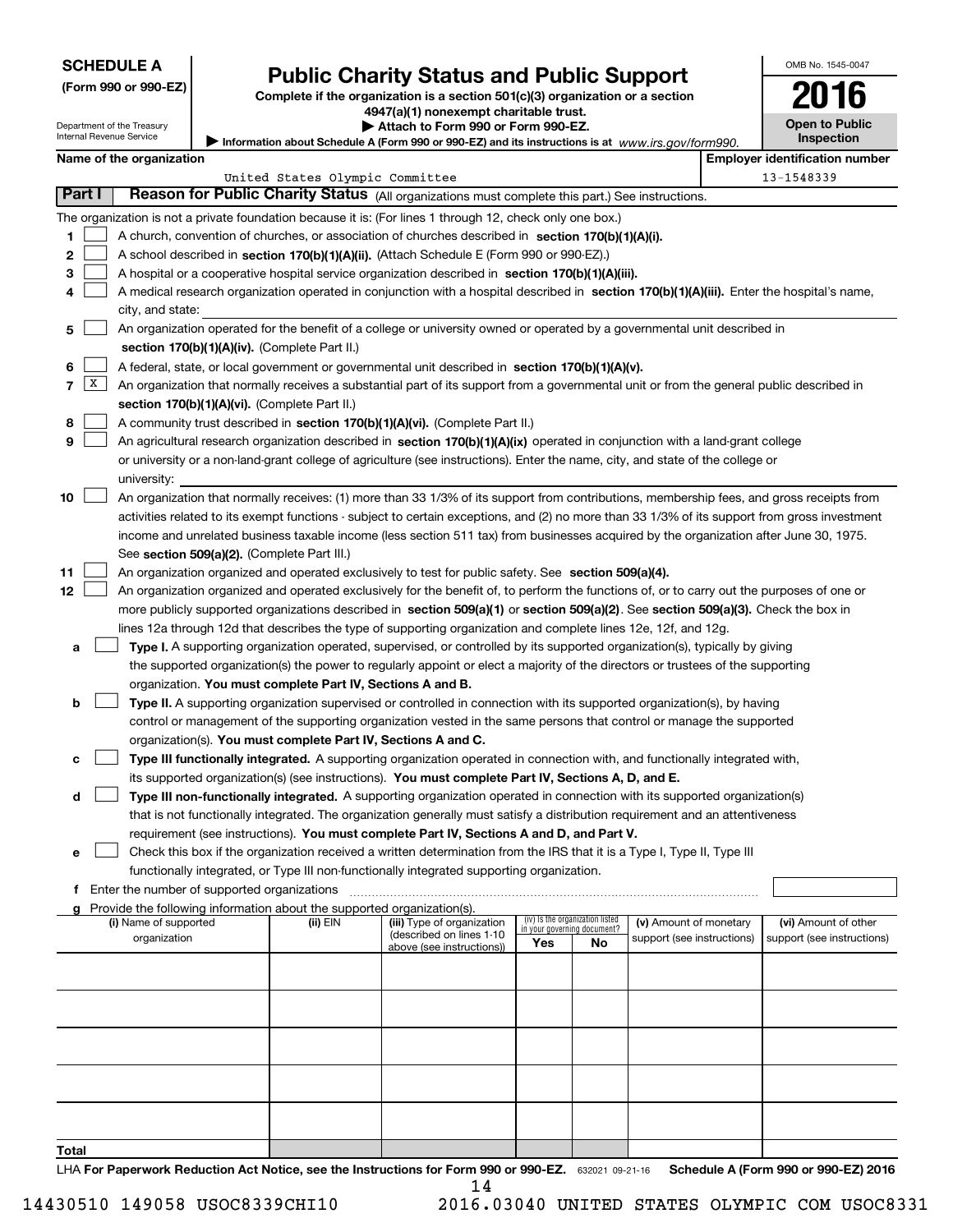### Schedule A (Form 990 or 990-EZ) 2016 Page United States Olympic Committee 13-1548339

**Part II Support Schedule for Organizations Described in Sections 170(b)(1)(A)(iv) and 170(b)(1)(A)(vi)**

(Complete only if you checked the box on line 5, 7, or 8 of Part I or if the organization failed to qualify under Part III. If the organization fails to qualify under the tests listed below, please complete Part III.)

|    | <b>Section A. Public Support</b>                                                                                                               |               |             |               |                                                                 |                                      |                                |
|----|------------------------------------------------------------------------------------------------------------------------------------------------|---------------|-------------|---------------|-----------------------------------------------------------------|--------------------------------------|--------------------------------|
|    | Calendar year (or fiscal year beginning in) $\blacktriangleright$                                                                              | (a) 2012      | $(b)$ 2013  | $(c)$ 2014    | $(d)$ 2015                                                      | (e) 2016                             | (f) Total                      |
|    | 1 Gifts, grants, contributions, and                                                                                                            |               |             |               |                                                                 |                                      |                                |
|    | membership fees received. (Do not                                                                                                              |               |             |               |                                                                 |                                      |                                |
|    | include any "unusual grants.")                                                                                                                 | 61, 190, 303. | 63,780,228. | 40,919,321.   | 25,083,740.                                                     | 28,568,038.                          | 219,541,630.                   |
|    | 2 Tax revenues levied for the organ-                                                                                                           |               |             |               |                                                                 |                                      |                                |
|    | ization's benefit and either paid to                                                                                                           |               |             |               |                                                                 |                                      |                                |
|    | or expended on its behalf                                                                                                                      |               |             |               |                                                                 |                                      |                                |
|    | 3 The value of services or facilities                                                                                                          |               |             |               |                                                                 |                                      |                                |
|    | furnished by a governmental unit to                                                                                                            |               |             |               |                                                                 |                                      |                                |
|    | the organization without charge                                                                                                                |               |             |               |                                                                 |                                      |                                |
|    | <b>Total.</b> Add lines 1 through 3                                                                                                            | 61, 190, 303. | 63,780,228. | 40, 919, 321. | 25,083,740.                                                     | 28,568,038.                          | 219,541,630.                   |
| 5. | The portion of total contributions                                                                                                             |               |             |               |                                                                 |                                      |                                |
|    | by each person (other than a                                                                                                                   |               |             |               |                                                                 |                                      |                                |
|    | governmental unit or publicly                                                                                                                  |               |             |               |                                                                 |                                      |                                |
|    | supported organization) included                                                                                                               |               |             |               |                                                                 |                                      |                                |
|    | on line 1 that exceeds 2% of the                                                                                                               |               |             |               |                                                                 |                                      |                                |
|    | amount shown on line 11,                                                                                                                       |               |             |               |                                                                 |                                      |                                |
|    | column (f)                                                                                                                                     |               |             |               |                                                                 |                                      | 34,041,130.                    |
|    | 6 Public support. Subtract line 5 from line 4.                                                                                                 |               |             |               |                                                                 |                                      | 185,500,500.                   |
|    | <b>Section B. Total Support</b>                                                                                                                |               |             |               |                                                                 |                                      |                                |
|    | Calendar year (or fiscal year beginning in)                                                                                                    | (a) 2012      | (b) 2013    | $(c)$ 2014    | $(d)$ 2015                                                      | (e) 2016                             | (f) Total                      |
|    | 7 Amounts from line 4                                                                                                                          | 61,190,303.   | 63,780,228. | 40, 919, 321. | 25,083,740.                                                     | 28,568,038.                          | 219, 541, 630.                 |
|    | 8 Gross income from interest,                                                                                                                  |               |             |               |                                                                 |                                      |                                |
|    | dividends, payments received on                                                                                                                |               |             |               |                                                                 |                                      |                                |
|    | securities loans, rents, royalties                                                                                                             |               |             |               |                                                                 |                                      |                                |
|    | and income from similar sources                                                                                                                | 99,012,484.   |             |               | 94,651,519. 101,811,479. 102,011,021. 117,599,493. 515,085,996. |                                      |                                |
| 9  | Net income from unrelated business                                                                                                             |               |             |               |                                                                 |                                      |                                |
|    | activities, whether or not the                                                                                                                 |               |             |               |                                                                 |                                      |                                |
|    | business is regularly carried on                                                                                                               |               |             |               |                                                                 |                                      |                                |
|    | 10 Other income. Do not include gain                                                                                                           |               |             |               |                                                                 |                                      |                                |
|    | or loss from the sale of capital                                                                                                               |               |             |               |                                                                 |                                      |                                |
|    | assets (Explain in Part VI.)                                                                                                                   | 1,552,593.    | 404,231.    | 5,516,086.    | 5,039,632.                                                      | 6,042,946.                           | 18,555,488.                    |
|    | 11 Total support. Add lines 7 through 10                                                                                                       |               |             |               |                                                                 |                                      | 753, 183, 114.                 |
|    | 12 Gross receipts from related activities, etc. (see instructions)                                                                             |               |             |               |                                                                 | 12                                   |                                |
|    | 13 First five years. If the Form 990 is for the organization's first, second, third, fourth, or fifth tax year as a section 501(c)(3)          |               |             |               |                                                                 |                                      |                                |
|    |                                                                                                                                                |               |             |               |                                                                 |                                      |                                |
|    | Section C. Computation of Public Support Percentage                                                                                            |               |             |               |                                                                 |                                      |                                |
|    |                                                                                                                                                |               |             |               |                                                                 | 14                                   | 24.63<br>%                     |
| 15 |                                                                                                                                                |               |             |               |                                                                 | 15                                   | 29,00<br>%                     |
|    | 16a 33 1/3% support test - 2016. If the organization did not check the box on line 13, and line 14 is 33 1/3% or more, check this box and      |               |             |               |                                                                 |                                      |                                |
|    |                                                                                                                                                |               |             |               |                                                                 |                                      |                                |
|    | b 33 1/3% support test - 2015. If the organization did not check a box on line 13 or 16a, and line 15 is 33 1/3% or more, check this box       |               |             |               |                                                                 |                                      |                                |
|    | and stop here. The organization qualifies as a publicly supported organization                                                                 |               |             |               |                                                                 |                                      |                                |
|    | 17a 10% -facts-and-circumstances test - 2016. If the organization did not check a box on line 13, 16a, or 16b, and line 14 is 10% or more,     |               |             |               |                                                                 |                                      |                                |
|    | and if the organization meets the "facts-and-circumstances" test, check this box and stop here. Explain in Part VI how the organization        |               |             |               |                                                                 |                                      |                                |
|    | meets the "facts-and-circumstances" test. The organization qualifies as a publicly supported organization                                      |               |             |               |                                                                 |                                      | $\blacktriangleright$ $\mid$ X |
|    | <b>b 10% -facts-and-circumstances test - 2015.</b> If the organization did not check a box on line 13, 16a, 16b, or 17a, and line 15 is 10% or |               |             |               |                                                                 |                                      |                                |
|    | more, and if the organization meets the "facts-and-circumstances" test, check this box and stop here. Explain in Part VI how the               |               |             |               |                                                                 |                                      |                                |
|    | organization meets the "facts-and-circumstances" test. The organization qualifies as a publicly supported organization                         |               |             |               |                                                                 |                                      |                                |
|    | <b>18</b> Private foundation. If the organization did not check a box on line 13, 16a, 16b, 17a, or 17b, check this box and see instructions   |               |             |               |                                                                 |                                      |                                |
|    |                                                                                                                                                |               |             |               |                                                                 | Schedule A (Form 990 or 990-EZ) 2016 |                                |

632022 09-21-16

15 14430510 149058 USOC8339CHI10 2016.03040 UNITED STATES OLYMPIC COM USOC8331

**2**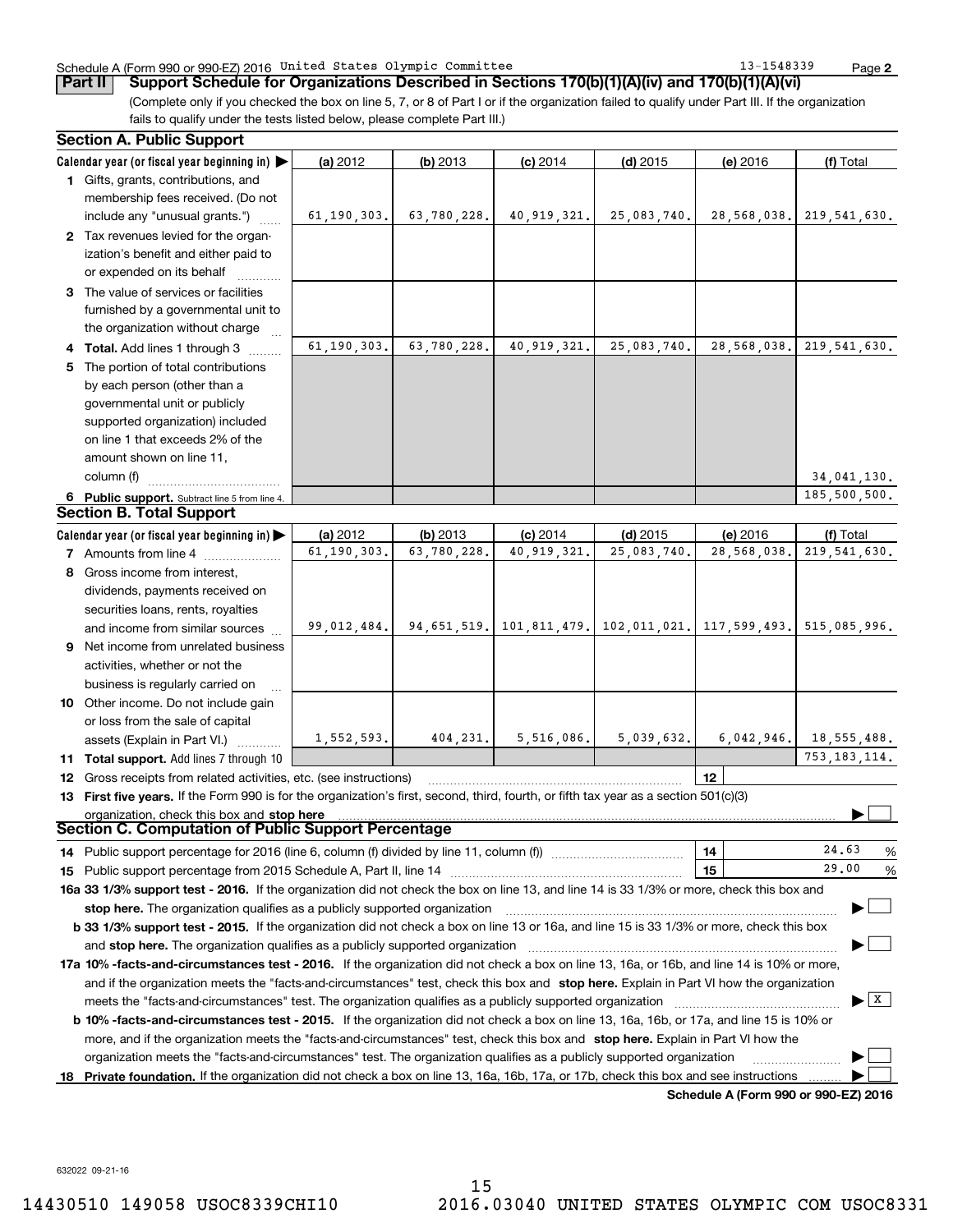#### Schedule A (Form 990 or 990-EZ) 2016 Page United States Olympic Committee 13-1548339

## **Part III Support Schedule for Organizations Described in Section 509(a)(2)**

(Complete only if you checked the box on line 10 of Part I or if the organization failed to qualify under Part II. If the organization fails to qualify under the tests listed below, please complete Part II.)

|    | <b>Section A. Public Support</b>                                                                                                                                                                                                                                         |            |            |            |            |          |                                      |
|----|--------------------------------------------------------------------------------------------------------------------------------------------------------------------------------------------------------------------------------------------------------------------------|------------|------------|------------|------------|----------|--------------------------------------|
|    | Calendar year (or fiscal year beginning in) $\blacktriangleright$                                                                                                                                                                                                        | (a) 2012   | $(b)$ 2013 | $(c)$ 2014 | $(d)$ 2015 | (e) 2016 | (f) Total                            |
|    | 1 Gifts, grants, contributions, and                                                                                                                                                                                                                                      |            |            |            |            |          |                                      |
|    | membership fees received. (Do not                                                                                                                                                                                                                                        |            |            |            |            |          |                                      |
|    | include any "unusual grants.")                                                                                                                                                                                                                                           |            |            |            |            |          |                                      |
|    | 2 Gross receipts from admissions,<br>merchandise sold or services per-<br>formed, or facilities furnished in<br>any activity that is related to the<br>organization's tax-exempt purpose                                                                                 |            |            |            |            |          |                                      |
|    | 3 Gross receipts from activities that<br>are not an unrelated trade or bus-                                                                                                                                                                                              |            |            |            |            |          |                                      |
|    | iness under section 513                                                                                                                                                                                                                                                  |            |            |            |            |          |                                      |
|    | 4 Tax revenues levied for the organ-                                                                                                                                                                                                                                     |            |            |            |            |          |                                      |
|    | ization's benefit and either paid to<br>or expended on its behalf<br>.                                                                                                                                                                                                   |            |            |            |            |          |                                      |
|    | 5 The value of services or facilities                                                                                                                                                                                                                                    |            |            |            |            |          |                                      |
|    | furnished by a governmental unit to                                                                                                                                                                                                                                      |            |            |            |            |          |                                      |
|    | the organization without charge                                                                                                                                                                                                                                          |            |            |            |            |          |                                      |
|    | <b>6 Total.</b> Add lines 1 through 5                                                                                                                                                                                                                                    |            |            |            |            |          |                                      |
|    | 7a Amounts included on lines 1, 2, and<br>3 received from disqualified persons                                                                                                                                                                                           |            |            |            |            |          |                                      |
|    | <b>b</b> Amounts included on lines 2 and 3 received<br>from other than disqualified persons that<br>exceed the greater of \$5,000 or 1% of the<br>amount on line 13 for the year                                                                                         |            |            |            |            |          |                                      |
|    | c Add lines 7a and 7b                                                                                                                                                                                                                                                    |            |            |            |            |          |                                      |
|    | 8 Public support. (Subtract line 7c from line 6.)                                                                                                                                                                                                                        |            |            |            |            |          |                                      |
|    | <b>Section B. Total Support</b>                                                                                                                                                                                                                                          |            |            |            |            |          |                                      |
|    | Calendar year (or fiscal year beginning in) $\blacktriangleright$                                                                                                                                                                                                        | (a) $2012$ | (b) 2013   | $(c)$ 2014 | $(d)$ 2015 | (e) 2016 | (f) Total                            |
|    | 9 Amounts from line 6                                                                                                                                                                                                                                                    |            |            |            |            |          |                                      |
|    | 10a Gross income from interest,<br>dividends, payments received on<br>securities loans, rents, royalties<br>and income from similar sources                                                                                                                              |            |            |            |            |          |                                      |
|    | <b>b</b> Unrelated business taxable income<br>(less section 511 taxes) from businesses<br>acquired after June 30, 1975                                                                                                                                                   |            |            |            |            |          |                                      |
|    |                                                                                                                                                                                                                                                                          |            |            |            |            |          |                                      |
|    | c Add lines 10a and 10b<br>11 Net income from unrelated business<br>activities not included in line 10b,<br>whether or not the business is<br>regularly carried on                                                                                                       |            |            |            |            |          |                                      |
|    | <b>12</b> Other income. Do not include gain<br>or loss from the sale of capital<br>assets (Explain in Part VI.)                                                                                                                                                          |            |            |            |            |          |                                      |
|    | <b>13</b> Total support. (Add lines 9, 10c, 11, and 12.)                                                                                                                                                                                                                 |            |            |            |            |          |                                      |
|    | 14 First five years. If the Form 990 is for the organization's first, second, third, fourth, or fifth tax year as a section 501(c)(3) organization,                                                                                                                      |            |            |            |            |          |                                      |
|    | check this box and stop here with the continuum control to the state of the state of the state of the state of                                                                                                                                                           |            |            |            |            |          |                                      |
|    | <b>Section C. Computation of Public Support Percentage</b>                                                                                                                                                                                                               |            |            |            |            |          |                                      |
|    |                                                                                                                                                                                                                                                                          |            |            |            |            | 15       | %                                    |
|    | 16 Public support percentage from 2015 Schedule A, Part III, line 15                                                                                                                                                                                                     |            |            |            |            | 16       | %                                    |
|    | <b>Section D. Computation of Investment Income Percentage</b>                                                                                                                                                                                                            |            |            |            |            |          |                                      |
|    | 17 Investment income percentage for 2016 (line 10c, column (f) divided by line 13, column (f))                                                                                                                                                                           |            |            |            |            | 17       | %                                    |
|    | <b>18</b> Investment income percentage from <b>2015</b> Schedule A, Part III, line 17<br>19a 33 1/3% support tests - 2016. If the organization did not check the box on line 14, and line 15 is more than 33 1/3%, and line 17 is not                                    |            |            |            |            | 18       | %                                    |
|    |                                                                                                                                                                                                                                                                          |            |            |            |            |          |                                      |
|    | more than 33 1/3%, check this box and stop here. The organization qualifies as a publicly supported organization                                                                                                                                                         |            |            |            |            |          | ▶                                    |
|    | b 33 1/3% support tests - 2015. If the organization did not check a box on line 14 or line 19a, and line 16 is more than 33 1/3%, and<br>line 18 is not more than 33 1/3%, check this box and stop here. The organization qualifies as a publicly supported organization |            |            |            |            |          |                                      |
| 20 | <b>Private foundation.</b> If the organization did not check a box on line 14, 19a, or 19b, check this box and see instructions <i>manimum</i>                                                                                                                           |            |            |            |            |          |                                      |
|    | 632023 09-21-16                                                                                                                                                                                                                                                          |            |            |            |            |          | Schedule A (Form 990 or 990-EZ) 2016 |
|    |                                                                                                                                                                                                                                                                          |            | 16         |            |            |          |                                      |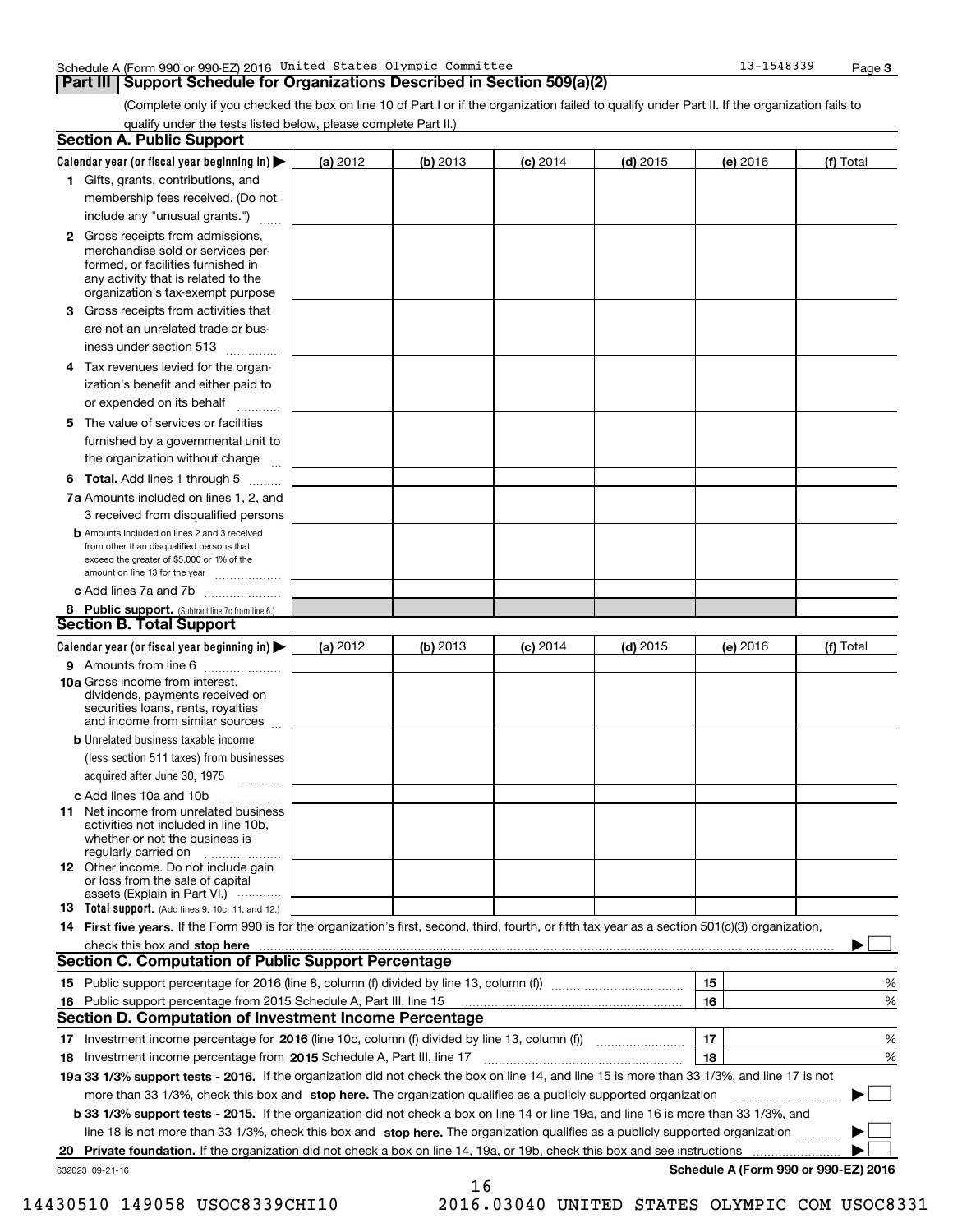**1**

**2**

**3a**

**3b**

**3c**

**4a**

**4b**

**4c**

**5a**

**5b5c**

**6**

**7**

**8**

**9a**

**9b**

**9c**

**10a**

**10b**

**YesNo**

# **Part IV Supporting Organizations**

(Complete only if you checked a box in line 12 on Part I. If you checked 12a of Part I, complete Sections A and B. If you checked 12b of Part I, complete Sections A and C. If you checked 12c of Part I, complete Sections A, D, and E. If you checked 12d of Part I, complete Sections A and D, and complete Part V.)

### **Section A. All Supporting Organizations**

- **1** Are all of the organization's supported organizations listed by name in the organization's governing documents? If "No," describe in Part VI how the supported organizations are designated. If designated by *class or purpose, describe the designation. If historic and continuing relationship, explain.*
- **2** Did the organization have any supported organization that does not have an IRS determination of status under section 509(a)(1) or (2)? If "Yes," explain in Part VI how the organization determined that the supported *organization was described in section 509(a)(1) or (2).*
- **3a** Did the organization have a supported organization described in section 501(c)(4), (5), or (6)? If "Yes," answer *(b) and (c) below.*
- **b** Did the organization confirm that each supported organization qualified under section 501(c)(4), (5), or (6) and satisfied the public support tests under section 509(a)(2)? If "Yes," describe in Part VI when and how the *organization made the determination.*
- **c**Did the organization ensure that all support to such organizations was used exclusively for section 170(c)(2)(B) purposes? If "Yes," explain in Part VI what controls the organization put in place to ensure such use.
- **4a***If* Was any supported organization not organized in the United States ("foreign supported organization")? *"Yes," and if you checked 12a or 12b in Part I, answer (b) and (c) below.*
- **b** Did the organization have ultimate control and discretion in deciding whether to make grants to the foreign supported organization? If "Yes," describe in Part VI how the organization had such control and discretion *despite being controlled or supervised by or in connection with its supported organizations.*
- **c** Did the organization support any foreign supported organization that does not have an IRS determination under sections 501(c)(3) and 509(a)(1) or (2)? If "Yes," explain in Part VI what controls the organization used *to ensure that all support to the foreign supported organization was used exclusively for section 170(c)(2)(B) purposes.*
- **5a** Did the organization add, substitute, or remove any supported organizations during the tax year? If "Yes," answer (b) and (c) below (if applicable). Also, provide detail in Part VI, including (i) the names and EIN *numbers of the supported organizations added, substituted, or removed; (ii) the reasons for each such action; (iii) the authority under the organization's organizing document authorizing such action; and (iv) how the action was accomplished (such as by amendment to the organizing document).*
- **b** Type I or Type II only. Was any added or substituted supported organization part of a class already designated in the organization's organizing document?
- **cSubstitutions only.**  Was the substitution the result of an event beyond the organization's control?
- **6** Did the organization provide support (whether in the form of grants or the provision of services or facilities) to *If "Yes," provide detail in* support or benefit one or more of the filing organization's supported organizations? anyone other than (i) its supported organizations, (ii) individuals that are part of the charitable class benefited by one or more of its supported organizations, or (iii) other supporting organizations that also *Part VI.*
- **7**Did the organization provide a grant, loan, compensation, or other similar payment to a substantial contributor *If "Yes," complete Part I of Schedule L (Form 990 or 990-EZ).* regard to a substantial contributor? (defined in section 4958(c)(3)(C)), a family member of a substantial contributor, or a 35% controlled entity with
- **8** Did the organization make a loan to a disqualified person (as defined in section 4958) not described in line 7? *If "Yes," complete Part I of Schedule L (Form 990 or 990-EZ).*
- **9a** Was the organization controlled directly or indirectly at any time during the tax year by one or more in section 509(a)(1) or (2))? If "Yes," *provide detail in Part VI.* disqualified persons as defined in section 4946 (other than foundation managers and organizations described
- **b** Did one or more disqualified persons (as defined in line 9a) hold a controlling interest in any entity in which the supporting organization had an interest? If "Yes," provide detail in Part VI.
- **c**Did a disqualified person (as defined in line 9a) have an ownership interest in, or derive any personal benefit from, assets in which the supporting organization also had an interest? If "Yes," provide detail in Part VI.
- **10a** Was the organization subject to the excess business holdings rules of section 4943 because of section supporting organizations)? If "Yes," answer 10b below. 4943(f) (regarding certain Type II supporting organizations, and all Type III non-functionally integrated
- **b** Did the organization have any excess business holdings in the tax year? (Use Schedule C, Form 4720, to *determine whether the organization had excess business holdings.)*

17

632024 09-21-16

**Schedule A (Form 990 or 990-EZ) 2016**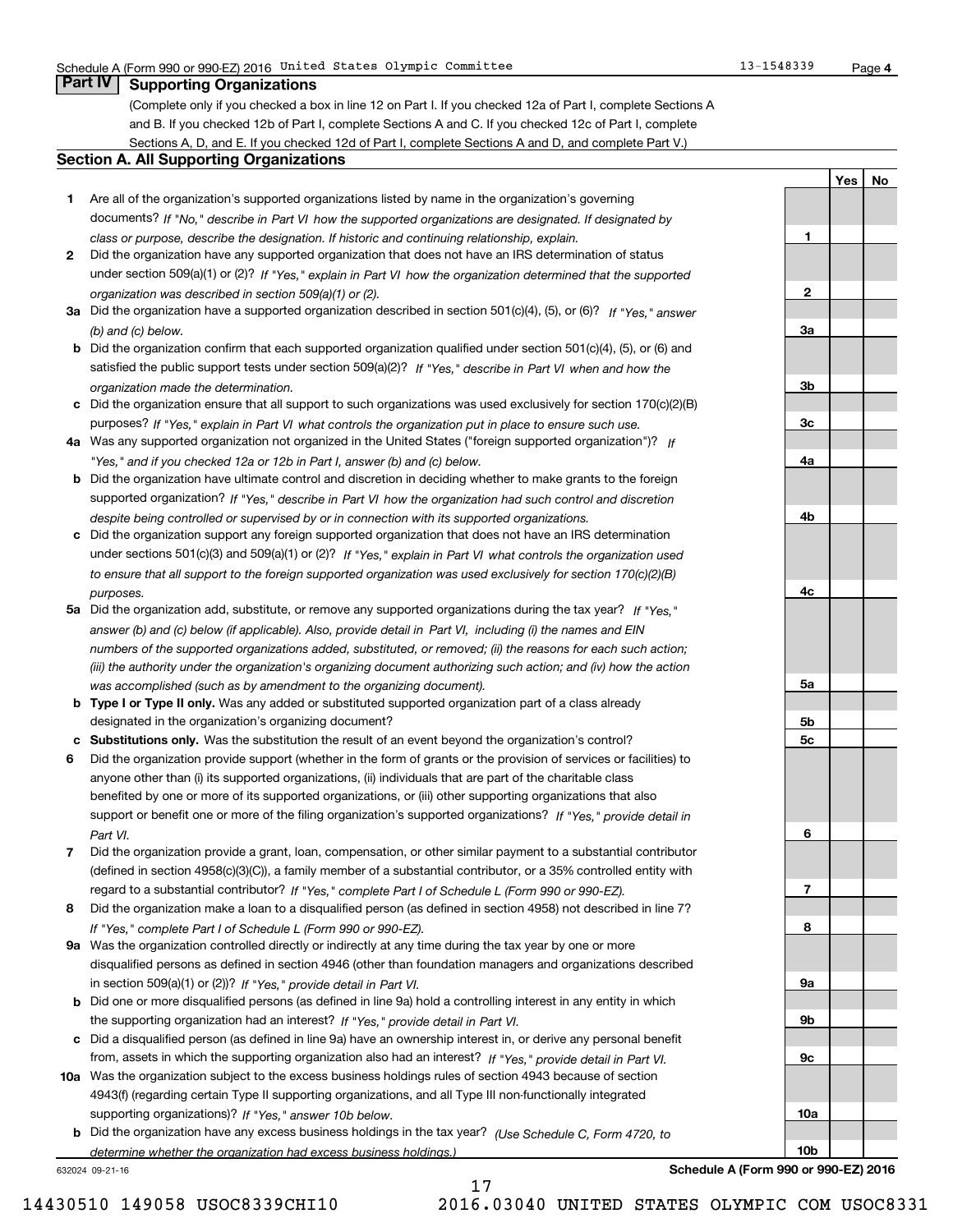Schedule A (Form 990 or 990-EZ) 2016 Page United States Olympic Committee 13-1548339

**5**

| Yes<br>$N_{0}$<br>Has the organization accepted a gift or contribution from any of the following persons?<br>11.<br>a A person who directly or indirectly controls, either alone or together with persons described in (b) and (c)<br>below, the governing body of a supported organization?<br>11a<br><b>b</b> A family member of a person described in (a) above?<br>11 <sub>b</sub><br>c A 35% controlled entity of a person described in (a) or (b) above? If "Yes" to a, b, or c, provide detail in Part VI.<br>11c<br><b>Section B. Type I Supporting Organizations</b><br>Yes  <br>No<br>1<br>Did the directors, trustees, or membership of one or more supported organizations have the power to<br>regularly appoint or elect at least a majority of the organization's directors or trustees at all times during the<br>tax year? If "No," describe in Part VI how the supported organization(s) effectively operated, supervised, or<br>controlled the organization's activities. If the organization had more than one supported organization,<br>describe how the powers to appoint and/or remove directors or trustees were allocated among the supported<br>1<br>organizations and what conditions or restrictions, if any, applied to such powers during the tax year.<br>Did the organization operate for the benefit of any supported organization other than the supported<br>2<br>organization(s) that operated, supervised, or controlled the supporting organization? If "Yes," explain in<br>Part VI how providing such benefit carried out the purposes of the supported organization(s) that operated,<br>$\mathbf{2}$<br>supervised, or controlled the supporting organization.<br><b>Section C. Type II Supporting Organizations</b><br>Yes  <br>No<br>Were a majority of the organization's directors or trustees during the tax year also a majority of the directors<br>1<br>or trustees of each of the organization's supported organization(s)? If "No," describe in Part VI how control<br>or management of the supporting organization was vested in the same persons that controlled or managed<br>1<br>the supported organization(s).<br>Section D. All Type III Supporting Organizations<br>Yes  <br>No<br>1<br>Did the organization provide to each of its supported organizations, by the last day of the fifth month of the<br>organization's tax year, (i) a written notice describing the type and amount of support provided during the prior tax<br>year, (ii) a copy of the Form 990 that was most recently filed as of the date of notification, and (iii) copies of the<br>organization's governing documents in effect on the date of notification, to the extent not previously provided?<br>1<br>2<br>Were any of the organization's officers, directors, or trustees either (i) appointed or elected by the supported<br>organization(s) or (ii) serving on the governing body of a supported organization? If "No," explain in Part VI how<br>2<br>the organization maintained a close and continuous working relationship with the supported organization(s).<br>By reason of the relationship described in (2), did the organization's supported organizations have a<br>3<br>significant voice in the organization's investment policies and in directing the use of the organization's<br>income or assets at all times during the tax year? If "Yes," describe in Part VI the role the organization's<br>3<br>supported organizations played in this regard.<br>Section E. Type III Functionally Integrated Supporting Organizations<br>1<br>Check the box next to the method that the organization used to satisfy the Integral Part Test during the year (see instructions).<br>The organization satisfied the Activities Test. Complete line 2 below.<br>a<br>The organization is the parent of each of its supported organizations. Complete line 3 below.<br>b<br>The organization supported a governmental entity. Describe in Part VI how you supported a government entity (see instructions).<br>c<br>Yes<br>Activities Test. Answer (a) and (b) below.<br>No.<br>2<br>Did substantially all of the organization's activities during the tax year directly further the exempt purposes of<br>а<br>the supported organization(s) to which the organization was responsive? If "Yes," then in Part VI identify<br>those supported organizations and explain<br>how these activities directly furthered their exempt purposes,<br>how the organization was responsive to those supported organizations, and how the organization determined<br>2a<br>that these activities constituted substantially all of its activities.<br><b>b</b> Did the activities described in (a) constitute activities that, but for the organization's involvement, one or more<br>of the organization's supported organization(s) would have been engaged in? If "Yes," explain in Part VI the<br>reasons for the organization's position that its supported organization(s) would have engaged in these<br>2b<br>activities but for the organization's involvement.<br>Parent of Supported Organizations. Answer (a) and (b) below.<br>з<br>a Did the organization have the power to regularly appoint or elect a majority of the officers, directors, or<br>trustees of each of the supported organizations? Provide details in Part VI.<br>За<br><b>b</b> Did the organization exercise a substantial degree of direction over the policies, programs, and activities of each<br>3b<br>of its supported organizations? If "Yes." describe in Part VI the role played by the organization in this regard. | <b>Part IV</b><br><b>Supporting Organizations (continued)</b> |  |  |
|---------------------------------------------------------------------------------------------------------------------------------------------------------------------------------------------------------------------------------------------------------------------------------------------------------------------------------------------------------------------------------------------------------------------------------------------------------------------------------------------------------------------------------------------------------------------------------------------------------------------------------------------------------------------------------------------------------------------------------------------------------------------------------------------------------------------------------------------------------------------------------------------------------------------------------------------------------------------------------------------------------------------------------------------------------------------------------------------------------------------------------------------------------------------------------------------------------------------------------------------------------------------------------------------------------------------------------------------------------------------------------------------------------------------------------------------------------------------------------------------------------------------------------------------------------------------------------------------------------------------------------------------------------------------------------------------------------------------------------------------------------------------------------------------------------------------------------------------------------------------------------------------------------------------------------------------------------------------------------------------------------------------------------------------------------------------------------------------------------------------------------------------------------------------------------------------------------------------------------------------------------------------------------------------------------------------------------------------------------------------------------------------------------------------------------------------------------------------------------------------------------------------------------------------------------------------------------------------------------------------------------------------------------------------------------------------------------------------------------------------------------------------------------------------------------------------------------------------------------------------------------------------------------------------------------------------------------------------------------------------------------------------------------------------------------------------------------------------------------------------------------------------------------------------------------------------------------------------------------------------------------------------------------------------------------------------------------------------------------------------------------------------------------------------------------------------------------------------------------------------------------------------------------------------------------------------------------------------------------------------------------------------------------------------------------------------------------------------------------------------------------------------------------------------------------------------------------------------------------------------------------------------------------------------------------------------------------------------------------------------------------------------------------------------------------------------------------------------------------------------------------------------------------------------------------------------------------------------------------------------------------------------------------------------------------------------------------------------------------------------------------------------------------------------------------------------------------------------------------------------------------------------------------------------------------------------------------------------------------------------------------------------------------------------------------------------------------------------------------------------------------------------------------------------------------------------------------------------------------------------------------------------------------------------------------------------------------------------------------------------------------------------------------------------------------------------------------------------------------------------------------------------------------------------------------------------------------------------------------------------------------------------------------------------------------------------------------------------------------------------------------------------------------------------------------------------------------------------------------------------------------------------------------------------------------------------------------------------------------------------------------------------------------|---------------------------------------------------------------|--|--|
|                                                                                                                                                                                                                                                                                                                                                                                                                                                                                                                                                                                                                                                                                                                                                                                                                                                                                                                                                                                                                                                                                                                                                                                                                                                                                                                                                                                                                                                                                                                                                                                                                                                                                                                                                                                                                                                                                                                                                                                                                                                                                                                                                                                                                                                                                                                                                                                                                                                                                                                                                                                                                                                                                                                                                                                                                                                                                                                                                                                                                                                                                                                                                                                                                                                                                                                                                                                                                                                                                                                                                                                                                                                                                                                                                                                                                                                                                                                                                                                                                                                                                                                                                                                                                                                                                                                                                                                                                                                                                                                                                                                                                                                                                                                                                                                                                                                                                                                                                                                                                                                                                                                                                                                                                                                                                                                                                                                                                                                                                                                                                                                                                                                         |                                                               |  |  |
|                                                                                                                                                                                                                                                                                                                                                                                                                                                                                                                                                                                                                                                                                                                                                                                                                                                                                                                                                                                                                                                                                                                                                                                                                                                                                                                                                                                                                                                                                                                                                                                                                                                                                                                                                                                                                                                                                                                                                                                                                                                                                                                                                                                                                                                                                                                                                                                                                                                                                                                                                                                                                                                                                                                                                                                                                                                                                                                                                                                                                                                                                                                                                                                                                                                                                                                                                                                                                                                                                                                                                                                                                                                                                                                                                                                                                                                                                                                                                                                                                                                                                                                                                                                                                                                                                                                                                                                                                                                                                                                                                                                                                                                                                                                                                                                                                                                                                                                                                                                                                                                                                                                                                                                                                                                                                                                                                                                                                                                                                                                                                                                                                                                         |                                                               |  |  |
|                                                                                                                                                                                                                                                                                                                                                                                                                                                                                                                                                                                                                                                                                                                                                                                                                                                                                                                                                                                                                                                                                                                                                                                                                                                                                                                                                                                                                                                                                                                                                                                                                                                                                                                                                                                                                                                                                                                                                                                                                                                                                                                                                                                                                                                                                                                                                                                                                                                                                                                                                                                                                                                                                                                                                                                                                                                                                                                                                                                                                                                                                                                                                                                                                                                                                                                                                                                                                                                                                                                                                                                                                                                                                                                                                                                                                                                                                                                                                                                                                                                                                                                                                                                                                                                                                                                                                                                                                                                                                                                                                                                                                                                                                                                                                                                                                                                                                                                                                                                                                                                                                                                                                                                                                                                                                                                                                                                                                                                                                                                                                                                                                                                         |                                                               |  |  |
|                                                                                                                                                                                                                                                                                                                                                                                                                                                                                                                                                                                                                                                                                                                                                                                                                                                                                                                                                                                                                                                                                                                                                                                                                                                                                                                                                                                                                                                                                                                                                                                                                                                                                                                                                                                                                                                                                                                                                                                                                                                                                                                                                                                                                                                                                                                                                                                                                                                                                                                                                                                                                                                                                                                                                                                                                                                                                                                                                                                                                                                                                                                                                                                                                                                                                                                                                                                                                                                                                                                                                                                                                                                                                                                                                                                                                                                                                                                                                                                                                                                                                                                                                                                                                                                                                                                                                                                                                                                                                                                                                                                                                                                                                                                                                                                                                                                                                                                                                                                                                                                                                                                                                                                                                                                                                                                                                                                                                                                                                                                                                                                                                                                         |                                                               |  |  |
|                                                                                                                                                                                                                                                                                                                                                                                                                                                                                                                                                                                                                                                                                                                                                                                                                                                                                                                                                                                                                                                                                                                                                                                                                                                                                                                                                                                                                                                                                                                                                                                                                                                                                                                                                                                                                                                                                                                                                                                                                                                                                                                                                                                                                                                                                                                                                                                                                                                                                                                                                                                                                                                                                                                                                                                                                                                                                                                                                                                                                                                                                                                                                                                                                                                                                                                                                                                                                                                                                                                                                                                                                                                                                                                                                                                                                                                                                                                                                                                                                                                                                                                                                                                                                                                                                                                                                                                                                                                                                                                                                                                                                                                                                                                                                                                                                                                                                                                                                                                                                                                                                                                                                                                                                                                                                                                                                                                                                                                                                                                                                                                                                                                         |                                                               |  |  |
|                                                                                                                                                                                                                                                                                                                                                                                                                                                                                                                                                                                                                                                                                                                                                                                                                                                                                                                                                                                                                                                                                                                                                                                                                                                                                                                                                                                                                                                                                                                                                                                                                                                                                                                                                                                                                                                                                                                                                                                                                                                                                                                                                                                                                                                                                                                                                                                                                                                                                                                                                                                                                                                                                                                                                                                                                                                                                                                                                                                                                                                                                                                                                                                                                                                                                                                                                                                                                                                                                                                                                                                                                                                                                                                                                                                                                                                                                                                                                                                                                                                                                                                                                                                                                                                                                                                                                                                                                                                                                                                                                                                                                                                                                                                                                                                                                                                                                                                                                                                                                                                                                                                                                                                                                                                                                                                                                                                                                                                                                                                                                                                                                                                         |                                                               |  |  |
|                                                                                                                                                                                                                                                                                                                                                                                                                                                                                                                                                                                                                                                                                                                                                                                                                                                                                                                                                                                                                                                                                                                                                                                                                                                                                                                                                                                                                                                                                                                                                                                                                                                                                                                                                                                                                                                                                                                                                                                                                                                                                                                                                                                                                                                                                                                                                                                                                                                                                                                                                                                                                                                                                                                                                                                                                                                                                                                                                                                                                                                                                                                                                                                                                                                                                                                                                                                                                                                                                                                                                                                                                                                                                                                                                                                                                                                                                                                                                                                                                                                                                                                                                                                                                                                                                                                                                                                                                                                                                                                                                                                                                                                                                                                                                                                                                                                                                                                                                                                                                                                                                                                                                                                                                                                                                                                                                                                                                                                                                                                                                                                                                                                         |                                                               |  |  |
|                                                                                                                                                                                                                                                                                                                                                                                                                                                                                                                                                                                                                                                                                                                                                                                                                                                                                                                                                                                                                                                                                                                                                                                                                                                                                                                                                                                                                                                                                                                                                                                                                                                                                                                                                                                                                                                                                                                                                                                                                                                                                                                                                                                                                                                                                                                                                                                                                                                                                                                                                                                                                                                                                                                                                                                                                                                                                                                                                                                                                                                                                                                                                                                                                                                                                                                                                                                                                                                                                                                                                                                                                                                                                                                                                                                                                                                                                                                                                                                                                                                                                                                                                                                                                                                                                                                                                                                                                                                                                                                                                                                                                                                                                                                                                                                                                                                                                                                                                                                                                                                                                                                                                                                                                                                                                                                                                                                                                                                                                                                                                                                                                                                         |                                                               |  |  |
|                                                                                                                                                                                                                                                                                                                                                                                                                                                                                                                                                                                                                                                                                                                                                                                                                                                                                                                                                                                                                                                                                                                                                                                                                                                                                                                                                                                                                                                                                                                                                                                                                                                                                                                                                                                                                                                                                                                                                                                                                                                                                                                                                                                                                                                                                                                                                                                                                                                                                                                                                                                                                                                                                                                                                                                                                                                                                                                                                                                                                                                                                                                                                                                                                                                                                                                                                                                                                                                                                                                                                                                                                                                                                                                                                                                                                                                                                                                                                                                                                                                                                                                                                                                                                                                                                                                                                                                                                                                                                                                                                                                                                                                                                                                                                                                                                                                                                                                                                                                                                                                                                                                                                                                                                                                                                                                                                                                                                                                                                                                                                                                                                                                         |                                                               |  |  |
|                                                                                                                                                                                                                                                                                                                                                                                                                                                                                                                                                                                                                                                                                                                                                                                                                                                                                                                                                                                                                                                                                                                                                                                                                                                                                                                                                                                                                                                                                                                                                                                                                                                                                                                                                                                                                                                                                                                                                                                                                                                                                                                                                                                                                                                                                                                                                                                                                                                                                                                                                                                                                                                                                                                                                                                                                                                                                                                                                                                                                                                                                                                                                                                                                                                                                                                                                                                                                                                                                                                                                                                                                                                                                                                                                                                                                                                                                                                                                                                                                                                                                                                                                                                                                                                                                                                                                                                                                                                                                                                                                                                                                                                                                                                                                                                                                                                                                                                                                                                                                                                                                                                                                                                                                                                                                                                                                                                                                                                                                                                                                                                                                                                         |                                                               |  |  |
|                                                                                                                                                                                                                                                                                                                                                                                                                                                                                                                                                                                                                                                                                                                                                                                                                                                                                                                                                                                                                                                                                                                                                                                                                                                                                                                                                                                                                                                                                                                                                                                                                                                                                                                                                                                                                                                                                                                                                                                                                                                                                                                                                                                                                                                                                                                                                                                                                                                                                                                                                                                                                                                                                                                                                                                                                                                                                                                                                                                                                                                                                                                                                                                                                                                                                                                                                                                                                                                                                                                                                                                                                                                                                                                                                                                                                                                                                                                                                                                                                                                                                                                                                                                                                                                                                                                                                                                                                                                                                                                                                                                                                                                                                                                                                                                                                                                                                                                                                                                                                                                                                                                                                                                                                                                                                                                                                                                                                                                                                                                                                                                                                                                         |                                                               |  |  |
|                                                                                                                                                                                                                                                                                                                                                                                                                                                                                                                                                                                                                                                                                                                                                                                                                                                                                                                                                                                                                                                                                                                                                                                                                                                                                                                                                                                                                                                                                                                                                                                                                                                                                                                                                                                                                                                                                                                                                                                                                                                                                                                                                                                                                                                                                                                                                                                                                                                                                                                                                                                                                                                                                                                                                                                                                                                                                                                                                                                                                                                                                                                                                                                                                                                                                                                                                                                                                                                                                                                                                                                                                                                                                                                                                                                                                                                                                                                                                                                                                                                                                                                                                                                                                                                                                                                                                                                                                                                                                                                                                                                                                                                                                                                                                                                                                                                                                                                                                                                                                                                                                                                                                                                                                                                                                                                                                                                                                                                                                                                                                                                                                                                         |                                                               |  |  |
|                                                                                                                                                                                                                                                                                                                                                                                                                                                                                                                                                                                                                                                                                                                                                                                                                                                                                                                                                                                                                                                                                                                                                                                                                                                                                                                                                                                                                                                                                                                                                                                                                                                                                                                                                                                                                                                                                                                                                                                                                                                                                                                                                                                                                                                                                                                                                                                                                                                                                                                                                                                                                                                                                                                                                                                                                                                                                                                                                                                                                                                                                                                                                                                                                                                                                                                                                                                                                                                                                                                                                                                                                                                                                                                                                                                                                                                                                                                                                                                                                                                                                                                                                                                                                                                                                                                                                                                                                                                                                                                                                                                                                                                                                                                                                                                                                                                                                                                                                                                                                                                                                                                                                                                                                                                                                                                                                                                                                                                                                                                                                                                                                                                         |                                                               |  |  |
|                                                                                                                                                                                                                                                                                                                                                                                                                                                                                                                                                                                                                                                                                                                                                                                                                                                                                                                                                                                                                                                                                                                                                                                                                                                                                                                                                                                                                                                                                                                                                                                                                                                                                                                                                                                                                                                                                                                                                                                                                                                                                                                                                                                                                                                                                                                                                                                                                                                                                                                                                                                                                                                                                                                                                                                                                                                                                                                                                                                                                                                                                                                                                                                                                                                                                                                                                                                                                                                                                                                                                                                                                                                                                                                                                                                                                                                                                                                                                                                                                                                                                                                                                                                                                                                                                                                                                                                                                                                                                                                                                                                                                                                                                                                                                                                                                                                                                                                                                                                                                                                                                                                                                                                                                                                                                                                                                                                                                                                                                                                                                                                                                                                         |                                                               |  |  |
|                                                                                                                                                                                                                                                                                                                                                                                                                                                                                                                                                                                                                                                                                                                                                                                                                                                                                                                                                                                                                                                                                                                                                                                                                                                                                                                                                                                                                                                                                                                                                                                                                                                                                                                                                                                                                                                                                                                                                                                                                                                                                                                                                                                                                                                                                                                                                                                                                                                                                                                                                                                                                                                                                                                                                                                                                                                                                                                                                                                                                                                                                                                                                                                                                                                                                                                                                                                                                                                                                                                                                                                                                                                                                                                                                                                                                                                                                                                                                                                                                                                                                                                                                                                                                                                                                                                                                                                                                                                                                                                                                                                                                                                                                                                                                                                                                                                                                                                                                                                                                                                                                                                                                                                                                                                                                                                                                                                                                                                                                                                                                                                                                                                         |                                                               |  |  |
|                                                                                                                                                                                                                                                                                                                                                                                                                                                                                                                                                                                                                                                                                                                                                                                                                                                                                                                                                                                                                                                                                                                                                                                                                                                                                                                                                                                                                                                                                                                                                                                                                                                                                                                                                                                                                                                                                                                                                                                                                                                                                                                                                                                                                                                                                                                                                                                                                                                                                                                                                                                                                                                                                                                                                                                                                                                                                                                                                                                                                                                                                                                                                                                                                                                                                                                                                                                                                                                                                                                                                                                                                                                                                                                                                                                                                                                                                                                                                                                                                                                                                                                                                                                                                                                                                                                                                                                                                                                                                                                                                                                                                                                                                                                                                                                                                                                                                                                                                                                                                                                                                                                                                                                                                                                                                                                                                                                                                                                                                                                                                                                                                                                         |                                                               |  |  |
|                                                                                                                                                                                                                                                                                                                                                                                                                                                                                                                                                                                                                                                                                                                                                                                                                                                                                                                                                                                                                                                                                                                                                                                                                                                                                                                                                                                                                                                                                                                                                                                                                                                                                                                                                                                                                                                                                                                                                                                                                                                                                                                                                                                                                                                                                                                                                                                                                                                                                                                                                                                                                                                                                                                                                                                                                                                                                                                                                                                                                                                                                                                                                                                                                                                                                                                                                                                                                                                                                                                                                                                                                                                                                                                                                                                                                                                                                                                                                                                                                                                                                                                                                                                                                                                                                                                                                                                                                                                                                                                                                                                                                                                                                                                                                                                                                                                                                                                                                                                                                                                                                                                                                                                                                                                                                                                                                                                                                                                                                                                                                                                                                                                         |                                                               |  |  |
|                                                                                                                                                                                                                                                                                                                                                                                                                                                                                                                                                                                                                                                                                                                                                                                                                                                                                                                                                                                                                                                                                                                                                                                                                                                                                                                                                                                                                                                                                                                                                                                                                                                                                                                                                                                                                                                                                                                                                                                                                                                                                                                                                                                                                                                                                                                                                                                                                                                                                                                                                                                                                                                                                                                                                                                                                                                                                                                                                                                                                                                                                                                                                                                                                                                                                                                                                                                                                                                                                                                                                                                                                                                                                                                                                                                                                                                                                                                                                                                                                                                                                                                                                                                                                                                                                                                                                                                                                                                                                                                                                                                                                                                                                                                                                                                                                                                                                                                                                                                                                                                                                                                                                                                                                                                                                                                                                                                                                                                                                                                                                                                                                                                         |                                                               |  |  |
|                                                                                                                                                                                                                                                                                                                                                                                                                                                                                                                                                                                                                                                                                                                                                                                                                                                                                                                                                                                                                                                                                                                                                                                                                                                                                                                                                                                                                                                                                                                                                                                                                                                                                                                                                                                                                                                                                                                                                                                                                                                                                                                                                                                                                                                                                                                                                                                                                                                                                                                                                                                                                                                                                                                                                                                                                                                                                                                                                                                                                                                                                                                                                                                                                                                                                                                                                                                                                                                                                                                                                                                                                                                                                                                                                                                                                                                                                                                                                                                                                                                                                                                                                                                                                                                                                                                                                                                                                                                                                                                                                                                                                                                                                                                                                                                                                                                                                                                                                                                                                                                                                                                                                                                                                                                                                                                                                                                                                                                                                                                                                                                                                                                         |                                                               |  |  |
|                                                                                                                                                                                                                                                                                                                                                                                                                                                                                                                                                                                                                                                                                                                                                                                                                                                                                                                                                                                                                                                                                                                                                                                                                                                                                                                                                                                                                                                                                                                                                                                                                                                                                                                                                                                                                                                                                                                                                                                                                                                                                                                                                                                                                                                                                                                                                                                                                                                                                                                                                                                                                                                                                                                                                                                                                                                                                                                                                                                                                                                                                                                                                                                                                                                                                                                                                                                                                                                                                                                                                                                                                                                                                                                                                                                                                                                                                                                                                                                                                                                                                                                                                                                                                                                                                                                                                                                                                                                                                                                                                                                                                                                                                                                                                                                                                                                                                                                                                                                                                                                                                                                                                                                                                                                                                                                                                                                                                                                                                                                                                                                                                                                         |                                                               |  |  |
|                                                                                                                                                                                                                                                                                                                                                                                                                                                                                                                                                                                                                                                                                                                                                                                                                                                                                                                                                                                                                                                                                                                                                                                                                                                                                                                                                                                                                                                                                                                                                                                                                                                                                                                                                                                                                                                                                                                                                                                                                                                                                                                                                                                                                                                                                                                                                                                                                                                                                                                                                                                                                                                                                                                                                                                                                                                                                                                                                                                                                                                                                                                                                                                                                                                                                                                                                                                                                                                                                                                                                                                                                                                                                                                                                                                                                                                                                                                                                                                                                                                                                                                                                                                                                                                                                                                                                                                                                                                                                                                                                                                                                                                                                                                                                                                                                                                                                                                                                                                                                                                                                                                                                                                                                                                                                                                                                                                                                                                                                                                                                                                                                                                         |                                                               |  |  |
|                                                                                                                                                                                                                                                                                                                                                                                                                                                                                                                                                                                                                                                                                                                                                                                                                                                                                                                                                                                                                                                                                                                                                                                                                                                                                                                                                                                                                                                                                                                                                                                                                                                                                                                                                                                                                                                                                                                                                                                                                                                                                                                                                                                                                                                                                                                                                                                                                                                                                                                                                                                                                                                                                                                                                                                                                                                                                                                                                                                                                                                                                                                                                                                                                                                                                                                                                                                                                                                                                                                                                                                                                                                                                                                                                                                                                                                                                                                                                                                                                                                                                                                                                                                                                                                                                                                                                                                                                                                                                                                                                                                                                                                                                                                                                                                                                                                                                                                                                                                                                                                                                                                                                                                                                                                                                                                                                                                                                                                                                                                                                                                                                                                         |                                                               |  |  |
|                                                                                                                                                                                                                                                                                                                                                                                                                                                                                                                                                                                                                                                                                                                                                                                                                                                                                                                                                                                                                                                                                                                                                                                                                                                                                                                                                                                                                                                                                                                                                                                                                                                                                                                                                                                                                                                                                                                                                                                                                                                                                                                                                                                                                                                                                                                                                                                                                                                                                                                                                                                                                                                                                                                                                                                                                                                                                                                                                                                                                                                                                                                                                                                                                                                                                                                                                                                                                                                                                                                                                                                                                                                                                                                                                                                                                                                                                                                                                                                                                                                                                                                                                                                                                                                                                                                                                                                                                                                                                                                                                                                                                                                                                                                                                                                                                                                                                                                                                                                                                                                                                                                                                                                                                                                                                                                                                                                                                                                                                                                                                                                                                                                         |                                                               |  |  |
|                                                                                                                                                                                                                                                                                                                                                                                                                                                                                                                                                                                                                                                                                                                                                                                                                                                                                                                                                                                                                                                                                                                                                                                                                                                                                                                                                                                                                                                                                                                                                                                                                                                                                                                                                                                                                                                                                                                                                                                                                                                                                                                                                                                                                                                                                                                                                                                                                                                                                                                                                                                                                                                                                                                                                                                                                                                                                                                                                                                                                                                                                                                                                                                                                                                                                                                                                                                                                                                                                                                                                                                                                                                                                                                                                                                                                                                                                                                                                                                                                                                                                                                                                                                                                                                                                                                                                                                                                                                                                                                                                                                                                                                                                                                                                                                                                                                                                                                                                                                                                                                                                                                                                                                                                                                                                                                                                                                                                                                                                                                                                                                                                                                         |                                                               |  |  |
|                                                                                                                                                                                                                                                                                                                                                                                                                                                                                                                                                                                                                                                                                                                                                                                                                                                                                                                                                                                                                                                                                                                                                                                                                                                                                                                                                                                                                                                                                                                                                                                                                                                                                                                                                                                                                                                                                                                                                                                                                                                                                                                                                                                                                                                                                                                                                                                                                                                                                                                                                                                                                                                                                                                                                                                                                                                                                                                                                                                                                                                                                                                                                                                                                                                                                                                                                                                                                                                                                                                                                                                                                                                                                                                                                                                                                                                                                                                                                                                                                                                                                                                                                                                                                                                                                                                                                                                                                                                                                                                                                                                                                                                                                                                                                                                                                                                                                                                                                                                                                                                                                                                                                                                                                                                                                                                                                                                                                                                                                                                                                                                                                                                         |                                                               |  |  |
|                                                                                                                                                                                                                                                                                                                                                                                                                                                                                                                                                                                                                                                                                                                                                                                                                                                                                                                                                                                                                                                                                                                                                                                                                                                                                                                                                                                                                                                                                                                                                                                                                                                                                                                                                                                                                                                                                                                                                                                                                                                                                                                                                                                                                                                                                                                                                                                                                                                                                                                                                                                                                                                                                                                                                                                                                                                                                                                                                                                                                                                                                                                                                                                                                                                                                                                                                                                                                                                                                                                                                                                                                                                                                                                                                                                                                                                                                                                                                                                                                                                                                                                                                                                                                                                                                                                                                                                                                                                                                                                                                                                                                                                                                                                                                                                                                                                                                                                                                                                                                                                                                                                                                                                                                                                                                                                                                                                                                                                                                                                                                                                                                                                         |                                                               |  |  |
|                                                                                                                                                                                                                                                                                                                                                                                                                                                                                                                                                                                                                                                                                                                                                                                                                                                                                                                                                                                                                                                                                                                                                                                                                                                                                                                                                                                                                                                                                                                                                                                                                                                                                                                                                                                                                                                                                                                                                                                                                                                                                                                                                                                                                                                                                                                                                                                                                                                                                                                                                                                                                                                                                                                                                                                                                                                                                                                                                                                                                                                                                                                                                                                                                                                                                                                                                                                                                                                                                                                                                                                                                                                                                                                                                                                                                                                                                                                                                                                                                                                                                                                                                                                                                                                                                                                                                                                                                                                                                                                                                                                                                                                                                                                                                                                                                                                                                                                                                                                                                                                                                                                                                                                                                                                                                                                                                                                                                                                                                                                                                                                                                                                         |                                                               |  |  |
|                                                                                                                                                                                                                                                                                                                                                                                                                                                                                                                                                                                                                                                                                                                                                                                                                                                                                                                                                                                                                                                                                                                                                                                                                                                                                                                                                                                                                                                                                                                                                                                                                                                                                                                                                                                                                                                                                                                                                                                                                                                                                                                                                                                                                                                                                                                                                                                                                                                                                                                                                                                                                                                                                                                                                                                                                                                                                                                                                                                                                                                                                                                                                                                                                                                                                                                                                                                                                                                                                                                                                                                                                                                                                                                                                                                                                                                                                                                                                                                                                                                                                                                                                                                                                                                                                                                                                                                                                                                                                                                                                                                                                                                                                                                                                                                                                                                                                                                                                                                                                                                                                                                                                                                                                                                                                                                                                                                                                                                                                                                                                                                                                                                         |                                                               |  |  |
|                                                                                                                                                                                                                                                                                                                                                                                                                                                                                                                                                                                                                                                                                                                                                                                                                                                                                                                                                                                                                                                                                                                                                                                                                                                                                                                                                                                                                                                                                                                                                                                                                                                                                                                                                                                                                                                                                                                                                                                                                                                                                                                                                                                                                                                                                                                                                                                                                                                                                                                                                                                                                                                                                                                                                                                                                                                                                                                                                                                                                                                                                                                                                                                                                                                                                                                                                                                                                                                                                                                                                                                                                                                                                                                                                                                                                                                                                                                                                                                                                                                                                                                                                                                                                                                                                                                                                                                                                                                                                                                                                                                                                                                                                                                                                                                                                                                                                                                                                                                                                                                                                                                                                                                                                                                                                                                                                                                                                                                                                                                                                                                                                                                         |                                                               |  |  |
|                                                                                                                                                                                                                                                                                                                                                                                                                                                                                                                                                                                                                                                                                                                                                                                                                                                                                                                                                                                                                                                                                                                                                                                                                                                                                                                                                                                                                                                                                                                                                                                                                                                                                                                                                                                                                                                                                                                                                                                                                                                                                                                                                                                                                                                                                                                                                                                                                                                                                                                                                                                                                                                                                                                                                                                                                                                                                                                                                                                                                                                                                                                                                                                                                                                                                                                                                                                                                                                                                                                                                                                                                                                                                                                                                                                                                                                                                                                                                                                                                                                                                                                                                                                                                                                                                                                                                                                                                                                                                                                                                                                                                                                                                                                                                                                                                                                                                                                                                                                                                                                                                                                                                                                                                                                                                                                                                                                                                                                                                                                                                                                                                                                         |                                                               |  |  |
|                                                                                                                                                                                                                                                                                                                                                                                                                                                                                                                                                                                                                                                                                                                                                                                                                                                                                                                                                                                                                                                                                                                                                                                                                                                                                                                                                                                                                                                                                                                                                                                                                                                                                                                                                                                                                                                                                                                                                                                                                                                                                                                                                                                                                                                                                                                                                                                                                                                                                                                                                                                                                                                                                                                                                                                                                                                                                                                                                                                                                                                                                                                                                                                                                                                                                                                                                                                                                                                                                                                                                                                                                                                                                                                                                                                                                                                                                                                                                                                                                                                                                                                                                                                                                                                                                                                                                                                                                                                                                                                                                                                                                                                                                                                                                                                                                                                                                                                                                                                                                                                                                                                                                                                                                                                                                                                                                                                                                                                                                                                                                                                                                                                         |                                                               |  |  |
|                                                                                                                                                                                                                                                                                                                                                                                                                                                                                                                                                                                                                                                                                                                                                                                                                                                                                                                                                                                                                                                                                                                                                                                                                                                                                                                                                                                                                                                                                                                                                                                                                                                                                                                                                                                                                                                                                                                                                                                                                                                                                                                                                                                                                                                                                                                                                                                                                                                                                                                                                                                                                                                                                                                                                                                                                                                                                                                                                                                                                                                                                                                                                                                                                                                                                                                                                                                                                                                                                                                                                                                                                                                                                                                                                                                                                                                                                                                                                                                                                                                                                                                                                                                                                                                                                                                                                                                                                                                                                                                                                                                                                                                                                                                                                                                                                                                                                                                                                                                                                                                                                                                                                                                                                                                                                                                                                                                                                                                                                                                                                                                                                                                         |                                                               |  |  |
|                                                                                                                                                                                                                                                                                                                                                                                                                                                                                                                                                                                                                                                                                                                                                                                                                                                                                                                                                                                                                                                                                                                                                                                                                                                                                                                                                                                                                                                                                                                                                                                                                                                                                                                                                                                                                                                                                                                                                                                                                                                                                                                                                                                                                                                                                                                                                                                                                                                                                                                                                                                                                                                                                                                                                                                                                                                                                                                                                                                                                                                                                                                                                                                                                                                                                                                                                                                                                                                                                                                                                                                                                                                                                                                                                                                                                                                                                                                                                                                                                                                                                                                                                                                                                                                                                                                                                                                                                                                                                                                                                                                                                                                                                                                                                                                                                                                                                                                                                                                                                                                                                                                                                                                                                                                                                                                                                                                                                                                                                                                                                                                                                                                         |                                                               |  |  |
|                                                                                                                                                                                                                                                                                                                                                                                                                                                                                                                                                                                                                                                                                                                                                                                                                                                                                                                                                                                                                                                                                                                                                                                                                                                                                                                                                                                                                                                                                                                                                                                                                                                                                                                                                                                                                                                                                                                                                                                                                                                                                                                                                                                                                                                                                                                                                                                                                                                                                                                                                                                                                                                                                                                                                                                                                                                                                                                                                                                                                                                                                                                                                                                                                                                                                                                                                                                                                                                                                                                                                                                                                                                                                                                                                                                                                                                                                                                                                                                                                                                                                                                                                                                                                                                                                                                                                                                                                                                                                                                                                                                                                                                                                                                                                                                                                                                                                                                                                                                                                                                                                                                                                                                                                                                                                                                                                                                                                                                                                                                                                                                                                                                         |                                                               |  |  |
|                                                                                                                                                                                                                                                                                                                                                                                                                                                                                                                                                                                                                                                                                                                                                                                                                                                                                                                                                                                                                                                                                                                                                                                                                                                                                                                                                                                                                                                                                                                                                                                                                                                                                                                                                                                                                                                                                                                                                                                                                                                                                                                                                                                                                                                                                                                                                                                                                                                                                                                                                                                                                                                                                                                                                                                                                                                                                                                                                                                                                                                                                                                                                                                                                                                                                                                                                                                                                                                                                                                                                                                                                                                                                                                                                                                                                                                                                                                                                                                                                                                                                                                                                                                                                                                                                                                                                                                                                                                                                                                                                                                                                                                                                                                                                                                                                                                                                                                                                                                                                                                                                                                                                                                                                                                                                                                                                                                                                                                                                                                                                                                                                                                         |                                                               |  |  |
|                                                                                                                                                                                                                                                                                                                                                                                                                                                                                                                                                                                                                                                                                                                                                                                                                                                                                                                                                                                                                                                                                                                                                                                                                                                                                                                                                                                                                                                                                                                                                                                                                                                                                                                                                                                                                                                                                                                                                                                                                                                                                                                                                                                                                                                                                                                                                                                                                                                                                                                                                                                                                                                                                                                                                                                                                                                                                                                                                                                                                                                                                                                                                                                                                                                                                                                                                                                                                                                                                                                                                                                                                                                                                                                                                                                                                                                                                                                                                                                                                                                                                                                                                                                                                                                                                                                                                                                                                                                                                                                                                                                                                                                                                                                                                                                                                                                                                                                                                                                                                                                                                                                                                                                                                                                                                                                                                                                                                                                                                                                                                                                                                                                         |                                                               |  |  |
|                                                                                                                                                                                                                                                                                                                                                                                                                                                                                                                                                                                                                                                                                                                                                                                                                                                                                                                                                                                                                                                                                                                                                                                                                                                                                                                                                                                                                                                                                                                                                                                                                                                                                                                                                                                                                                                                                                                                                                                                                                                                                                                                                                                                                                                                                                                                                                                                                                                                                                                                                                                                                                                                                                                                                                                                                                                                                                                                                                                                                                                                                                                                                                                                                                                                                                                                                                                                                                                                                                                                                                                                                                                                                                                                                                                                                                                                                                                                                                                                                                                                                                                                                                                                                                                                                                                                                                                                                                                                                                                                                                                                                                                                                                                                                                                                                                                                                                                                                                                                                                                                                                                                                                                                                                                                                                                                                                                                                                                                                                                                                                                                                                                         |                                                               |  |  |
|                                                                                                                                                                                                                                                                                                                                                                                                                                                                                                                                                                                                                                                                                                                                                                                                                                                                                                                                                                                                                                                                                                                                                                                                                                                                                                                                                                                                                                                                                                                                                                                                                                                                                                                                                                                                                                                                                                                                                                                                                                                                                                                                                                                                                                                                                                                                                                                                                                                                                                                                                                                                                                                                                                                                                                                                                                                                                                                                                                                                                                                                                                                                                                                                                                                                                                                                                                                                                                                                                                                                                                                                                                                                                                                                                                                                                                                                                                                                                                                                                                                                                                                                                                                                                                                                                                                                                                                                                                                                                                                                                                                                                                                                                                                                                                                                                                                                                                                                                                                                                                                                                                                                                                                                                                                                                                                                                                                                                                                                                                                                                                                                                                                         |                                                               |  |  |
|                                                                                                                                                                                                                                                                                                                                                                                                                                                                                                                                                                                                                                                                                                                                                                                                                                                                                                                                                                                                                                                                                                                                                                                                                                                                                                                                                                                                                                                                                                                                                                                                                                                                                                                                                                                                                                                                                                                                                                                                                                                                                                                                                                                                                                                                                                                                                                                                                                                                                                                                                                                                                                                                                                                                                                                                                                                                                                                                                                                                                                                                                                                                                                                                                                                                                                                                                                                                                                                                                                                                                                                                                                                                                                                                                                                                                                                                                                                                                                                                                                                                                                                                                                                                                                                                                                                                                                                                                                                                                                                                                                                                                                                                                                                                                                                                                                                                                                                                                                                                                                                                                                                                                                                                                                                                                                                                                                                                                                                                                                                                                                                                                                                         |                                                               |  |  |
|                                                                                                                                                                                                                                                                                                                                                                                                                                                                                                                                                                                                                                                                                                                                                                                                                                                                                                                                                                                                                                                                                                                                                                                                                                                                                                                                                                                                                                                                                                                                                                                                                                                                                                                                                                                                                                                                                                                                                                                                                                                                                                                                                                                                                                                                                                                                                                                                                                                                                                                                                                                                                                                                                                                                                                                                                                                                                                                                                                                                                                                                                                                                                                                                                                                                                                                                                                                                                                                                                                                                                                                                                                                                                                                                                                                                                                                                                                                                                                                                                                                                                                                                                                                                                                                                                                                                                                                                                                                                                                                                                                                                                                                                                                                                                                                                                                                                                                                                                                                                                                                                                                                                                                                                                                                                                                                                                                                                                                                                                                                                                                                                                                                         |                                                               |  |  |
|                                                                                                                                                                                                                                                                                                                                                                                                                                                                                                                                                                                                                                                                                                                                                                                                                                                                                                                                                                                                                                                                                                                                                                                                                                                                                                                                                                                                                                                                                                                                                                                                                                                                                                                                                                                                                                                                                                                                                                                                                                                                                                                                                                                                                                                                                                                                                                                                                                                                                                                                                                                                                                                                                                                                                                                                                                                                                                                                                                                                                                                                                                                                                                                                                                                                                                                                                                                                                                                                                                                                                                                                                                                                                                                                                                                                                                                                                                                                                                                                                                                                                                                                                                                                                                                                                                                                                                                                                                                                                                                                                                                                                                                                                                                                                                                                                                                                                                                                                                                                                                                                                                                                                                                                                                                                                                                                                                                                                                                                                                                                                                                                                                                         |                                                               |  |  |
|                                                                                                                                                                                                                                                                                                                                                                                                                                                                                                                                                                                                                                                                                                                                                                                                                                                                                                                                                                                                                                                                                                                                                                                                                                                                                                                                                                                                                                                                                                                                                                                                                                                                                                                                                                                                                                                                                                                                                                                                                                                                                                                                                                                                                                                                                                                                                                                                                                                                                                                                                                                                                                                                                                                                                                                                                                                                                                                                                                                                                                                                                                                                                                                                                                                                                                                                                                                                                                                                                                                                                                                                                                                                                                                                                                                                                                                                                                                                                                                                                                                                                                                                                                                                                                                                                                                                                                                                                                                                                                                                                                                                                                                                                                                                                                                                                                                                                                                                                                                                                                                                                                                                                                                                                                                                                                                                                                                                                                                                                                                                                                                                                                                         |                                                               |  |  |
|                                                                                                                                                                                                                                                                                                                                                                                                                                                                                                                                                                                                                                                                                                                                                                                                                                                                                                                                                                                                                                                                                                                                                                                                                                                                                                                                                                                                                                                                                                                                                                                                                                                                                                                                                                                                                                                                                                                                                                                                                                                                                                                                                                                                                                                                                                                                                                                                                                                                                                                                                                                                                                                                                                                                                                                                                                                                                                                                                                                                                                                                                                                                                                                                                                                                                                                                                                                                                                                                                                                                                                                                                                                                                                                                                                                                                                                                                                                                                                                                                                                                                                                                                                                                                                                                                                                                                                                                                                                                                                                                                                                                                                                                                                                                                                                                                                                                                                                                                                                                                                                                                                                                                                                                                                                                                                                                                                                                                                                                                                                                                                                                                                                         |                                                               |  |  |
|                                                                                                                                                                                                                                                                                                                                                                                                                                                                                                                                                                                                                                                                                                                                                                                                                                                                                                                                                                                                                                                                                                                                                                                                                                                                                                                                                                                                                                                                                                                                                                                                                                                                                                                                                                                                                                                                                                                                                                                                                                                                                                                                                                                                                                                                                                                                                                                                                                                                                                                                                                                                                                                                                                                                                                                                                                                                                                                                                                                                                                                                                                                                                                                                                                                                                                                                                                                                                                                                                                                                                                                                                                                                                                                                                                                                                                                                                                                                                                                                                                                                                                                                                                                                                                                                                                                                                                                                                                                                                                                                                                                                                                                                                                                                                                                                                                                                                                                                                                                                                                                                                                                                                                                                                                                                                                                                                                                                                                                                                                                                                                                                                                                         |                                                               |  |  |
|                                                                                                                                                                                                                                                                                                                                                                                                                                                                                                                                                                                                                                                                                                                                                                                                                                                                                                                                                                                                                                                                                                                                                                                                                                                                                                                                                                                                                                                                                                                                                                                                                                                                                                                                                                                                                                                                                                                                                                                                                                                                                                                                                                                                                                                                                                                                                                                                                                                                                                                                                                                                                                                                                                                                                                                                                                                                                                                                                                                                                                                                                                                                                                                                                                                                                                                                                                                                                                                                                                                                                                                                                                                                                                                                                                                                                                                                                                                                                                                                                                                                                                                                                                                                                                                                                                                                                                                                                                                                                                                                                                                                                                                                                                                                                                                                                                                                                                                                                                                                                                                                                                                                                                                                                                                                                                                                                                                                                                                                                                                                                                                                                                                         |                                                               |  |  |
|                                                                                                                                                                                                                                                                                                                                                                                                                                                                                                                                                                                                                                                                                                                                                                                                                                                                                                                                                                                                                                                                                                                                                                                                                                                                                                                                                                                                                                                                                                                                                                                                                                                                                                                                                                                                                                                                                                                                                                                                                                                                                                                                                                                                                                                                                                                                                                                                                                                                                                                                                                                                                                                                                                                                                                                                                                                                                                                                                                                                                                                                                                                                                                                                                                                                                                                                                                                                                                                                                                                                                                                                                                                                                                                                                                                                                                                                                                                                                                                                                                                                                                                                                                                                                                                                                                                                                                                                                                                                                                                                                                                                                                                                                                                                                                                                                                                                                                                                                                                                                                                                                                                                                                                                                                                                                                                                                                                                                                                                                                                                                                                                                                                         |                                                               |  |  |
|                                                                                                                                                                                                                                                                                                                                                                                                                                                                                                                                                                                                                                                                                                                                                                                                                                                                                                                                                                                                                                                                                                                                                                                                                                                                                                                                                                                                                                                                                                                                                                                                                                                                                                                                                                                                                                                                                                                                                                                                                                                                                                                                                                                                                                                                                                                                                                                                                                                                                                                                                                                                                                                                                                                                                                                                                                                                                                                                                                                                                                                                                                                                                                                                                                                                                                                                                                                                                                                                                                                                                                                                                                                                                                                                                                                                                                                                                                                                                                                                                                                                                                                                                                                                                                                                                                                                                                                                                                                                                                                                                                                                                                                                                                                                                                                                                                                                                                                                                                                                                                                                                                                                                                                                                                                                                                                                                                                                                                                                                                                                                                                                                                                         |                                                               |  |  |
|                                                                                                                                                                                                                                                                                                                                                                                                                                                                                                                                                                                                                                                                                                                                                                                                                                                                                                                                                                                                                                                                                                                                                                                                                                                                                                                                                                                                                                                                                                                                                                                                                                                                                                                                                                                                                                                                                                                                                                                                                                                                                                                                                                                                                                                                                                                                                                                                                                                                                                                                                                                                                                                                                                                                                                                                                                                                                                                                                                                                                                                                                                                                                                                                                                                                                                                                                                                                                                                                                                                                                                                                                                                                                                                                                                                                                                                                                                                                                                                                                                                                                                                                                                                                                                                                                                                                                                                                                                                                                                                                                                                                                                                                                                                                                                                                                                                                                                                                                                                                                                                                                                                                                                                                                                                                                                                                                                                                                                                                                                                                                                                                                                                         |                                                               |  |  |
|                                                                                                                                                                                                                                                                                                                                                                                                                                                                                                                                                                                                                                                                                                                                                                                                                                                                                                                                                                                                                                                                                                                                                                                                                                                                                                                                                                                                                                                                                                                                                                                                                                                                                                                                                                                                                                                                                                                                                                                                                                                                                                                                                                                                                                                                                                                                                                                                                                                                                                                                                                                                                                                                                                                                                                                                                                                                                                                                                                                                                                                                                                                                                                                                                                                                                                                                                                                                                                                                                                                                                                                                                                                                                                                                                                                                                                                                                                                                                                                                                                                                                                                                                                                                                                                                                                                                                                                                                                                                                                                                                                                                                                                                                                                                                                                                                                                                                                                                                                                                                                                                                                                                                                                                                                                                                                                                                                                                                                                                                                                                                                                                                                                         |                                                               |  |  |
|                                                                                                                                                                                                                                                                                                                                                                                                                                                                                                                                                                                                                                                                                                                                                                                                                                                                                                                                                                                                                                                                                                                                                                                                                                                                                                                                                                                                                                                                                                                                                                                                                                                                                                                                                                                                                                                                                                                                                                                                                                                                                                                                                                                                                                                                                                                                                                                                                                                                                                                                                                                                                                                                                                                                                                                                                                                                                                                                                                                                                                                                                                                                                                                                                                                                                                                                                                                                                                                                                                                                                                                                                                                                                                                                                                                                                                                                                                                                                                                                                                                                                                                                                                                                                                                                                                                                                                                                                                                                                                                                                                                                                                                                                                                                                                                                                                                                                                                                                                                                                                                                                                                                                                                                                                                                                                                                                                                                                                                                                                                                                                                                                                                         |                                                               |  |  |
|                                                                                                                                                                                                                                                                                                                                                                                                                                                                                                                                                                                                                                                                                                                                                                                                                                                                                                                                                                                                                                                                                                                                                                                                                                                                                                                                                                                                                                                                                                                                                                                                                                                                                                                                                                                                                                                                                                                                                                                                                                                                                                                                                                                                                                                                                                                                                                                                                                                                                                                                                                                                                                                                                                                                                                                                                                                                                                                                                                                                                                                                                                                                                                                                                                                                                                                                                                                                                                                                                                                                                                                                                                                                                                                                                                                                                                                                                                                                                                                                                                                                                                                                                                                                                                                                                                                                                                                                                                                                                                                                                                                                                                                                                                                                                                                                                                                                                                                                                                                                                                                                                                                                                                                                                                                                                                                                                                                                                                                                                                                                                                                                                                                         |                                                               |  |  |
|                                                                                                                                                                                                                                                                                                                                                                                                                                                                                                                                                                                                                                                                                                                                                                                                                                                                                                                                                                                                                                                                                                                                                                                                                                                                                                                                                                                                                                                                                                                                                                                                                                                                                                                                                                                                                                                                                                                                                                                                                                                                                                                                                                                                                                                                                                                                                                                                                                                                                                                                                                                                                                                                                                                                                                                                                                                                                                                                                                                                                                                                                                                                                                                                                                                                                                                                                                                                                                                                                                                                                                                                                                                                                                                                                                                                                                                                                                                                                                                                                                                                                                                                                                                                                                                                                                                                                                                                                                                                                                                                                                                                                                                                                                                                                                                                                                                                                                                                                                                                                                                                                                                                                                                                                                                                                                                                                                                                                                                                                                                                                                                                                                                         |                                                               |  |  |
|                                                                                                                                                                                                                                                                                                                                                                                                                                                                                                                                                                                                                                                                                                                                                                                                                                                                                                                                                                                                                                                                                                                                                                                                                                                                                                                                                                                                                                                                                                                                                                                                                                                                                                                                                                                                                                                                                                                                                                                                                                                                                                                                                                                                                                                                                                                                                                                                                                                                                                                                                                                                                                                                                                                                                                                                                                                                                                                                                                                                                                                                                                                                                                                                                                                                                                                                                                                                                                                                                                                                                                                                                                                                                                                                                                                                                                                                                                                                                                                                                                                                                                                                                                                                                                                                                                                                                                                                                                                                                                                                                                                                                                                                                                                                                                                                                                                                                                                                                                                                                                                                                                                                                                                                                                                                                                                                                                                                                                                                                                                                                                                                                                                         |                                                               |  |  |
|                                                                                                                                                                                                                                                                                                                                                                                                                                                                                                                                                                                                                                                                                                                                                                                                                                                                                                                                                                                                                                                                                                                                                                                                                                                                                                                                                                                                                                                                                                                                                                                                                                                                                                                                                                                                                                                                                                                                                                                                                                                                                                                                                                                                                                                                                                                                                                                                                                                                                                                                                                                                                                                                                                                                                                                                                                                                                                                                                                                                                                                                                                                                                                                                                                                                                                                                                                                                                                                                                                                                                                                                                                                                                                                                                                                                                                                                                                                                                                                                                                                                                                                                                                                                                                                                                                                                                                                                                                                                                                                                                                                                                                                                                                                                                                                                                                                                                                                                                                                                                                                                                                                                                                                                                                                                                                                                                                                                                                                                                                                                                                                                                                                         |                                                               |  |  |
|                                                                                                                                                                                                                                                                                                                                                                                                                                                                                                                                                                                                                                                                                                                                                                                                                                                                                                                                                                                                                                                                                                                                                                                                                                                                                                                                                                                                                                                                                                                                                                                                                                                                                                                                                                                                                                                                                                                                                                                                                                                                                                                                                                                                                                                                                                                                                                                                                                                                                                                                                                                                                                                                                                                                                                                                                                                                                                                                                                                                                                                                                                                                                                                                                                                                                                                                                                                                                                                                                                                                                                                                                                                                                                                                                                                                                                                                                                                                                                                                                                                                                                                                                                                                                                                                                                                                                                                                                                                                                                                                                                                                                                                                                                                                                                                                                                                                                                                                                                                                                                                                                                                                                                                                                                                                                                                                                                                                                                                                                                                                                                                                                                                         |                                                               |  |  |
|                                                                                                                                                                                                                                                                                                                                                                                                                                                                                                                                                                                                                                                                                                                                                                                                                                                                                                                                                                                                                                                                                                                                                                                                                                                                                                                                                                                                                                                                                                                                                                                                                                                                                                                                                                                                                                                                                                                                                                                                                                                                                                                                                                                                                                                                                                                                                                                                                                                                                                                                                                                                                                                                                                                                                                                                                                                                                                                                                                                                                                                                                                                                                                                                                                                                                                                                                                                                                                                                                                                                                                                                                                                                                                                                                                                                                                                                                                                                                                                                                                                                                                                                                                                                                                                                                                                                                                                                                                                                                                                                                                                                                                                                                                                                                                                                                                                                                                                                                                                                                                                                                                                                                                                                                                                                                                                                                                                                                                                                                                                                                                                                                                                         |                                                               |  |  |

18

632025 09-21-16

**Schedule A (Form 990 or 990-EZ) 2016**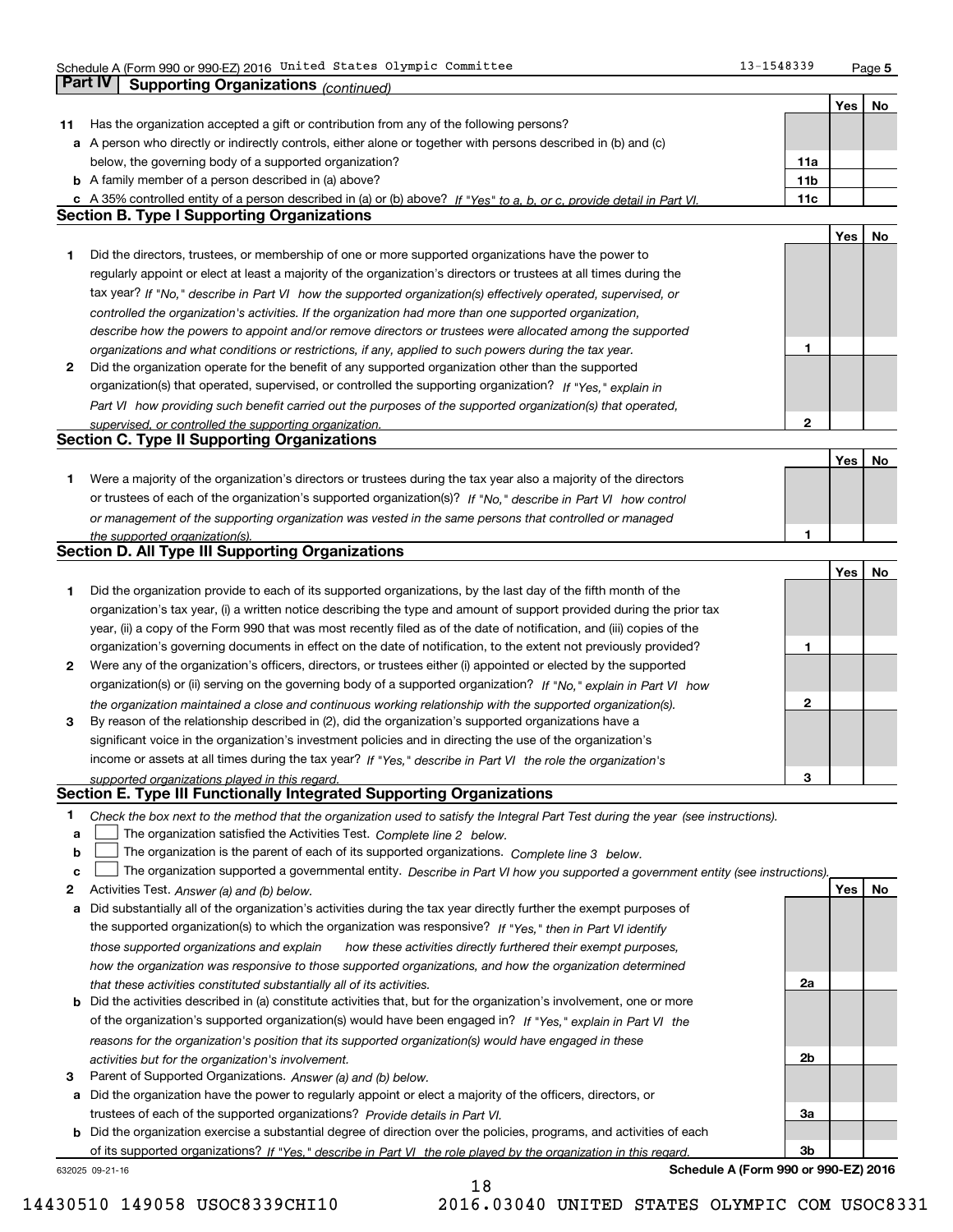|                | <b>Part V</b><br>Type III Non-Functionally Integrated 509(a)(3) Supporting Organizations                                                          |                |                |                                |
|----------------|---------------------------------------------------------------------------------------------------------------------------------------------------|----------------|----------------|--------------------------------|
| 1              | Check here if the organization satisfied the Integral Part Test as a qualifying trust on Nov. 20, 1970 (explain in Part VI.) See instructions. Al |                |                |                                |
|                | other Type III non-functionally integrated supporting organizations must complete Sections A through E.                                           |                |                |                                |
|                | Section A - Adjusted Net Income                                                                                                                   |                | (A) Prior Year | (B) Current Year<br>(optional) |
| 1              | Net short-term capital gain                                                                                                                       | 1              |                |                                |
| 2              | Recoveries of prior-year distributions                                                                                                            | $\mathbf{2}$   |                |                                |
| 3              | Other gross income (see instructions)                                                                                                             | 3              |                |                                |
| 4              | Add lines 1 through 3                                                                                                                             | 4              |                |                                |
| 5              | Depreciation and depletion                                                                                                                        | 5              |                |                                |
| 6              | Portion of operating expenses paid or incurred for production or                                                                                  |                |                |                                |
|                | collection of gross income or for management, conservation, or                                                                                    |                |                |                                |
|                | maintenance of property held for production of income (see instructions)                                                                          | 6              |                |                                |
| 7              | Other expenses (see instructions)                                                                                                                 | 7              |                |                                |
| 8              | Adjusted Net Income (subtract lines 5, 6, and 7 from line 4)                                                                                      | 8              |                |                                |
|                | Section B - Minimum Asset Amount                                                                                                                  |                | (A) Prior Year | (B) Current Year<br>(optional) |
| 1              | Aggregate fair market value of all non-exempt-use assets (see                                                                                     |                |                |                                |
|                | instructions for short tax year or assets held for part of year):                                                                                 |                |                |                                |
|                | <b>a</b> Average monthly value of securities                                                                                                      | 1a             |                |                                |
|                | <b>b</b> Average monthly cash balances                                                                                                            | 1b             |                |                                |
|                | c Fair market value of other non-exempt-use assets                                                                                                | 1c             |                |                                |
|                | d Total (add lines 1a, 1b, and 1c)                                                                                                                | 1d             |                |                                |
|                | e Discount claimed for blockage or other                                                                                                          |                |                |                                |
|                | factors (explain in detail in Part VI):                                                                                                           |                |                |                                |
| $\mathbf{2}$   | Acquisition indebtedness applicable to non-exempt-use assets                                                                                      | $\mathbf 2$    |                |                                |
| 3              | Subtract line 2 from line 1d                                                                                                                      | 3              |                |                                |
| 4              | Cash deemed held for exempt use. Enter 1-1/2% of line 3 (for greater amount,                                                                      |                |                |                                |
|                | see instructions)                                                                                                                                 | 4              |                |                                |
| 5              | Net value of non-exempt-use assets (subtract line 4 from line 3)                                                                                  | 5              |                |                                |
| 6              | 035. Multiply line 5 by                                                                                                                           | 6              |                |                                |
| 7              | Recoveries of prior-year distributions                                                                                                            | $\overline{7}$ |                |                                |
| 8              | Minimum Asset Amount (add line 7 to line 6)                                                                                                       | 8              |                |                                |
|                | <b>Section C - Distributable Amount</b>                                                                                                           |                |                | <b>Current Year</b>            |
| 1              | Adjusted net income for prior year (from Section A, line 8, Column A)                                                                             | 1              |                |                                |
| $\overline{2}$ | Enter 85% of line 1                                                                                                                               | $\mathbf{2}$   |                |                                |
| 3              | Minimum asset amount for prior year (from Section B, line 8, Column A)                                                                            | 3              |                |                                |
| 4              | Enter greater of line 2 or line 3                                                                                                                 | 4              |                |                                |
| 5              | Income tax imposed in prior year                                                                                                                  | 5              |                |                                |
| 6              | <b>Distributable Amount.</b> Subtract line 5 from line 4, unless subject to                                                                       |                |                |                                |
|                | emergency temporary reduction (see instructions)                                                                                                  | 6              |                |                                |
| 7              | Check here if the current year is the organization's first as a non-functionally integrated Type III supporting organization (see                 |                |                |                                |

Schedule A (Form 990 or 990-EZ) 2016 United States Olympic Committee 13-1548339 Page

United States Olympic Committee 13-1548339

instructions).

**Schedule A (Form 990 or 990-EZ) 2016**

**6**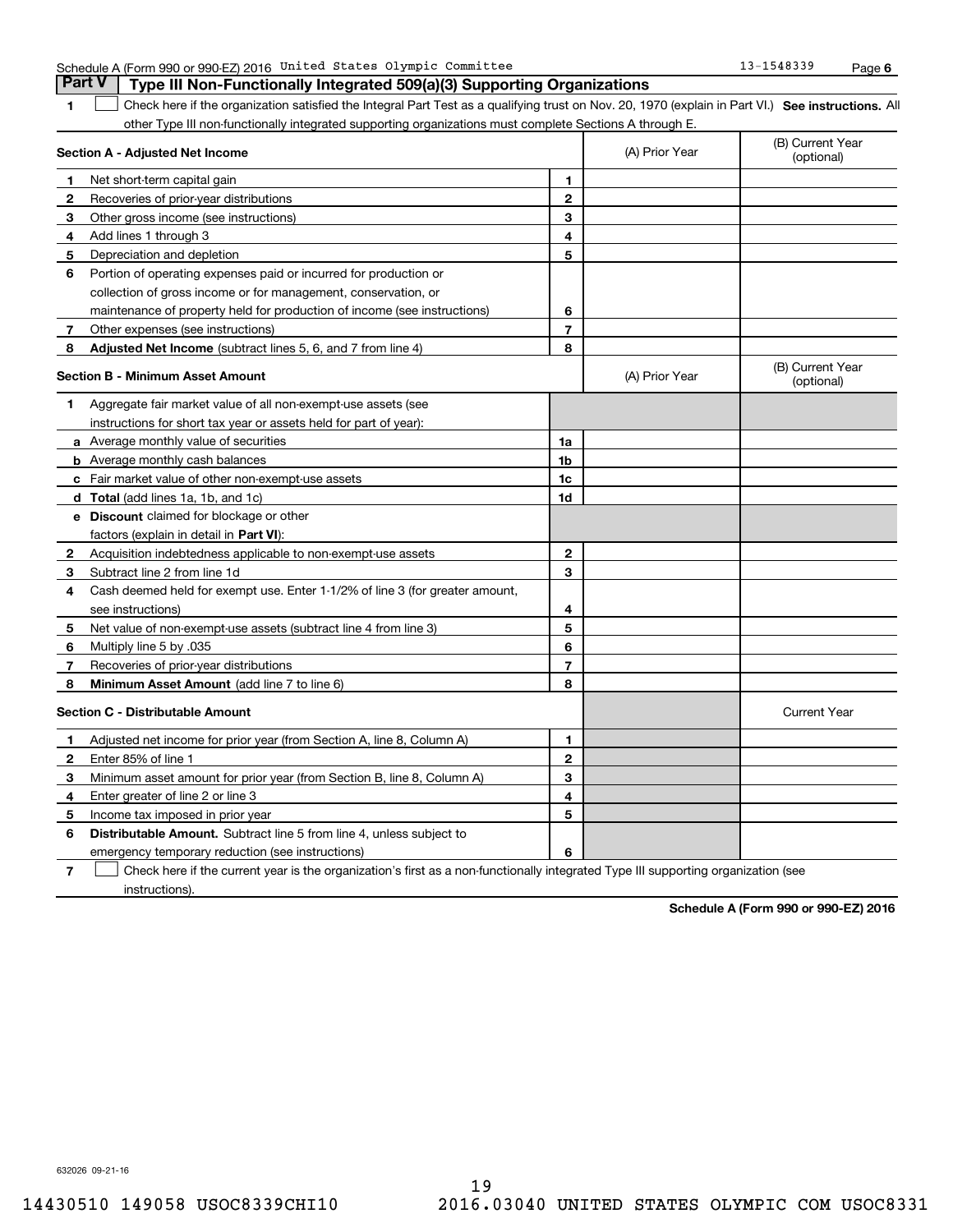| <b>Part V</b> | Type III Non-Functionally Integrated 509(a)(3) Supporting Organizations                    |                             | (continued)                           |                      |
|---------------|--------------------------------------------------------------------------------------------|-----------------------------|---------------------------------------|----------------------|
|               | Section D - Distributions                                                                  |                             |                                       | <b>Current Year</b>  |
| 1             | Amounts paid to supported organizations to accomplish exempt purposes                      |                             |                                       |                      |
| 2             | Amounts paid to perform activity that directly furthers exempt purposes of supported       |                             |                                       |                      |
|               | organizations, in excess of income from activity                                           |                             |                                       |                      |
| 3             | Administrative expenses paid to accomplish exempt purposes of supported organizations      |                             |                                       |                      |
| 4             | Amounts paid to acquire exempt-use assets                                                  |                             |                                       |                      |
| 5             | Qualified set-aside amounts (prior IRS approval required)                                  |                             |                                       |                      |
| 6             | Other distributions (describe in Part VI). See instructions                                |                             |                                       |                      |
| 7             | <b>Total annual distributions.</b> Add lines 1 through 6                                   |                             |                                       |                      |
| 8             | Distributions to attentive supported organizations to which the organization is responsive |                             |                                       |                      |
|               | (provide details in Part VI). See instructions                                             |                             |                                       |                      |
| 9             | Distributable amount for 2016 from Section C, line 6                                       |                             |                                       |                      |
| 10            | Line 8 amount divided by Line 9 amount                                                     |                             |                                       |                      |
|               |                                                                                            | (i)                         | (ii)                                  | (iii)                |
|               |                                                                                            | <b>Excess Distributions</b> | <b>Underdistributions</b><br>Pre-2016 | <b>Distributable</b> |
|               | Section E - Distribution Allocations (see instructions)                                    |                             |                                       | Amount for 2016      |
| 1             | Distributable amount for 2016 from Section C, line 6                                       |                             |                                       |                      |
| $\mathbf{2}$  | Underdistributions, if any, for years prior to 2016 (reason-                               |                             |                                       |                      |
|               | able cause required-explain in Part VI). See instructions                                  |                             |                                       |                      |
| 3             | Excess distributions carryover, if any, to 2016:                                           |                             |                                       |                      |
| a             |                                                                                            |                             |                                       |                      |
| b             |                                                                                            |                             |                                       |                      |
|               | c From 2013                                                                                |                             |                                       |                      |
|               | d From 2014                                                                                |                             |                                       |                      |
|               | e From 2015                                                                                |                             |                                       |                      |
|               | f Total of lines 3a through e                                                              |                             |                                       |                      |
|               | g Applied to underdistributions of prior years                                             |                             |                                       |                      |
|               | <b>h</b> Applied to 2016 distributable amount                                              |                             |                                       |                      |
|               | i Carryover from 2011 not applied (see instructions)                                       |                             |                                       |                      |
|               | Remainder. Subtract lines 3g, 3h, and 3i from 3f.                                          |                             |                                       |                      |
| 4             | Distributions for 2016 from Section D,                                                     |                             |                                       |                      |
|               | \$<br>line $7:$                                                                            |                             |                                       |                      |
|               | <b>a</b> Applied to underdistributions of prior years                                      |                             |                                       |                      |
|               | <b>b</b> Applied to 2016 distributable amount                                              |                             |                                       |                      |
|               | <b>c</b> Remainder. Subtract lines 4a and 4b from 4                                        |                             |                                       |                      |
| 5             | Remaining underdistributions for years prior to 2016, if                                   |                             |                                       |                      |
|               | any. Subtract lines 3g and 4a from line 2. For result greater                              |                             |                                       |                      |
|               | than zero, explain in Part VI. See instructions                                            |                             |                                       |                      |
| 6             | Remaining underdistributions for 2016. Subtract lines 3h                                   |                             |                                       |                      |
|               | and 4b from line 1. For result greater than zero, explain in                               |                             |                                       |                      |
|               | Part VI. See instructions                                                                  |                             |                                       |                      |
| 7             | Excess distributions carryover to 2017. Add lines 3j                                       |                             |                                       |                      |
|               | and 4c                                                                                     |                             |                                       |                      |
| 8             | Breakdown of line 7:                                                                       |                             |                                       |                      |
| a             |                                                                                            |                             |                                       |                      |
|               | <b>b</b> Excess from 2013                                                                  |                             |                                       |                      |
|               | c Excess from 2014                                                                         |                             |                                       |                      |
|               | d Excess from 2015                                                                         |                             |                                       |                      |
|               | e Excess from 2016                                                                         |                             |                                       |                      |

**Schedule A (Form 990 or 990-EZ) 2016**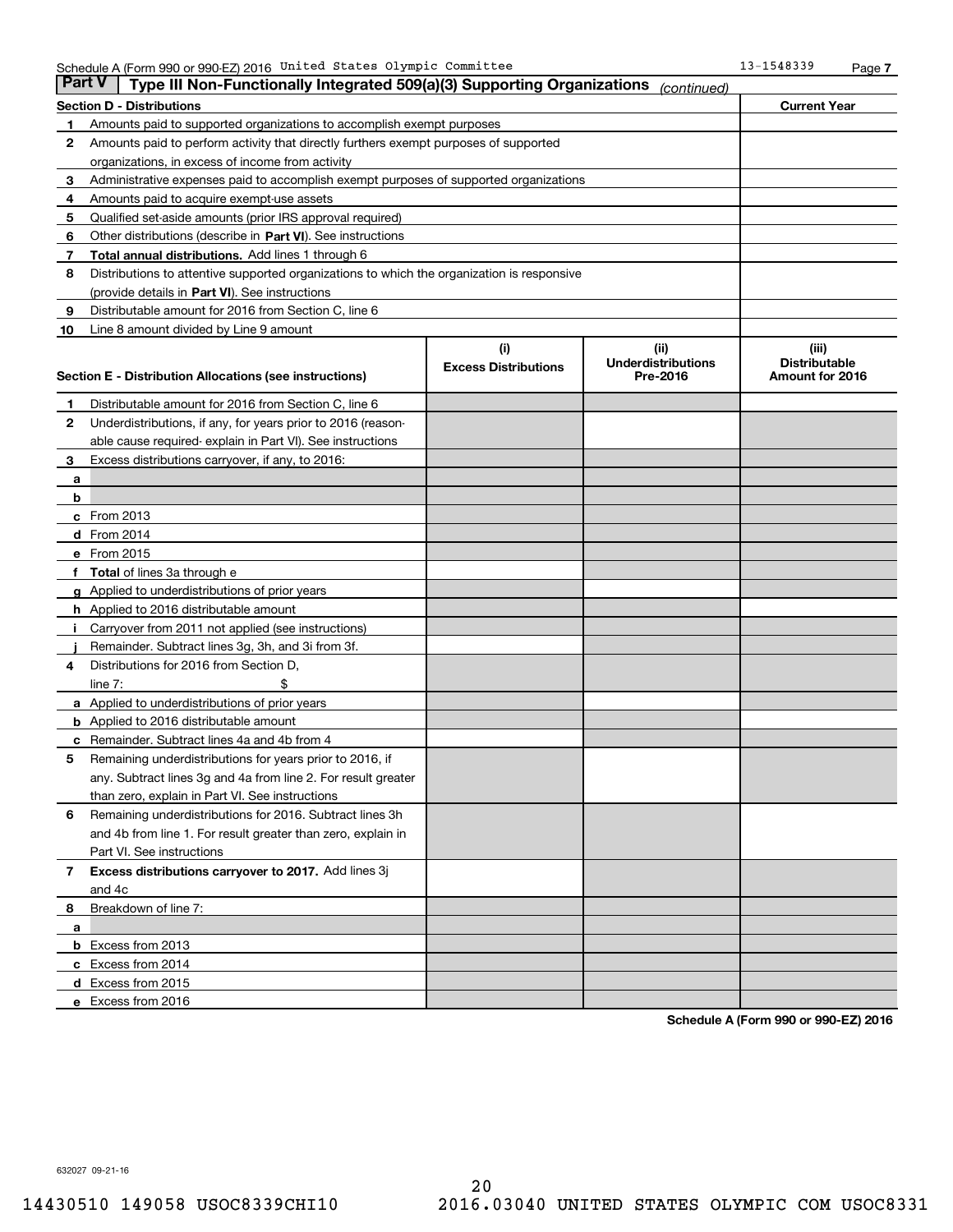| Schedule A (Form 990 or 990-EZ) 2016 United States Olympic Committee                                                                                                                                                                                                                                                                                                                                                                                                                                                                                                                                   | 13-1548339 | Page 8 |
|--------------------------------------------------------------------------------------------------------------------------------------------------------------------------------------------------------------------------------------------------------------------------------------------------------------------------------------------------------------------------------------------------------------------------------------------------------------------------------------------------------------------------------------------------------------------------------------------------------|------------|--------|
| Part VI<br>Supplemental Information. Provide the explanations required by Part II, line 10; Part II, line 17a or 17b; Part III, line 12;<br>Part IV, Section A, lines 1, 2, 3b, 3c, 4b, 4c, 5a, 6, 9a, 9b, 9c, 11a, 11b, and 11c; Part IV, Section B, lines 1 and 2; Part IV, Section C,<br>line 1; Part IV, Section D, lines 2 and 3; Part IV, Section E, lines 1c, 2a, 2b, 3a, and 3b; Part V, line 1; Part V, Section B, line 1e; Part V,<br>Section D, lines 5, 6, and 8; and Part V, Section E, lines 2, 5, and 6. Also complete this part for any additional information.<br>(See instructions.) |            |        |
| Part II, Section C, line 17a, Facts and Circumstances Test:                                                                                                                                                                                                                                                                                                                                                                                                                                                                                                                                            |            |        |
| The United States Olympic Committee (USOC) is tax-exempt under Internal                                                                                                                                                                                                                                                                                                                                                                                                                                                                                                                                |            |        |
| Revenue Code (IRC) Section 501(a), as an organization described in IRC                                                                                                                                                                                                                                                                                                                                                                                                                                                                                                                                 |            |        |
| Section $501(c)(3)$ . It is recognized as a publicly supported organization                                                                                                                                                                                                                                                                                                                                                                                                                                                                                                                            |            |        |
| under IRC Section $170(b)(1)(a)(vi)$ .                                                                                                                                                                                                                                                                                                                                                                                                                                                                                                                                                                 |            |        |
| The USOC was appointed by Congress as the coordinating body for all                                                                                                                                                                                                                                                                                                                                                                                                                                                                                                                                    |            |        |
| Olympic-related athletic activity in the United States. Specifically, the                                                                                                                                                                                                                                                                                                                                                                                                                                                                                                                              |            |        |
| USOC oversees all athletic activity in the U.S. directly relating to                                                                                                                                                                                                                                                                                                                                                                                                                                                                                                                                   |            |        |
| international competition, including for sports on the programs of the                                                                                                                                                                                                                                                                                                                                                                                                                                                                                                                                 |            |        |
| Olympic, Paralympic, Pan American and Parapan American Games. The USOC is                                                                                                                                                                                                                                                                                                                                                                                                                                                                                                                              |            |        |
| the National Olympic Committee and National Paralympic Committee for the                                                                                                                                                                                                                                                                                                                                                                                                                                                                                                                               |            |        |
| United States.                                                                                                                                                                                                                                                                                                                                                                                                                                                                                                                                                                                         |            |        |
|                                                                                                                                                                                                                                                                                                                                                                                                                                                                                                                                                                                                        |            |        |
| See Part III Statement of Program Service Accomplishments for description                                                                                                                                                                                                                                                                                                                                                                                                                                                                                                                              |            |        |
| of programs that accomplish the USOC's exempt purpose and mission.                                                                                                                                                                                                                                                                                                                                                                                                                                                                                                                                     |            |        |
|                                                                                                                                                                                                                                                                                                                                                                                                                                                                                                                                                                                                        |            |        |
| Based on its programs, the USOC continues to qualify as a publicly                                                                                                                                                                                                                                                                                                                                                                                                                                                                                                                                     |            |        |
| supported organization under IRC Section 170(b)(1)(a)(vi). Additional                                                                                                                                                                                                                                                                                                                                                                                                                                                                                                                                  |            |        |
| factors evidencing the USOC as publicly supported include the following:                                                                                                                                                                                                                                                                                                                                                                                                                                                                                                                               |            |        |
| For the year ended December 31, 2016, the USOC received 24.63 percent of                                                                                                                                                                                                                                                                                                                                                                                                                                                                                                                               |            |        |
| its total support from public support. This significantly exceeds the 10%                                                                                                                                                                                                                                                                                                                                                                                                                                                                                                                              |            |        |
| minimum threshold. For the year ended December 31, 2015, the USOC received                                                                                                                                                                                                                                                                                                                                                                                                                                                                                                                             |            |        |
| 29.00 percent of its total support from public support.                                                                                                                                                                                                                                                                                                                                                                                                                                                                                                                                                |            |        |
|                                                                                                                                                                                                                                                                                                                                                                                                                                                                                                                                                                                                        |            |        |
|                                                                                                                                                                                                                                                                                                                                                                                                                                                                                                                                                                                                        |            |        |

The USOC actively solicits public support through its national direct mail

solicitation program.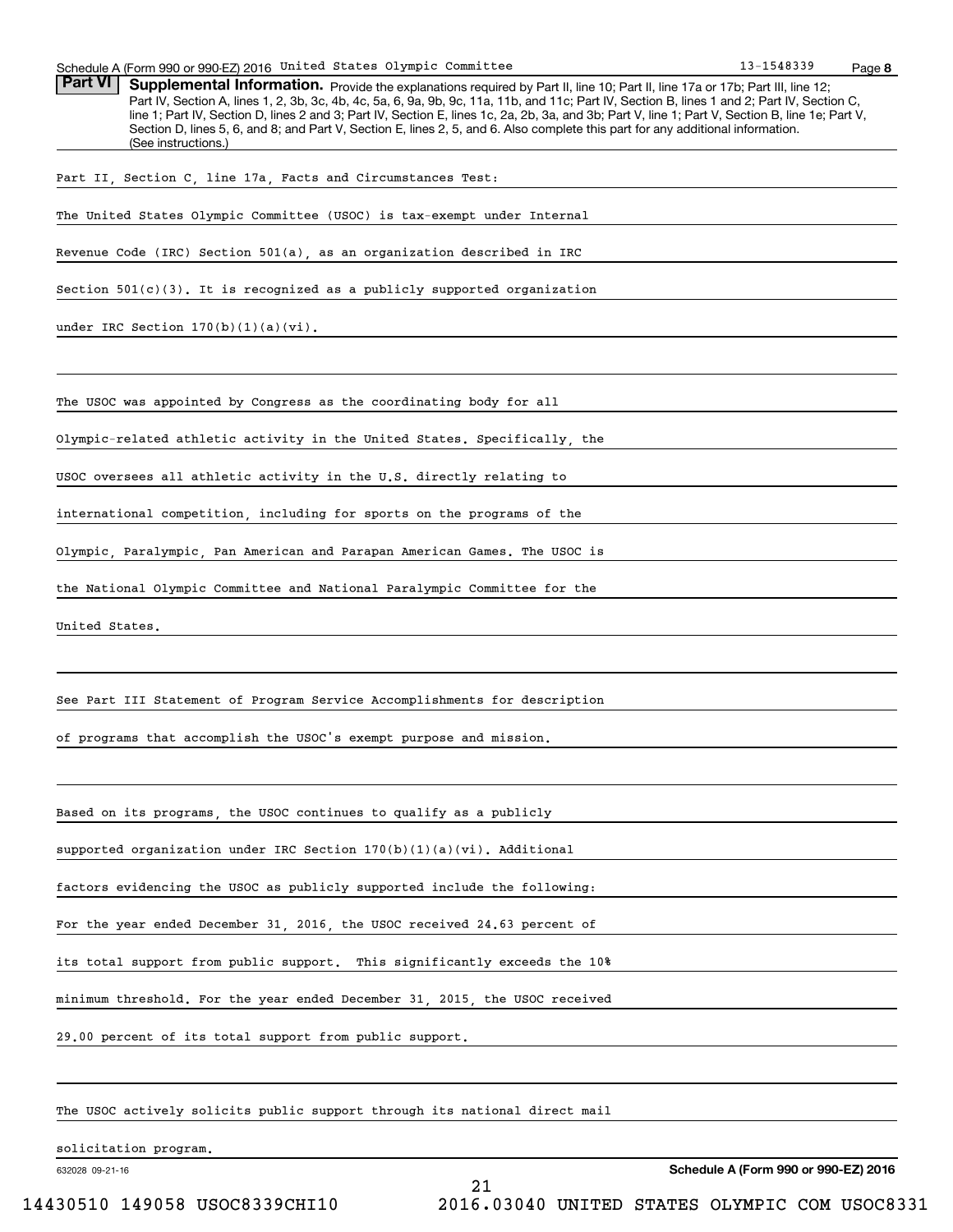| Schedule A (Form 990 or 990-EZ) 2016 United States Olympic Committee                                                                                                                                                                                                                                                                                                                                                                                                                                                                                                                                   | 13-1548339 | Page 8 |
|--------------------------------------------------------------------------------------------------------------------------------------------------------------------------------------------------------------------------------------------------------------------------------------------------------------------------------------------------------------------------------------------------------------------------------------------------------------------------------------------------------------------------------------------------------------------------------------------------------|------------|--------|
| Part VI<br>Supplemental Information. Provide the explanations required by Part II, line 10; Part II, line 17a or 17b; Part III, line 12;<br>Part IV, Section A, lines 1, 2, 3b, 3c, 4b, 4c, 5a, 6, 9a, 9b, 9c, 11a, 11b, and 11c; Part IV, Section B, lines 1 and 2; Part IV, Section C,<br>line 1; Part IV, Section D, lines 2 and 3; Part IV, Section E, lines 1c, 2a, 2b, 3a, and 3b; Part V, line 1; Part V, Section B, line 1e; Part V,<br>Section D, lines 5, 6, and 8; and Part V, Section E, lines 2, 5, and 6. Also complete this part for any additional information.<br>(See instructions.) |            |        |
| The USOC is a federally chartered not-for-profit corporation. In 2016, the                                                                                                                                                                                                                                                                                                                                                                                                                                                                                                                             |            |        |
| organization received less than 1% governmental funding. It thus relies on                                                                                                                                                                                                                                                                                                                                                                                                                                                                                                                             |            |        |
| its ability to generate revenue for its operations through contributions                                                                                                                                                                                                                                                                                                                                                                                                                                                                                                                               |            |        |
| from the general public, royalty revenue from the sale of Olympic                                                                                                                                                                                                                                                                                                                                                                                                                                                                                                                                      |            |        |
| broadcasting rights and marks rights.                                                                                                                                                                                                                                                                                                                                                                                                                                                                                                                                                                  |            |        |
|                                                                                                                                                                                                                                                                                                                                                                                                                                                                                                                                                                                                        |            |        |
| The USOC's board of directors is composed of 15 volunteer individuals and                                                                                                                                                                                                                                                                                                                                                                                                                                                                                                                              |            |        |
| the CEO as an ex-officio, non-voting member. The volunteer board members                                                                                                                                                                                                                                                                                                                                                                                                                                                                                                                               |            |        |
| include six members from the general public, three members selected from                                                                                                                                                                                                                                                                                                                                                                                                                                                                                                                               |            |        |
| those nominated by the National Governing Bodies Council, three members                                                                                                                                                                                                                                                                                                                                                                                                                                                                                                                                |            |        |
| selected from those nominated by the Athletes' Advisory Council, and any                                                                                                                                                                                                                                                                                                                                                                                                                                                                                                                               |            |        |
| United States members of the International Olympic Committee (currently                                                                                                                                                                                                                                                                                                                                                                                                                                                                                                                                |            |        |
| three at the end of 2016).                                                                                                                                                                                                                                                                                                                                                                                                                                                                                                                                                                             |            |        |
|                                                                                                                                                                                                                                                                                                                                                                                                                                                                                                                                                                                                        |            |        |
| The USOC operated three training centers for the benefit of American                                                                                                                                                                                                                                                                                                                                                                                                                                                                                                                                   |            |        |
| athletes training to become members of various United States Olympic,                                                                                                                                                                                                                                                                                                                                                                                                                                                                                                                                  |            |        |
| Paralympic, Pan American and Parapan American teams. The facilities are                                                                                                                                                                                                                                                                                                                                                                                                                                                                                                                                |            |        |
| made available to other not-for-profit organizations on a space available                                                                                                                                                                                                                                                                                                                                                                                                                                                                                                                              |            |        |
| basis for various meetings. The USOC is an active participant in promoting                                                                                                                                                                                                                                                                                                                                                                                                                                                                                                                             |            |        |
| amateur sports and physical fitness in the United States. The USOC's                                                                                                                                                                                                                                                                                                                                                                                                                                                                                                                                   |            |        |
| promotion and awareness campaign of promoting sports and physical fitness                                                                                                                                                                                                                                                                                                                                                                                                                                                                                                                              |            |        |
| is carried out through various educational programs, often in conjunction                                                                                                                                                                                                                                                                                                                                                                                                                                                                                                                              |            |        |
| with other organizations.                                                                                                                                                                                                                                                                                                                                                                                                                                                                                                                                                                              |            |        |
|                                                                                                                                                                                                                                                                                                                                                                                                                                                                                                                                                                                                        |            |        |
| Based on the programs and facts noted above, the USOC does in fact                                                                                                                                                                                                                                                                                                                                                                                                                                                                                                                                     |            |        |
| continue to qualify as a publicly supported organization under IRC Section                                                                                                                                                                                                                                                                                                                                                                                                                                                                                                                             |            |        |

22

632028 09-21-16 170(b)(1)(a)(vi).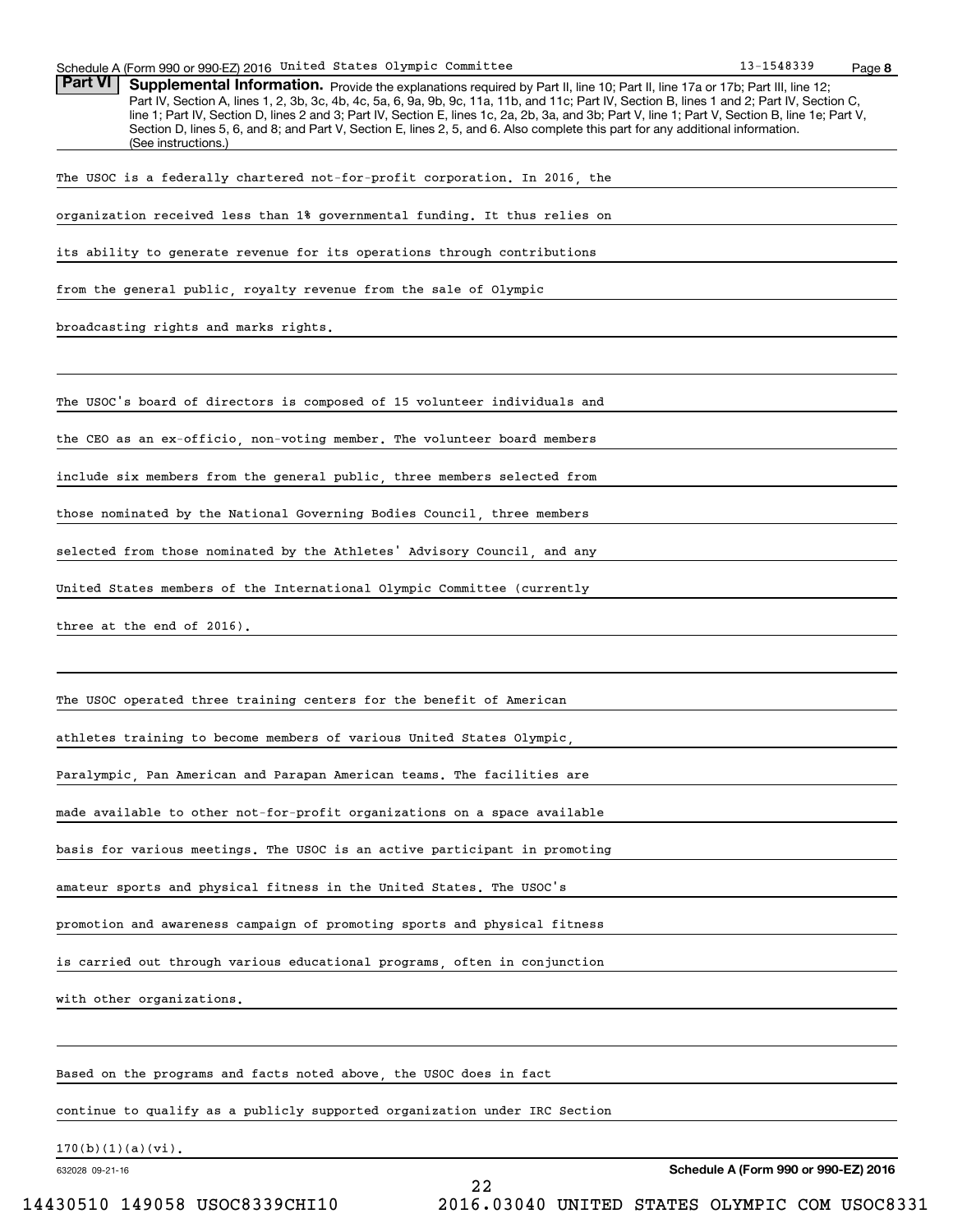| <b>SCHEDULE C</b>                                                                                     | <b>Political Campaign and Lobbying Activities</b>                                                                                                                                            |                                                                                                                                                                                                                        |         |                                                                             |                          | OMB No. 1545-0047                                                                                                                                           |
|-------------------------------------------------------------------------------------------------------|----------------------------------------------------------------------------------------------------------------------------------------------------------------------------------------------|------------------------------------------------------------------------------------------------------------------------------------------------------------------------------------------------------------------------|---------|-----------------------------------------------------------------------------|--------------------------|-------------------------------------------------------------------------------------------------------------------------------------------------------------|
| (Form 990 or 990-EZ)<br>For Organizations Exempt From Income Tax Under section 501(c) and section 527 |                                                                                                                                                                                              |                                                                                                                                                                                                                        |         | 2016                                                                        |                          |                                                                                                                                                             |
| Department of the Treasury<br>Internal Revenue Service                                                | > Complete if the organization is described below. > Attach to Form 990 or Form 990-EZ.<br>Information about Schedule C (Form 990 or 990-EZ) and its instructions is at www.irs.gov/form990. |                                                                                                                                                                                                                        |         |                                                                             |                          | <b>Open to Public</b><br><b>Inspection</b>                                                                                                                  |
|                                                                                                       |                                                                                                                                                                                              | If the organization answered "Yes," on Form 990, Part IV, line 3, or Form 990-EZ, Part V, line 46 (Political Campaign Activities), then                                                                                |         |                                                                             |                          |                                                                                                                                                             |
|                                                                                                       |                                                                                                                                                                                              | • Section 501(c)(3) organizations: Complete Parts I-A and B. Do not complete Part I-C.                                                                                                                                 |         |                                                                             |                          |                                                                                                                                                             |
|                                                                                                       |                                                                                                                                                                                              | ● Section 501(c) (other than section 501(c)(3)) organizations: Complete Parts I-A and C below. Do not complete Part I-B.                                                                                               |         |                                                                             |                          |                                                                                                                                                             |
| · Section 527 organizations: Complete Part I-A only.                                                  |                                                                                                                                                                                              |                                                                                                                                                                                                                        |         |                                                                             |                          |                                                                                                                                                             |
|                                                                                                       |                                                                                                                                                                                              | If the organization answered "Yes," on Form 990, Part IV, line 4, or Form 990-EZ, Part VI, line 47 (Lobbying Activities), then                                                                                         |         |                                                                             |                          |                                                                                                                                                             |
|                                                                                                       |                                                                                                                                                                                              | • Section 501(c)(3) organizations that have filed Form 5768 (election under section 501(h)): Complete Part II-A. Do not complete Part II-B.                                                                            |         |                                                                             |                          |                                                                                                                                                             |
|                                                                                                       |                                                                                                                                                                                              | • Section 501(c)(3) organizations that have NOT filed Form 5768 (election under section 501(h)): Complete Part II-B. Do not complete Part II-A.                                                                        |         |                                                                             |                          |                                                                                                                                                             |
| Tax) (see separate instructions), then                                                                |                                                                                                                                                                                              | If the organization answered "Yes," on Form 990, Part IV, line 5 (Proxy Tax) (see separate instructions) or Form 990-EZ, Part V, line 35c (Proxy                                                                       |         |                                                                             |                          |                                                                                                                                                             |
|                                                                                                       |                                                                                                                                                                                              | • Section 501(c)(4), (5), or (6) organizations: Complete Part III.                                                                                                                                                     |         |                                                                             |                          |                                                                                                                                                             |
| Name of organization                                                                                  |                                                                                                                                                                                              |                                                                                                                                                                                                                        |         |                                                                             |                          | <b>Employer identification number</b>                                                                                                                       |
| Part I-A                                                                                              |                                                                                                                                                                                              | United States Olympic Committee<br>Complete if the organization is exempt under section 501(c) or is a section 527 organization.                                                                                       |         |                                                                             |                          | 13-1548339                                                                                                                                                  |
|                                                                                                       |                                                                                                                                                                                              |                                                                                                                                                                                                                        |         |                                                                             |                          |                                                                                                                                                             |
|                                                                                                       |                                                                                                                                                                                              | 1 Provide a description of the organization's direct and indirect political campaign activities in Part IV.                                                                                                            |         |                                                                             |                          |                                                                                                                                                             |
| Political campaign activity expenditures                                                              |                                                                                                                                                                                              |                                                                                                                                                                                                                        |         |                                                                             |                          | $\blacktriangleright$ \$                                                                                                                                    |
|                                                                                                       |                                                                                                                                                                                              |                                                                                                                                                                                                                        |         |                                                                             |                          |                                                                                                                                                             |
|                                                                                                       |                                                                                                                                                                                              |                                                                                                                                                                                                                        |         |                                                                             |                          |                                                                                                                                                             |
| Part I-B                                                                                              |                                                                                                                                                                                              | Complete if the organization is exempt under section 501(c)(3).                                                                                                                                                        |         |                                                                             |                          |                                                                                                                                                             |
|                                                                                                       |                                                                                                                                                                                              | Enter the amount of any excise tax incurred by the organization under section 4955                                                                                                                                     |         | $\bullet$                                                                   |                          |                                                                                                                                                             |
|                                                                                                       |                                                                                                                                                                                              |                                                                                                                                                                                                                        |         |                                                                             |                          |                                                                                                                                                             |
|                                                                                                       |                                                                                                                                                                                              |                                                                                                                                                                                                                        |         |                                                                             |                          | Yes<br>No                                                                                                                                                   |
|                                                                                                       |                                                                                                                                                                                              |                                                                                                                                                                                                                        |         |                                                                             |                          | Yes<br>No                                                                                                                                                   |
| <b>b</b> If "Yes," describe in Part IV.<br>Part I-C $\vert$                                           |                                                                                                                                                                                              | Complete if the organization is exempt under section 501(c), except section 501(c)(3).                                                                                                                                 |         |                                                                             |                          |                                                                                                                                                             |
|                                                                                                       |                                                                                                                                                                                              |                                                                                                                                                                                                                        |         |                                                                             | $\triangleright$ \$      |                                                                                                                                                             |
|                                                                                                       |                                                                                                                                                                                              | 1 Enter the amount directly expended by the filing organization for section 527 exempt function activities<br>2 Enter the amount of the filing organization's funds contributed to other organizations for section 527 |         |                                                                             |                          |                                                                                                                                                             |
| exempt function activities                                                                            |                                                                                                                                                                                              |                                                                                                                                                                                                                        |         |                                                                             | $\blacktriangleright$ \$ |                                                                                                                                                             |
|                                                                                                       |                                                                                                                                                                                              | 3 Total exempt function expenditures. Add lines 1 and 2. Enter here and on Form 1120-POL,                                                                                                                              |         |                                                                             |                          |                                                                                                                                                             |
|                                                                                                       |                                                                                                                                                                                              |                                                                                                                                                                                                                        |         |                                                                             | $\blacktriangleright$ \$ |                                                                                                                                                             |
|                                                                                                       |                                                                                                                                                                                              |                                                                                                                                                                                                                        |         |                                                                             |                          | Yes<br>No                                                                                                                                                   |
|                                                                                                       |                                                                                                                                                                                              | Enter the names, addresses and employer identification number (EIN) of all section 527 political organizations to which the filing organization                                                                        |         |                                                                             |                          |                                                                                                                                                             |
|                                                                                                       |                                                                                                                                                                                              | made payments. For each organization listed, enter the amount paid from the filing organization's funds. Also enter the amount of political                                                                            |         |                                                                             |                          |                                                                                                                                                             |
|                                                                                                       |                                                                                                                                                                                              | contributions received that were promptly and directly delivered to a separate political organization, such as a separate segregated fund or a                                                                         |         |                                                                             |                          |                                                                                                                                                             |
|                                                                                                       |                                                                                                                                                                                              | political action committee (PAC). If additional space is needed, provide information in Part IV.                                                                                                                       |         |                                                                             |                          |                                                                                                                                                             |
| (a) Name                                                                                              |                                                                                                                                                                                              | (b) Address                                                                                                                                                                                                            | (c) EIN | (d) Amount paid from<br>filing organization's<br>funds. If none, enter -0-. |                          | (e) Amount of political<br>contributions received and<br>promptly and directly<br>delivered to a separate<br>political organization.<br>If none, enter -0-. |
|                                                                                                       |                                                                                                                                                                                              |                                                                                                                                                                                                                        |         |                                                                             |                          |                                                                                                                                                             |
|                                                                                                       |                                                                                                                                                                                              |                                                                                                                                                                                                                        |         |                                                                             |                          |                                                                                                                                                             |
|                                                                                                       |                                                                                                                                                                                              |                                                                                                                                                                                                                        |         |                                                                             |                          |                                                                                                                                                             |
|                                                                                                       |                                                                                                                                                                                              |                                                                                                                                                                                                                        |         |                                                                             |                          |                                                                                                                                                             |
|                                                                                                       |                                                                                                                                                                                              |                                                                                                                                                                                                                        |         |                                                                             |                          |                                                                                                                                                             |
|                                                                                                       |                                                                                                                                                                                              |                                                                                                                                                                                                                        |         |                                                                             |                          |                                                                                                                                                             |

**For Paperwork Reduction Act Notice, see the Instructions for Form 990 or 990-EZ. Schedule C (Form 990 or 990-EZ) 2016** LHA

 $\blacksquare$ 

632041 11-10-16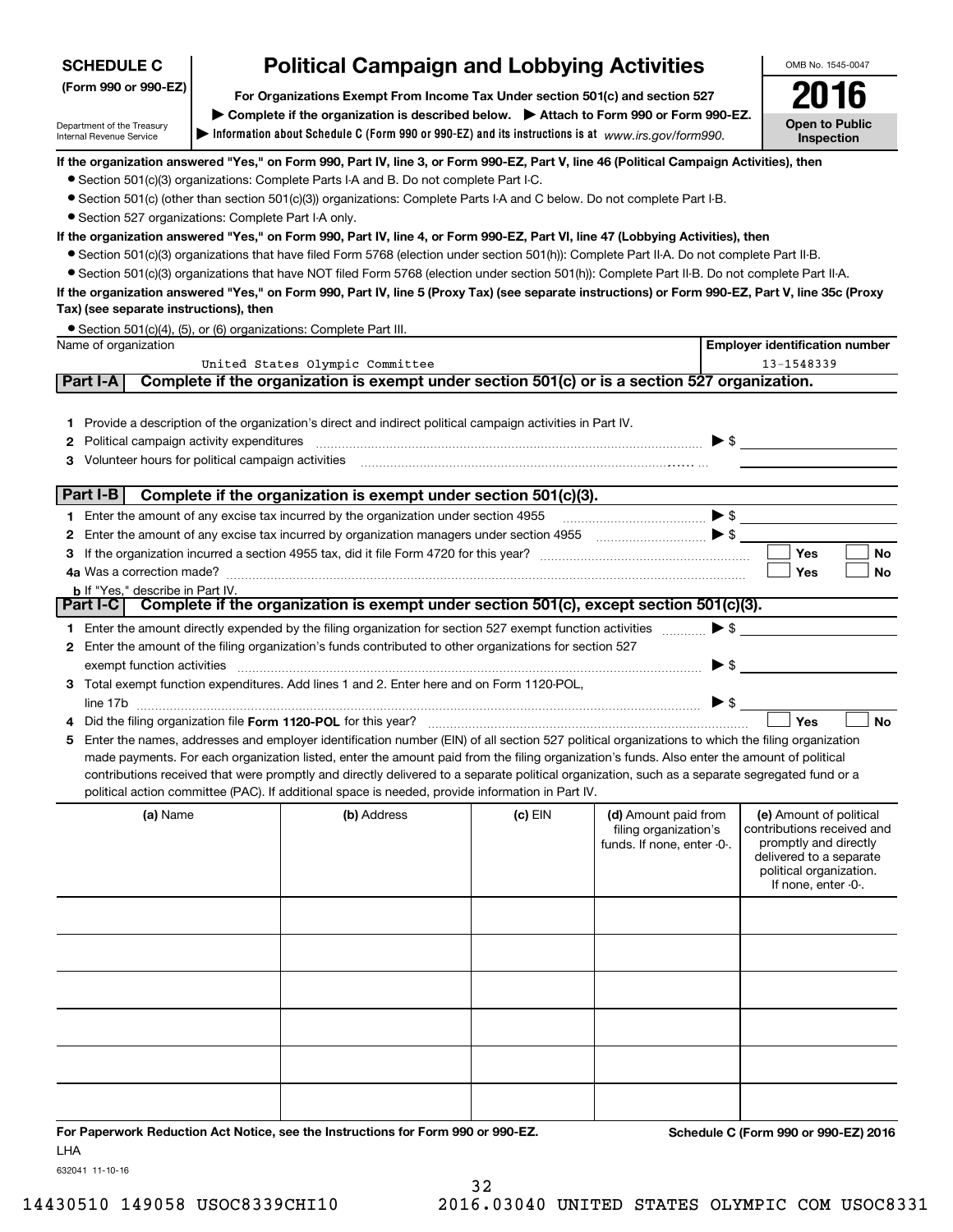| Schedule C (Form 990 or 990-EZ) 2016 United States Olympic Committee<br>Complete if the organization is exempt under section 501(c)(3) and filed Form 5768 (election under<br>Part II-A<br>section 501(h)).                                                                                                                                     |                                        |                                                                                                                                                                                                                                    |            |                                        | 13-1548339<br>Page 2           |
|-------------------------------------------------------------------------------------------------------------------------------------------------------------------------------------------------------------------------------------------------------------------------------------------------------------------------------------------------|----------------------------------------|------------------------------------------------------------------------------------------------------------------------------------------------------------------------------------------------------------------------------------|------------|----------------------------------------|--------------------------------|
| A Check $\blacktriangleright$<br>if the filing organization belongs to an affiliated group (and list in Part IV each affiliated group member's name, address, EIN,<br>expenses, and share of excess lobbying expenditures).<br>if the filing organization checked box A and "limited control" provisions apply.<br><b>B</b> Check <b>D</b>      |                                        |                                                                                                                                                                                                                                    |            |                                        |                                |
| (The term "expenditures" means amounts paid or incurred.)                                                                                                                                                                                                                                                                                       | <b>Limits on Lobbying Expenditures</b> |                                                                                                                                                                                                                                    |            | (a) Filing<br>organization's<br>totals | (b) Affiliated group<br>totals |
| 1a Total lobbying expenditures to influence public opinion (grass roots lobbying)<br><b>b</b> Total lobbying expenditures to influence a legislative body (direct lobbying)<br>с                                                                                                                                                                |                                        |                                                                                                                                                                                                                                    |            |                                        |                                |
| Other exempt purpose expenditures<br>d<br>Total exempt purpose expenditures (add lines 1c and 1d)<br>е                                                                                                                                                                                                                                          |                                        |                                                                                                                                                                                                                                    |            |                                        |                                |
| f Lobbying nontaxable amount. Enter the amount from the following table in both columns.<br>If the amount on line 1e, column (a) or (b) is:<br>Not over \$500,000<br>Over \$500,000 but not over \$1,000,000<br>Over \$1,000,000 but not over \$1,500,000<br>Over \$1,500,000 but not over \$17,000,000<br>Over \$17,000,000                    | \$1,000,000.                           | The lobbying nontaxable amount is:<br>20% of the amount on line 1e.<br>\$100,000 plus 15% of the excess over \$500,000.<br>\$175,000 plus 10% of the excess over \$1,000,000.<br>\$225,000 plus 5% of the excess over \$1,500,000. |            |                                        |                                |
| g Grassroots nontaxable amount (enter 25% of line 1f)<br>h Subtract line 1g from line 1a. If zero or less, enter -0-<br>Subtract line 1f from line 1c. If zero or less, enter -0-<br>Ť.<br>If there is an amount other than zero on either line 1h or line 1i, did the organization file Form 4720<br>reporting section 4911 tax for this year? |                                        |                                                                                                                                                                                                                                    |            |                                        | Yes<br>No                      |
| (Some organizations that made a section 501(h) election do not have to complete all of the five columns below.                                                                                                                                                                                                                                  |                                        | 4-Year Averaging Period Under section 501(h)<br>See the separate instructions for lines 2a through 2f.)                                                                                                                            |            |                                        |                                |
|                                                                                                                                                                                                                                                                                                                                                 |                                        | Lobbying Expenditures During 4-Year Averaging Period                                                                                                                                                                               |            |                                        |                                |
| Calendar year<br>(or fiscal year beginning in)                                                                                                                                                                                                                                                                                                  | (a) 2013                               | (b) 2014                                                                                                                                                                                                                           | $(c)$ 2015 | $(d)$ 2016                             | (e) Total                      |
| 2a Lobbying nontaxable amount<br><b>b</b> Lobbying ceiling amount<br>(150% of line 2a, column(e))                                                                                                                                                                                                                                               |                                        |                                                                                                                                                                                                                                    |            |                                        |                                |
| c Total lobbying expenditures                                                                                                                                                                                                                                                                                                                   |                                        |                                                                                                                                                                                                                                    |            |                                        |                                |
| d Grassroots nontaxable amount<br>e Grassroots ceiling amount<br>(150% of line 2d, column (e))                                                                                                                                                                                                                                                  |                                        |                                                                                                                                                                                                                                    |            |                                        |                                |
| f Grassroots lobbying expenditures                                                                                                                                                                                                                                                                                                              |                                        |                                                                                                                                                                                                                                    |            |                                        |                                |

**Schedule C (Form 990 or 990-EZ) 2016**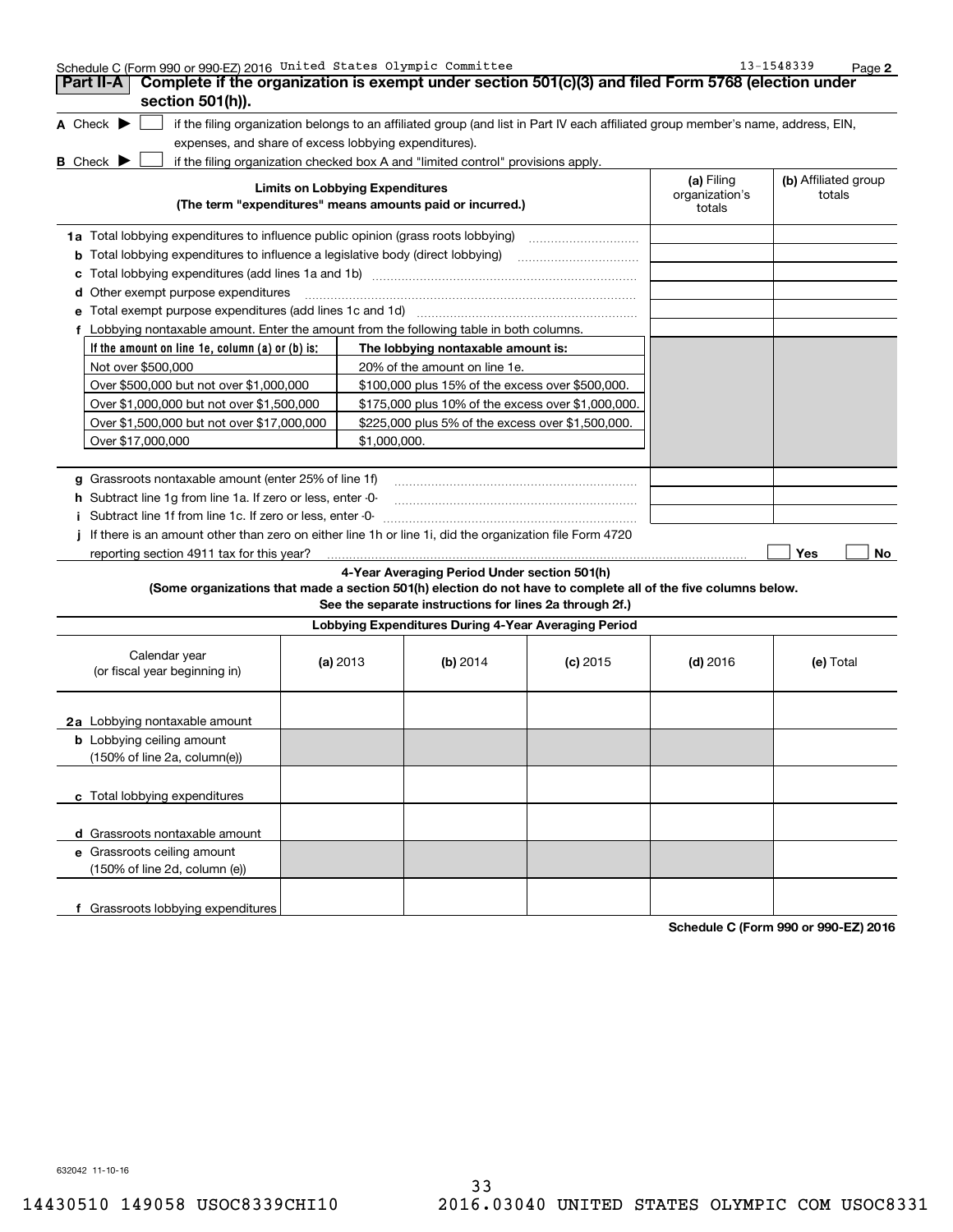### Schedule C (Form 990 or 990-EZ) 2016 Page United States Olympic Committee 13-1548339

## **Part II-B Complete if the organization is exempt under section 501(c)(3) and has NOT filed Form 5768 (election under section 501(h)).**

|                | For each "Yes," response on lines 1a through 1i below, provide in Part IV a detailed description                                                             |     | (a)            |     | (b)                                  |
|----------------|--------------------------------------------------------------------------------------------------------------------------------------------------------------|-----|----------------|-----|--------------------------------------|
|                | of the lobbying activity.                                                                                                                                    | Yes | No.            |     | Amount                               |
| 1.             | During the year, did the filing organization attempt to influence foreign, national, state or                                                                |     |                |     |                                      |
|                | local legislation, including any attempt to influence public opinion on a legislative matter                                                                 |     |                |     |                                      |
|                | or referendum, through the use of:                                                                                                                           |     | х              |     |                                      |
|                | <b>b</b> Paid staff or management (include compensation in expenses reported on lines 1c through 1i)?                                                        | х   |                |     |                                      |
|                |                                                                                                                                                              |     | х              |     |                                      |
|                |                                                                                                                                                              |     | x              |     |                                      |
|                | e Publications, or published or broadcast statements?                                                                                                        |     | X              |     |                                      |
|                | f Grants to other organizations for lobbying purposes?                                                                                                       |     | х              |     |                                      |
|                | Direct contact with legislators, their staffs, government officials, or a legislative body?                                                                  | х   |                |     | 138,105.                             |
|                | h Rallies, demonstrations, seminars, conventions, speeches, lectures, or any similar means?                                                                  |     | X              |     |                                      |
|                | <i>i</i> Other activities?                                                                                                                                   |     | x              |     |                                      |
|                |                                                                                                                                                              |     |                |     | 138,105.                             |
|                | 2a Did the activities in line 1 cause the organization to be not described in section 501(c)(3)?                                                             |     | х              |     |                                      |
|                |                                                                                                                                                              |     |                |     |                                      |
|                | c If "Yes," enter the amount of any tax incurred by organization managers under section 4912                                                                 |     |                |     |                                      |
|                | d If the filing organization incurred a section 4912 tax, did it file Form 4720 for this year?                                                               |     |                |     |                                      |
|                | Complete if the organization is exempt under section 501(c)(4), section 501(c)(5), or section<br><b>Part III-A</b><br>$501(c)(6)$ .                          |     |                |     |                                      |
|                |                                                                                                                                                              |     |                | Yes | No                                   |
| 1              |                                                                                                                                                              |     | 1              |     |                                      |
| 2              |                                                                                                                                                              |     | $\mathbf{2}$   |     |                                      |
| З              | Did the organization agree to carry over lobbying and political campaign activity expenditures from the prior year?                                          |     | 3              |     |                                      |
|                | Complete if the organization is exempt under section 501(c)(4), section 501(c)(5), or section<br> Part III-B                                                 |     |                |     |                                      |
|                | 501(c)(6) and if either (a) BOTH Part III-A, lines 1 and 2, are answered "No," OR (b) Part III-A, line 3, is                                                 |     |                |     |                                      |
|                | answered "Yes."                                                                                                                                              |     |                |     |                                      |
| 1              |                                                                                                                                                              |     | 1              |     |                                      |
| 2              | Section 162(e) nondeductible lobbying and political expenditures (do not include amounts of political                                                        |     |                |     |                                      |
|                | expenses for which the section 527(f) tax was paid).                                                                                                         |     |                |     |                                      |
|                |                                                                                                                                                              |     | 2a             |     |                                      |
|                |                                                                                                                                                              |     | 2 <sub>b</sub> |     |                                      |
|                |                                                                                                                                                              |     | 2c             |     |                                      |
|                | Aggregate amount reported in section 6033(e)(1)(A) notices of nondeductible section 162(e) dues                                                              |     | 3              |     |                                      |
| 4              | If notices were sent and the amount on line 2c exceeds the amount on line 3, what portion of the excess                                                      |     |                |     |                                      |
|                | does the organization agree to carryover to the reasonable estimate of nondeductible lobbying and political                                                  |     |                |     |                                      |
|                | expenditure next year?                                                                                                                                       |     | 4              |     |                                      |
| 5              | Taxable amount of lobbying and political expenditures (see instructions)                                                                                     |     | 5              |     |                                      |
| <b>Part IV</b> | <b>Supplemental Information</b>                                                                                                                              |     |                |     |                                      |
|                | Provide the descriptions required for Part I-A, line 1; Part I-B, line 4; Part I-C, line 5; Part II-A (affiliated group list); Part II-A, lines 1 and 2 (see |     |                |     |                                      |
|                | instructions); and Part II-B, line 1. Also, complete this part for any additional information.                                                               |     |                |     |                                      |
|                | Part II-B, Line 1, Lobbying Activities:                                                                                                                      |     |                |     |                                      |
|                | The USOC provided information to Members of Congress about general                                                                                           |     |                |     |                                      |
|                | immigration issues such as the importance of Global Entry and other                                                                                          |     |                |     |                                      |
|                | trusted traveler programs, the LA 2024 Olympic bid, the Olympic and                                                                                          |     |                |     |                                      |
|                | Paralympic medal tax bill, Zika/water quality and Team USA safety in                                                                                         |     |                |     |                                      |
|                | Rio de Janeiro, and Russian doping in Sochi.                                                                                                                 |     |                |     |                                      |
|                |                                                                                                                                                              |     |                |     | Schedule C (Form 990 or 990-EZ) 2016 |

34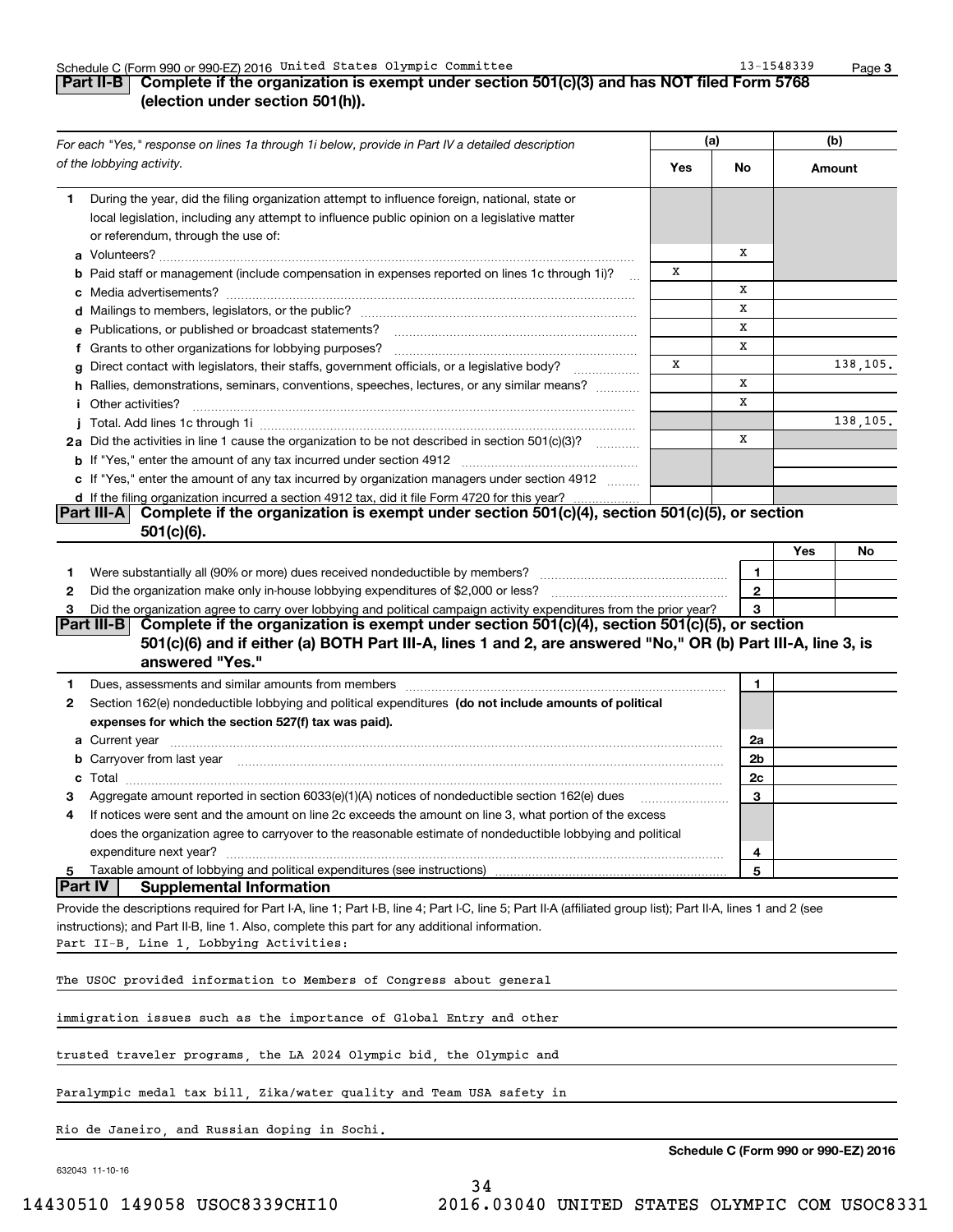|         | <b>SCHEDULE D</b>                                                                                                                                                                                                                                       |                                                                                                        | <b>Supplemental Financial Statements</b>                                                                                                                                                                                      |                         | OMB No. 1545-0047                                   |                       |
|---------|---------------------------------------------------------------------------------------------------------------------------------------------------------------------------------------------------------------------------------------------------------|--------------------------------------------------------------------------------------------------------|-------------------------------------------------------------------------------------------------------------------------------------------------------------------------------------------------------------------------------|-------------------------|-----------------------------------------------------|-----------------------|
|         | (Form 990)                                                                                                                                                                                                                                              |                                                                                                        | Complete if the organization answered "Yes" on Form 990,                                                                                                                                                                      |                         |                                                     |                       |
|         | Part IV, line 6, 7, 8, 9, 10, 11a, 11b, 11c, 11d, 11e, 11f, 12a, or 12b.<br>Attach to Form 990.<br>Department of the Treasury<br>Information about Schedule D (Form 990) and its instructions is at $www.irs.gov/form990$ .<br>Internal Revenue Service |                                                                                                        |                                                                                                                                                                                                                               |                         |                                                     | <b>Open to Public</b> |
|         |                                                                                                                                                                                                                                                         |                                                                                                        |                                                                                                                                                                                                                               |                         |                                                     | Inspection            |
|         | Name of the organization                                                                                                                                                                                                                                | United States Olympic Committee                                                                        |                                                                                                                                                                                                                               |                         | <b>Employer identification number</b><br>13-1548339 |                       |
| Part I  |                                                                                                                                                                                                                                                         |                                                                                                        | Organizations Maintaining Donor Advised Funds or Other Similar Funds or Accounts. Complete if the                                                                                                                             |                         |                                                     |                       |
|         |                                                                                                                                                                                                                                                         | organization answered "Yes" on Form 990, Part IV, line 6.                                              |                                                                                                                                                                                                                               |                         |                                                     |                       |
|         |                                                                                                                                                                                                                                                         |                                                                                                        | (a) Donor advised funds                                                                                                                                                                                                       |                         | (b) Funds and other accounts                        |                       |
| 1.      |                                                                                                                                                                                                                                                         |                                                                                                        |                                                                                                                                                                                                                               |                         |                                                     |                       |
| 2       |                                                                                                                                                                                                                                                         | Aggregate value of contributions to (during year)                                                      |                                                                                                                                                                                                                               |                         |                                                     |                       |
| 3       |                                                                                                                                                                                                                                                         | Aggregate value of grants from (during year)                                                           |                                                                                                                                                                                                                               |                         |                                                     |                       |
| 4       |                                                                                                                                                                                                                                                         |                                                                                                        |                                                                                                                                                                                                                               |                         |                                                     |                       |
| 5       |                                                                                                                                                                                                                                                         |                                                                                                        | Did the organization inform all donors and donor advisors in writing that the assets held in donor advised funds                                                                                                              |                         |                                                     |                       |
|         |                                                                                                                                                                                                                                                         |                                                                                                        |                                                                                                                                                                                                                               |                         | Yes                                                 | No                    |
| 6       |                                                                                                                                                                                                                                                         |                                                                                                        | Did the organization inform all grantees, donors, and donor advisors in writing that grant funds can be used only                                                                                                             |                         |                                                     |                       |
|         |                                                                                                                                                                                                                                                         |                                                                                                        | for charitable purposes and not for the benefit of the donor or donor advisor, or for any other purpose conferring                                                                                                            |                         |                                                     |                       |
| Part II | impermissible private benefit?                                                                                                                                                                                                                          |                                                                                                        | Conservation Easements. Complete if the organization answered "Yes" on Form 990, Part IV, line 7.                                                                                                                             |                         | Yes                                                 | No.                   |
| 1       |                                                                                                                                                                                                                                                         | Purpose(s) of conservation easements held by the organization (check all that apply).                  |                                                                                                                                                                                                                               |                         |                                                     |                       |
|         |                                                                                                                                                                                                                                                         | Preservation of land for public use (e.g., recreation or education)                                    | Preservation of a historically important land area                                                                                                                                                                            |                         |                                                     |                       |
|         |                                                                                                                                                                                                                                                         | Protection of natural habitat                                                                          | Preservation of a certified historic structure                                                                                                                                                                                |                         |                                                     |                       |
|         |                                                                                                                                                                                                                                                         | Preservation of open space                                                                             |                                                                                                                                                                                                                               |                         |                                                     |                       |
| 2       |                                                                                                                                                                                                                                                         |                                                                                                        | Complete lines 2a through 2d if the organization held a qualified conservation contribution in the form of a conservation easement on the last                                                                                |                         |                                                     |                       |
|         | day of the tax year.                                                                                                                                                                                                                                    |                                                                                                        |                                                                                                                                                                                                                               |                         | Held at the End of the Tax Year                     |                       |
| а       |                                                                                                                                                                                                                                                         |                                                                                                        |                                                                                                                                                                                                                               | 2a                      |                                                     |                       |
| b       |                                                                                                                                                                                                                                                         | Total acreage restricted by conservation easements                                                     |                                                                                                                                                                                                                               | 2b                      |                                                     |                       |
| с       |                                                                                                                                                                                                                                                         |                                                                                                        |                                                                                                                                                                                                                               | 2c                      |                                                     |                       |
| d       |                                                                                                                                                                                                                                                         |                                                                                                        | Number of conservation easements included in (c) acquired after 8/17/06, and not on a historic structure                                                                                                                      |                         |                                                     |                       |
|         |                                                                                                                                                                                                                                                         |                                                                                                        | listed in the National Register [111] Marshall Register [11] Marshall Register [11] Marshall Register [11] Marshall Register [11] Marshall Register [11] Marshall Register [11] Marshall Register [11] Marshall Register [11] | 2d                      |                                                     |                       |
| З.      |                                                                                                                                                                                                                                                         |                                                                                                        | Number of conservation easements modified, transferred, released, extinguished, or terminated by the organization during the tax                                                                                              |                         |                                                     |                       |
|         | year                                                                                                                                                                                                                                                    |                                                                                                        |                                                                                                                                                                                                                               |                         |                                                     |                       |
| 4       |                                                                                                                                                                                                                                                         | Number of states where property subject to conservation easement is located                            |                                                                                                                                                                                                                               |                         |                                                     |                       |
| 5       |                                                                                                                                                                                                                                                         | Does the organization have a written policy regarding the periodic monitoring, inspection, handling of |                                                                                                                                                                                                                               |                         |                                                     |                       |
|         |                                                                                                                                                                                                                                                         | violations, and enforcement of the conservation easements it holds?                                    |                                                                                                                                                                                                                               |                         | Yes                                                 | <b>No</b>             |
| 6       |                                                                                                                                                                                                                                                         |                                                                                                        | Staff and volunteer hours devoted to monitoring, inspecting, handling of violations, and enforcing conservation easements during the year                                                                                     |                         |                                                     |                       |
|         |                                                                                                                                                                                                                                                         |                                                                                                        |                                                                                                                                                                                                                               |                         |                                                     |                       |
| 7       |                                                                                                                                                                                                                                                         |                                                                                                        | Amount of expenses incurred in monitoring, inspecting, handling of violations, and enforcing conservation easements during the year                                                                                           |                         |                                                     |                       |
|         | $\blacktriangleright$ \$                                                                                                                                                                                                                                |                                                                                                        |                                                                                                                                                                                                                               |                         |                                                     |                       |
| 8       |                                                                                                                                                                                                                                                         |                                                                                                        | Does each conservation easement reported on line 2(d) above satisfy the requirements of section 170(h)(4)(B)(i)                                                                                                               |                         | Yes                                                 | No                    |
| 9       |                                                                                                                                                                                                                                                         |                                                                                                        | In Part XIII, describe how the organization reports conservation easements in its revenue and expense statement, and balance sheet, and                                                                                       |                         |                                                     |                       |
|         |                                                                                                                                                                                                                                                         |                                                                                                        | include, if applicable, the text of the footnote to the organization's financial statements that describes the organization's accounting for                                                                                  |                         |                                                     |                       |
|         | conservation easements.                                                                                                                                                                                                                                 |                                                                                                        |                                                                                                                                                                                                                               |                         |                                                     |                       |
|         | Part III                                                                                                                                                                                                                                                |                                                                                                        | Organizations Maintaining Collections of Art, Historical Treasures, or Other Similar Assets.                                                                                                                                  |                         |                                                     |                       |
|         |                                                                                                                                                                                                                                                         | Complete if the organization answered "Yes" on Form 990, Part IV, line 8.                              |                                                                                                                                                                                                                               |                         |                                                     |                       |
|         |                                                                                                                                                                                                                                                         |                                                                                                        | 1a If the organization elected, as permitted under SFAS 116 (ASC 958), not to report in its revenue statement and balance sheet works of art,                                                                                 |                         |                                                     |                       |
|         |                                                                                                                                                                                                                                                         |                                                                                                        | historical treasures, or other similar assets held for public exhibition, education, or research in furtherance of public service, provide, in Part XIII,                                                                     |                         |                                                     |                       |
|         |                                                                                                                                                                                                                                                         | the text of the footnote to its financial statements that describes these items.                       |                                                                                                                                                                                                                               |                         |                                                     |                       |
| b       |                                                                                                                                                                                                                                                         |                                                                                                        | If the organization elected, as permitted under SFAS 116 (ASC 958), to report in its revenue statement and balance sheet works of art, historical                                                                             |                         |                                                     |                       |
|         |                                                                                                                                                                                                                                                         |                                                                                                        | treasures, or other similar assets held for public exhibition, education, or research in furtherance of public service, provide the following amounts                                                                         |                         |                                                     |                       |
|         | relating to these items:                                                                                                                                                                                                                                |                                                                                                        |                                                                                                                                                                                                                               |                         |                                                     |                       |
|         | $\left( 0 \right)$                                                                                                                                                                                                                                      |                                                                                                        |                                                                                                                                                                                                                               |                         | $$\overline{\hspace{1.5cm}}$$                       |                       |
|         |                                                                                                                                                                                                                                                         | (ii) Assets included in Form 990, Part X                                                               |                                                                                                                                                                                                                               |                         | $\blacktriangleright$ \$                            | 143,799.              |
| 2       |                                                                                                                                                                                                                                                         |                                                                                                        | If the organization received or held works of art, historical treasures, or other similar assets for financial gain, provide                                                                                                  |                         |                                                     |                       |
|         |                                                                                                                                                                                                                                                         | the following amounts required to be reported under SFAS 116 (ASC 958) relating to these items:        |                                                                                                                                                                                                                               |                         |                                                     |                       |
| а       |                                                                                                                                                                                                                                                         |                                                                                                        |                                                                                                                                                                                                                               |                         | $\frac{1}{2}$                                       |                       |
|         |                                                                                                                                                                                                                                                         |                                                                                                        |                                                                                                                                                                                                                               | $\blacktriangleright$ s |                                                     |                       |

| LHA For Paperwork Reduction Act Notice, see the Instructions for Form 990. | Schedule D (Form 990) 2016 |
|----------------------------------------------------------------------------|----------------------------|
| 632051 08-29-16                                                            |                            |

35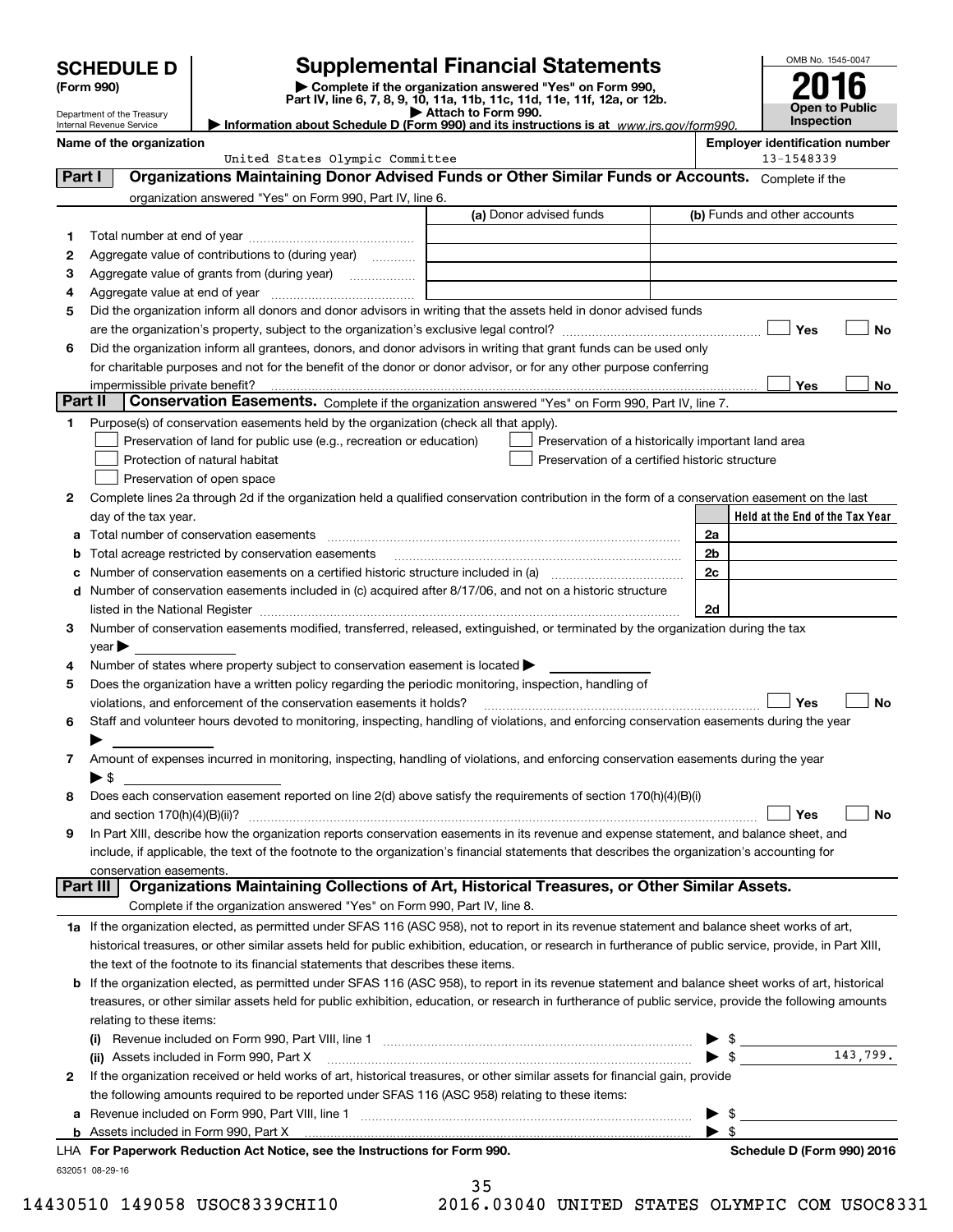|               | Schedule D (Form 990) 2016                                                                                                                                                                                                     | United States Olympic Committee         |                          |                                                                                                                                                                                                                                |            |                                 | 13-1548339                                 |                |     | $Page$ <sup>2</sup> |
|---------------|--------------------------------------------------------------------------------------------------------------------------------------------------------------------------------------------------------------------------------|-----------------------------------------|--------------------------|--------------------------------------------------------------------------------------------------------------------------------------------------------------------------------------------------------------------------------|------------|---------------------------------|--------------------------------------------|----------------|-----|---------------------|
|               | Part III<br>Organizations Maintaining Collections of Art, Historical Treasures, or Other Similar Assets (continued)                                                                                                            |                                         |                          |                                                                                                                                                                                                                                |            |                                 |                                            |                |     |                     |
| 3             | Using the organization's acquisition, accession, and other records, check any of the following that are a significant use of its collection items                                                                              |                                         |                          |                                                                                                                                                                                                                                |            |                                 |                                            |                |     |                     |
|               | (check all that apply):                                                                                                                                                                                                        |                                         |                          |                                                                                                                                                                                                                                |            |                                 |                                            |                |     |                     |
| a             | $X$ Public exhibition                                                                                                                                                                                                          | d                                       |                          | Loan or exchange programs                                                                                                                                                                                                      |            |                                 |                                            |                |     |                     |
| b             | Scholarly research                                                                                                                                                                                                             | e                                       |                          | Other and the control of the control of the control of the control of the control of the control of the control of the control of the control of the control of the control of the control of the control of the control of th |            |                                 |                                            |                |     |                     |
| c             | $X$ Preservation for future generations                                                                                                                                                                                        |                                         |                          |                                                                                                                                                                                                                                |            |                                 |                                            |                |     |                     |
| 4             | Provide a description of the organization's collections and explain how they further the organization's exempt purpose in Part XIII.                                                                                           |                                         |                          |                                                                                                                                                                                                                                |            |                                 |                                            |                |     |                     |
| 5             | During the year, did the organization solicit or receive donations of art, historical treasures, or other similar assets                                                                                                       |                                         |                          |                                                                                                                                                                                                                                |            |                                 |                                            |                |     |                     |
|               |                                                                                                                                                                                                                                |                                         |                          |                                                                                                                                                                                                                                |            |                                 |                                            | Yes            | X   | No                  |
|               | Part IV<br>Escrow and Custodial Arrangements. Complete if the organization answered "Yes" on Form 990, Part IV, line 9, or                                                                                                     |                                         |                          |                                                                                                                                                                                                                                |            |                                 |                                            |                |     |                     |
|               | reported an amount on Form 990, Part X, line 21.                                                                                                                                                                               |                                         |                          |                                                                                                                                                                                                                                |            |                                 |                                            |                |     |                     |
|               | 1a Is the organization an agent, trustee, custodian or other intermediary for contributions or other assets not included                                                                                                       |                                         |                          |                                                                                                                                                                                                                                |            |                                 |                                            |                |     |                     |
|               |                                                                                                                                                                                                                                |                                         |                          |                                                                                                                                                                                                                                |            |                                 |                                            | Yes            |     | No                  |
|               | on Form 990, Part X? [11] matter and matter and matter and matter and matter and matter and matter and matter<br>b If "Yes," explain the arrangement in Part XIII and complete the following table:                            |                                         |                          |                                                                                                                                                                                                                                |            |                                 |                                            |                |     |                     |
|               |                                                                                                                                                                                                                                |                                         |                          |                                                                                                                                                                                                                                |            |                                 |                                            |                |     |                     |
|               |                                                                                                                                                                                                                                |                                         |                          |                                                                                                                                                                                                                                |            |                                 |                                            | Amount         |     |                     |
|               | c Beginning balance manufactured and the contract of Beginning balance manufactured and the contract of the contract of the contract of the contract of the contract of the contract of the contract of the contract of the co |                                         |                          |                                                                                                                                                                                                                                |            | 1c                              |                                            |                |     |                     |
|               | d Additions during the year measurement contains and a state of the year measurement of the year measurement of                                                                                                                |                                         |                          |                                                                                                                                                                                                                                |            | 1d                              |                                            |                |     |                     |
|               | e Distributions during the year manufactured and contained and contained and contained and contained and contained and contained and contained and contained and contained and contained and contained and contained and conta |                                         |                          |                                                                                                                                                                                                                                |            | 1e                              |                                            |                |     |                     |
|               |                                                                                                                                                                                                                                |                                         |                          |                                                                                                                                                                                                                                |            | 1f                              |                                            |                |     |                     |
|               | 2a Did the organization include an amount on Form 990, Part X, line 21, for escrow or custodial account liability?                                                                                                             |                                         |                          |                                                                                                                                                                                                                                |            |                                 |                                            | Yes            |     | No                  |
|               | <b>b</b> If "Yes," explain the arrangement in Part XIII. Check here if the explanation has been provided on Part XIII                                                                                                          |                                         |                          |                                                                                                                                                                                                                                |            |                                 |                                            |                |     |                     |
| <b>Part V</b> | Endowment Funds. Complete if the organization answered "Yes" on Form 990, Part IV, line 10.                                                                                                                                    |                                         |                          |                                                                                                                                                                                                                                |            |                                 |                                            |                |     |                     |
|               |                                                                                                                                                                                                                                | (a) Current year                        | (b) Prior year           | (c) Two years back                                                                                                                                                                                                             |            |                                 | (d) Three years back   (e) Four years back |                |     |                     |
|               | <b>1a</b> Beginning of year balance <i>manumumum</i>                                                                                                                                                                           | 31,772,749.                             | 39,994,373.              | 47, 574, 248.                                                                                                                                                                                                                  |            |                                 | 44,875,715.                                |                |     | 39,076,258.         |
| b             |                                                                                                                                                                                                                                | 1,418,367.                              | 164,630.                 |                                                                                                                                                                                                                                | 837,283.   |                                 | 18, 374, 978.                              |                |     | 11, 222, 977.       |
| c             | Net investment earnings, gains, and losses                                                                                                                                                                                     | 272,969.                                | 630.                     |                                                                                                                                                                                                                                | 174,284.   |                                 | 588,476.                                   |                |     | 487,547.            |
|               |                                                                                                                                                                                                                                | 5, 172, 070.                            | 6,823,718.               |                                                                                                                                                                                                                                | 2,660,905. |                                 | 4,527,498.                                 |                |     | 3,800,893.          |
|               | e Other expenditures for facilities                                                                                                                                                                                            |                                         |                          |                                                                                                                                                                                                                                |            |                                 |                                            |                |     |                     |
|               | and programs                                                                                                                                                                                                                   |                                         | $583, 334.$ 1, 563, 166. |                                                                                                                                                                                                                                | 5,930,537. |                                 | 11,737,423.                                |                |     | 2,110,174.          |
|               | f Administrative expenses <i></i>                                                                                                                                                                                              |                                         |                          |                                                                                                                                                                                                                                |            |                                 |                                            |                |     |                     |
| g             | End of year balance                                                                                                                                                                                                            | 27,708,681.                             | 31,772,749.              | 39,994,373.                                                                                                                                                                                                                    |            |                                 | 47,574,248.                                |                |     | 44,875,715.         |
| 2             | Provide the estimated percentage of the current year end balance (line 1g, column (a)) held as:                                                                                                                                |                                         |                          |                                                                                                                                                                                                                                |            |                                 |                                            |                |     |                     |
| a             | Board designated or quasi-endowment                                                                                                                                                                                            | 3.61                                    | %                        |                                                                                                                                                                                                                                |            |                                 |                                            |                |     |                     |
| b             | 40.52<br>Permanent endowment >                                                                                                                                                                                                 | %                                       |                          |                                                                                                                                                                                                                                |            |                                 |                                            |                |     |                     |
|               | <b>c</b> Temporarily restricted endowment $\blacktriangleright$                                                                                                                                                                | 55.87<br>%                              |                          |                                                                                                                                                                                                                                |            |                                 |                                            |                |     |                     |
|               | The percentages on lines 2a, 2b, and 2c should equal 100%.                                                                                                                                                                     |                                         |                          |                                                                                                                                                                                                                                |            |                                 |                                            |                |     |                     |
|               | 3a Are there endowment funds not in the possession of the organization that are held and administered for the organization                                                                                                     |                                         |                          |                                                                                                                                                                                                                                |            |                                 |                                            |                |     |                     |
|               | by:                                                                                                                                                                                                                            |                                         |                          |                                                                                                                                                                                                                                |            |                                 |                                            |                | Yes | No                  |
|               | (i)                                                                                                                                                                                                                            |                                         |                          |                                                                                                                                                                                                                                |            |                                 |                                            | 3a(i)          |     | x                   |
|               |                                                                                                                                                                                                                                |                                         |                          |                                                                                                                                                                                                                                |            |                                 |                                            | 3a(ii)         | Х   |                     |
|               |                                                                                                                                                                                                                                |                                         |                          |                                                                                                                                                                                                                                |            |                                 |                                            | 3 <sub>b</sub> | х   |                     |
| 4             | Describe in Part XIII the intended uses of the organization's endowment funds.                                                                                                                                                 |                                         |                          |                                                                                                                                                                                                                                |            |                                 |                                            |                |     |                     |
|               | Land, Buildings, and Equipment.<br><b>Part VI</b>                                                                                                                                                                              |                                         |                          |                                                                                                                                                                                                                                |            |                                 |                                            |                |     |                     |
|               | Complete if the organization answered "Yes" on Form 990, Part IV, line 11a. See Form 990, Part X, line 10.                                                                                                                     |                                         |                          |                                                                                                                                                                                                                                |            |                                 |                                            |                |     |                     |
|               |                                                                                                                                                                                                                                |                                         |                          |                                                                                                                                                                                                                                |            |                                 |                                            |                |     |                     |
|               | Description of property                                                                                                                                                                                                        | (a) Cost or other<br>basis (investment) |                          | (b) Cost or other<br>basis (other)                                                                                                                                                                                             |            | (c) Accumulated<br>depreciation |                                            | (d) Book value |     |                     |
|               |                                                                                                                                                                                                                                |                                         |                          |                                                                                                                                                                                                                                |            |                                 |                                            |                |     |                     |
|               |                                                                                                                                                                                                                                |                                         |                          | 3,310,200.<br>108,682,868.                                                                                                                                                                                                     |            |                                 |                                            |                |     | 3,310,200.          |
|               |                                                                                                                                                                                                                                |                                         |                          |                                                                                                                                                                                                                                |            | 60,677,690.                     |                                            |                |     | 48,005,178.         |
|               |                                                                                                                                                                                                                                |                                         |                          | 23, 733, 534.                                                                                                                                                                                                                  |            | 11,744,465.                     |                                            |                |     | 11,989,069.         |
|               |                                                                                                                                                                                                                                |                                         |                          | 44,859,316.                                                                                                                                                                                                                    |            | 32,555,069.                     |                                            |                |     | 12,304,247.         |
|               |                                                                                                                                                                                                                                |                                         |                          | 2,445,617.                                                                                                                                                                                                                     |            |                                 |                                            |                |     | 2,445,617.          |
|               |                                                                                                                                                                                                                                |                                         |                          |                                                                                                                                                                                                                                |            |                                 |                                            |                |     | 78,054,311.         |
|               |                                                                                                                                                                                                                                |                                         |                          |                                                                                                                                                                                                                                |            |                                 | Schedule D (Form 990) 2016                 |                |     |                     |

**Schedule D (Form 990) 2016**

632052 08-29-16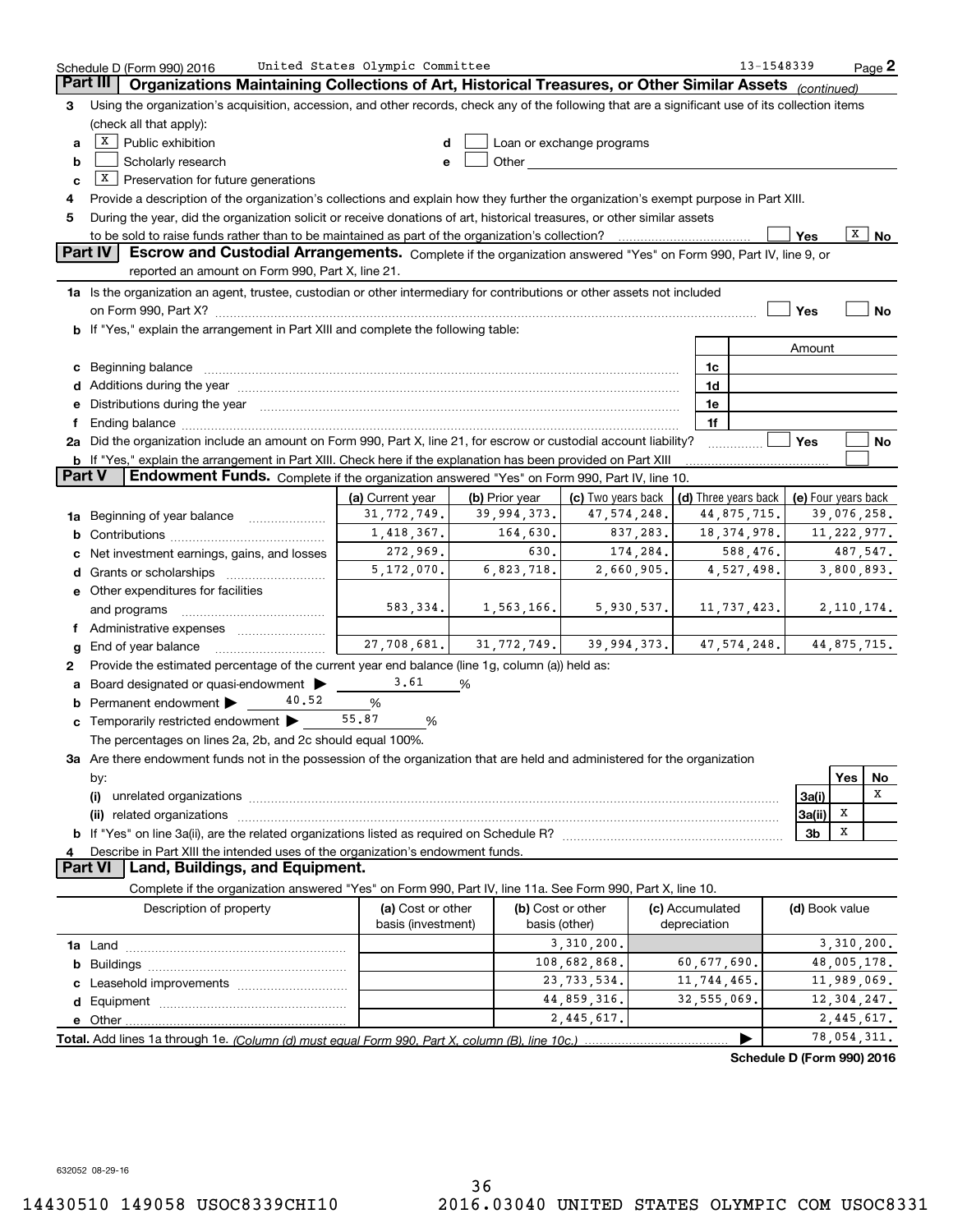| United States Olympic Committee<br>Schedule D (Form 990) 2016                                                                                        |                 |                | 13-1548339                                                | $_{\text{Page}}$ 3 |
|------------------------------------------------------------------------------------------------------------------------------------------------------|-----------------|----------------|-----------------------------------------------------------|--------------------|
| Part VII Investments - Other Securities.                                                                                                             |                 |                |                                                           |                    |
| Complete if the organization answered "Yes" on Form 990, Part IV, line 11b. See Form 990, Part X, line 12.                                           |                 |                |                                                           |                    |
| (a) Description of security or category (including name of security)                                                                                 | (b) Book value  |                | (c) Method of valuation: Cost or end-of-year market value |                    |
|                                                                                                                                                      |                 |                |                                                           |                    |
|                                                                                                                                                      |                 |                |                                                           |                    |
|                                                                                                                                                      |                 |                |                                                           |                    |
| (3) Other                                                                                                                                            |                 |                |                                                           |                    |
| (A)                                                                                                                                                  |                 |                |                                                           |                    |
| (B)                                                                                                                                                  |                 |                |                                                           |                    |
| (C)                                                                                                                                                  |                 |                |                                                           |                    |
| (D)                                                                                                                                                  |                 |                |                                                           |                    |
| (E)                                                                                                                                                  |                 |                |                                                           |                    |
| (F)                                                                                                                                                  |                 |                |                                                           |                    |
| (G)                                                                                                                                                  |                 |                |                                                           |                    |
| (H)                                                                                                                                                  |                 |                |                                                           |                    |
| Total. (Col. (b) must equal Form 990, Part X, col. (B) line 12.)                                                                                     |                 |                |                                                           |                    |
| Part VIII Investments - Program Related.                                                                                                             |                 |                |                                                           |                    |
|                                                                                                                                                      |                 |                |                                                           |                    |
| Complete if the organization answered "Yes" on Form 990, Part IV, line 11c. See Form 990, Part X, line 13.<br>(a) Description of investment          |                 |                |                                                           |                    |
|                                                                                                                                                      | (b) Book value  |                | (c) Method of valuation: Cost or end-of-year market value |                    |
| (1)                                                                                                                                                  |                 |                |                                                           |                    |
| (2)                                                                                                                                                  |                 |                |                                                           |                    |
| (3)                                                                                                                                                  |                 |                |                                                           |                    |
| (4)                                                                                                                                                  |                 |                |                                                           |                    |
| (5)                                                                                                                                                  |                 |                |                                                           |                    |
| (6)                                                                                                                                                  |                 |                |                                                           |                    |
| (7)                                                                                                                                                  |                 |                |                                                           |                    |
|                                                                                                                                                      |                 |                |                                                           |                    |
| (8)                                                                                                                                                  |                 |                |                                                           |                    |
| (9)                                                                                                                                                  |                 |                |                                                           |                    |
| Total. (Col. (b) must equal Form 990, Part X, col. (B) line 13.)<br><b>Other Assets.</b><br>Part IX                                                  |                 |                |                                                           |                    |
|                                                                                                                                                      |                 |                |                                                           |                    |
| Complete if the organization answered "Yes" on Form 990, Part IV, line 11d. See Form 990, Part X, line 15.                                           |                 |                |                                                           |                    |
|                                                                                                                                                      | (a) Description |                | (b) Book value                                            |                    |
| (1)                                                                                                                                                  |                 |                |                                                           |                    |
| (2)                                                                                                                                                  |                 |                |                                                           |                    |
| (3)                                                                                                                                                  |                 |                |                                                           |                    |
| (4)                                                                                                                                                  |                 |                |                                                           |                    |
| (5)                                                                                                                                                  |                 |                |                                                           |                    |
| (6)                                                                                                                                                  |                 |                |                                                           |                    |
|                                                                                                                                                      |                 |                |                                                           |                    |
| (7)                                                                                                                                                  |                 |                |                                                           |                    |
| (8)                                                                                                                                                  |                 |                |                                                           |                    |
| (9)                                                                                                                                                  |                 |                |                                                           |                    |
| Total. (Column (b) must equal Form 990. Part X, col. (B) line 15.) ………………………………………………………………………                                                       |                 |                |                                                           |                    |
| <b>Other Liabilities.</b><br>Part X                                                                                                                  |                 |                |                                                           |                    |
| Complete if the organization answered "Yes" on Form 990, Part IV, line 11e or 11f. See Form 990, Part X, line 25.                                    |                 |                |                                                           |                    |
| (a) Description of liability<br>٦.                                                                                                                   |                 | (b) Book value |                                                           |                    |
| (1)<br>Federal income taxes                                                                                                                          |                 |                |                                                           |                    |
| (2)                                                                                                                                                  |                 |                |                                                           |                    |
| (3)                                                                                                                                                  |                 |                |                                                           |                    |
|                                                                                                                                                      |                 |                |                                                           |                    |
| (4)                                                                                                                                                  |                 |                |                                                           |                    |
| (5)                                                                                                                                                  |                 |                |                                                           |                    |
| (6)                                                                                                                                                  |                 |                |                                                           |                    |
| (7)                                                                                                                                                  |                 |                |                                                           |                    |
| (8)                                                                                                                                                  |                 |                |                                                           |                    |
| (9)                                                                                                                                                  |                 |                |                                                           |                    |
| Total. (Column (b) must equal Form 990. Part X, col. (B) line 25.)                                                                                   |                 |                |                                                           |                    |
| 2. Liability for uncertain tax positions. In Part XIII, provide the text of the footnote to the organization's financial statements that reports the |                 |                |                                                           |                    |
|                                                                                                                                                      |                 |                |                                                           |                    |

632053 08-29-16

**Schedule D (Form 990) 2016**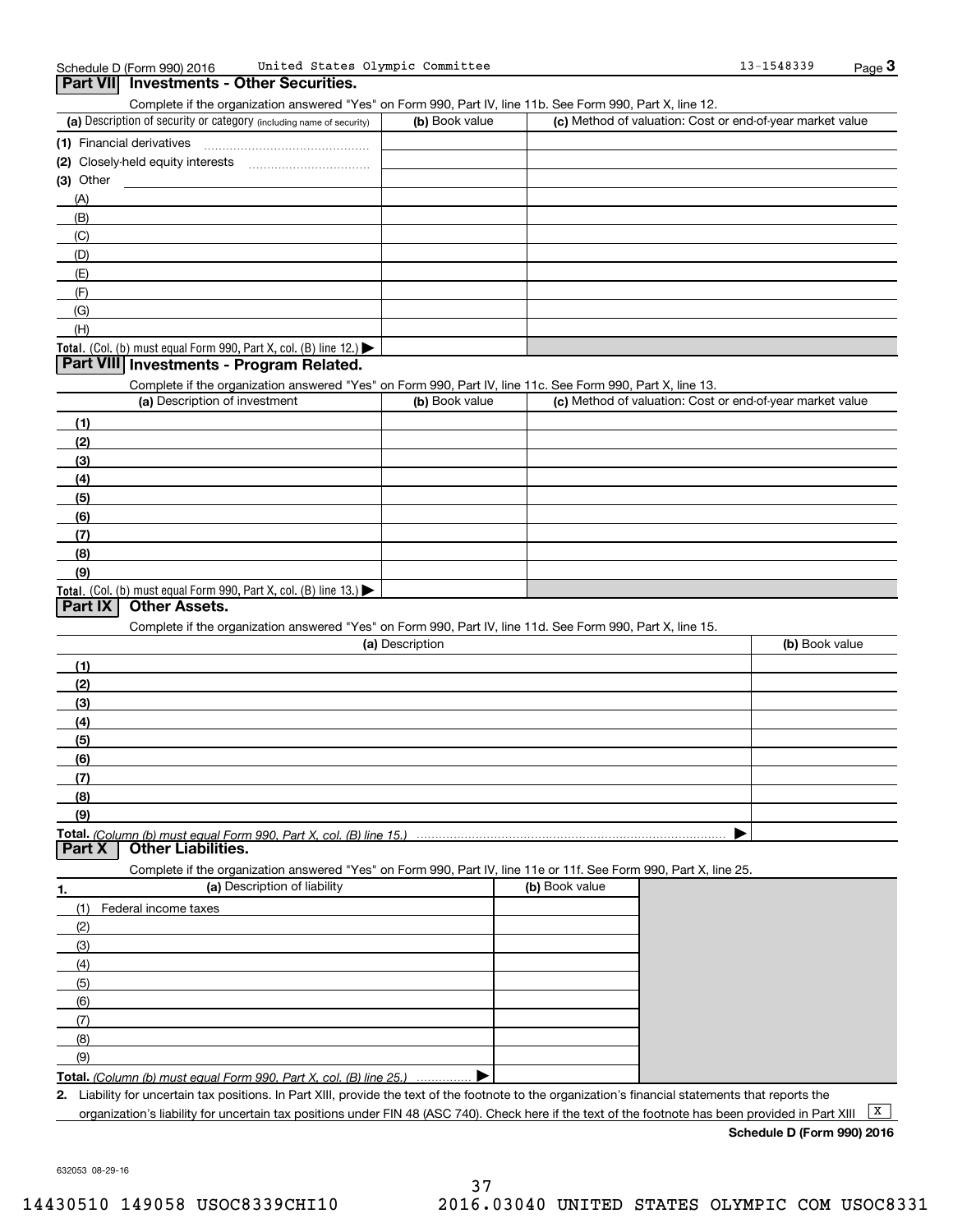| Reconciliation of Revenue per Audited Financial Statements With Revenue per Return.<br>Complete if the organization answered "Yes" on Form 990, Part IV, line 12a.<br>2a<br>2 <sub>b</sub><br>2c | 1                                                                                                                                                                                                                                   |                                                                                                                                                                                                                                                                                                                                                                                                                                                                                                           |
|--------------------------------------------------------------------------------------------------------------------------------------------------------------------------------------------------|-------------------------------------------------------------------------------------------------------------------------------------------------------------------------------------------------------------------------------------|-----------------------------------------------------------------------------------------------------------------------------------------------------------------------------------------------------------------------------------------------------------------------------------------------------------------------------------------------------------------------------------------------------------------------------------------------------------------------------------------------------------|
|                                                                                                                                                                                                  |                                                                                                                                                                                                                                     |                                                                                                                                                                                                                                                                                                                                                                                                                                                                                                           |
|                                                                                                                                                                                                  |                                                                                                                                                                                                                                     |                                                                                                                                                                                                                                                                                                                                                                                                                                                                                                           |
|                                                                                                                                                                                                  |                                                                                                                                                                                                                                     |                                                                                                                                                                                                                                                                                                                                                                                                                                                                                                           |
|                                                                                                                                                                                                  |                                                                                                                                                                                                                                     |                                                                                                                                                                                                                                                                                                                                                                                                                                                                                                           |
|                                                                                                                                                                                                  |                                                                                                                                                                                                                                     |                                                                                                                                                                                                                                                                                                                                                                                                                                                                                                           |
|                                                                                                                                                                                                  |                                                                                                                                                                                                                                     |                                                                                                                                                                                                                                                                                                                                                                                                                                                                                                           |
|                                                                                                                                                                                                  |                                                                                                                                                                                                                                     |                                                                                                                                                                                                                                                                                                                                                                                                                                                                                                           |
| 2d                                                                                                                                                                                               |                                                                                                                                                                                                                                     |                                                                                                                                                                                                                                                                                                                                                                                                                                                                                                           |
|                                                                                                                                                                                                  | 2e                                                                                                                                                                                                                                  |                                                                                                                                                                                                                                                                                                                                                                                                                                                                                                           |
|                                                                                                                                                                                                  | 3                                                                                                                                                                                                                                   |                                                                                                                                                                                                                                                                                                                                                                                                                                                                                                           |
|                                                                                                                                                                                                  |                                                                                                                                                                                                                                     |                                                                                                                                                                                                                                                                                                                                                                                                                                                                                                           |
| 4a l                                                                                                                                                                                             |                                                                                                                                                                                                                                     |                                                                                                                                                                                                                                                                                                                                                                                                                                                                                                           |
| 4 <sub>b</sub>                                                                                                                                                                                   |                                                                                                                                                                                                                                     |                                                                                                                                                                                                                                                                                                                                                                                                                                                                                                           |
|                                                                                                                                                                                                  | 4c                                                                                                                                                                                                                                  |                                                                                                                                                                                                                                                                                                                                                                                                                                                                                                           |
|                                                                                                                                                                                                  | 5                                                                                                                                                                                                                                   |                                                                                                                                                                                                                                                                                                                                                                                                                                                                                                           |
|                                                                                                                                                                                                  |                                                                                                                                                                                                                                     |                                                                                                                                                                                                                                                                                                                                                                                                                                                                                                           |
| Complete if the organization answered "Yes" on Form 990, Part IV, line 12a.                                                                                                                      |                                                                                                                                                                                                                                     |                                                                                                                                                                                                                                                                                                                                                                                                                                                                                                           |
|                                                                                                                                                                                                  | $\mathbf{1}$                                                                                                                                                                                                                        |                                                                                                                                                                                                                                                                                                                                                                                                                                                                                                           |
|                                                                                                                                                                                                  |                                                                                                                                                                                                                                     |                                                                                                                                                                                                                                                                                                                                                                                                                                                                                                           |
| 2a                                                                                                                                                                                               |                                                                                                                                                                                                                                     |                                                                                                                                                                                                                                                                                                                                                                                                                                                                                                           |
| 2b                                                                                                                                                                                               |                                                                                                                                                                                                                                     |                                                                                                                                                                                                                                                                                                                                                                                                                                                                                                           |
| 2 <sub>c</sub>                                                                                                                                                                                   |                                                                                                                                                                                                                                     |                                                                                                                                                                                                                                                                                                                                                                                                                                                                                                           |
| 2d                                                                                                                                                                                               |                                                                                                                                                                                                                                     |                                                                                                                                                                                                                                                                                                                                                                                                                                                                                                           |
|                                                                                                                                                                                                  | 2e                                                                                                                                                                                                                                  |                                                                                                                                                                                                                                                                                                                                                                                                                                                                                                           |
|                                                                                                                                                                                                  | 3                                                                                                                                                                                                                                   |                                                                                                                                                                                                                                                                                                                                                                                                                                                                                                           |
|                                                                                                                                                                                                  |                                                                                                                                                                                                                                     |                                                                                                                                                                                                                                                                                                                                                                                                                                                                                                           |
| 4a                                                                                                                                                                                               |                                                                                                                                                                                                                                     |                                                                                                                                                                                                                                                                                                                                                                                                                                                                                                           |
| 4b.                                                                                                                                                                                              |                                                                                                                                                                                                                                     |                                                                                                                                                                                                                                                                                                                                                                                                                                                                                                           |
|                                                                                                                                                                                                  | 4c                                                                                                                                                                                                                                  |                                                                                                                                                                                                                                                                                                                                                                                                                                                                                                           |
|                                                                                                                                                                                                  | 5                                                                                                                                                                                                                                   |                                                                                                                                                                                                                                                                                                                                                                                                                                                                                                           |
|                                                                                                                                                                                                  |                                                                                                                                                                                                                                     |                                                                                                                                                                                                                                                                                                                                                                                                                                                                                                           |
|                                                                                                                                                                                                  |                                                                                                                                                                                                                                     |                                                                                                                                                                                                                                                                                                                                                                                                                                                                                                           |
|                                                                                                                                                                                                  | Other (Describe in Part XIII.) <b>Construction Contract Construction</b> Chern Construction Chern Chern Chern Chern Chern Chern Chern Chern Chern Chern Chern Chern Chern Chern Chern Chern Chern Chern Chern Chern Chern Chern Che | Part XII   Reconciliation of Expenses per Audited Financial Statements With Expenses per Return.<br>Add lines 2a through 2d <b>contained a contained a contained a contained a</b> contained a contained a contained a contained a contained a contained a contained a contained a contained a contained a contained a contained a cont<br>Provide the descriptions required for Part II, lines 3, 5, and 9; Part III, lines 1a and 4; Part IV, lines 1b and 2b; Part V, line 4; Part X, line 2; Part XI, |

lines 2d and 4b; and Part XII, lines 2d and 4b. Also complete this part to provide any additional information.

Part III, line 4:

The USOC owns several Olympic-themed paintings by a renowned painter,

bronze sculptures and Olympic artifacts, which help preserve the history

of the Olympic movement in the United States.

Part V, line 4:

Income from restricted funds is used to provide grants and support for

U.S. Olympic and Paralympic athletes.

Part X, Line 2:

As required by the uncertain tax position guidance, the Committee

recognizes the financial statement benefit of a tax position only after

38

632054 08-29-16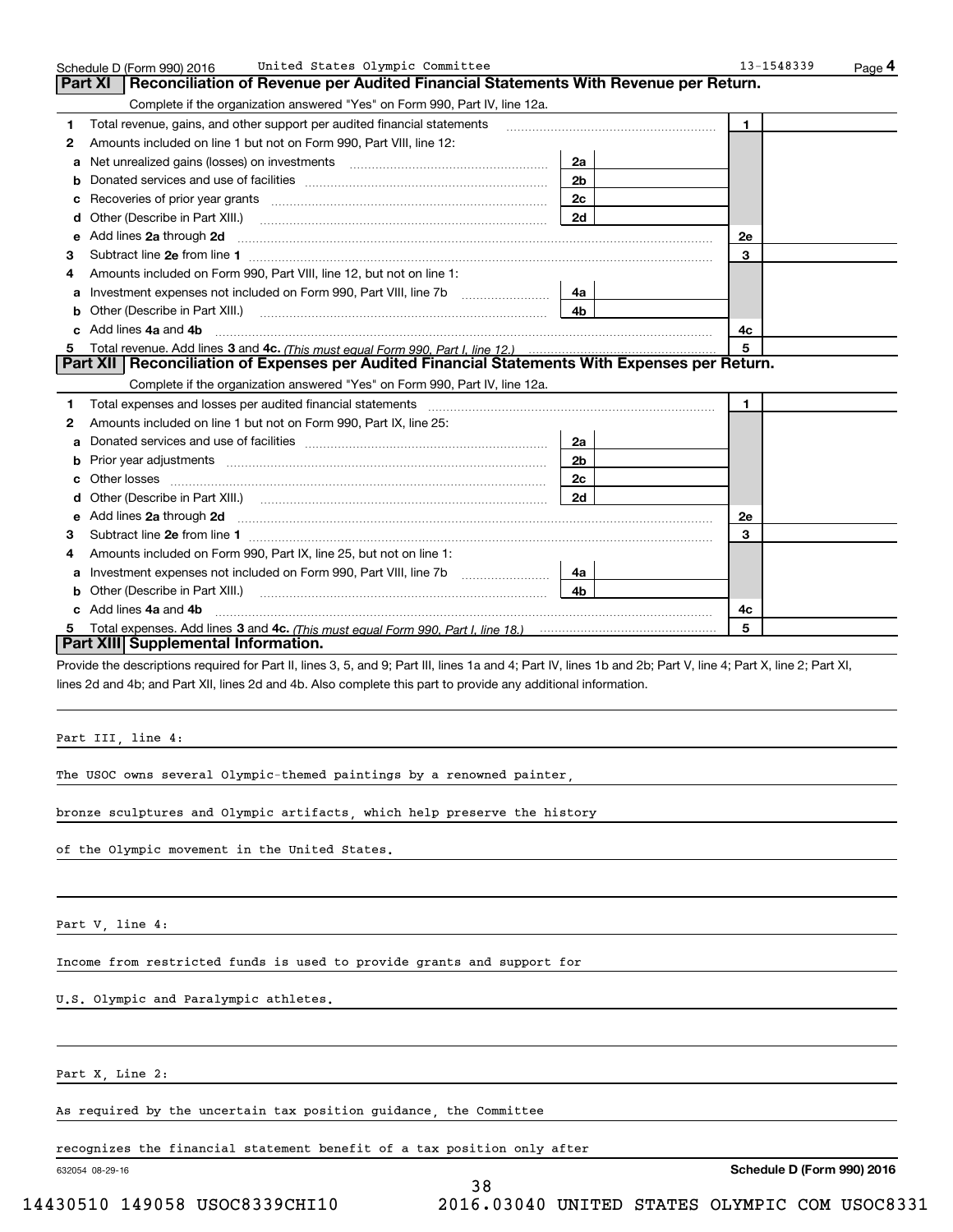*(continued)* **Part XIII Supplemental Information** 

determining that the relevant tax authority would more-likely-than-not

sustain the position following an audit. For tax positions meeting the

more-likely-than-not threshold, the amount recognized in the financial

statements is the largest benefit that has a greater than 50 percent

likelihood of being realized upon ultimate settlement with the relevant

tax authority. The adoption of this guidance did not have a material

effect on the Committee's consolidated financial statements.

**Schedule D (Form 990) 2016**

632055 08-29-16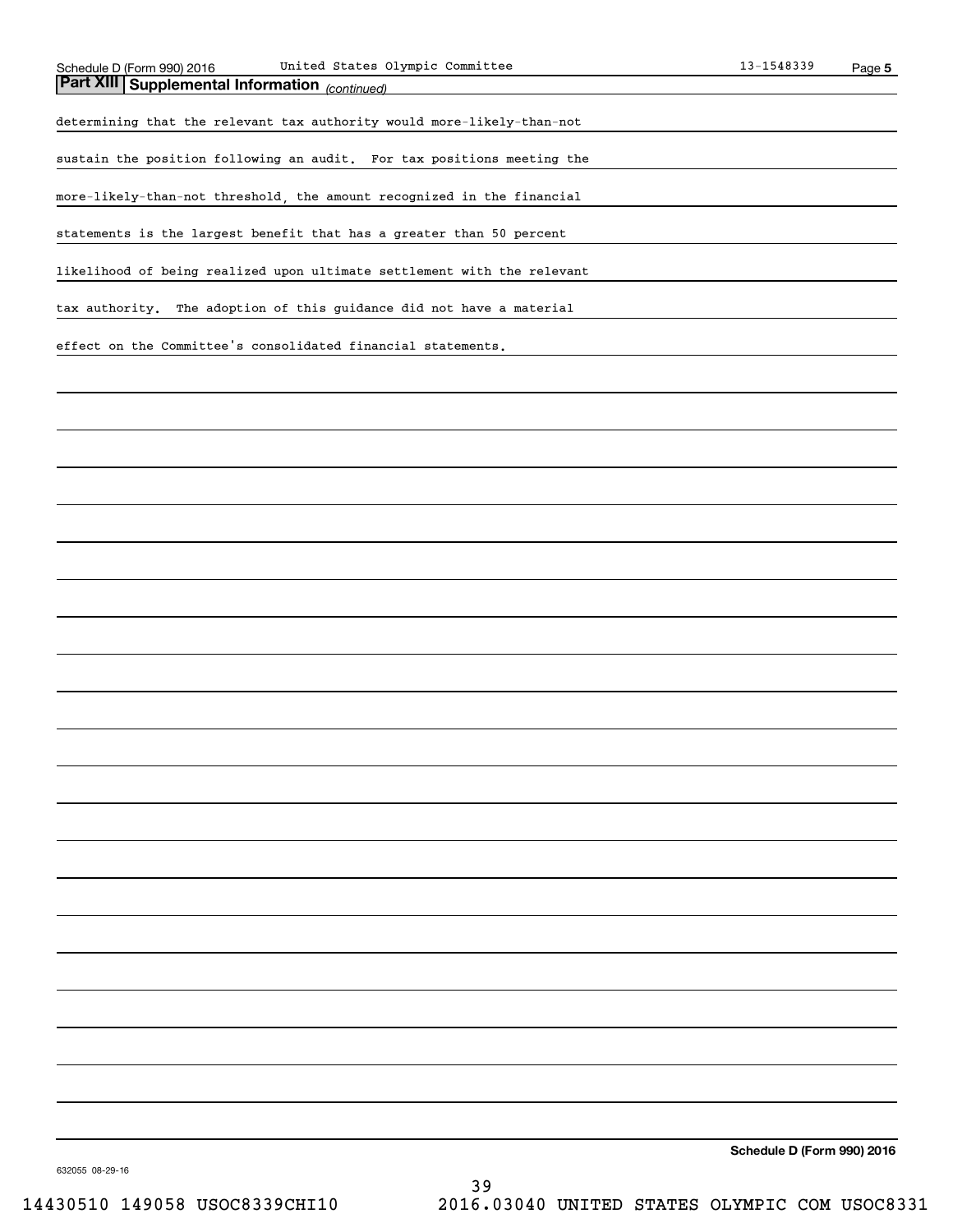| Information about Schedule F (Form 990) and its instructions is at www.irs.gov/form990.<br><b>Inspection</b><br><b>Employer identification number</b><br>Name of the organization<br>United States Olympic Committee<br>13-1548339<br>General Information on Activities Outside the United States. Complete if the organization answered "Yes" on<br>Part I<br>Form 990, Part IV, line 14b.<br>For grantmakers. Does the organization maintain records to substantiate the amount of its grants and other assistance,<br>1.<br>$\boxed{\texttt{X}}$ Yes<br>No<br>the grantees' eligibility for the grants or assistance, and the selection criteria used to award the grants or assistance?<br>For grantmakers. Describe in Part V the organization's procedures for monitoring the use of its grants and other assistance outside the<br>$\mathbf{2}$<br>United States.<br>Activities per Region. (The following Part I, line 3 table can be duplicated if additional space is needed.)<br>3<br>(d) Activities conducted in the region<br>(f) Total<br>(a) Region<br>(b) Number of<br>(c) Number of<br>(e) If activity listed in (d)<br>employees,<br>expenditures<br>offices<br>(by type) (such as, fundraising, pro-<br>is a program service,<br>agents, and<br>for and<br>describe specific type<br>in the region<br>gram services, investments, grants to<br>independent<br>investments<br>contractors<br>of service(s) in the region<br>recipients located in the region)<br>in the region<br>in the region<br>Olympic Movement<br>meetings, collaborations<br>Central America and<br>and sporting<br>0<br>competitions<br>0<br>Program Services<br>33,425.<br>Olympic Movement<br>meetings, collaborations<br>and sporting<br>0<br>competitions<br>0<br>Program Services<br>738,711.<br>Olympic Movement<br>meetings,<br>collaborations, sporting<br>0<br>competitions<br>0<br>Program Services<br>6, 140, 140.<br>International Games cost<br>0<br>0<br>Grant Making<br>sharing<br>10,000,000.<br>International support<br>Europe (Including<br>Iceland and<br>for anti-doping<br>arbitration<br>Greenland)<br>0<br>0<br>Grant Making<br>25,000.<br>Olympic Movement<br>meetings, collaborations<br>Middle East and<br>and sporting<br>North Africa<br>0<br>0<br>Program Services<br>competitions<br>55,597.<br>Olympic Movement<br>meetings, collaborations<br>and sporting<br>North America<br>0<br>Program Services<br>competitions<br>0<br>718,891.<br>Olympic Movement<br>meetings, collaborations<br>Russia and<br>and sporting<br>Neighboring States<br>0<br>Program Services<br>competitions<br>0<br>$\frac{1,730}{17,713,494}$<br>0<br>0<br><b>3 a</b> Sub-total<br><b>b</b> Total from continuation<br>1<br>1<br>16, 584, 146.<br>sheets to Part I<br>c Totals (add lines 3a | Department of the Treasury |   |   | Attach to Form 990. |  | <b>Open to Public</b> |
|------------------------------------------------------------------------------------------------------------------------------------------------------------------------------------------------------------------------------------------------------------------------------------------------------------------------------------------------------------------------------------------------------------------------------------------------------------------------------------------------------------------------------------------------------------------------------------------------------------------------------------------------------------------------------------------------------------------------------------------------------------------------------------------------------------------------------------------------------------------------------------------------------------------------------------------------------------------------------------------------------------------------------------------------------------------------------------------------------------------------------------------------------------------------------------------------------------------------------------------------------------------------------------------------------------------------------------------------------------------------------------------------------------------------------------------------------------------------------------------------------------------------------------------------------------------------------------------------------------------------------------------------------------------------------------------------------------------------------------------------------------------------------------------------------------------------------------------------------------------------------------------------------------------------------------------------------------------------------------------------------------------------------------------------------------------------------------------------------------------------------------------------------------------------------------------------------------------------------------------------------------------------------------------------------------------------------------------------------------------------------------------------------------------------------------------------------------------------------------------------------------------------------------------------------------------------------------------------------------------------------------------------------------------------------------------------------------------------------------------------------------------------------------------------|----------------------------|---|---|---------------------|--|-----------------------|
|                                                                                                                                                                                                                                                                                                                                                                                                                                                                                                                                                                                                                                                                                                                                                                                                                                                                                                                                                                                                                                                                                                                                                                                                                                                                                                                                                                                                                                                                                                                                                                                                                                                                                                                                                                                                                                                                                                                                                                                                                                                                                                                                                                                                                                                                                                                                                                                                                                                                                                                                                                                                                                                                                                                                                                                                | Internal Revenue Service   |   |   |                     |  |                       |
|                                                                                                                                                                                                                                                                                                                                                                                                                                                                                                                                                                                                                                                                                                                                                                                                                                                                                                                                                                                                                                                                                                                                                                                                                                                                                                                                                                                                                                                                                                                                                                                                                                                                                                                                                                                                                                                                                                                                                                                                                                                                                                                                                                                                                                                                                                                                                                                                                                                                                                                                                                                                                                                                                                                                                                                                |                            |   |   |                     |  |                       |
|                                                                                                                                                                                                                                                                                                                                                                                                                                                                                                                                                                                                                                                                                                                                                                                                                                                                                                                                                                                                                                                                                                                                                                                                                                                                                                                                                                                                                                                                                                                                                                                                                                                                                                                                                                                                                                                                                                                                                                                                                                                                                                                                                                                                                                                                                                                                                                                                                                                                                                                                                                                                                                                                                                                                                                                                |                            |   |   |                     |  |                       |
|                                                                                                                                                                                                                                                                                                                                                                                                                                                                                                                                                                                                                                                                                                                                                                                                                                                                                                                                                                                                                                                                                                                                                                                                                                                                                                                                                                                                                                                                                                                                                                                                                                                                                                                                                                                                                                                                                                                                                                                                                                                                                                                                                                                                                                                                                                                                                                                                                                                                                                                                                                                                                                                                                                                                                                                                |                            |   |   |                     |  |                       |
|                                                                                                                                                                                                                                                                                                                                                                                                                                                                                                                                                                                                                                                                                                                                                                                                                                                                                                                                                                                                                                                                                                                                                                                                                                                                                                                                                                                                                                                                                                                                                                                                                                                                                                                                                                                                                                                                                                                                                                                                                                                                                                                                                                                                                                                                                                                                                                                                                                                                                                                                                                                                                                                                                                                                                                                                |                            |   |   |                     |  |                       |
|                                                                                                                                                                                                                                                                                                                                                                                                                                                                                                                                                                                                                                                                                                                                                                                                                                                                                                                                                                                                                                                                                                                                                                                                                                                                                                                                                                                                                                                                                                                                                                                                                                                                                                                                                                                                                                                                                                                                                                                                                                                                                                                                                                                                                                                                                                                                                                                                                                                                                                                                                                                                                                                                                                                                                                                                |                            |   |   |                     |  |                       |
|                                                                                                                                                                                                                                                                                                                                                                                                                                                                                                                                                                                                                                                                                                                                                                                                                                                                                                                                                                                                                                                                                                                                                                                                                                                                                                                                                                                                                                                                                                                                                                                                                                                                                                                                                                                                                                                                                                                                                                                                                                                                                                                                                                                                                                                                                                                                                                                                                                                                                                                                                                                                                                                                                                                                                                                                |                            |   |   |                     |  |                       |
|                                                                                                                                                                                                                                                                                                                                                                                                                                                                                                                                                                                                                                                                                                                                                                                                                                                                                                                                                                                                                                                                                                                                                                                                                                                                                                                                                                                                                                                                                                                                                                                                                                                                                                                                                                                                                                                                                                                                                                                                                                                                                                                                                                                                                                                                                                                                                                                                                                                                                                                                                                                                                                                                                                                                                                                                |                            |   |   |                     |  |                       |
|                                                                                                                                                                                                                                                                                                                                                                                                                                                                                                                                                                                                                                                                                                                                                                                                                                                                                                                                                                                                                                                                                                                                                                                                                                                                                                                                                                                                                                                                                                                                                                                                                                                                                                                                                                                                                                                                                                                                                                                                                                                                                                                                                                                                                                                                                                                                                                                                                                                                                                                                                                                                                                                                                                                                                                                                |                            |   |   |                     |  |                       |
|                                                                                                                                                                                                                                                                                                                                                                                                                                                                                                                                                                                                                                                                                                                                                                                                                                                                                                                                                                                                                                                                                                                                                                                                                                                                                                                                                                                                                                                                                                                                                                                                                                                                                                                                                                                                                                                                                                                                                                                                                                                                                                                                                                                                                                                                                                                                                                                                                                                                                                                                                                                                                                                                                                                                                                                                |                            |   |   |                     |  |                       |
|                                                                                                                                                                                                                                                                                                                                                                                                                                                                                                                                                                                                                                                                                                                                                                                                                                                                                                                                                                                                                                                                                                                                                                                                                                                                                                                                                                                                                                                                                                                                                                                                                                                                                                                                                                                                                                                                                                                                                                                                                                                                                                                                                                                                                                                                                                                                                                                                                                                                                                                                                                                                                                                                                                                                                                                                |                            |   |   |                     |  |                       |
|                                                                                                                                                                                                                                                                                                                                                                                                                                                                                                                                                                                                                                                                                                                                                                                                                                                                                                                                                                                                                                                                                                                                                                                                                                                                                                                                                                                                                                                                                                                                                                                                                                                                                                                                                                                                                                                                                                                                                                                                                                                                                                                                                                                                                                                                                                                                                                                                                                                                                                                                                                                                                                                                                                                                                                                                |                            |   |   |                     |  |                       |
|                                                                                                                                                                                                                                                                                                                                                                                                                                                                                                                                                                                                                                                                                                                                                                                                                                                                                                                                                                                                                                                                                                                                                                                                                                                                                                                                                                                                                                                                                                                                                                                                                                                                                                                                                                                                                                                                                                                                                                                                                                                                                                                                                                                                                                                                                                                                                                                                                                                                                                                                                                                                                                                                                                                                                                                                |                            |   |   |                     |  |                       |
|                                                                                                                                                                                                                                                                                                                                                                                                                                                                                                                                                                                                                                                                                                                                                                                                                                                                                                                                                                                                                                                                                                                                                                                                                                                                                                                                                                                                                                                                                                                                                                                                                                                                                                                                                                                                                                                                                                                                                                                                                                                                                                                                                                                                                                                                                                                                                                                                                                                                                                                                                                                                                                                                                                                                                                                                |                            |   |   |                     |  |                       |
|                                                                                                                                                                                                                                                                                                                                                                                                                                                                                                                                                                                                                                                                                                                                                                                                                                                                                                                                                                                                                                                                                                                                                                                                                                                                                                                                                                                                                                                                                                                                                                                                                                                                                                                                                                                                                                                                                                                                                                                                                                                                                                                                                                                                                                                                                                                                                                                                                                                                                                                                                                                                                                                                                                                                                                                                | the Caribbean              |   |   |                     |  |                       |
|                                                                                                                                                                                                                                                                                                                                                                                                                                                                                                                                                                                                                                                                                                                                                                                                                                                                                                                                                                                                                                                                                                                                                                                                                                                                                                                                                                                                                                                                                                                                                                                                                                                                                                                                                                                                                                                                                                                                                                                                                                                                                                                                                                                                                                                                                                                                                                                                                                                                                                                                                                                                                                                                                                                                                                                                |                            |   |   |                     |  |                       |
|                                                                                                                                                                                                                                                                                                                                                                                                                                                                                                                                                                                                                                                                                                                                                                                                                                                                                                                                                                                                                                                                                                                                                                                                                                                                                                                                                                                                                                                                                                                                                                                                                                                                                                                                                                                                                                                                                                                                                                                                                                                                                                                                                                                                                                                                                                                                                                                                                                                                                                                                                                                                                                                                                                                                                                                                |                            |   |   |                     |  |                       |
|                                                                                                                                                                                                                                                                                                                                                                                                                                                                                                                                                                                                                                                                                                                                                                                                                                                                                                                                                                                                                                                                                                                                                                                                                                                                                                                                                                                                                                                                                                                                                                                                                                                                                                                                                                                                                                                                                                                                                                                                                                                                                                                                                                                                                                                                                                                                                                                                                                                                                                                                                                                                                                                                                                                                                                                                | East Asia and the          |   |   |                     |  |                       |
|                                                                                                                                                                                                                                                                                                                                                                                                                                                                                                                                                                                                                                                                                                                                                                                                                                                                                                                                                                                                                                                                                                                                                                                                                                                                                                                                                                                                                                                                                                                                                                                                                                                                                                                                                                                                                                                                                                                                                                                                                                                                                                                                                                                                                                                                                                                                                                                                                                                                                                                                                                                                                                                                                                                                                                                                | Pacific                    |   |   |                     |  |                       |
|                                                                                                                                                                                                                                                                                                                                                                                                                                                                                                                                                                                                                                                                                                                                                                                                                                                                                                                                                                                                                                                                                                                                                                                                                                                                                                                                                                                                                                                                                                                                                                                                                                                                                                                                                                                                                                                                                                                                                                                                                                                                                                                                                                                                                                                                                                                                                                                                                                                                                                                                                                                                                                                                                                                                                                                                |                            |   |   |                     |  |                       |
|                                                                                                                                                                                                                                                                                                                                                                                                                                                                                                                                                                                                                                                                                                                                                                                                                                                                                                                                                                                                                                                                                                                                                                                                                                                                                                                                                                                                                                                                                                                                                                                                                                                                                                                                                                                                                                                                                                                                                                                                                                                                                                                                                                                                                                                                                                                                                                                                                                                                                                                                                                                                                                                                                                                                                                                                | Europe (Including          |   |   |                     |  |                       |
|                                                                                                                                                                                                                                                                                                                                                                                                                                                                                                                                                                                                                                                                                                                                                                                                                                                                                                                                                                                                                                                                                                                                                                                                                                                                                                                                                                                                                                                                                                                                                                                                                                                                                                                                                                                                                                                                                                                                                                                                                                                                                                                                                                                                                                                                                                                                                                                                                                                                                                                                                                                                                                                                                                                                                                                                | Iceland and                |   |   |                     |  |                       |
|                                                                                                                                                                                                                                                                                                                                                                                                                                                                                                                                                                                                                                                                                                                                                                                                                                                                                                                                                                                                                                                                                                                                                                                                                                                                                                                                                                                                                                                                                                                                                                                                                                                                                                                                                                                                                                                                                                                                                                                                                                                                                                                                                                                                                                                                                                                                                                                                                                                                                                                                                                                                                                                                                                                                                                                                | Greenland)                 |   |   |                     |  |                       |
|                                                                                                                                                                                                                                                                                                                                                                                                                                                                                                                                                                                                                                                                                                                                                                                                                                                                                                                                                                                                                                                                                                                                                                                                                                                                                                                                                                                                                                                                                                                                                                                                                                                                                                                                                                                                                                                                                                                                                                                                                                                                                                                                                                                                                                                                                                                                                                                                                                                                                                                                                                                                                                                                                                                                                                                                |                            |   |   |                     |  |                       |
|                                                                                                                                                                                                                                                                                                                                                                                                                                                                                                                                                                                                                                                                                                                                                                                                                                                                                                                                                                                                                                                                                                                                                                                                                                                                                                                                                                                                                                                                                                                                                                                                                                                                                                                                                                                                                                                                                                                                                                                                                                                                                                                                                                                                                                                                                                                                                                                                                                                                                                                                                                                                                                                                                                                                                                                                | Europe (Including          |   |   |                     |  |                       |
|                                                                                                                                                                                                                                                                                                                                                                                                                                                                                                                                                                                                                                                                                                                                                                                                                                                                                                                                                                                                                                                                                                                                                                                                                                                                                                                                                                                                                                                                                                                                                                                                                                                                                                                                                                                                                                                                                                                                                                                                                                                                                                                                                                                                                                                                                                                                                                                                                                                                                                                                                                                                                                                                                                                                                                                                | Iceland and                |   |   |                     |  |                       |
|                                                                                                                                                                                                                                                                                                                                                                                                                                                                                                                                                                                                                                                                                                                                                                                                                                                                                                                                                                                                                                                                                                                                                                                                                                                                                                                                                                                                                                                                                                                                                                                                                                                                                                                                                                                                                                                                                                                                                                                                                                                                                                                                                                                                                                                                                                                                                                                                                                                                                                                                                                                                                                                                                                                                                                                                | Greenland)                 |   |   |                     |  |                       |
|                                                                                                                                                                                                                                                                                                                                                                                                                                                                                                                                                                                                                                                                                                                                                                                                                                                                                                                                                                                                                                                                                                                                                                                                                                                                                                                                                                                                                                                                                                                                                                                                                                                                                                                                                                                                                                                                                                                                                                                                                                                                                                                                                                                                                                                                                                                                                                                                                                                                                                                                                                                                                                                                                                                                                                                                |                            |   |   |                     |  |                       |
|                                                                                                                                                                                                                                                                                                                                                                                                                                                                                                                                                                                                                                                                                                                                                                                                                                                                                                                                                                                                                                                                                                                                                                                                                                                                                                                                                                                                                                                                                                                                                                                                                                                                                                                                                                                                                                                                                                                                                                                                                                                                                                                                                                                                                                                                                                                                                                                                                                                                                                                                                                                                                                                                                                                                                                                                |                            |   |   |                     |  |                       |
|                                                                                                                                                                                                                                                                                                                                                                                                                                                                                                                                                                                                                                                                                                                                                                                                                                                                                                                                                                                                                                                                                                                                                                                                                                                                                                                                                                                                                                                                                                                                                                                                                                                                                                                                                                                                                                                                                                                                                                                                                                                                                                                                                                                                                                                                                                                                                                                                                                                                                                                                                                                                                                                                                                                                                                                                |                            |   |   |                     |  |                       |
|                                                                                                                                                                                                                                                                                                                                                                                                                                                                                                                                                                                                                                                                                                                                                                                                                                                                                                                                                                                                                                                                                                                                                                                                                                                                                                                                                                                                                                                                                                                                                                                                                                                                                                                                                                                                                                                                                                                                                                                                                                                                                                                                                                                                                                                                                                                                                                                                                                                                                                                                                                                                                                                                                                                                                                                                |                            |   |   |                     |  |                       |
|                                                                                                                                                                                                                                                                                                                                                                                                                                                                                                                                                                                                                                                                                                                                                                                                                                                                                                                                                                                                                                                                                                                                                                                                                                                                                                                                                                                                                                                                                                                                                                                                                                                                                                                                                                                                                                                                                                                                                                                                                                                                                                                                                                                                                                                                                                                                                                                                                                                                                                                                                                                                                                                                                                                                                                                                |                            |   |   |                     |  |                       |
|                                                                                                                                                                                                                                                                                                                                                                                                                                                                                                                                                                                                                                                                                                                                                                                                                                                                                                                                                                                                                                                                                                                                                                                                                                                                                                                                                                                                                                                                                                                                                                                                                                                                                                                                                                                                                                                                                                                                                                                                                                                                                                                                                                                                                                                                                                                                                                                                                                                                                                                                                                                                                                                                                                                                                                                                |                            |   |   |                     |  |                       |
|                                                                                                                                                                                                                                                                                                                                                                                                                                                                                                                                                                                                                                                                                                                                                                                                                                                                                                                                                                                                                                                                                                                                                                                                                                                                                                                                                                                                                                                                                                                                                                                                                                                                                                                                                                                                                                                                                                                                                                                                                                                                                                                                                                                                                                                                                                                                                                                                                                                                                                                                                                                                                                                                                                                                                                                                |                            |   |   |                     |  |                       |
|                                                                                                                                                                                                                                                                                                                                                                                                                                                                                                                                                                                                                                                                                                                                                                                                                                                                                                                                                                                                                                                                                                                                                                                                                                                                                                                                                                                                                                                                                                                                                                                                                                                                                                                                                                                                                                                                                                                                                                                                                                                                                                                                                                                                                                                                                                                                                                                                                                                                                                                                                                                                                                                                                                                                                                                                |                            |   |   |                     |  |                       |
|                                                                                                                                                                                                                                                                                                                                                                                                                                                                                                                                                                                                                                                                                                                                                                                                                                                                                                                                                                                                                                                                                                                                                                                                                                                                                                                                                                                                                                                                                                                                                                                                                                                                                                                                                                                                                                                                                                                                                                                                                                                                                                                                                                                                                                                                                                                                                                                                                                                                                                                                                                                                                                                                                                                                                                                                |                            |   |   |                     |  |                       |
|                                                                                                                                                                                                                                                                                                                                                                                                                                                                                                                                                                                                                                                                                                                                                                                                                                                                                                                                                                                                                                                                                                                                                                                                                                                                                                                                                                                                                                                                                                                                                                                                                                                                                                                                                                                                                                                                                                                                                                                                                                                                                                                                                                                                                                                                                                                                                                                                                                                                                                                                                                                                                                                                                                                                                                                                |                            |   |   |                     |  |                       |
|                                                                                                                                                                                                                                                                                                                                                                                                                                                                                                                                                                                                                                                                                                                                                                                                                                                                                                                                                                                                                                                                                                                                                                                                                                                                                                                                                                                                                                                                                                                                                                                                                                                                                                                                                                                                                                                                                                                                                                                                                                                                                                                                                                                                                                                                                                                                                                                                                                                                                                                                                                                                                                                                                                                                                                                                |                            |   |   |                     |  |                       |
|                                                                                                                                                                                                                                                                                                                                                                                                                                                                                                                                                                                                                                                                                                                                                                                                                                                                                                                                                                                                                                                                                                                                                                                                                                                                                                                                                                                                                                                                                                                                                                                                                                                                                                                                                                                                                                                                                                                                                                                                                                                                                                                                                                                                                                                                                                                                                                                                                                                                                                                                                                                                                                                                                                                                                                                                |                            |   |   |                     |  |                       |
|                                                                                                                                                                                                                                                                                                                                                                                                                                                                                                                                                                                                                                                                                                                                                                                                                                                                                                                                                                                                                                                                                                                                                                                                                                                                                                                                                                                                                                                                                                                                                                                                                                                                                                                                                                                                                                                                                                                                                                                                                                                                                                                                                                                                                                                                                                                                                                                                                                                                                                                                                                                                                                                                                                                                                                                                |                            |   |   |                     |  |                       |
|                                                                                                                                                                                                                                                                                                                                                                                                                                                                                                                                                                                                                                                                                                                                                                                                                                                                                                                                                                                                                                                                                                                                                                                                                                                                                                                                                                                                                                                                                                                                                                                                                                                                                                                                                                                                                                                                                                                                                                                                                                                                                                                                                                                                                                                                                                                                                                                                                                                                                                                                                                                                                                                                                                                                                                                                |                            |   |   |                     |  |                       |
|                                                                                                                                                                                                                                                                                                                                                                                                                                                                                                                                                                                                                                                                                                                                                                                                                                                                                                                                                                                                                                                                                                                                                                                                                                                                                                                                                                                                                                                                                                                                                                                                                                                                                                                                                                                                                                                                                                                                                                                                                                                                                                                                                                                                                                                                                                                                                                                                                                                                                                                                                                                                                                                                                                                                                                                                |                            |   |   |                     |  |                       |
|                                                                                                                                                                                                                                                                                                                                                                                                                                                                                                                                                                                                                                                                                                                                                                                                                                                                                                                                                                                                                                                                                                                                                                                                                                                                                                                                                                                                                                                                                                                                                                                                                                                                                                                                                                                                                                                                                                                                                                                                                                                                                                                                                                                                                                                                                                                                                                                                                                                                                                                                                                                                                                                                                                                                                                                                |                            |   |   |                     |  |                       |
|                                                                                                                                                                                                                                                                                                                                                                                                                                                                                                                                                                                                                                                                                                                                                                                                                                                                                                                                                                                                                                                                                                                                                                                                                                                                                                                                                                                                                                                                                                                                                                                                                                                                                                                                                                                                                                                                                                                                                                                                                                                                                                                                                                                                                                                                                                                                                                                                                                                                                                                                                                                                                                                                                                                                                                                                |                            |   |   |                     |  |                       |
|                                                                                                                                                                                                                                                                                                                                                                                                                                                                                                                                                                                                                                                                                                                                                                                                                                                                                                                                                                                                                                                                                                                                                                                                                                                                                                                                                                                                                                                                                                                                                                                                                                                                                                                                                                                                                                                                                                                                                                                                                                                                                                                                                                                                                                                                                                                                                                                                                                                                                                                                                                                                                                                                                                                                                                                                |                            |   |   |                     |  |                       |
|                                                                                                                                                                                                                                                                                                                                                                                                                                                                                                                                                                                                                                                                                                                                                                                                                                                                                                                                                                                                                                                                                                                                                                                                                                                                                                                                                                                                                                                                                                                                                                                                                                                                                                                                                                                                                                                                                                                                                                                                                                                                                                                                                                                                                                                                                                                                                                                                                                                                                                                                                                                                                                                                                                                                                                                                |                            |   |   |                     |  |                       |
| and 3b)                                                                                                                                                                                                                                                                                                                                                                                                                                                                                                                                                                                                                                                                                                                                                                                                                                                                                                                                                                                                                                                                                                                                                                                                                                                                                                                                                                                                                                                                                                                                                                                                                                                                                                                                                                                                                                                                                                                                                                                                                                                                                                                                                                                                                                                                                                                                                                                                                                                                                                                                                                                                                                                                                                                                                                                        |                            | 1 | 1 |                     |  | 34, 297, 640.         |

**| Complete if the organization answered "Yes" on Form 990, Part IV, line 14b, 15, or 16.**

**Statement of Activities Outside the United States** 

**For Paperwork Reduction Act Notice, see the Instructions for Form 990. Schedule F (Form 990) 2016** LHA

OMB No. 1545-0047

**2016**

632071 09-21-16

**(Form 990)**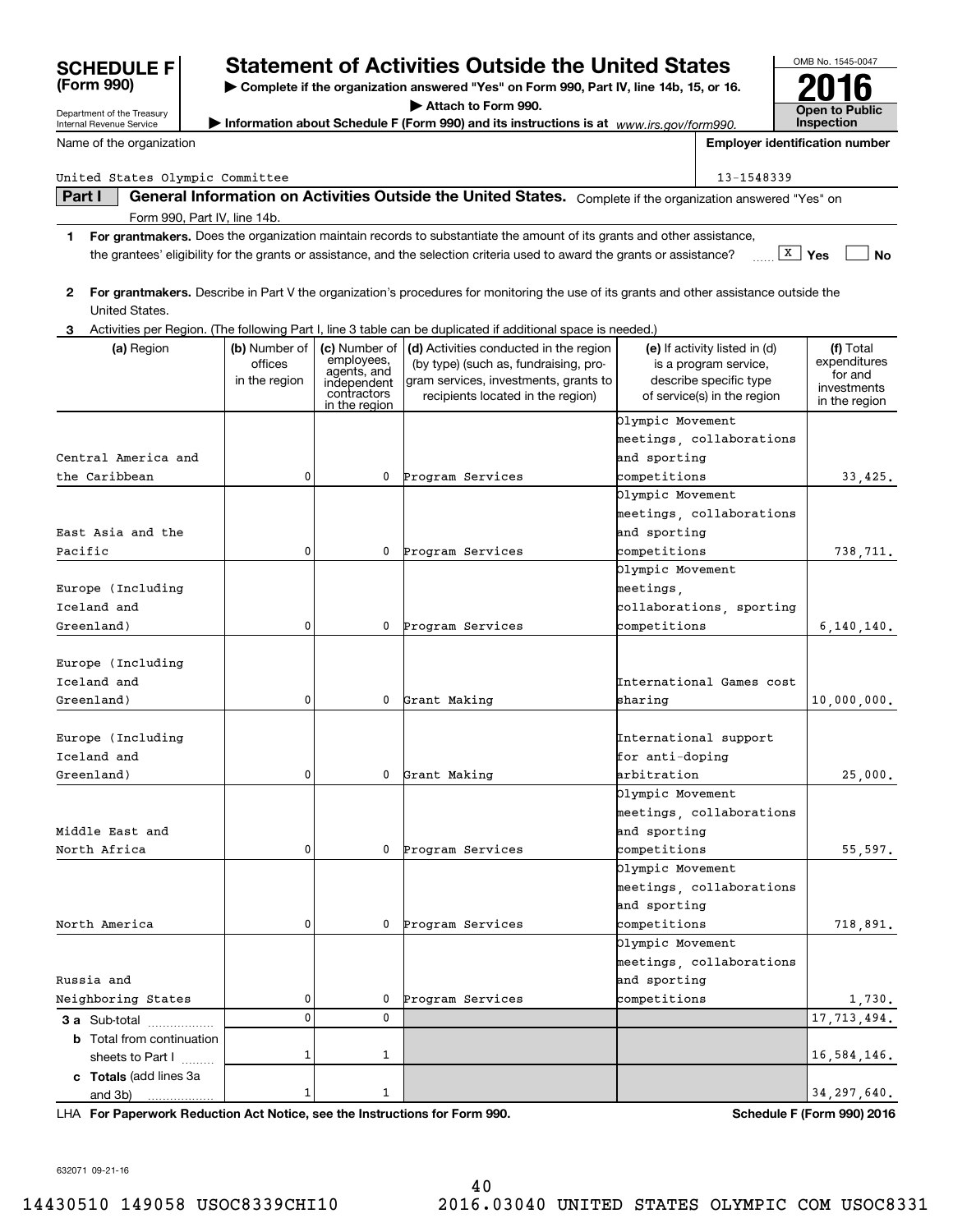| Schedule F (Form 990) | United States Olympic Committee           |                                                      |                                                                                                                                         | 13-1548339                                                                                                  | Page 1                                  |
|-----------------------|-------------------------------------------|------------------------------------------------------|-----------------------------------------------------------------------------------------------------------------------------------------|-------------------------------------------------------------------------------------------------------------|-----------------------------------------|
| <b>Part I</b>         |                                           |                                                      | <b>Continuation of Activities per Region.</b> (Schedule F (Form 990), Part I, line 3)                                                   |                                                                                                             |                                         |
| (a) Region            | (b) Number of<br>offices<br>in the region | (c) Number of<br>employees or<br>agents in<br>region | (d) Activities conducted in region<br>(by type) (i.e., fundraising,<br>program services, grants to<br>recipients located in the region) | (e) If activity listed in (d)<br>is a program service,<br>describe specific type<br>of service(s) in region | (f) Total<br>expenditures<br>for region |
| South America         | $\mathbf 1$                               |                                                      | 1 Program Services                                                                                                                      | Olympic and Paralympic<br>Games were held in Rio<br>de Janeiro, Brazil                                      | 15, 561, 742.                           |
|                       |                                           |                                                      |                                                                                                                                         | Olympic Movement<br>meetings, collaborations<br>and sporting                                                |                                         |
| South Asia            | 0                                         |                                                      | 0 Program Services                                                                                                                      | competitions                                                                                                | 22,564.                                 |
|                       |                                           |                                                      |                                                                                                                                         | Olympic Movement<br>meetings, collaborations<br>and sporting                                                |                                         |
| Sub-Saharan Africa    | 0                                         |                                                      | 0 Program Services                                                                                                                      | competitions                                                                                                | 3,006.                                  |
|                       |                                           |                                                      |                                                                                                                                         |                                                                                                             |                                         |
| South America         | 0                                         |                                                      | 0 Program Investment                                                                                                                    |                                                                                                             | 996,834.                                |
|                       |                                           |                                                      |                                                                                                                                         |                                                                                                             |                                         |
|                       |                                           |                                                      |                                                                                                                                         |                                                                                                             |                                         |
|                       |                                           |                                                      |                                                                                                                                         |                                                                                                             |                                         |
|                       |                                           |                                                      |                                                                                                                                         |                                                                                                             |                                         |
|                       |                                           |                                                      |                                                                                                                                         |                                                                                                             |                                         |
|                       |                                           |                                                      |                                                                                                                                         |                                                                                                             |                                         |
| <b>Totals</b>         | 1                                         | $\mathbf{1}$                                         |                                                                                                                                         |                                                                                                             | 16,584,146.                             |
|                       |                                           |                                                      |                                                                                                                                         |                                                                                                             |                                         |

632181 04-01-16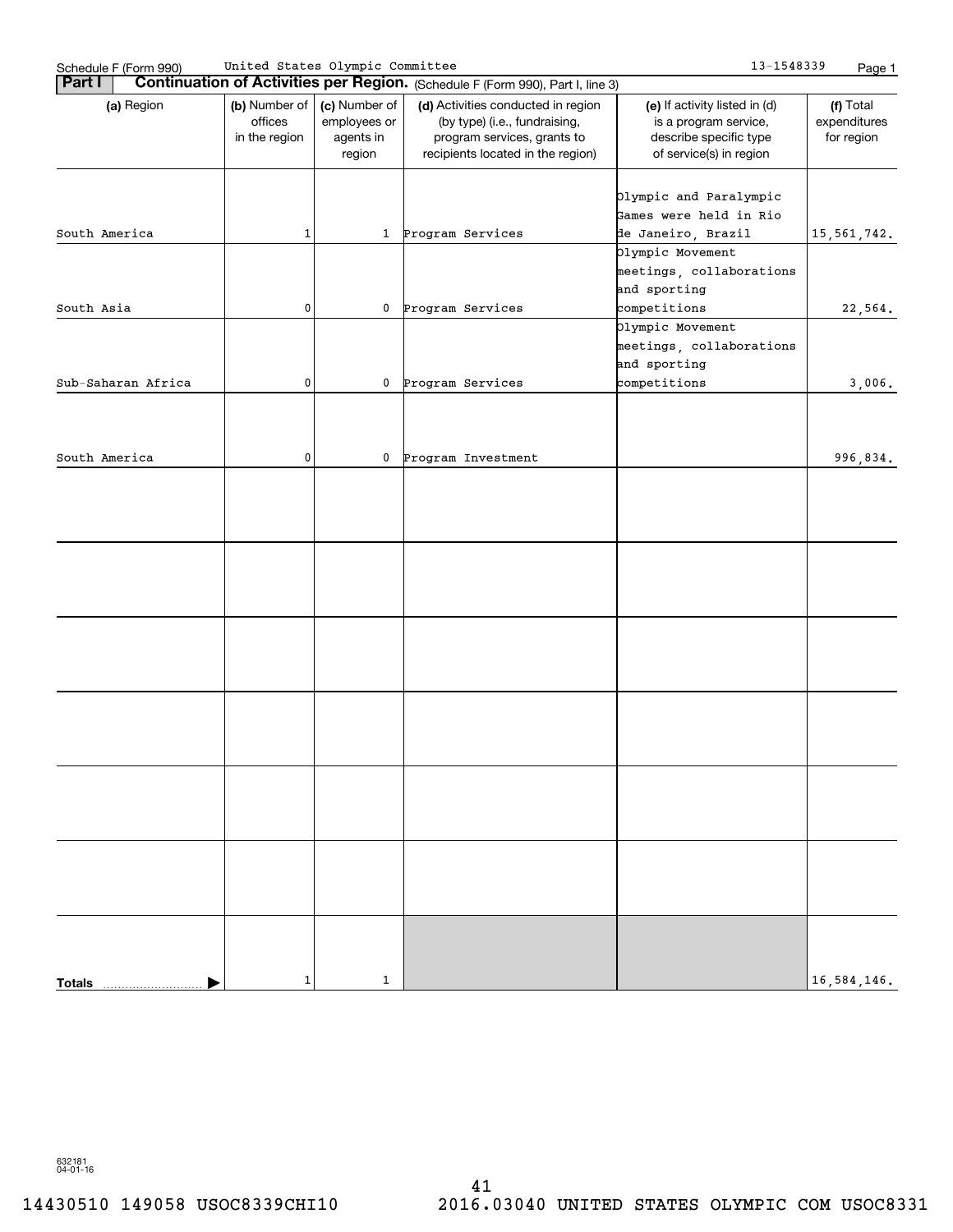Part II | Grants and Other Assistance to Organizations or Entities Outside the United States. Complete if the organization answered "Yes" on Form 990, Part IV, line 15, for any recipient who received more than \$5,000. Part II can be duplicated if additional space is needed.

| 1.<br>(a) Name of organization                          | (b) IRS code section<br>and EIN (if applicable) | (c) Region                    | (d) Purpose of<br>grant                                                                                                                         | (e) Amount<br>of cash grant | (f) Manner of<br>cash disbursement | (g) Amount of<br>noncash<br>assistance | (h) Description<br>of noncash<br>assistance | (i) Method of<br>valuation (book, FMV,<br>appraisal, other) |
|---------------------------------------------------------|-------------------------------------------------|-------------------------------|-------------------------------------------------------------------------------------------------------------------------------------------------|-----------------------------|------------------------------------|----------------------------------------|---------------------------------------------|-------------------------------------------------------------|
|                                                         |                                                 | Europe (Including             |                                                                                                                                                 |                             |                                    |                                        |                                             |                                                             |
|                                                         |                                                 | Iceland &                     | International support                                                                                                                           |                             |                                    |                                        |                                             |                                                             |
|                                                         |                                                 | $Greenland$ ) -               | for anti-doping                                                                                                                                 |                             | Electronic                         |                                        |                                             |                                                             |
|                                                         |                                                 | Albania, Andorra, arbitration |                                                                                                                                                 |                             | $25,000$ . Fund/Wire               | $\mathbf{0}$                           |                                             |                                                             |
|                                                         |                                                 | Europe (Including             |                                                                                                                                                 |                             |                                    |                                        |                                             |                                                             |
|                                                         |                                                 | Iceland &                     |                                                                                                                                                 |                             |                                    |                                        |                                             |                                                             |
|                                                         |                                                 | $Greenland$ ) -               | Olympic Games cost                                                                                                                              |                             | Electronic                         |                                        |                                             |                                                             |
|                                                         |                                                 | Albania, Andorra,             | sharing                                                                                                                                         | 10,000,000. Fund/Wire       |                                    | $\mathbf{0}$ .                         |                                             |                                                             |
|                                                         |                                                 |                               |                                                                                                                                                 |                             |                                    |                                        |                                             |                                                             |
|                                                         |                                                 |                               |                                                                                                                                                 |                             |                                    |                                        |                                             |                                                             |
|                                                         |                                                 |                               |                                                                                                                                                 |                             |                                    |                                        |                                             |                                                             |
|                                                         |                                                 |                               |                                                                                                                                                 |                             |                                    |                                        |                                             |                                                             |
|                                                         |                                                 |                               |                                                                                                                                                 |                             |                                    |                                        |                                             |                                                             |
|                                                         |                                                 |                               |                                                                                                                                                 |                             |                                    |                                        |                                             |                                                             |
|                                                         |                                                 |                               |                                                                                                                                                 |                             |                                    |                                        |                                             |                                                             |
|                                                         |                                                 |                               |                                                                                                                                                 |                             |                                    |                                        |                                             |                                                             |
|                                                         |                                                 |                               |                                                                                                                                                 |                             |                                    |                                        |                                             |                                                             |
|                                                         |                                                 |                               |                                                                                                                                                 |                             |                                    |                                        |                                             |                                                             |
|                                                         |                                                 |                               |                                                                                                                                                 |                             |                                    |                                        |                                             |                                                             |
|                                                         |                                                 |                               |                                                                                                                                                 |                             |                                    |                                        |                                             |                                                             |
|                                                         |                                                 |                               |                                                                                                                                                 |                             |                                    |                                        |                                             |                                                             |
|                                                         |                                                 |                               |                                                                                                                                                 |                             |                                    |                                        |                                             |                                                             |
|                                                         |                                                 |                               |                                                                                                                                                 |                             |                                    |                                        |                                             |                                                             |
|                                                         |                                                 |                               |                                                                                                                                                 |                             |                                    |                                        |                                             |                                                             |
|                                                         |                                                 |                               |                                                                                                                                                 |                             |                                    |                                        |                                             |                                                             |
|                                                         |                                                 |                               |                                                                                                                                                 |                             |                                    |                                        |                                             |                                                             |
|                                                         |                                                 |                               |                                                                                                                                                 |                             |                                    |                                        |                                             |                                                             |
|                                                         |                                                 |                               |                                                                                                                                                 |                             |                                    |                                        |                                             |                                                             |
|                                                         |                                                 |                               |                                                                                                                                                 |                             |                                    |                                        |                                             |                                                             |
|                                                         |                                                 |                               |                                                                                                                                                 |                             |                                    |                                        |                                             |                                                             |
|                                                         |                                                 |                               |                                                                                                                                                 |                             |                                    |                                        |                                             |                                                             |
| $\mathbf{2}$                                            |                                                 |                               | Enter total number of recipient organizations listed above that are recognized as charities by the foreign country, recognized as tax-exempt by |                             |                                    |                                        |                                             |                                                             |
|                                                         |                                                 |                               | the IRS, or for which the grantee or counsel has provided a section 501(c)(3) equivalency letter                                                |                             |                                    |                                        |                                             | 2                                                           |
| 3 Enter total number of other organizations or entities |                                                 |                               |                                                                                                                                                 |                             |                                    |                                        |                                             | $\mathbf{0}$                                                |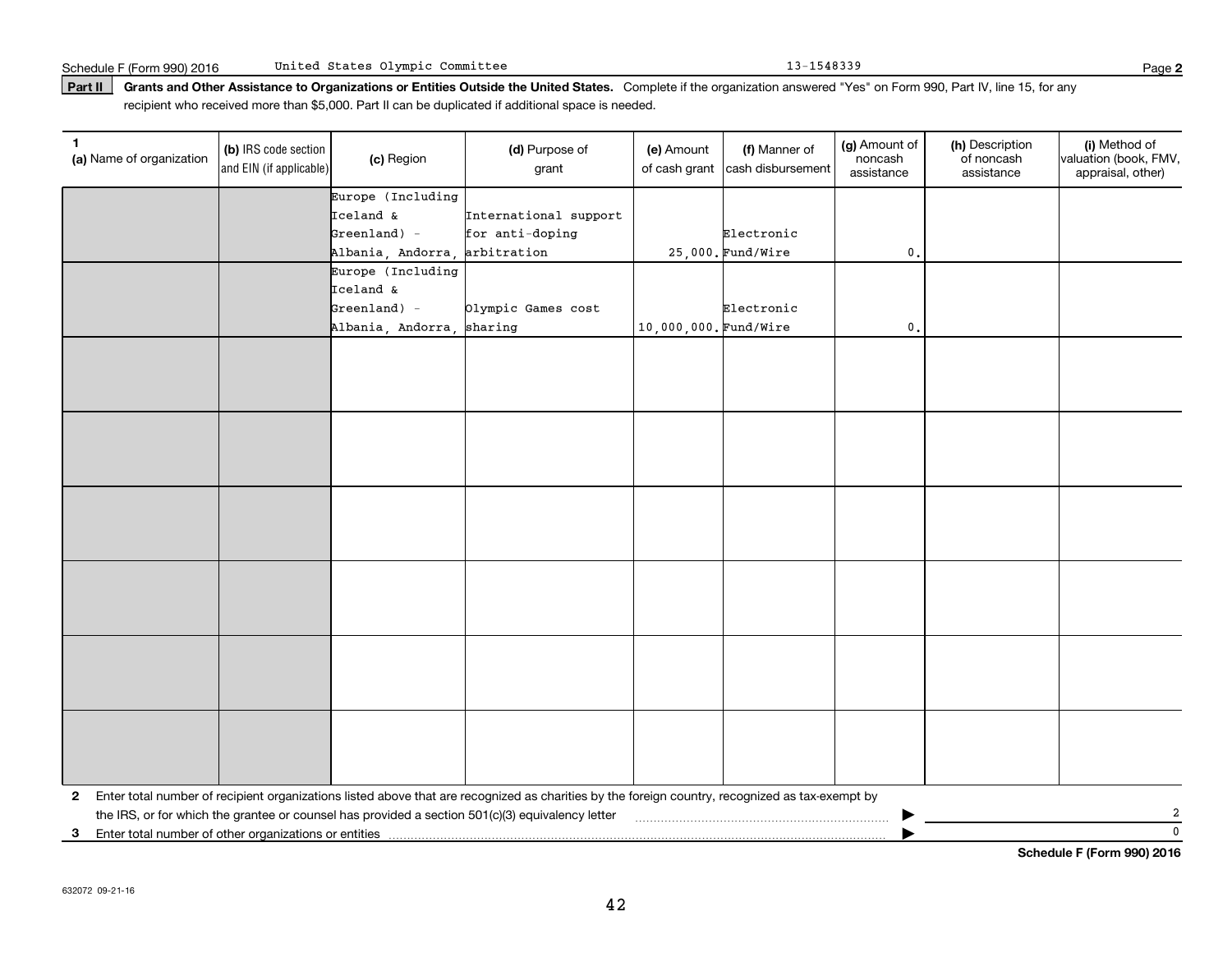Part III Grants and Other Assistance to Individuals Outside the United States. Complete if the organization answered "Yes" on Form 990, Part IV, line 16. Part III can be duplicated if additional space is needed. Number of Amount of Manner of Amount of

| (a) Type of grant or assistance | (b) Region | (c) Number of (d) Amount of<br>recipients cash grant | (e) Manner of<br>cash disbursement | (f) Amount of<br>noncash<br>assistance | (g) Description of<br>noncash assistance | (h) Method of<br>valuation<br>(book, FMV,<br>appraisal, other) |
|---------------------------------|------------|------------------------------------------------------|------------------------------------|----------------------------------------|------------------------------------------|----------------------------------------------------------------|
|                                 |            |                                                      |                                    |                                        |                                          |                                                                |
|                                 |            |                                                      |                                    |                                        |                                          |                                                                |
|                                 |            |                                                      |                                    |                                        |                                          |                                                                |
|                                 |            |                                                      |                                    |                                        |                                          |                                                                |
|                                 |            |                                                      |                                    |                                        |                                          |                                                                |
|                                 |            |                                                      |                                    |                                        |                                          |                                                                |
|                                 |            |                                                      |                                    |                                        |                                          |                                                                |
|                                 |            |                                                      |                                    |                                        |                                          |                                                                |
|                                 |            |                                                      |                                    |                                        |                                          |                                                                |
|                                 |            |                                                      |                                    |                                        |                                          |                                                                |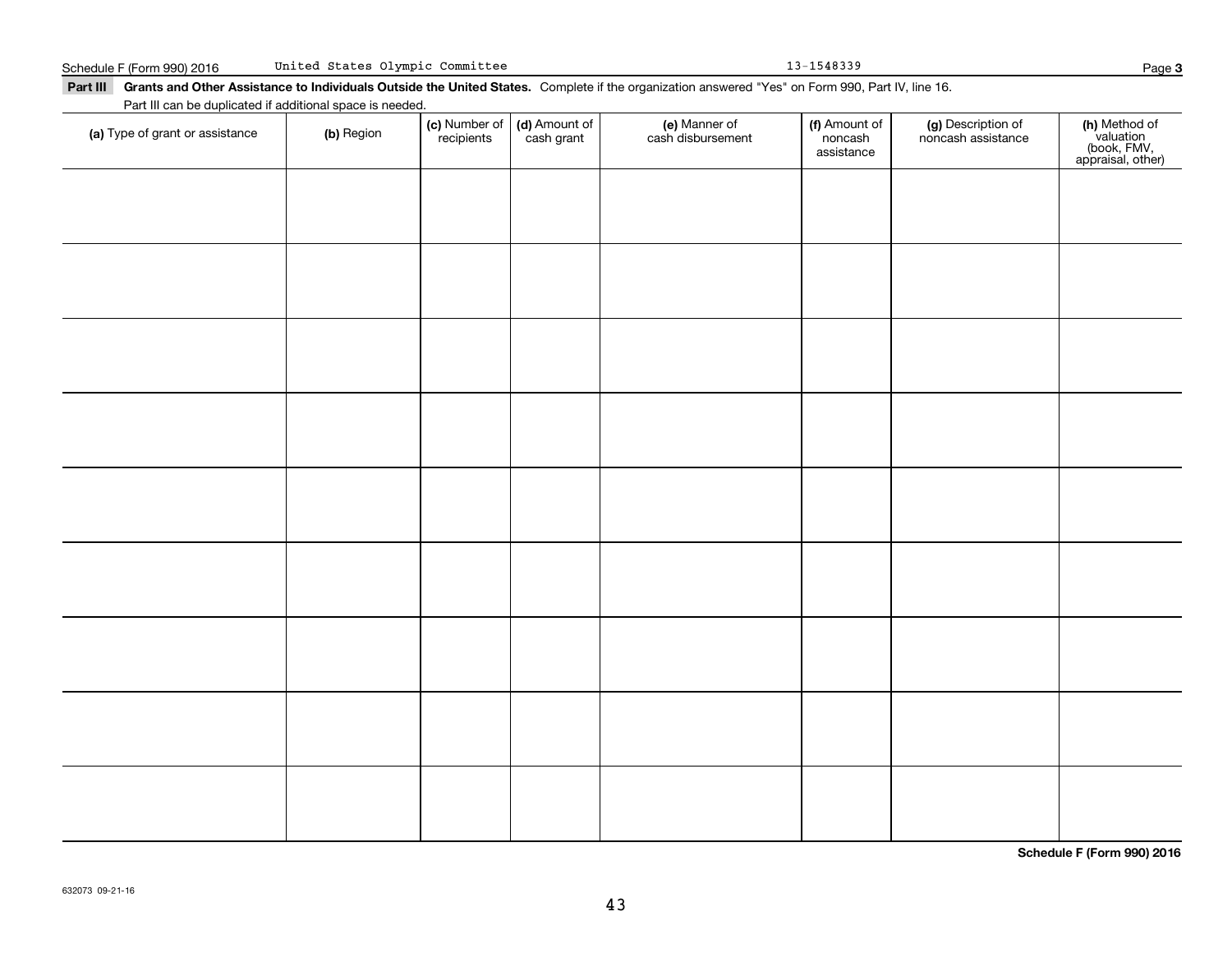| 1            | Was the organization a U.S. transferor of property to a foreign corporation during the tax year? If "Yes." the<br>organization may be required to file Form 926, Return by a U.S. Transferor of Property to a Foreign                                                                                                                                          | X  <br>Yes | Nο      |
|--------------|----------------------------------------------------------------------------------------------------------------------------------------------------------------------------------------------------------------------------------------------------------------------------------------------------------------------------------------------------------------|------------|---------|
| $\mathbf{2}$ | Did the organization have an interest in a foreign trust during the tax year? If "Yes." the organization<br>may be required to separately file Form 3520, Annual Return To Report Transactions With Foreign<br>Trusts and Receipt of Certain Foreign Gifts, and/or Form 3520-A, Annual Information Return of Foreign                                           | Yes        | x<br>No |
| 3            | Did the organization have an ownership interest in a foreign corporation during the tax year? If "Yes."<br>the organization may be required to file Form 5471, Information Return of U.S. Persons With Respect To                                                                                                                                              | X  <br>Yes | Nο      |
| 4            | Was the organization a direct or indirect shareholder of a passive foreign investment company or a<br>qualified electing fund during the tax year? If "Yes," the organization may be required to file Form 8621.<br>Information Return by a Shareholder of a Passive Foreign Investment Company or Qualified Electing Fund<br>(see Instructions for Form 8621) | Yes        | x<br>No |
| 5            | Did the organization have an ownership interest in a foreign partnership during the tax year? If "Yes."<br>the organization may be required to file Form 8865, Return of U.S. Persons With Respect to Certain                                                                                                                                                  | Yes        | X<br>No |
| 6            | Did the organization have any operations in or related to any boycotting countries during the tax year? If<br>"Yes," the organization may be required to separately file Form 5713, International Boycott Report (see<br>Instructions for Form 5713; do not file with Form 990)                                                                                | Yes        |         |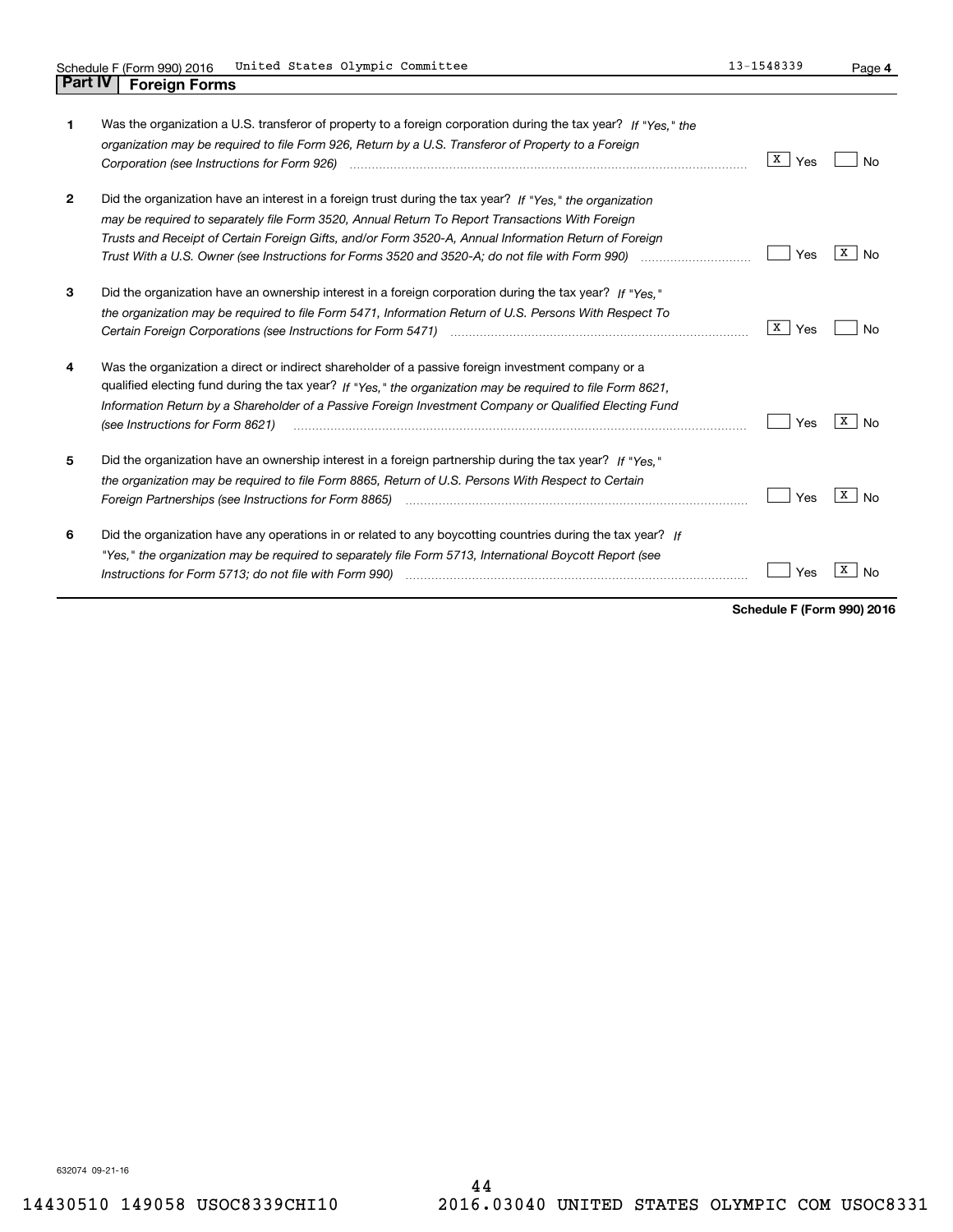**5** Schedule F (Form 990) 2016 United States Olympic Committee 13-1548339 Page Provide the information required by Part I, line 2 (monitoring of funds); Part I, line 3, column (f) (accounting method; amounts of investments vs. expenditures per region); Part II, line 1 (accounting method); Part III (accounting method); and Part III, column (c) (estimated number of recipients), as applicable. Also complete this part to provide any additional information. See instructions. **Part V Supplemental Information** Part I, Line 2: The USOC does not specifically monitor the use of the funds due to the general nature of the grant which is used to host the Games. Part I, line 3: The grants to foreign organizations were to provide support for anti-doping arbitration and costs to conduct the Olympic Games.

**Schedule F (Form 990) 2016**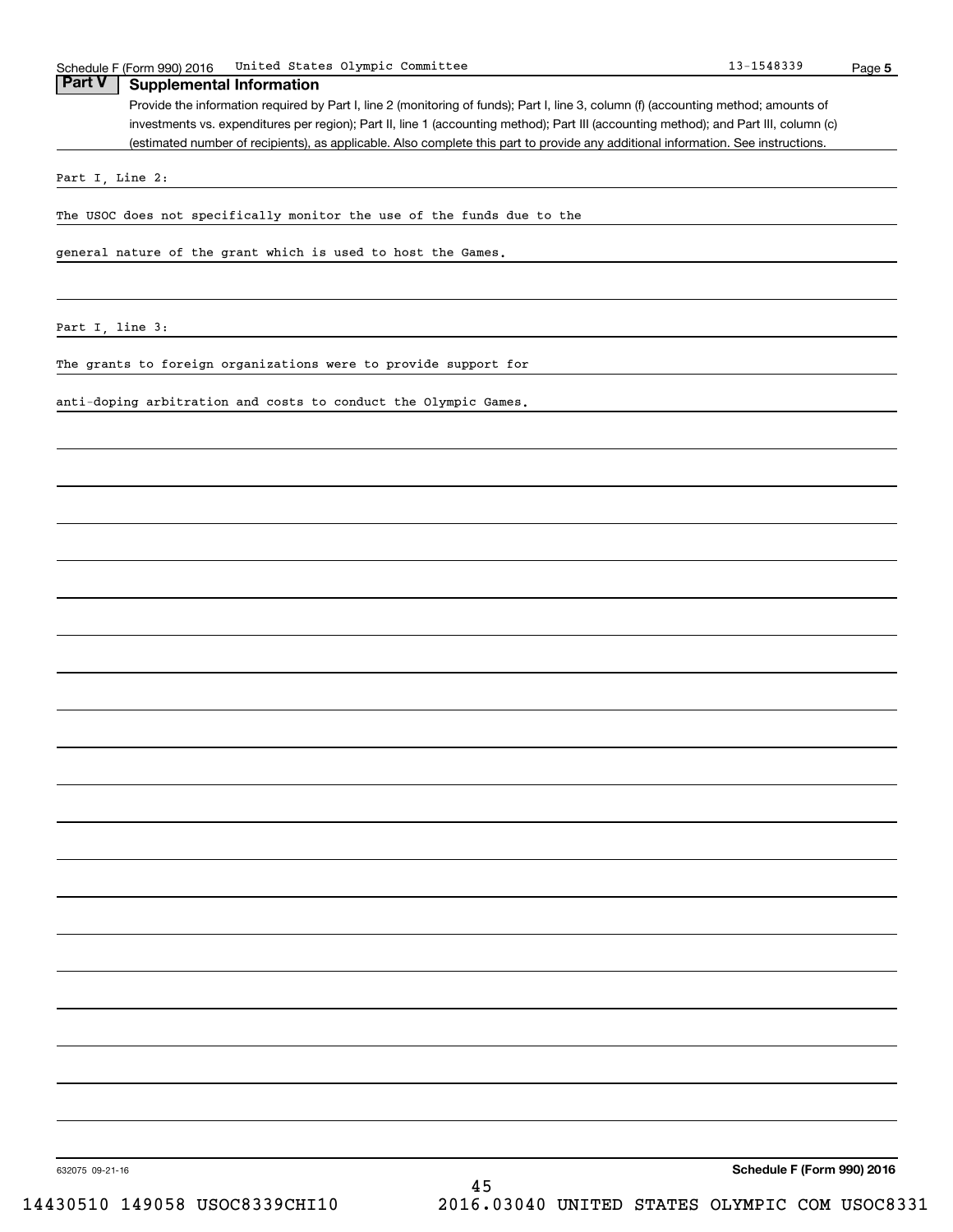| <b>SCHEDULE I</b>                                                          |                                                                      |           | <b>Grants and Other Assistance to Organizations,</b>                                                                                                                     |                             |                                         |                                               |                                          |                        | OMB No. 1545-0047                     |                                       |
|----------------------------------------------------------------------------|----------------------------------------------------------------------|-----------|--------------------------------------------------------------------------------------------------------------------------------------------------------------------------|-----------------------------|-----------------------------------------|-----------------------------------------------|------------------------------------------|------------------------|---------------------------------------|---------------------------------------|
| (Form 990)                                                                 |                                                                      |           | Governments, and Individuals in the United States<br>Complete if the organization answered "Yes" on Form 990, Part IV, line 21 or 22.                                    |                             |                                         |                                               |                                          |                        | 2016                                  |                                       |
| Department of the Treasury<br>Internal Revenue Service                     |                                                                      |           | Information about Schedule I (Form 990) and its instructions is at www.jrs.gov/form990.                                                                                  | Attach to Form 990.         |                                         |                                               |                                          |                        | <b>Open to Public</b><br>Inspection   |                                       |
| Name of the organization                                                   | United States Olympic Committee                                      |           |                                                                                                                                                                          |                             |                                         |                                               |                                          |                        | 13-1548339                            | <b>Employer identification number</b> |
| Part I                                                                     | <b>General Information on Grants and Assistance</b>                  |           |                                                                                                                                                                          |                             |                                         |                                               |                                          |                        |                                       |                                       |
| 1.                                                                         |                                                                      |           | Does the organization maintain records to substantiate the amount of the grants or assistance, the grantees' eligibility for the grants or assistance, and the selection |                             |                                         |                                               |                                          |                        |                                       |                                       |
|                                                                            | criteria used to award the grants or assistance?                     |           |                                                                                                                                                                          |                             |                                         |                                               |                                          |                        | $\sqrt{X}$ Yes                        | No                                    |
| $\mathbf{2}$                                                               |                                                                      |           | Describe in Part IV the organization's procedures for monitoring the use of grant funds in the United States.                                                            |                             |                                         |                                               |                                          |                        |                                       |                                       |
| Part II                                                                    |                                                                      |           | Grants and Other Assistance to Domestic Organizations and Domestic Governments. Complete if the organization answered "Yes" on Form 990, Part IV, line 21, for any       |                             |                                         |                                               |                                          |                        |                                       |                                       |
|                                                                            |                                                                      |           | recipient that received more than \$5,000. Part II can be duplicated if additional space is needed                                                                       |                             |                                         | (f) Method of                                 |                                          |                        |                                       |                                       |
| <b>1 (a)</b> Name and address of organization<br>or government             |                                                                      | $(b)$ EIN | (c) IRC section<br>(if applicable)                                                                                                                                       | (d) Amount of<br>cash grant | (e) Amount of<br>non-cash<br>assistance | valuation (book,<br>FMV, appraisal,<br>other) | (g) Description of<br>noncash assistance |                        | (h) Purpose of grant<br>or assistance |                                       |
| AMATEUR SOFTBALL ASSOCIATION OF<br>AMERICA - 2801 NE 50th STREET -         |                                                                      |           |                                                                                                                                                                          |                             |                                         |                                               |                                          | Furthering Olympic and |                                       |                                       |
| OKLAHOMA CITY, OK 73111                                                    |                                                                      |           | $23-7132249$ Section $501(c)(3)$                                                                                                                                         | 309,636.                    | $\mathbf{0}$                            |                                               |                                          | Paralympic Support     |                                       |                                       |
|                                                                            |                                                                      |           |                                                                                                                                                                          |                             |                                         |                                               |                                          |                        |                                       |                                       |
| USA ARCHERY                                                                |                                                                      |           |                                                                                                                                                                          |                             |                                         |                                               |                                          |                        |                                       |                                       |
| 4065 SINTON RD., STE. 110                                                  |                                                                      |           |                                                                                                                                                                          |                             |                                         |                                               |                                          | Furthering Olympic and |                                       |                                       |
| COLORADO SPRINGS, CO 80907                                                 |                                                                      |           | $36 - 6118407$ Section $501(c)$ (3)                                                                                                                                      | 840,220                     | 0.                                      |                                               |                                          | Paralympic Support     |                                       |                                       |
| ASPEN VALLEY SKI/SNOWBOARD CLUB                                            |                                                                      |           |                                                                                                                                                                          |                             |                                         |                                               |                                          |                        |                                       |                                       |
| 300 AVSC DR.                                                               |                                                                      |           |                                                                                                                                                                          |                             |                                         |                                               |                                          | Furthering Olympic and |                                       |                                       |
| ASPEN, CO 81611                                                            |                                                                      |           | $84-6042225$ Section $501(c)$ (3                                                                                                                                         | 112,292.                    | 0.                                      |                                               |                                          | Paralympic Support     |                                       |                                       |
|                                                                            |                                                                      |           |                                                                                                                                                                          |                             |                                         |                                               |                                          |                        |                                       |                                       |
| U.S. BADMINTON ASSOCIATION                                                 |                                                                      |           |                                                                                                                                                                          |                             |                                         |                                               |                                          |                        |                                       |                                       |
| 2099 S. STATE COLLEGE BLVD., STE.                                          |                                                                      |           | $84-1474714$ Section $501(c)$ (3                                                                                                                                         |                             | $\mathbf{0}$                            |                                               |                                          | Furthering Olympic and |                                       |                                       |
| ANAHEIM, CA 92806                                                          |                                                                      |           |                                                                                                                                                                          | 121,948.                    |                                         |                                               |                                          | Paralympic Support     |                                       |                                       |
| USA BASKETBALL                                                             |                                                                      |           |                                                                                                                                                                          |                             |                                         |                                               |                                          |                        |                                       |                                       |
| 5465 MARK DABLING BLVD.                                                    |                                                                      |           |                                                                                                                                                                          |                             |                                         |                                               |                                          | Furthering Olympic and |                                       |                                       |
| COLORADO SPRINGS, CO 80918                                                 |                                                                      |           | $37-0996441$ Section $501(c)$ (3)                                                                                                                                        | 1,037,230.                  | 0.                                      |                                               |                                          | Paralympic Support     |                                       |                                       |
|                                                                            |                                                                      |           |                                                                                                                                                                          |                             |                                         |                                               |                                          |                        |                                       |                                       |
| US BIATHLON ASSOCIATION                                                    |                                                                      |           |                                                                                                                                                                          |                             |                                         |                                               |                                          |                        |                                       |                                       |
| 49 PINELAND DR. #301A                                                      |                                                                      |           |                                                                                                                                                                          |                             |                                         |                                               |                                          | Furthering Olympic and |                                       |                                       |
| NEW GLOUCESTER, ME 04260                                                   |                                                                      |           | 03-0279959 Section $501(c)(3)$                                                                                                                                           | 943.639.                    | $\mathbf{0}$                            |                                               |                                          | Paralympic Support     |                                       |                                       |
| $\mathbf{2}$                                                               |                                                                      |           | Enter total number of section $501(c)(3)$ and government organizations listed in the line 1 table                                                                        |                             |                                         |                                               |                                          |                        |                                       | 63.                                   |
| 3                                                                          | Enter total number of other organizations listed in the line 1 table |           |                                                                                                                                                                          |                             |                                         |                                               |                                          |                        |                                       | $\mathbf{0}$ .                        |
| LHA For Paperwork Reduction Act Notice, see the Instructions for Form 990. |                                                                      |           |                                                                                                                                                                          |                             |                                         |                                               |                                          |                        |                                       | Schedule I (Form 990) (2016)          |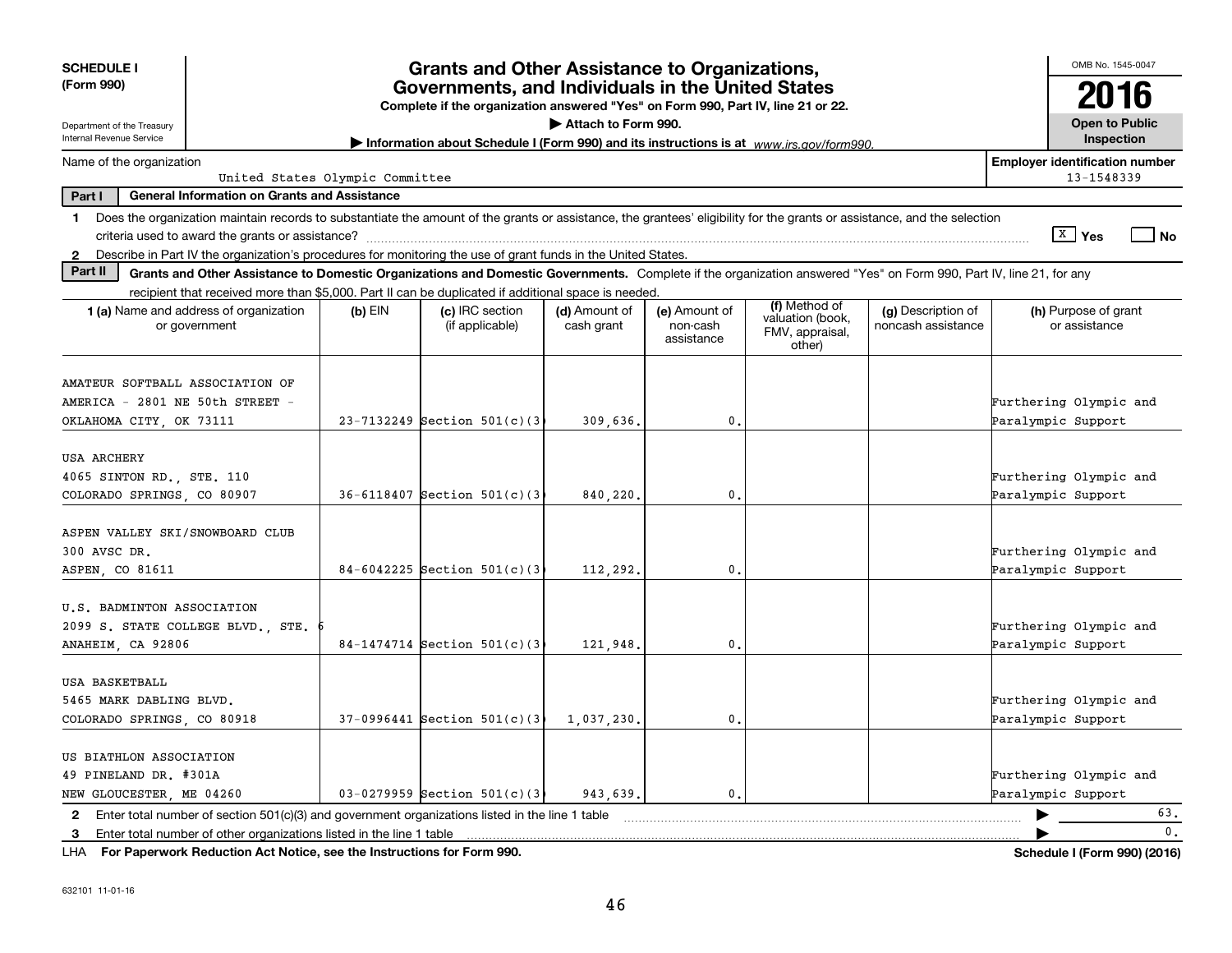|  | 13-1548339 | Dac |
|--|------------|-----|
|  |            |     |

| Part II   Continuation of Grants and Other Assistance to Governments and Organizations in the United States (Schedule I (Form 990), Part II.) |           |                                    |                             |                                         |                                                                |                                           |                                       |  |  |  |
|-----------------------------------------------------------------------------------------------------------------------------------------------|-----------|------------------------------------|-----------------------------|-----------------------------------------|----------------------------------------------------------------|-------------------------------------------|---------------------------------------|--|--|--|
| (a) Name and address of<br>organization or government                                                                                         | $(b)$ EIN | (c) IRC section<br>if applicable   | (d) Amount of<br>cash grant | (e) Amount of<br>non-cash<br>assistance | (f) Method of<br>valuation<br>(book, FMV,<br>appraisal, other) | (g) Description of<br>non-cash assistance | (h) Purpose of grant<br>or assistance |  |  |  |
| USA BOBSLED & SKELETON FEDERATION                                                                                                             |           |                                    |                             |                                         |                                                                |                                           |                                       |  |  |  |
| 1631 MESA AVE.                                                                                                                                |           |                                    |                             |                                         |                                                                |                                           | Furthering Olympic and                |  |  |  |
| COLORADO SPRINGS, CO 80906                                                                                                                    |           | 16-1172380 Section $501(c)(3)$     | 2,094,506.                  | 0.                                      |                                                                |                                           | Paralympic Support                    |  |  |  |
|                                                                                                                                               |           |                                    |                             |                                         |                                                                |                                           |                                       |  |  |  |
| USA BOXING FEDERATION                                                                                                                         |           |                                    |                             |                                         |                                                                |                                           |                                       |  |  |  |
| 1 OLYMPIC PLAZA                                                                                                                               |           |                                    |                             |                                         |                                                                |                                           | Furthering Olympic and                |  |  |  |
| COLORADO SPRINGS, CO 80909                                                                                                                    |           | $31-1012361$ Section $501(c)$ (3)  | 783.667.                    | 0.                                      |                                                                |                                           | Paralympic Support                    |  |  |  |
|                                                                                                                                               |           |                                    |                             |                                         |                                                                |                                           |                                       |  |  |  |
| BRIDGE II SPORTS                                                                                                                              |           |                                    |                             |                                         |                                                                |                                           |                                       |  |  |  |
| 4122 BENNETT MEMORIAL RD., STE. 109                                                                                                           |           |                                    |                             |                                         |                                                                |                                           | Furthering Olympic and                |  |  |  |
| DURHAM, NC 27705                                                                                                                              |           | $20 - 8577055$ Section $501(c)(3)$ | 6,000.                      | 0.                                      |                                                                |                                           | Paralympic Support                    |  |  |  |
| USA CANOE & KAYAK TEAM                                                                                                                        |           |                                    |                             |                                         |                                                                |                                           |                                       |  |  |  |
| 725 S. LINCOLN BLVD.                                                                                                                          |           |                                    |                             |                                         |                                                                |                                           | Furthering Olympic and                |  |  |  |
| OKLAHOMA CITY, OK 73129                                                                                                                       |           | $36-3332979$ Section $501(c)(3)$   | 372, 312.                   | 0.                                      |                                                                |                                           | Paralympic Support                    |  |  |  |
|                                                                                                                                               |           |                                    |                             |                                         |                                                                |                                           |                                       |  |  |  |
| CITY OF RENO                                                                                                                                  |           |                                    |                             |                                         |                                                                |                                           |                                       |  |  |  |
| 1301 VALLEY ROAD                                                                                                                              |           |                                    |                             |                                         |                                                                |                                           | Furthering Olympic and                |  |  |  |
| RENO, NV 89512                                                                                                                                |           | 88-6000201 City Government         | 11,250.                     | 0.                                      |                                                                |                                           | Paralympic Support                    |  |  |  |
|                                                                                                                                               |           |                                    |                             |                                         |                                                                |                                           |                                       |  |  |  |
| CITY OF ROME                                                                                                                                  |           |                                    |                             |                                         |                                                                |                                           |                                       |  |  |  |
| P.O. BOX 1433                                                                                                                                 |           |                                    |                             |                                         |                                                                |                                           | Furthering Olympic and                |  |  |  |
| ROME, GA 30162                                                                                                                                |           | 58-6000653 City Government         | 9,268.                      | 0.                                      |                                                                |                                           | Paralympic Support                    |  |  |  |
| USA CURLING                                                                                                                                   |           |                                    |                             |                                         |                                                                |                                           |                                       |  |  |  |
| 5525 CLEM'S WAY                                                                                                                               |           |                                    |                             |                                         |                                                                |                                           | Furthering Olympic and                |  |  |  |
| STEVENS POINT, WI 54481                                                                                                                       |           | $36 - 6066248$ Section $501(c)(3)$ | 842, 373.                   | 0.                                      |                                                                |                                           | Paralympic Support                    |  |  |  |
|                                                                                                                                               |           |                                    |                             |                                         |                                                                |                                           |                                       |  |  |  |
| USA CYCLING                                                                                                                                   |           |                                    |                             |                                         |                                                                |                                           |                                       |  |  |  |
| 210 USA CYCLING POINT STE. 100                                                                                                                |           |                                    |                             |                                         |                                                                |                                           | Furthering Olympic and                |  |  |  |
| COLORADO SPRINGS, CO 80919                                                                                                                    |           | 84-1284437 Section $501(c)(3)$     | 1,967,173.                  | $\mathbf 0$ .                           |                                                                |                                           | Paralympic Support                    |  |  |  |
|                                                                                                                                               |           |                                    |                             |                                         |                                                                |                                           |                                       |  |  |  |
| DISABLED SPORTS EASTERN SIERRA                                                                                                                |           |                                    |                             |                                         |                                                                |                                           |                                       |  |  |  |
| P.O. BOX 7275                                                                                                                                 |           |                                    |                             |                                         |                                                                |                                           | Furthering Olympic and                |  |  |  |
| MAMMOTH LAKES, CA 93546                                                                                                                       |           | $31-1732524$ Section $501(c)(3)$   | 15,000.                     | $\mathbf{0}$ .                          |                                                                |                                           | Paralympic Support                    |  |  |  |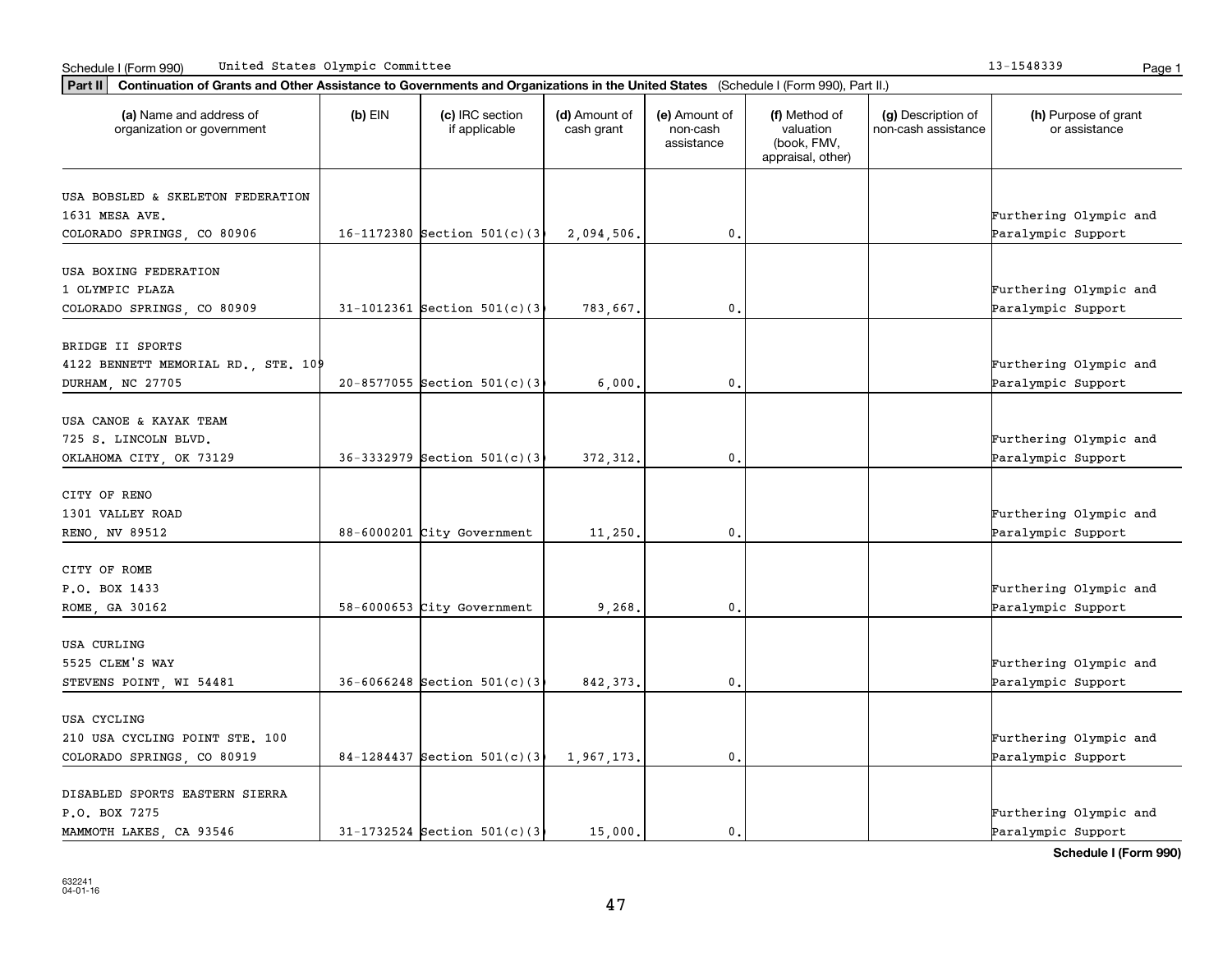| Part II   Continuation of Grants and Other Assistance to Governments and Organizations in the United States (Schedule I (Form 990), Part II.) |           |                                    |                             |                                         |                                                                |                                           |                                       |
|-----------------------------------------------------------------------------------------------------------------------------------------------|-----------|------------------------------------|-----------------------------|-----------------------------------------|----------------------------------------------------------------|-------------------------------------------|---------------------------------------|
| (a) Name and address of<br>organization or government                                                                                         | $(b)$ EIN | (c) IRC section<br>if applicable   | (d) Amount of<br>cash grant | (e) Amount of<br>non-cash<br>assistance | (f) Method of<br>valuation<br>(book, FMV,<br>appraisal, other) | (g) Description of<br>non-cash assistance | (h) Purpose of grant<br>or assistance |
| UNITED STATES DIVING INC.                                                                                                                     |           |                                    |                             |                                         |                                                                |                                           |                                       |
| 132 E. WASHINGTON ST. #850                                                                                                                    |           |                                    |                             |                                         |                                                                |                                           | Furthering Olympic and                |
| INDIANAPOLIS, IN 46204                                                                                                                        |           | $31-0986868$ Section $501(c)(3)$   | 1,498,226.                  | 0.                                      |                                                                |                                           | Paralympic Support                    |
|                                                                                                                                               |           |                                    |                             |                                         |                                                                |                                           |                                       |
| UNITED STATES EQUESTRIAN                                                                                                                      |           |                                    |                             |                                         |                                                                |                                           |                                       |
| FEDERATION INC. - 4047 IRON WORKS                                                                                                             |           |                                    |                             |                                         |                                                                |                                           | Furthering Olympic and                |
| PKWY - LEXINGTON, KY 40511                                                                                                                    |           | 56-2350714 Section $501(c)(3)$     | 1,010,000                   | 0.                                      |                                                                |                                           | Paralympic Support                    |
|                                                                                                                                               |           |                                    |                             |                                         |                                                                |                                           |                                       |
| US FENCING ASSOCIATION                                                                                                                        |           |                                    |                             |                                         |                                                                |                                           |                                       |
| 4065 SINTON RD., STE. 140                                                                                                                     |           |                                    |                             |                                         |                                                                |                                           | Furthering Olympic and                |
| COLORADO SPRINGS, CO 80907                                                                                                                    |           | 11-6075952 Section $501(c)$ (3)    | 902.992.                    | 0.                                      |                                                                |                                           | Paralympic Support                    |
|                                                                                                                                               |           |                                    |                             |                                         |                                                                |                                           |                                       |
| US FIELD HOCKEY ASSOCIATION                                                                                                                   |           |                                    |                             |                                         |                                                                |                                           |                                       |
| 711 N. TEJON                                                                                                                                  |           |                                    |                             |                                         |                                                                |                                           | Furthering Olympic and                |
| COLORADO SPRINGS, CO 80903                                                                                                                    |           | $23-6299893$ Section $501(c)(3)$   | 657,776.                    | 0.                                      |                                                                |                                           | Paralympic Support                    |
|                                                                                                                                               |           |                                    |                             |                                         |                                                                |                                           |                                       |
| US FIGURE SKATING ASSOCIATION                                                                                                                 |           |                                    |                             |                                         |                                                                |                                           |                                       |
| 20 FIRST STREET                                                                                                                               |           |                                    |                             |                                         |                                                                |                                           | Furthering Olympic and                |
| COLORADO SPRINGS, CO 80906                                                                                                                    |           | $84-0768715$ Section $501(c)$ (3)  | 1,006,417.                  | 0.                                      |                                                                |                                           | Paralympic Support                    |
|                                                                                                                                               |           |                                    |                             |                                         |                                                                |                                           |                                       |
| <b>FOGERTY ARENA</b>                                                                                                                          |           |                                    |                             |                                         |                                                                |                                           |                                       |
| 9250 LINCOLN STREET NORTHEAST                                                                                                                 |           |                                    |                             |                                         |                                                                |                                           | Furthering Olympic and                |
| BLAINE, MN 55434                                                                                                                              |           | $41-1421527$ Section $501(c)$ (3)  | 10,000,                     | 0.                                      |                                                                |                                           | Paralympic Support                    |
|                                                                                                                                               |           |                                    |                             |                                         |                                                                |                                           |                                       |
| USA GOLF FEDERATION INC.                                                                                                                      |           |                                    |                             |                                         |                                                                |                                           |                                       |
| PO Box 1065                                                                                                                                   |           |                                    |                             |                                         |                                                                |                                           | Furthering Olympic and                |
| POINT VEDRA BEACH, FL 32004                                                                                                                   |           | $45 - 4319643$ Section $501(c)$ (3 | 255, 155,                   | $\mathbf{0}$ .                          |                                                                |                                           | Paralympic Support                    |
|                                                                                                                                               |           |                                    |                             |                                         |                                                                |                                           |                                       |
| USA GYMNASTICS                                                                                                                                |           |                                    |                             |                                         |                                                                |                                           |                                       |
| 132 E. WASHINGTON #700                                                                                                                        |           |                                    |                             |                                         |                                                                |                                           | Furthering Olympic and                |
| INDIANAPOLIS, IN 46204                                                                                                                        |           | 75-1847871 Section $501(c)(3)$     | 2.973.099.                  | $\mathbf 0$ .                           |                                                                |                                           | Paralympic Support                    |
| HARRIS COUNTY HOUSTON SPORTS                                                                                                                  |           |                                    |                             |                                         |                                                                |                                           |                                       |
| AUTHORITY - 4 HOUSTON CENTER, 1331                                                                                                            |           |                                    |                             |                                         |                                                                |                                           |                                       |
| LAMAR ST, SUITE 700 - HOUSTON, TX                                                                                                             |           |                                    |                             |                                         |                                                                |                                           | Furthering Olympic and                |
| 77010                                                                                                                                         |           | $76-0548093$ City of Houston       | 10,000.                     | 0.                                      |                                                                |                                           | Paralympic Support                    |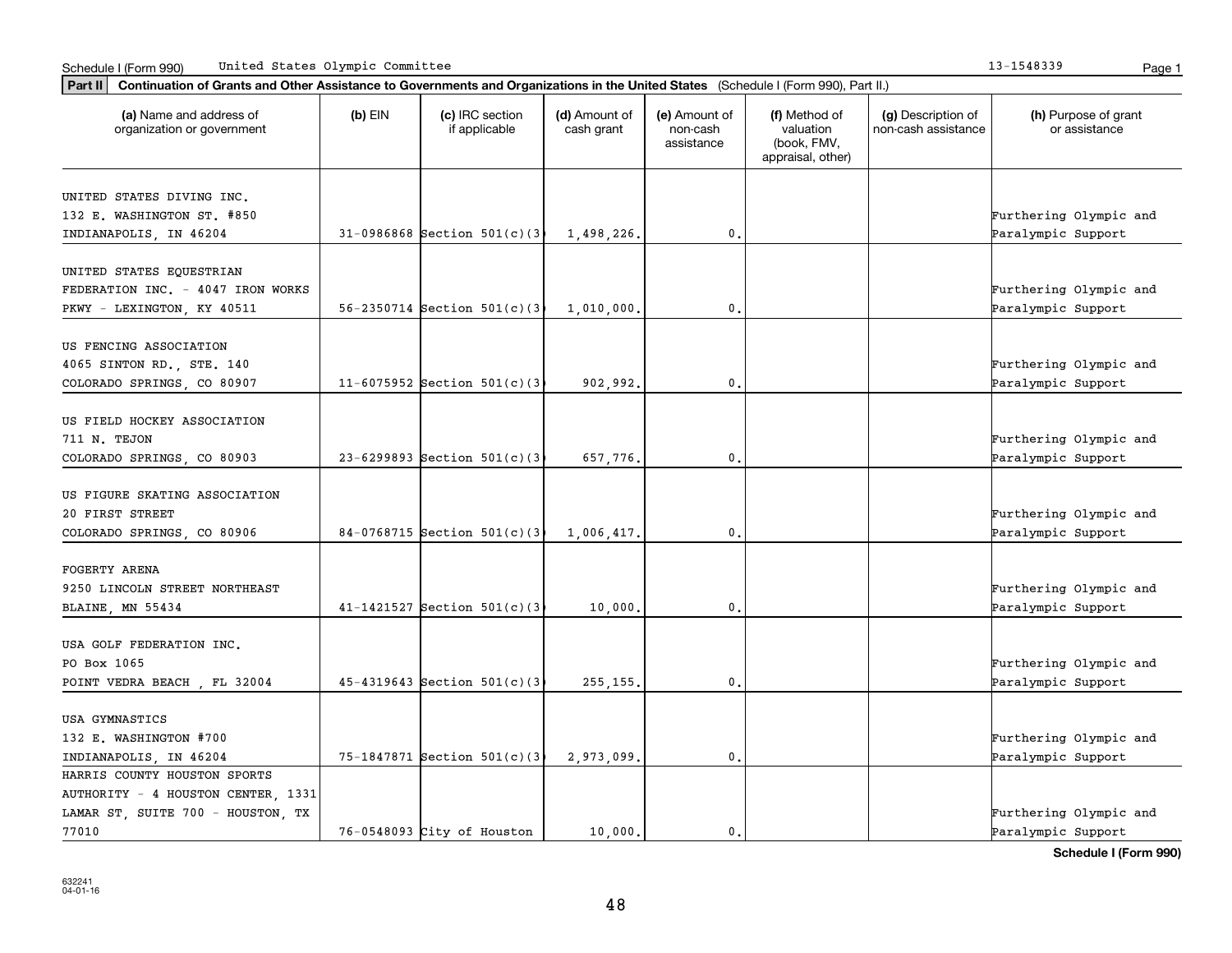| Continuation of Grants and Other Assistance to Governments and Organizations in the United States (Schedule I (Form 990), Part II.)<br>Part II |           |                                    |                             |                                         |                                                                |                                           |                                              |
|------------------------------------------------------------------------------------------------------------------------------------------------|-----------|------------------------------------|-----------------------------|-----------------------------------------|----------------------------------------------------------------|-------------------------------------------|----------------------------------------------|
| (a) Name and address of<br>organization or government                                                                                          | $(b)$ EIN | (c) IRC section<br>if applicable   | (d) Amount of<br>cash grant | (e) Amount of<br>non-cash<br>assistance | (f) Method of<br>valuation<br>(book, FMV,<br>appraisal, other) | (g) Description of<br>non-cash assistance | (h) Purpose of grant<br>or assistance        |
| USA HOCKEY INC.<br>1775 BOB JOHNSON DR.<br>COLORADO SPRINGS, CO 80906                                                                          |           | 51-0204742 Section $501(c)(3)$     | 1,556,085.                  | $\mathbf{0}$ .                          |                                                                |                                           | Furthering Olympic and<br>Paralympic Support |
| UNITED STATES JUDO INC.<br>1 OLYMPIC PLAZA<br>COLORADO SPRINGS, CO 80909                                                                       |           | $74 - 2160691$ Section 501(c)(3)   | 845,586.                    | 0.                                      |                                                                |                                           | Furthering Olympic and<br>Paralympic Support |
| USA NATIONAL KARATE DO FEDERATION<br>1631 MESA AVE.<br>COLORADO SPRINGS, CO 80906                                                              |           | 91-1646543 Section $501(c)(3)$     | 63,835.                     | $\mathbf 0$ .                           |                                                                |                                           | Furthering Olympic and<br>Paralympic Support |
| LAKESHORE FOUNDATION<br>4000 RIDGEWAY DR.<br>BIRMINGHAM, AL 35209                                                                              |           | 63-0288847 Section $501(c)(3)$     | 358,441.                    | 0.                                      |                                                                |                                           | Furthering Olympic and<br>Paralympic Support |
| <b>LOGAN UNIVERSITY</b><br>1851 SCHOETTLER ROAD<br>CHESTERFIELD, MO 63017                                                                      |           | $43-0746185$ Section $501(c)$ (3)  | 20,000,                     | 0.                                      |                                                                |                                           | Furthering Olympic and<br>Paralympic Support |
| LOMA LINDA UNIVERSITY MEDICAL<br>CENTER - 11234 ANDERSON STREET -<br>LOMA LINDA, CA 92354                                                      |           | 95-3522679 Section $501(c)$ (3)    | 13,000,                     | 0,                                      |                                                                |                                           | Furthering Olympic and<br>Paralympic Support |
| UNITED STATES LUGE ASSOCIATION<br>INC. - 57 CHURCH ST. - LAKE<br>PLACID, NY 12946                                                              |           | 14-1638206 Section $501(c)$ (3)    | 872,514.                    | 0.                                      |                                                                |                                           | Furthering Olympic and<br>Paralympic Support |
| NATIONAL WHEELCHAIR BASKETBALL<br>ASSOC. - 1130 ELKTON ST. STE. C -<br>COLORADO SPRINGS, CO 80907                                              |           | 36-2884730 Section 501(c)(3)       | 300,000.                    | $\mathbf{0}$ .                          |                                                                |                                           | Furthering Olympic and<br>Paralympic Support |
| NEW ENGLAND DISABLED SPORTS<br>P.O. BOX 26<br>LINCOLN, NH 03251                                                                                |           | $02 - 0460732$ Section $501(c)(3)$ | 10,000.                     | 0.                                      |                                                                |                                           | Furthering Olympic and<br>Paralympic Support |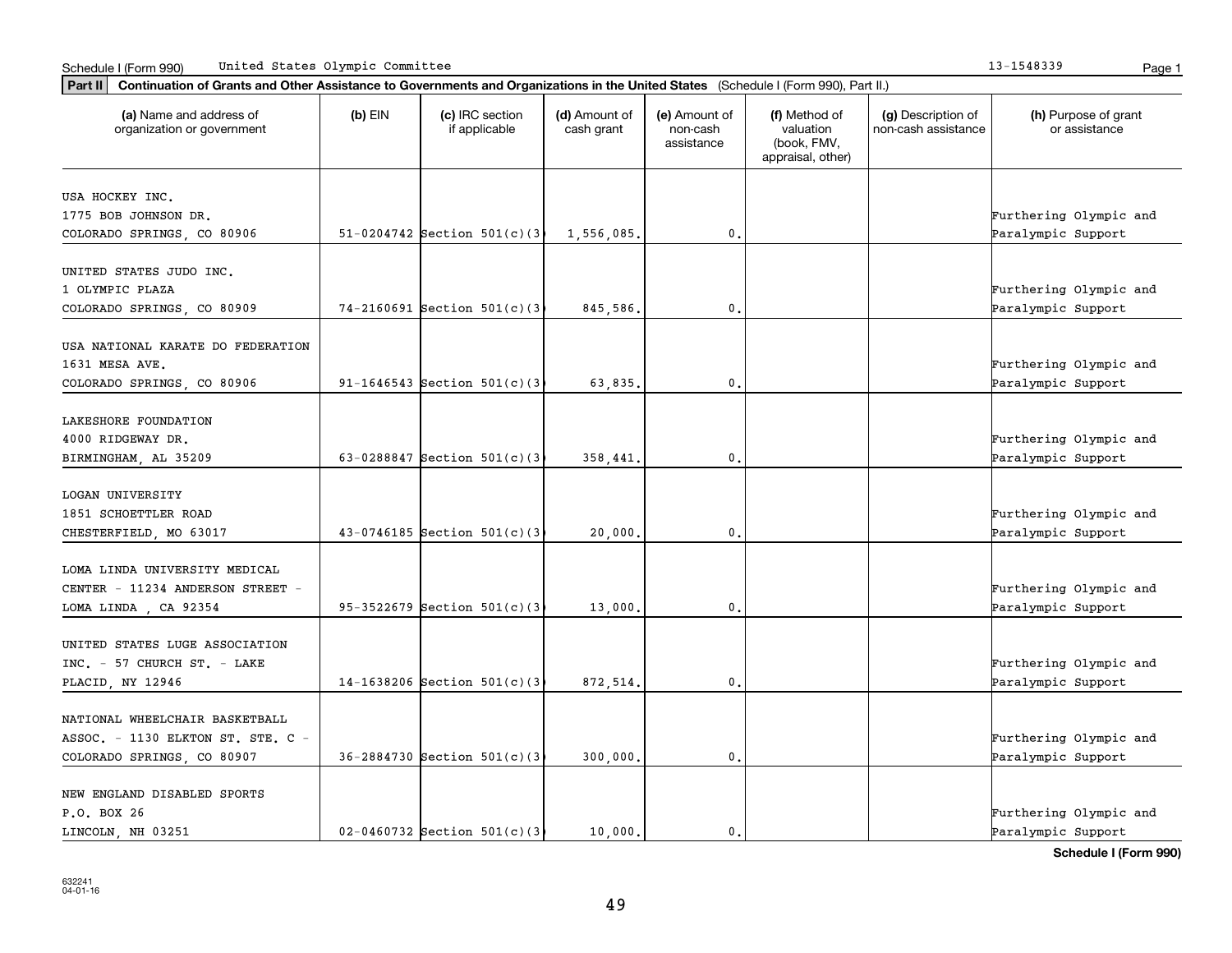|  | 13-1548339 | Doc |
|--|------------|-----|

| (a) Name and address of                | $(b)$ EIN | (c) IRC section                    | (d) Amount of | (e) Amount of          | (f) Method of                                 | (g) Description of  | (h) Purpose of grant   |
|----------------------------------------|-----------|------------------------------------|---------------|------------------------|-----------------------------------------------|---------------------|------------------------|
| organization or government             |           | if applicable                      | cash grant    | non-cash<br>assistance | valuation<br>(book, FMV,<br>appraisal, other) | non-cash assistance | or assistance          |
| OLYMPIANS FOR OLYMPIANS RELIEF         |           |                                    |               |                        |                                               |                     |                        |
| FUND - 1 OLYMPIC PLAZA - COLORADO      |           |                                    |               |                        |                                               |                     | Furthering Olympic and |
| SPRINGS, CO 80909                      |           | 84-1497252 Section $501(c)(3)$     | 20,726.       | $\mathbf{0}$ .         |                                               |                     | Paralympic Support     |
| PARTNERSHIP FOR CLEAN COMPETITION      |           |                                    |               |                        |                                               |                     |                        |
| RESEARCH COLLABORATIVE - 1 OLYMPIC     |           |                                    |               |                        |                                               |                     | Furthering Olympic and |
| PLAZA - COLORADO SPRINGS, CO 80909     |           | $42-1763805$ Section $501(c)$ (3   | 750,000       | $\mathbf{0}$ .         |                                               |                     | Paralympic Support     |
| PENNSYLVANIA STATE UNIVERSITY          |           |                                    |               |                        |                                               |                     |                        |
| 103 SHIELDS BLDG.                      |           |                                    |               |                        |                                               |                     | Furthering Olympic and |
| UNIVERSITY PARK, PA 16802              |           | 24-6000376 State University        | 6,000.        | $\mathbf{0}$ .         |                                               |                     | Paralympic Support     |
|                                        |           |                                    |               |                        |                                               |                     |                        |
| USA PENTATHLON INC.                    |           |                                    |               |                        |                                               |                     |                        |
| 1 OLYMPIC PLAZA                        |           |                                    |               |                        |                                               |                     | Furthering Olympic and |
| COLORADO SPRINGS, CO 80909             |           | $26 - 3563446$ Section $501(c)(3)$ | 450,080,      | 0.                     |                                               |                     | Paralympic Support     |
| US RACQUETBALL ASSOCIATION             |           |                                    |               |                        |                                               |                     |                        |
| 1586 W. UINTAH ST., #103               |           |                                    |               |                        |                                               |                     | Furthering Olympic and |
| COLORADO SPRINGS, CO 80904             |           | 73-0954204 Section $501(c)$ (3)    | 53,901        | 0.                     |                                               |                     | Paralympic Support     |
| USA ROLLER SPORTS                      |           |                                    |               |                        |                                               |                     |                        |
| 4730 SOUTH STREET, PO BOX 6579         |           |                                    |               |                        |                                               |                     | Furthering Olympic and |
| LINCOLN, NE 68506                      |           | $47-0550989$ Section $501(c)(3)$   | 49,883.       | $\mathbf{0}$ .         |                                               |                     | Paralympic Support     |
|                                        |           |                                    |               |                        |                                               |                     |                        |
| US ROWING ASSOCIATION<br>2 WALL STREET |           |                                    |               |                        |                                               |                     | Furthering Olympic and |
|                                        |           |                                    |               |                        |                                               |                     |                        |
| PRINCETON, NJ 08450                    |           | 23-6275472 Section $501(c)(3)$     | 1,923,053.    | $\mathbf{0}$ .         |                                               |                     | Paralympic Support     |
| <b>USA RUGBY</b>                       |           |                                    |               |                        |                                               |                     |                        |
| 2500 ARAPAHOE AVE. STE. 200            |           |                                    |               |                        |                                               |                     | Furthering Olympic and |
| BOULDER, CO 80302                      |           | 16-1118870 Section $501(c)(3)$     | 1,034,816.    | $\mathbf{0}$ .         |                                               |                     | Paralympic Support     |
| US SAILING ASSOCIATION                 |           |                                    |               |                        |                                               |                     |                        |
| 15 MARITIME DR, PO BOX 1260            |           |                                    |               |                        |                                               |                     | Furthering Olympic and |
| PORTSMOUOTH RI 02871                   |           | 13-1671529 Section $501(c)(3)$     | 1,081,519.    | 0.                     |                                               |                     | Paralympic Support     |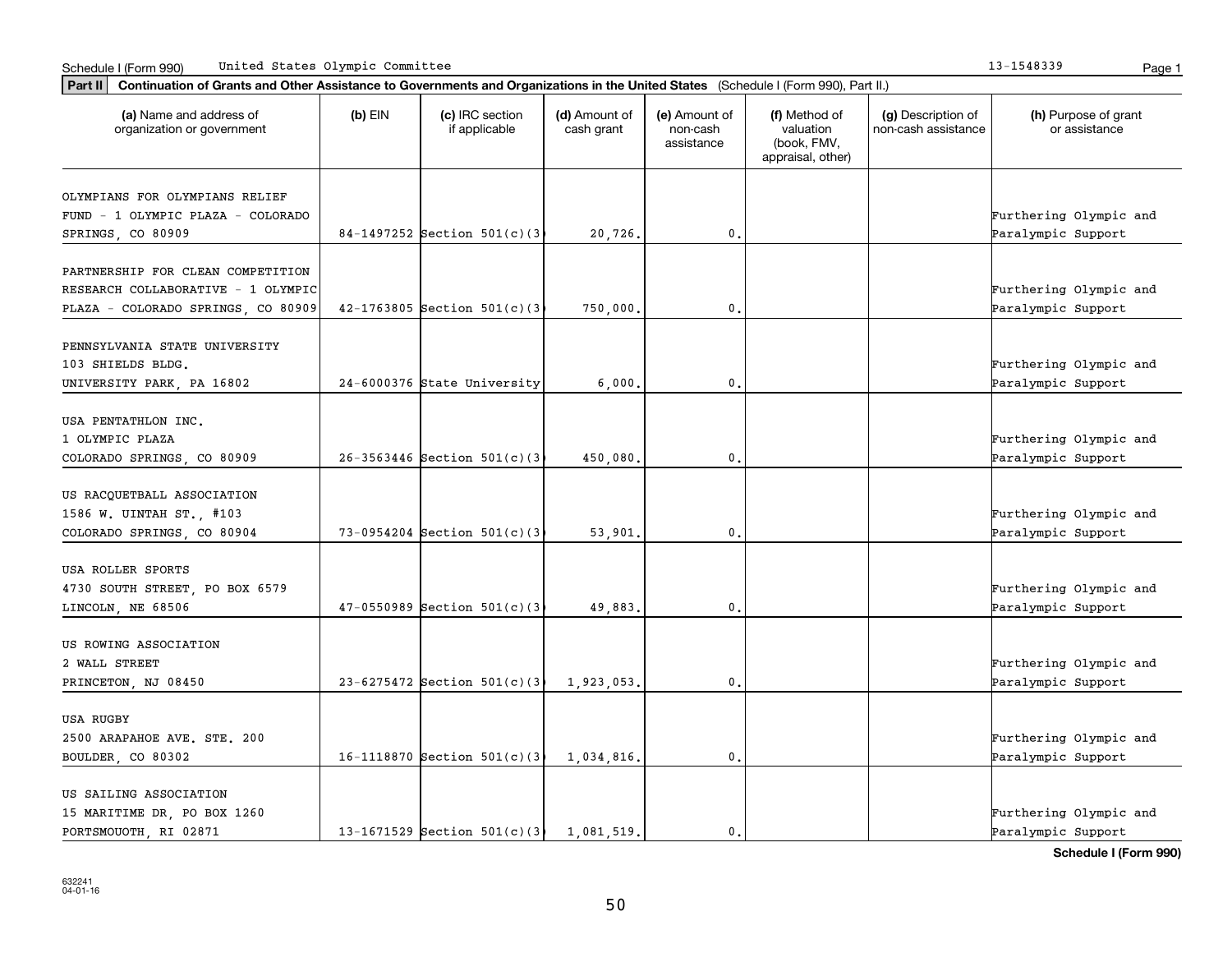| (a) Name and address of<br>organization or government       | $(b)$ EIN | (c) IRC section<br>if applicable   | (d) Amount of<br>cash grant | (e) Amount of<br>non-cash<br>assistance | (f) Method of<br>valuation<br>(book, FMV,<br>appraisal, other) | (g) Description of<br>non-cash assistance | (h) Purpose of grant<br>or assistance |
|-------------------------------------------------------------|-----------|------------------------------------|-----------------------------|-----------------------------------------|----------------------------------------------------------------|-------------------------------------------|---------------------------------------|
| <b>USA SHOOTING</b>                                         |           |                                    |                             |                                         |                                                                |                                           |                                       |
| 1 OLYMPIC PLAZA                                             |           |                                    |                             |                                         |                                                                |                                           | Furthering Olympic and                |
| COLORADO SPRINGS, CO 80909                                  |           | 84-1263863 Section $501(c)$ (3)    | 2,229,798.                  | 0.                                      |                                                                |                                           | Paralympic Support                    |
| US SKI & SNOWBOARD ASSOCIATION                              |           |                                    |                             |                                         |                                                                |                                           |                                       |
| 1 VICTORY LANE                                              |           |                                    |                             |                                         |                                                                |                                           | Furthering Olympic and                |
| PARK CITY, UT 84060                                         |           | $87-0480724$ Section $501(c)(3)$   | 5, 281, 383,                | 0.                                      |                                                                |                                           | Paralympic Support                    |
| US SOCCER FEDERATION                                        |           |                                    |                             |                                         |                                                                |                                           |                                       |
| 1801 S. PRAIRIE AVE.                                        |           |                                    |                             |                                         |                                                                |                                           | Furthering Olympic and                |
| CHICAGO, IL 60616                                           |           | 13-5591991 Section $501(c)(3)$     | 750,000.                    | $\mathbf{0}$ .                          |                                                                |                                           | Paralympic Support                    |
|                                                             |           |                                    |                             |                                         |                                                                |                                           |                                       |
| US SPEEDSKATING ASSOCIATION                                 |           |                                    |                             |                                         |                                                                |                                           |                                       |
| 5662 S. COUGAR LANE                                         |           |                                    |                             |                                         |                                                                |                                           | Furthering Olympic and                |
| KEARNS, UT 84118                                            |           | $43 - 6065836$ Section $501(c)$ (3 | 2,208,928.                  | 0.                                      |                                                                |                                           | Paralympic Support                    |
| US SWIMMING                                                 |           |                                    |                             |                                         |                                                                |                                           |                                       |
| 1 OLYMPIC PLAZA                                             |           |                                    |                             |                                         |                                                                |                                           | Furthering Olympic and                |
| COLORADO SPRINGS, CO 80909                                  |           | $31-0981848$ Section $501(c)(3)$   | 4, 446, 518.                | 0.                                      |                                                                |                                           | Paralympic Support                    |
|                                                             |           |                                    |                             |                                         |                                                                |                                           |                                       |
| US SYNCHRONIZED SWIMMING<br>132 E. WASHINGTON ST., STE. 820 |           |                                    |                             |                                         |                                                                |                                           | Furthering Olympic and                |
| INDIANAPOLIS, IN 46225                                      |           | $31-0994560$ Section $501(c)$ (3)  | 101,313.                    | 0.                                      |                                                                |                                           | Paralympic Support                    |
|                                                             |           |                                    |                             |                                         |                                                                |                                           |                                       |
| USA TABLE TENNIS                                            |           |                                    |                             |                                         |                                                                |                                           |                                       |
| 4065 SINTON RD., STE. 120                                   |           |                                    |                             |                                         |                                                                |                                           | Furthering Olympic and                |
| COLORADO SPRINGS, CO 80907                                  |           | 51-6016365 Section $501(c)$ (3)    | 316,550.                    | 0.                                      |                                                                |                                           | Paralympic Support                    |
| <b>USA TAEKWONDO</b>                                        |           |                                    |                             |                                         |                                                                |                                           |                                       |
| 1 OLYMPIC PLAZA                                             |           |                                    |                             |                                         |                                                                |                                           | Furthering Olympic and                |
| COLORADO SPRINGS, CO 80909                                  |           | 52-1194967 Section $501(c)(3)$     | 273,058.                    | $\mathbf{0}$ .                          |                                                                |                                           | Paralympic Support                    |
|                                                             |           |                                    |                             |                                         |                                                                |                                           |                                       |
| USA TEAM HANDBALL                                           |           |                                    |                             |                                         |                                                                |                                           |                                       |
| P.O. BOX 581486                                             |           |                                    |                             |                                         |                                                                |                                           | Furthering Olympic and                |
| SALT LAKE CITY, UT 84158                                    |           | $20-2179012$ Section $501(c)(3)$   | 91.977.                     | 0.                                      |                                                                |                                           | Paralympic Support                    |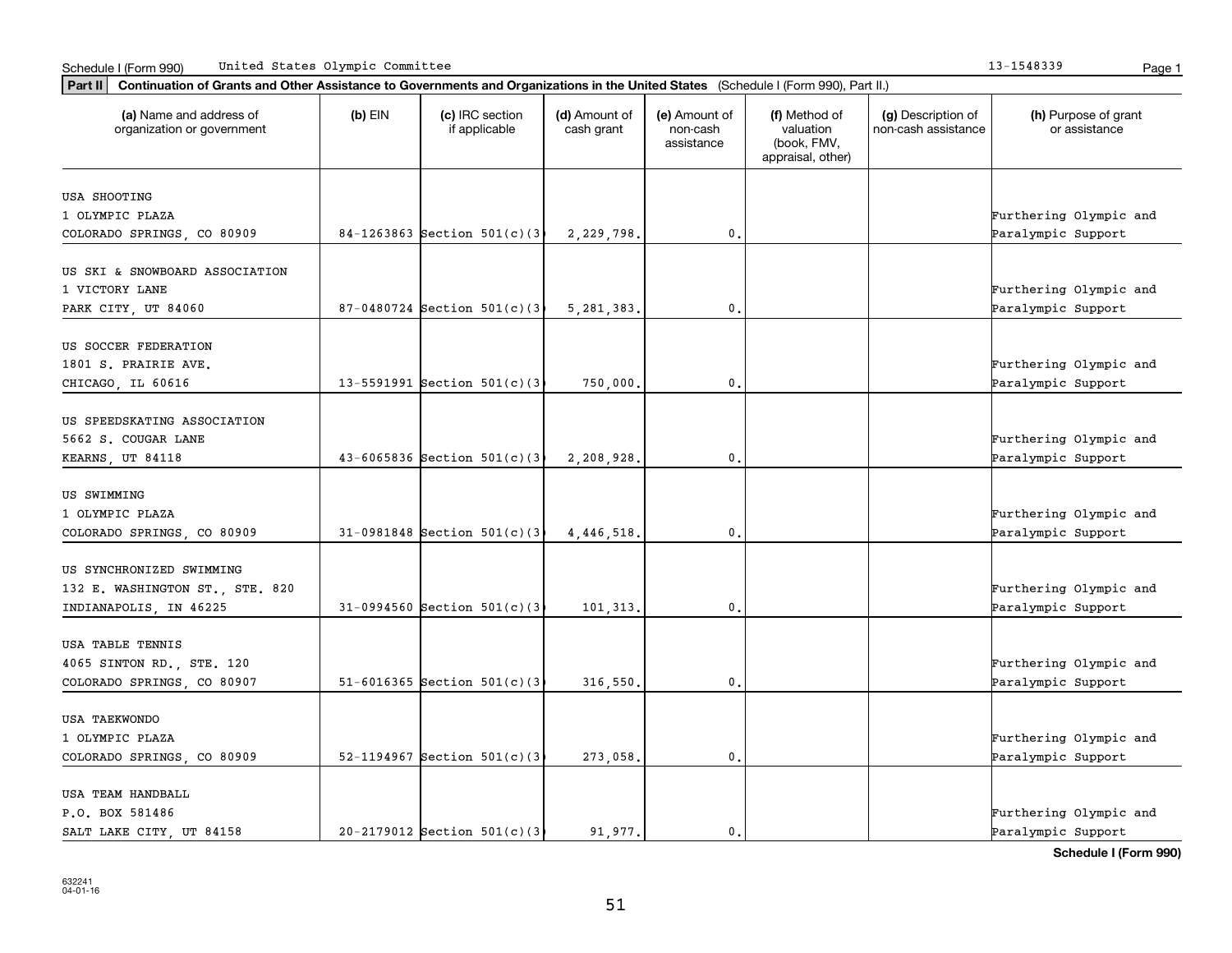|  | 13-1548339 |  | Pa∩ |
|--|------------|--|-----|

| (a) Name and address of<br>organization or government | $(b)$ EIN | (c) IRC section<br>if applicable    | (d) Amount of<br>cash grant | (e) Amount of<br>non-cash<br>assistance | (f) Method of<br>valuation<br>(book, FMV,<br>appraisal, other) | (g) Description of<br>non-cash assistance | (h) Purpose of grant<br>or assistance        |
|-------------------------------------------------------|-----------|-------------------------------------|-----------------------------|-----------------------------------------|----------------------------------------------------------------|-------------------------------------------|----------------------------------------------|
| USA TRACK & FIELD                                     |           |                                     |                             |                                         |                                                                |                                           |                                              |
| 132 E. WASHINGTON #800                                |           |                                     |                             |                                         |                                                                |                                           | Furthering Olympic and                       |
| INDIANAPOLIS, IN 46204                                |           | $35-1475463$ Section $501(c)(3)$    | 5, 171, 079.                | 0.                                      |                                                                |                                           | Paralympic Support                           |
| <b>USA TRIATHLON</b>                                  |           |                                     |                             |                                         |                                                                |                                           |                                              |
| 5825 DELMONICO DR., STE. 200                          |           |                                     |                             |                                         |                                                                |                                           | Furthering Olympic and                       |
| COLORADO SPRINGS, CO 80919                            |           | 68-0047940 Section $501(c)$ (3      | 1,116,789,                  | 0.                                      |                                                                |                                           | Paralympic Support                           |
| U.S. CENTER FOR SAFE SPORT                            |           |                                     |                             |                                         |                                                                |                                           |                                              |
| 1 OLYMPIC PLAZA                                       |           |                                     |                             |                                         |                                                                |                                           | Furthering Olympic and                       |
| COLORADO SPRINGS, CO 80909                            |           | $47 - 2475870$ Section $501(c)$ (3) | 1,070,000.                  | $\mathbf{0}$ .                          |                                                                |                                           | Paralympic Support                           |
| UNIVERSITY OF CENTRAL OKLAHOMA                        |           |                                     |                             |                                         |                                                                |                                           |                                              |
| 100 N. UNIVERSITY DR., BOX 99                         |           |                                     |                             |                                         |                                                                |                                           | Furthering Olympic and                       |
| EDMOND, OK 73034                                      |           | 73-6017987 State of Oklahoma        | 20,000,                     | $\mathbf 0$ .                           |                                                                |                                           | Paralympic Support                           |
|                                                       |           |                                     |                             |                                         |                                                                |                                           |                                              |
| UNIVERSITY OF ILLINOIS                                |           |                                     |                             |                                         |                                                                |                                           |                                              |
| 108 HENRY ADMINISTRATION BLDG.                        |           |                                     |                             |                                         |                                                                |                                           | Furthering Olympic and                       |
| URBANA, IL 61801                                      |           | $37-6000511$ State of Illinoi\$     | 5.049.                      | $\mathbf{0}$ .                          |                                                                |                                           | Paralympic Support                           |
| US ASSOCIATION FOR BLIND ATHLETES                     |           |                                     |                             |                                         |                                                                |                                           |                                              |
| 33 N. INSTITUTE ST.                                   |           |                                     |                             |                                         |                                                                |                                           | Furthering Olympic and                       |
| COLORADO SPRINGS, CO 80903                            |           | $31-0977121$ Section $501(c)$ (3)   | 270,885.                    | 0.                                      |                                                                |                                           | Paralympic Support                           |
| USA VOLLEYBALL ASSOCIATION                            |           |                                     |                             |                                         |                                                                |                                           |                                              |
| 4065 SINTON RD.                                       |           |                                     |                             |                                         |                                                                |                                           | Furthering Olympic and                       |
| COLORADO SPRINGS, CO 80907                            |           | 80-0551967 Section $501(c)(3)$      | 1,972,677.                  | 0.                                      |                                                                |                                           | Paralympic Support                           |
|                                                       |           |                                     |                             |                                         |                                                                |                                           |                                              |
| US WATER POLO<br>2124 S. MAIN ST. #210                |           |                                     |                             |                                         |                                                                |                                           | Furthering Olympic and                       |
| HUNTINGTON BEACH, CA 92648                            |           | 84-1357609 Section $501(c)(3)$      | 1, 191, 216.                | 0.                                      |                                                                |                                           | Paralympic Support                           |
|                                                       |           |                                     |                             |                                         |                                                                |                                           |                                              |
| USA WEIGHTLIFTING                                     |           |                                     |                             |                                         |                                                                |                                           |                                              |
| 1 OLYMPIC PLAZA<br>COLORADO SPRINGS CO 80909          |           | $31-1012362$ Section $501(c)(3)$    | 253.046.                    | 0.                                      |                                                                |                                           | Furthering Olympic and<br>Paralympic Support |
|                                                       |           |                                     |                             |                                         |                                                                |                                           |                                              |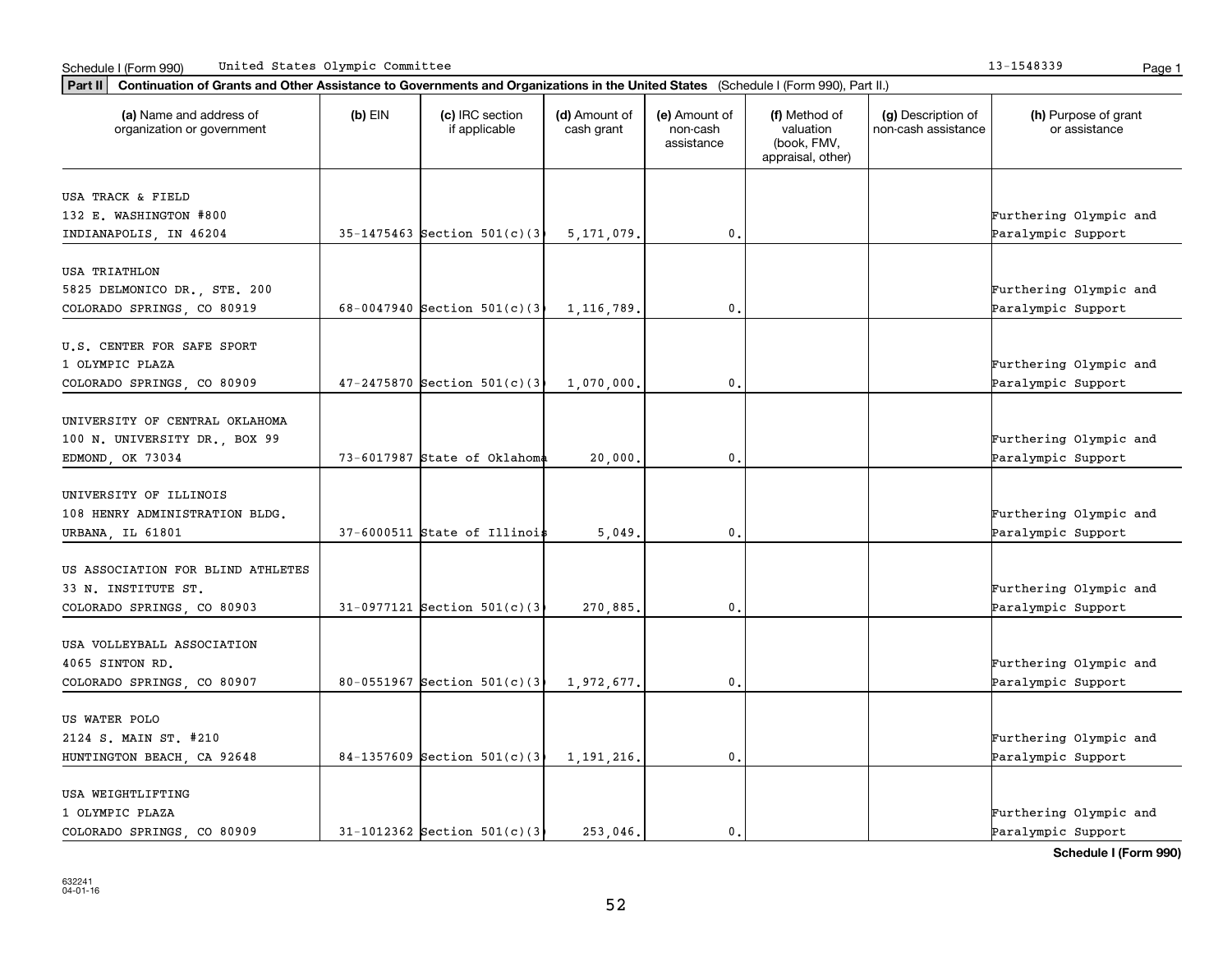13-1548339

| Part II   Continuation of Grants and Other Assistance to Governments and Organizations in the United States (Schedule I (Form 990), Part II.) |           |                                    |                             |                                         |                                                                |                                           |                                       |
|-----------------------------------------------------------------------------------------------------------------------------------------------|-----------|------------------------------------|-----------------------------|-----------------------------------------|----------------------------------------------------------------|-------------------------------------------|---------------------------------------|
| (a) Name and address of<br>organization or government                                                                                         | $(b)$ EIN | (c) IRC section<br>if applicable   | (d) Amount of<br>cash grant | (e) Amount of<br>non-cash<br>assistance | (f) Method of<br>valuation<br>(book, FMV,<br>appraisal, other) | (g) Description of<br>non-cash assistance | (h) Purpose of grant<br>or assistance |
|                                                                                                                                               |           |                                    |                             |                                         |                                                                |                                           |                                       |
| WHEELCHAIR SPORTS INC.<br>3033 W. 2ND STREET NORTH                                                                                            |           |                                    |                             |                                         |                                                                |                                           | Furthering Olympic and                |
| WICHITA, KS 67203                                                                                                                             |           | $48-0892678$ Section 501(c)(3)     | 10,392.                     | $\mathsf{0}\,$ .                        |                                                                |                                           | Paralympic Support                    |
|                                                                                                                                               |           |                                    |                             |                                         |                                                                |                                           |                                       |
| WHITE MOUNTAIN ROAD CLUB INC.                                                                                                                 |           |                                    |                             |                                         |                                                                |                                           |                                       |
| 1006 E. WARNER ROAD, STE. 106                                                                                                                 |           |                                    |                             |                                         |                                                                |                                           | Furthering Olympic and                |
| TEMPE, AZ 85284                                                                                                                               |           | 86-0995475 Section $501(c)(3)$     | 8, 242.                     | $\mathsf{0}\,.$                         |                                                                |                                           | Paralympic Support                    |
|                                                                                                                                               |           |                                    |                             |                                         |                                                                |                                           |                                       |
| USA WRESTLING                                                                                                                                 |           |                                    |                             |                                         |                                                                |                                           |                                       |
| 6155 LEHMAN DR.                                                                                                                               |           |                                    |                             |                                         |                                                                |                                           | Furthering Olympic and                |
| COLORADO SPRINGS, CO 80918                                                                                                                    |           | $36 - 2667348$ Section $501(c)(3)$ | 1,817,360.                  | $\mathbf 0$ .                           |                                                                |                                           | Paralympic Support                    |
|                                                                                                                                               |           |                                    |                             |                                         |                                                                |                                           |                                       |
|                                                                                                                                               |           |                                    |                             |                                         |                                                                |                                           |                                       |
|                                                                                                                                               |           |                                    |                             |                                         |                                                                |                                           |                                       |
|                                                                                                                                               |           |                                    |                             |                                         |                                                                |                                           |                                       |
|                                                                                                                                               |           |                                    |                             |                                         |                                                                |                                           |                                       |
|                                                                                                                                               |           |                                    |                             |                                         |                                                                |                                           |                                       |
|                                                                                                                                               |           |                                    |                             |                                         |                                                                |                                           |                                       |
|                                                                                                                                               |           |                                    |                             |                                         |                                                                |                                           |                                       |
|                                                                                                                                               |           |                                    |                             |                                         |                                                                |                                           |                                       |
|                                                                                                                                               |           |                                    |                             |                                         |                                                                |                                           |                                       |
|                                                                                                                                               |           |                                    |                             |                                         |                                                                |                                           |                                       |
|                                                                                                                                               |           |                                    |                             |                                         |                                                                |                                           |                                       |
|                                                                                                                                               |           |                                    |                             |                                         |                                                                |                                           |                                       |
|                                                                                                                                               |           |                                    |                             |                                         |                                                                |                                           |                                       |
|                                                                                                                                               |           |                                    |                             |                                         |                                                                |                                           |                                       |
|                                                                                                                                               |           |                                    |                             |                                         |                                                                |                                           |                                       |
|                                                                                                                                               |           |                                    |                             |                                         |                                                                |                                           |                                       |
|                                                                                                                                               |           |                                    |                             |                                         |                                                                |                                           |                                       |
|                                                                                                                                               |           |                                    |                             |                                         |                                                                |                                           |                                       |
|                                                                                                                                               |           |                                    |                             |                                         |                                                                |                                           |                                       |
|                                                                                                                                               |           |                                    |                             |                                         |                                                                |                                           |                                       |
|                                                                                                                                               |           |                                    |                             |                                         |                                                                |                                           |                                       |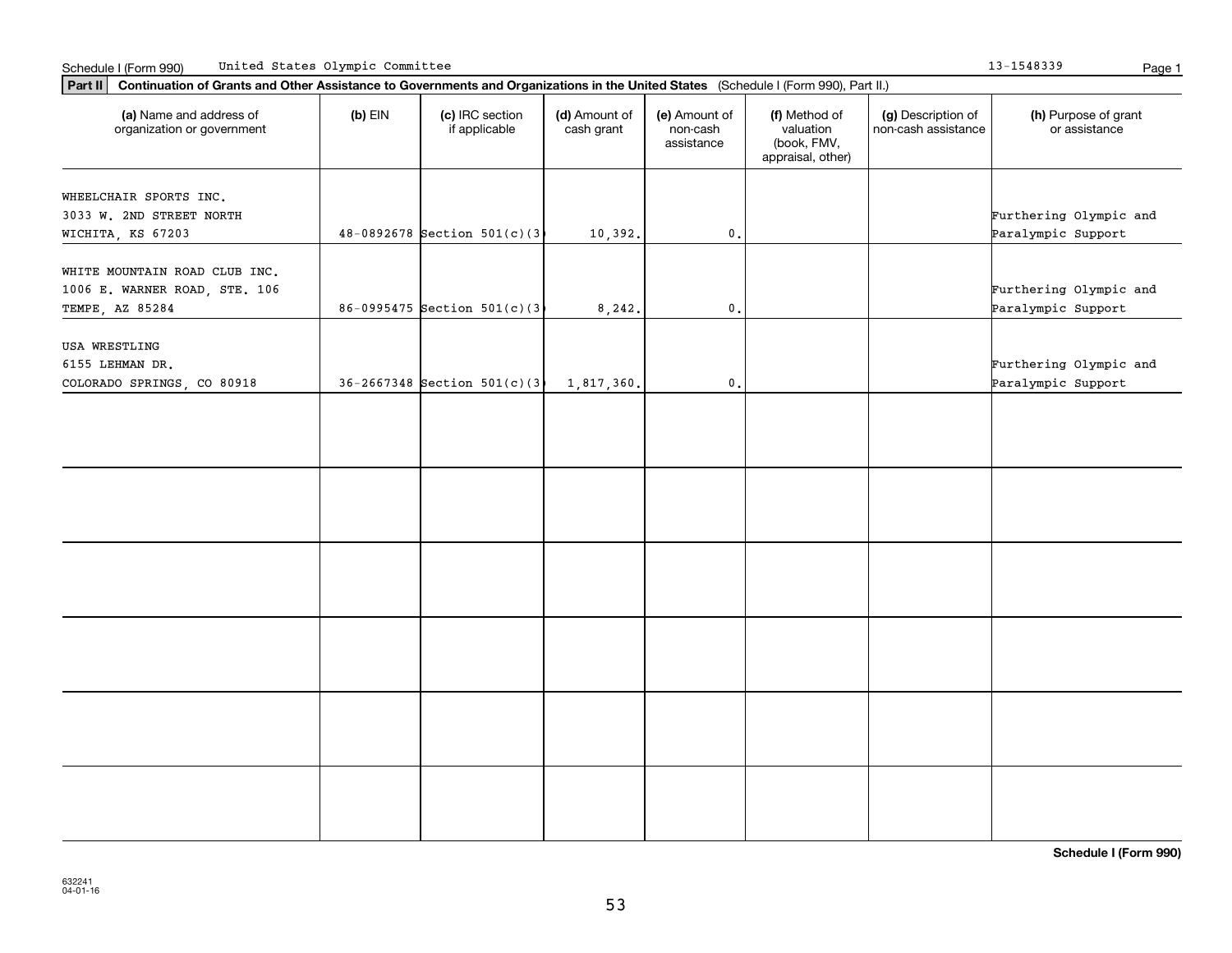| Part III | Grants and Other Assistance to Domestic Individuals. Complete if the organization answered "Yes" on Form 990, Part IV, line 22. |  |  |
|----------|---------------------------------------------------------------------------------------------------------------------------------|--|--|
|          | Part III can be duplicated if additional space is needed.                                                                       |  |  |
|          |                                                                                                                                 |  |  |

| (a) Type of grant or assistance                                                                                                                      | (b) Number of<br>recipients                                                 | (c) Amount of<br>cash grant | (d) Amount of non-<br>cash assistance | (e) Method of valuation<br>(book, FMV, appraisal, other) | (f) Description of noncash assistance |  |  |  |
|------------------------------------------------------------------------------------------------------------------------------------------------------|-----------------------------------------------------------------------------|-----------------------------|---------------------------------------|----------------------------------------------------------|---------------------------------------|--|--|--|
|                                                                                                                                                      |                                                                             |                             |                                       |                                                          |                                       |  |  |  |
|                                                                                                                                                      |                                                                             |                             |                                       |                                                          |                                       |  |  |  |
| Athlete Performance Pool - support training                                                                                                          | 1352                                                                        | 13, 305, 607.               | $\mathbf{0}$ .                        |                                                          |                                       |  |  |  |
| Elite Athlete Health Insurance and other medical                                                                                                     |                                                                             |                             |                                       |                                                          |                                       |  |  |  |
| benefits for athletes                                                                                                                                | 1789                                                                        | 7,812,957.                  | $\mathbf{0}$                          |                                                          |                                       |  |  |  |
|                                                                                                                                                      |                                                                             |                             |                                       |                                                          |                                       |  |  |  |
| Operation Gold - awarding top place finishes                                                                                                         | 463                                                                         | 6, 755, 180.                | $\mathbf{0}$                          |                                                          |                                       |  |  |  |
|                                                                                                                                                      |                                                                             |                             |                                       |                                                          |                                       |  |  |  |
|                                                                                                                                                      |                                                                             |                             |                                       |                                                          |                                       |  |  |  |
| Tuition assistance to pursue a college degree                                                                                                        | 49                                                                          | 986,670.                    | $\mathbf{0}$ .                        |                                                          |                                       |  |  |  |
|                                                                                                                                                      |                                                                             |                             |                                       |                                                          |                                       |  |  |  |
|                                                                                                                                                      |                                                                             |                             |                                       |                                                          |                                       |  |  |  |
| Part IV<br>Supplemental Information. Provide the information required in Part I, line 2; Part III, column (b); and any other additional information. |                                                                             |                             |                                       |                                                          |                                       |  |  |  |
| Part I, Line 2:                                                                                                                                      |                                                                             |                             |                                       |                                                          |                                       |  |  |  |
| USOC grant funds awarded to National Governing Bodies (NGBs) are agreed                                                                              |                                                                             |                             |                                       |                                                          |                                       |  |  |  |
| upon and administered through a Performance Partnership Agreement (PPA).                                                                             |                                                                             |                             |                                       |                                                          |                                       |  |  |  |
| The approved projects and payment schedule are outlined and agreed upon in                                                                           |                                                                             |                             |                                       |                                                          |                                       |  |  |  |
|                                                                                                                                                      |                                                                             |                             |                                       |                                                          |                                       |  |  |  |
| the PPA. NGBs receive payments from the USOC on a quarterly basis. Prior to                                                                          |                                                                             |                             |                                       |                                                          |                                       |  |  |  |
| releasing funds, NGBs are required to provide a quarterly report outlining                                                                           |                                                                             |                             |                                       |                                                          |                                       |  |  |  |
| the amount of dollars spent on each of the USOC-approved projects. At the                                                                            |                                                                             |                             |                                       |                                                          |                                       |  |  |  |
|                                                                                                                                                      | end of the year, NGBs are required to provide a final report on each of the |                             |                                       |                                                          |                                       |  |  |  |
| USOC-approved projects. The NGBs are then periodically audited by the USOC                                                                           |                                                                             |                             |                                       |                                                          |                                       |  |  |  |

**2**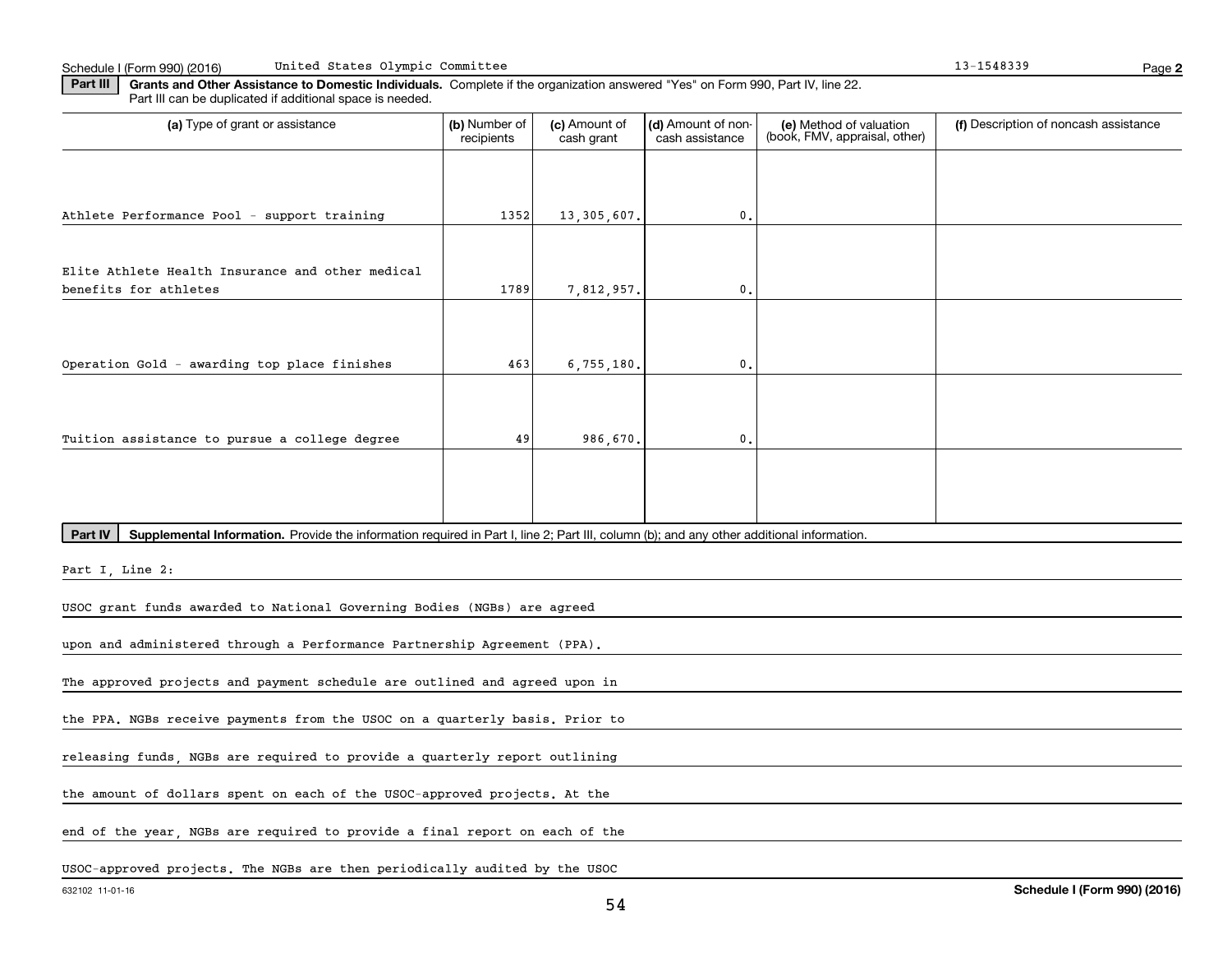Audit Division.

The Direct Athlete Support Program is also agreed upon and administered

though the PPA. The payment schedule for athletes is outlined in the PPA as

well and typically the payments are either monthly or quarterly. The NGB

submits the athlete designation list and a signed (by the athlete) athlete

support designee form before the USOC will begin the process for athlete

payments. Prior to payments being made to an athlete, the USOC confirms

that the athlete is compliant with anti-doping requirements. Once

compliance is confirmed, the athlete will then be paid. There are no

reporting requirements for athletes other than maintaining their status in

their sport.

**Schedule I (Form 990)**

632291 04-01-16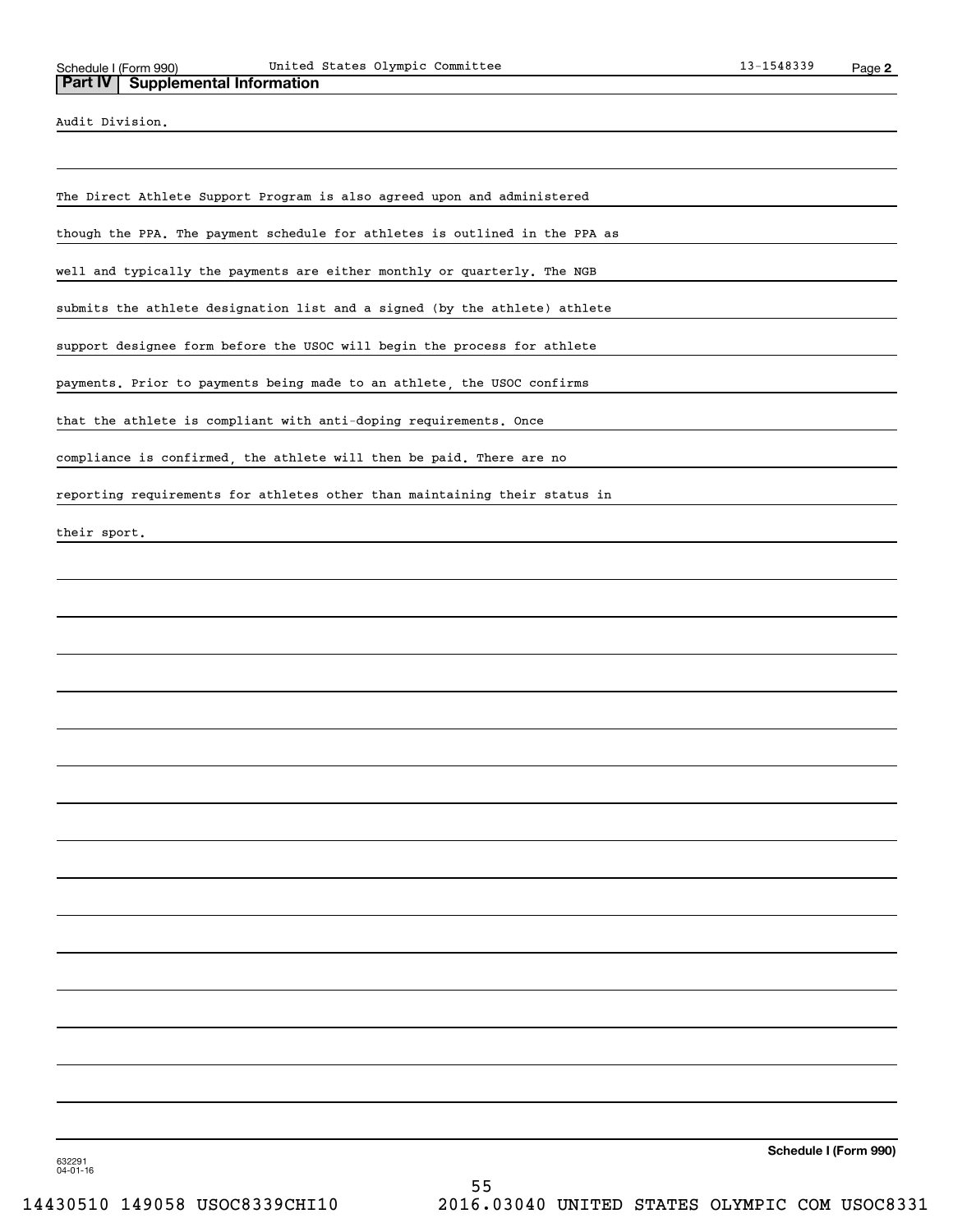|                                                                                                                                | <b>SCHEDULE J</b>                                                                                  |                                                                                                                        | <b>Compensation Information</b>                                                                                                  |  | OMB No. 1545-0047          |     |    |  |
|--------------------------------------------------------------------------------------------------------------------------------|----------------------------------------------------------------------------------------------------|------------------------------------------------------------------------------------------------------------------------|----------------------------------------------------------------------------------------------------------------------------------|--|----------------------------|-----|----|--|
|                                                                                                                                | (Form 990)                                                                                         |                                                                                                                        | For certain Officers, Directors, Trustees, Key Employees, and Highest                                                            |  | 2016                       |     |    |  |
|                                                                                                                                |                                                                                                    |                                                                                                                        | <b>Compensated Employees</b>                                                                                                     |  |                            |     |    |  |
|                                                                                                                                |                                                                                                    |                                                                                                                        | Complete if the organization answered "Yes" on Form 990, Part IV, line 23.<br>Attach to Form 990.                                |  | <b>Open to Public</b>      |     |    |  |
|                                                                                                                                | Department of the Treasury<br>Internal Revenue Service                                             |                                                                                                                        | Information about Schedule J (Form 990) and its instructions is at www.irs.gov/form990.                                          |  | Inspection                 |     |    |  |
|                                                                                                                                | <b>Employer identification number</b><br>Name of the organization                                  |                                                                                                                        |                                                                                                                                  |  |                            |     |    |  |
| United States Olympic Committee<br>13-1548339                                                                                  |                                                                                                    |                                                                                                                        |                                                                                                                                  |  |                            |     |    |  |
| Part I                                                                                                                         |                                                                                                    | <b>Questions Regarding Compensation</b>                                                                                |                                                                                                                                  |  |                            |     |    |  |
|                                                                                                                                |                                                                                                    |                                                                                                                        |                                                                                                                                  |  |                            | Yes | No |  |
|                                                                                                                                |                                                                                                    |                                                                                                                        | <b>1a</b> Check the appropriate box(es) if the organization provided any of the following to or for a person listed on Form 990, |  |                            |     |    |  |
|                                                                                                                                |                                                                                                    | Part VII, Section A, line 1a. Complete Part III to provide any relevant information regarding these items.             |                                                                                                                                  |  |                            |     |    |  |
|                                                                                                                                | $X$   First-class or charter travel                                                                |                                                                                                                        | Housing allowance or residence for personal use                                                                                  |  |                            |     |    |  |
|                                                                                                                                | $X$ Travel for companions                                                                          |                                                                                                                        | Payments for business use of personal residence                                                                                  |  |                            |     |    |  |
|                                                                                                                                |                                                                                                    | Tax indemnification and gross-up payments                                                                              | Health or social club dues or initiation fees                                                                                    |  |                            |     |    |  |
|                                                                                                                                |                                                                                                    | Discretionary spending account                                                                                         | Personal services (such as, maid, chauffeur, chef)                                                                               |  |                            |     |    |  |
|                                                                                                                                |                                                                                                    |                                                                                                                        |                                                                                                                                  |  |                            |     |    |  |
|                                                                                                                                |                                                                                                    | <b>b</b> If any of the boxes on line 1a are checked, did the organization follow a written policy regarding payment or |                                                                                                                                  |  |                            |     |    |  |
|                                                                                                                                |                                                                                                    | reimbursement or provision of all of the expenses described above? If "No," complete Part III to explain               |                                                                                                                                  |  | 1b                         | х   |    |  |
| 2                                                                                                                              |                                                                                                    |                                                                                                                        | Did the organization require substantiation prior to reimbursing or allowing expenses incurred by all directors,                 |  |                            |     |    |  |
|                                                                                                                                |                                                                                                    |                                                                                                                        |                                                                                                                                  |  | $\mathbf{2}$               | х   |    |  |
|                                                                                                                                |                                                                                                    |                                                                                                                        |                                                                                                                                  |  |                            |     |    |  |
| Indicate which, if any, of the following the filing organization used to establish the compensation of the organization's<br>З |                                                                                                    |                                                                                                                        |                                                                                                                                  |  |                            |     |    |  |
| CEO/Executive Director. Check all that apply. Do not check any boxes for methods used by a related organization to             |                                                                                                    |                                                                                                                        |                                                                                                                                  |  |                            |     |    |  |
| establish compensation of the CEO/Executive Director, but explain in Part III.                                                 |                                                                                                    |                                                                                                                        |                                                                                                                                  |  |                            |     |    |  |
|                                                                                                                                | $X$ Compensation committee<br>Written employment contract                                          |                                                                                                                        |                                                                                                                                  |  |                            |     |    |  |
|                                                                                                                                | X                                                                                                  | Independent compensation consultant                                                                                    | X<br>Compensation survey or study                                                                                                |  |                            |     |    |  |
|                                                                                                                                | $X$ Form 990 of other organizations                                                                |                                                                                                                        | X  <br>Approval by the board or compensation committee                                                                           |  |                            |     |    |  |
|                                                                                                                                |                                                                                                    |                                                                                                                        |                                                                                                                                  |  |                            |     |    |  |
| 4                                                                                                                              |                                                                                                    | During the year, did any person listed on Form 990, Part VII, Section A, line 1a, with respect to the filing           |                                                                                                                                  |  |                            |     |    |  |
|                                                                                                                                | organization or a related organization:                                                            |                                                                                                                        |                                                                                                                                  |  |                            | х   |    |  |
| а                                                                                                                              |                                                                                                    | Receive a severance payment or change-of-control payment?                                                              |                                                                                                                                  |  | 4a                         |     | X  |  |
| b                                                                                                                              |                                                                                                    |                                                                                                                        |                                                                                                                                  |  | 4b                         |     | x  |  |
| с                                                                                                                              |                                                                                                    |                                                                                                                        |                                                                                                                                  |  | 4c                         |     |    |  |
|                                                                                                                                |                                                                                                    | If "Yes" to any of lines 4a-c, list the persons and provide the applicable amounts for each item in Part III.          |                                                                                                                                  |  |                            |     |    |  |
|                                                                                                                                |                                                                                                    | Only section 501(c)(3), 501(c)(4), and 501(c)(29) organizations must complete lines 5-9.                               |                                                                                                                                  |  |                            |     |    |  |
|                                                                                                                                |                                                                                                    |                                                                                                                        | For persons listed on Form 990, Part VII, Section A, line 1a, did the organization pay or accrue any compensation                |  |                            |     |    |  |
|                                                                                                                                | contingent on the revenues of:                                                                     |                                                                                                                        |                                                                                                                                  |  |                            |     |    |  |
|                                                                                                                                |                                                                                                    |                                                                                                                        | a The organization? <b>Entitation</b> 2008 Communication of the organization of the organization?                                |  | 5a                         |     | х  |  |
|                                                                                                                                |                                                                                                    |                                                                                                                        |                                                                                                                                  |  | 5b                         |     | х  |  |
|                                                                                                                                |                                                                                                    | If "Yes" on line 5a or 5b, describe in Part III.                                                                       |                                                                                                                                  |  |                            |     |    |  |
| 6.                                                                                                                             |                                                                                                    |                                                                                                                        | For persons listed on Form 990, Part VII, Section A, line 1a, did the organization pay or accrue any compensation                |  |                            |     |    |  |
|                                                                                                                                | contingent on the net earnings of:                                                                 |                                                                                                                        |                                                                                                                                  |  |                            |     |    |  |
|                                                                                                                                | a The organization? <b>Entitled Strategies and Strategies and Strategies</b> and The organization? |                                                                                                                        |                                                                                                                                  |  |                            |     | х  |  |
|                                                                                                                                |                                                                                                    |                                                                                                                        |                                                                                                                                  |  |                            |     | х  |  |
|                                                                                                                                |                                                                                                    | If "Yes" on line 6a or 6b, describe in Part III.                                                                       |                                                                                                                                  |  | 6b                         |     |    |  |
|                                                                                                                                |                                                                                                    |                                                                                                                        | 7 For persons listed on Form 990, Part VII, Section A, line 1a, did the organization provide any nonfixed payments               |  |                            |     |    |  |
|                                                                                                                                |                                                                                                    |                                                                                                                        |                                                                                                                                  |  | $\overline{7}$             | х   |    |  |
| 8                                                                                                                              |                                                                                                    |                                                                                                                        | Were any amounts reported on Form 990, Part VII, paid or accrued pursuant to a contract that was subject to the                  |  |                            |     |    |  |
|                                                                                                                                |                                                                                                    | initial contract exception described in Regulations section 53.4958-4(a)(3)? If "Yes," describe in Part III            |                                                                                                                                  |  | 8                          |     | х  |  |
| 9.                                                                                                                             |                                                                                                    | If "Yes" on line 8, did the organization also follow the rebuttable presumption procedure described in                 |                                                                                                                                  |  |                            |     |    |  |
|                                                                                                                                |                                                                                                    |                                                                                                                        |                                                                                                                                  |  | 9                          |     |    |  |
|                                                                                                                                |                                                                                                    | LHA For Paperwork Reduction Act Notice, see the Instructions for Form 990.                                             |                                                                                                                                  |  | Schedule J (Form 990) 2016 |     |    |  |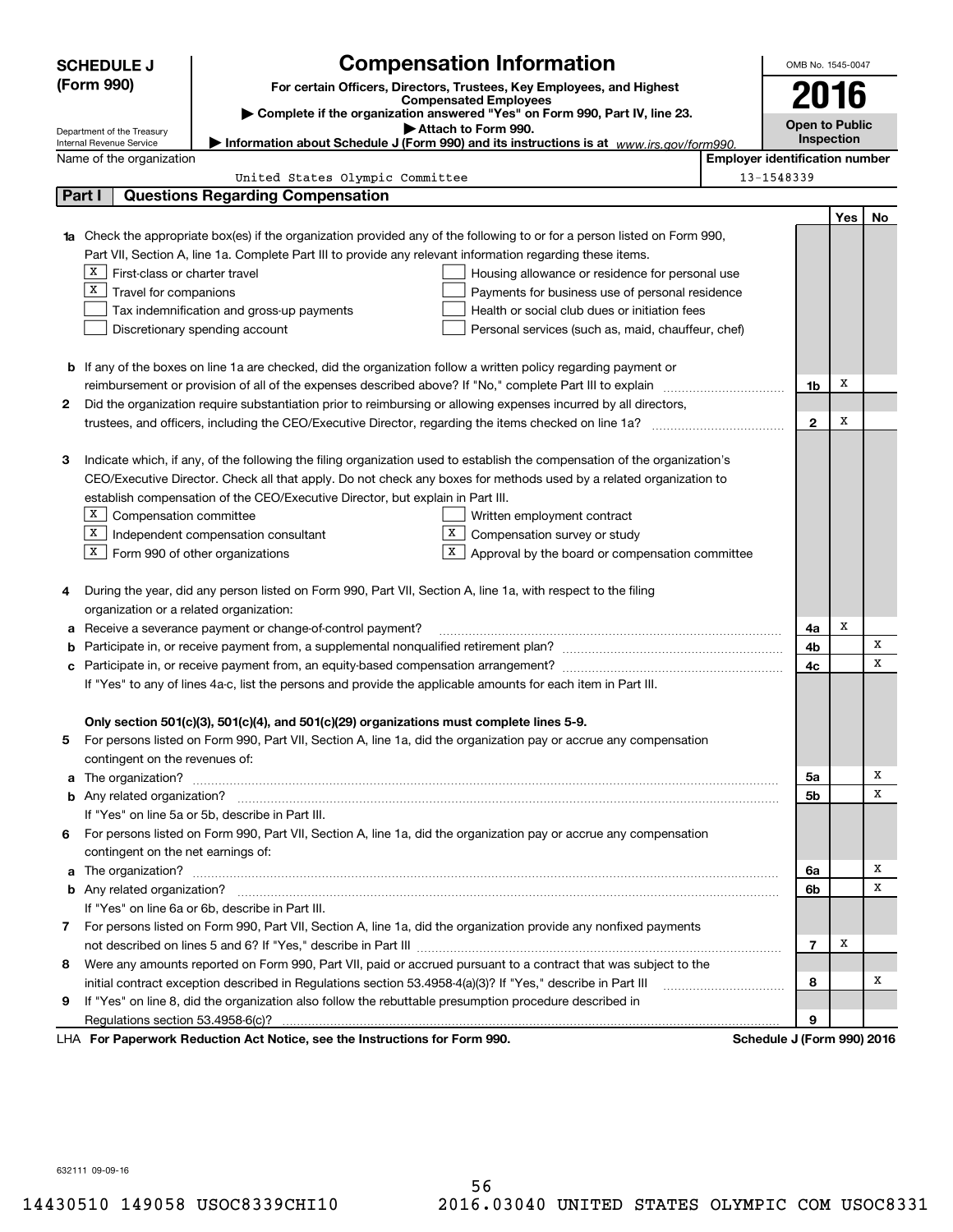13-1548339

# **Part II Officers, Directors, Trustees, Key Employees, and Highest Compensated Employees.**  Schedule J (Form 990) 2016 Page Use duplicate copies if additional space is needed.

For each individual whose compensation must be reported on Schedule J, report compensation from the organization on row (i) and from related organizations, described in the instructions, on row (ii). Do not list any individuals that aren't listed on Form 990, Part VII.

**Note:**  The sum of columns (B)(i)-(iii) for each listed individual must equal the total amount of Form 990, Part VII, Section A, line 1a, applicable column (D) and (E) amounts for that individual.

|                                     |       | (B) Breakdown of W-2 and/or 1099-MISC compensation |                                           |                                           | (C) Retirement and             | (D) Nontaxable | (E) Total of columns | (F) Compensation<br>in column (B)         |  |
|-------------------------------------|-------|----------------------------------------------------|-------------------------------------------|-------------------------------------------|--------------------------------|----------------|----------------------|-------------------------------------------|--|
| (A) Name and Title                  |       | (i) Base<br>compensation                           | (ii) Bonus &<br>incentive<br>compensation | (iii) Other<br>reportable<br>compensation | other deferred<br>compensation | benefits       | $(B)(i)-(D)$         | reported as deferred<br>on prior Form 990 |  |
| (1) Scott A. Blackmun               | (i)   | 645.729                                            | 366.591.                                  | 20,838.                                   | 19,875                         | 22,571         | 1,075,604            | 0.                                        |  |
| Chief Executive Officer             | (ii)  | $\mathbf{0}$ .                                     |                                           | $\mathbf{0}$ .                            | $\Omega$                       | $\Omega$       |                      | $\mathfrak o$ .                           |  |
| (2) Walter R. Glover                | (i)   | 26,809                                             | 87,247.                                   | 20,798.                                   | 2,024                          | 1,946.         | 138,824              | $\mathbf 0$ .                             |  |
| Chief Financial Officer (end 1/16)  | (ii)  | 90,574.                                            | <sup>0</sup>                              | $\mathbf{0}$                              | $\Omega$                       | 5,073.         | 95,647.              | $\mathfrak o$ .                           |  |
| (3) Morane B. Kerek                 | (i)   | 219,835                                            | 45,143                                    | 315                                       | 16,802                         | 19,491.        | 301,586              | $\mathfrak o$ .                           |  |
| Chief Financial Officer             | (ii)  | 0.                                                 | <sup>0</sup>                              | $\mathbf{0}$ .                            | $\Omega$                       | $\Omega$       | $\Omega$             | $\mathbf{0}$ .                            |  |
| (4) Christopher D. McCleary         | (i)   | 291,500                                            | 90,220                                    | 682                                       | 14,575                         | 20,439         | 417,416              | $\mathbf{0}$ .                            |  |
| General Counsel                     | (ii)  | $\mathbf{0}$ .                                     | <sup>0</sup>                              | $\mathbf{0}$ .                            | $\Omega$                       | $\Omega$       | $\Omega$             | $\mathbf{0}$ .                            |  |
| (5) Richard W. Adams                | (i)   | 258,048                                            | 71,215                                    | 589                                       | 19,858                         | 21,840         | 371,550              | $\mathbf{0}$ .                            |  |
| Chief of Paralympics & NGB          | (ii)  | 0.                                                 | $\Omega$                                  | 0.                                        | $\Omega$                       | $\Omega$       | 0                    | $\mathbf{0}$ .                            |  |
| (6) Alan R. Ashley                  | (i)   | 334,107.                                           | 105,560                                   | 19,491                                    | 19,875                         | 19,219         | 498,252              | $\mathbf 0$ .                             |  |
| Chief Sport Performance             | (ii)  | 0.                                                 | 0                                         | $\mathbf{0}$ .                            | $\mathbf{0}$                   | $\mathbf{0}$ . | $\mathbf{0}$ .       | $\mathbf{0}$ .                            |  |
| (7) Lisa P. Baird                   | (i)   | 413,608                                            | 130,193                                   | 1,924                                     | 19,875                         | 24,334         | 589,934              | $\mathbf 0$ .                             |  |
| Chief Marketing Officer             | (ii)  | 0.                                                 | 0                                         | 0.                                        | $\mathbf{0}$                   | $\mathbf{0}$ . | $\mathbf 0$ .        | 0.                                        |  |
| (8) Jon M. Denney                   | (i)   | 374,346.                                           | 168,052                                   | 913                                       | 14,575                         | 21,141         | 579,027              | 0.                                        |  |
| Chief Development Officer           | (ii)  | 0.                                                 | 0                                         | $\mathbf{0}$                              | $\Omega$                       | $\Omega$       | 0                    | $\mathbf{0}$ .                            |  |
| (9) Benita F. Mosley                | (i)   | 41,208                                             | 100,000,                                  | 145,866                                   | 2,794                          | 4,145          | 294,013              | $\mathbf{0}$ .                            |  |
| Chief of Org. Excellence (end 2/16) | (ii)  | 0.                                                 | 0.                                        | $\mathbf{0}$                              | $\mathbf 0$                    | $\mathbf{0}$   | 0                    | $\mathbf{0}$ .                            |  |
| (10) Kevin E. Penn                  | (i)   | 130,029                                            | 0.                                        | 28,449                                    | 0                              | 9.192          | 167,670              | $\mathbf{0}$ .                            |  |
| Chief of Bus. Operations (beg 7/16) | (ii)  | 0.                                                 | $\Omega$                                  | $\mathbf{0}$ .                            | $\Omega$                       | $\mathbf{0}$   |                      | $\mathbf{0}$ .                            |  |
| (11) Patrick D. Sandusky            | (i)   | 281,314                                            | 92,584                                    | 18,308.                                   | 19,875                         | 22,541         | 434,622              | $\mathbf{0}$ .                            |  |
| Chief Communications                | (ii)  | 0.                                                 | $\mathbf{0}$ .                            | 0.                                        | $\mathbf{0}$                   | $\mathbf 0$ .  | 0                    | 0.                                        |  |
| (12) Trevor E. Miller               | (i)   | 143,635                                            | 74,240                                    | 112,984.                                  | 11,113                         | 17,778         | 359,750              | 0.                                        |  |
| Mng Dir of Info. Technology         | (ii)  | 0.                                                 | $\mathbf{0}$ .                            | 0.                                        | $\mathbf{0}$                   | 0.             | $\mathbf 0$ .        | $\mathbf{0}$ .                            |  |
| (13) Mitchell Poll                  | (i)   | 234,991                                            | 62,651                                    | 534.                                      | 18,244                         | 23,595         | 340,015              | $\mathbf{0}$ .                            |  |
| Mng Dir Marketing                   | (ii)  | 0.                                                 | $\mathbf{0}$ .                            | 0.                                        | $\mathbf{0}$                   | $\mathbf{0}$ . | 0.                   | $\mathbf{0}$ .                            |  |
| (14) Desiree G. Filippone           | (i)   | 221, 392.                                          | 71,784                                    | 0.                                        | 16,842                         | 17,511         | 327,529              | $\mathbf{0}$ .                            |  |
| Mng Dir Gov't Relations             | (iii) | 0.                                                 | 0.                                        | $\mathbf 0$ .                             | $\mathbf{0}$                   | $\mathbf 0$ .  | 0.                   | $\mathbf 0$ .                             |  |
| $(15)$ Peter C. Zeytoonjian         | (i)   | 202,833,                                           | 57.139.                                   | 18, 311,                                  | 16,665                         | 6,747.         | 301.695              | $\mathbf{0}$ .                            |  |
| Mng Dir Marketing                   | (ii)  | 0.                                                 | $\mathbf{0}$ .                            | 0.                                        | $\mathbf{0}$                   | $\mathbf{0}$ . | 0.                   | $\mathbf 0$ .                             |  |
| (16) Russell C. Huebner             | (i)   | 217,685.                                           | 73,828                                    | 5,881.                                    | 17,241                         | 22,119         | 336,754              | $\mathbf 0$ .                             |  |
| Former Chief of Paralympic          | (ii)  | 0.                                                 | 0.                                        | $\mathbf{0}$ .                            | $\mathbf 0$ .                  | $\mathbf{0}$ . | 0.                   | $\mathbf{0}$ .                            |  |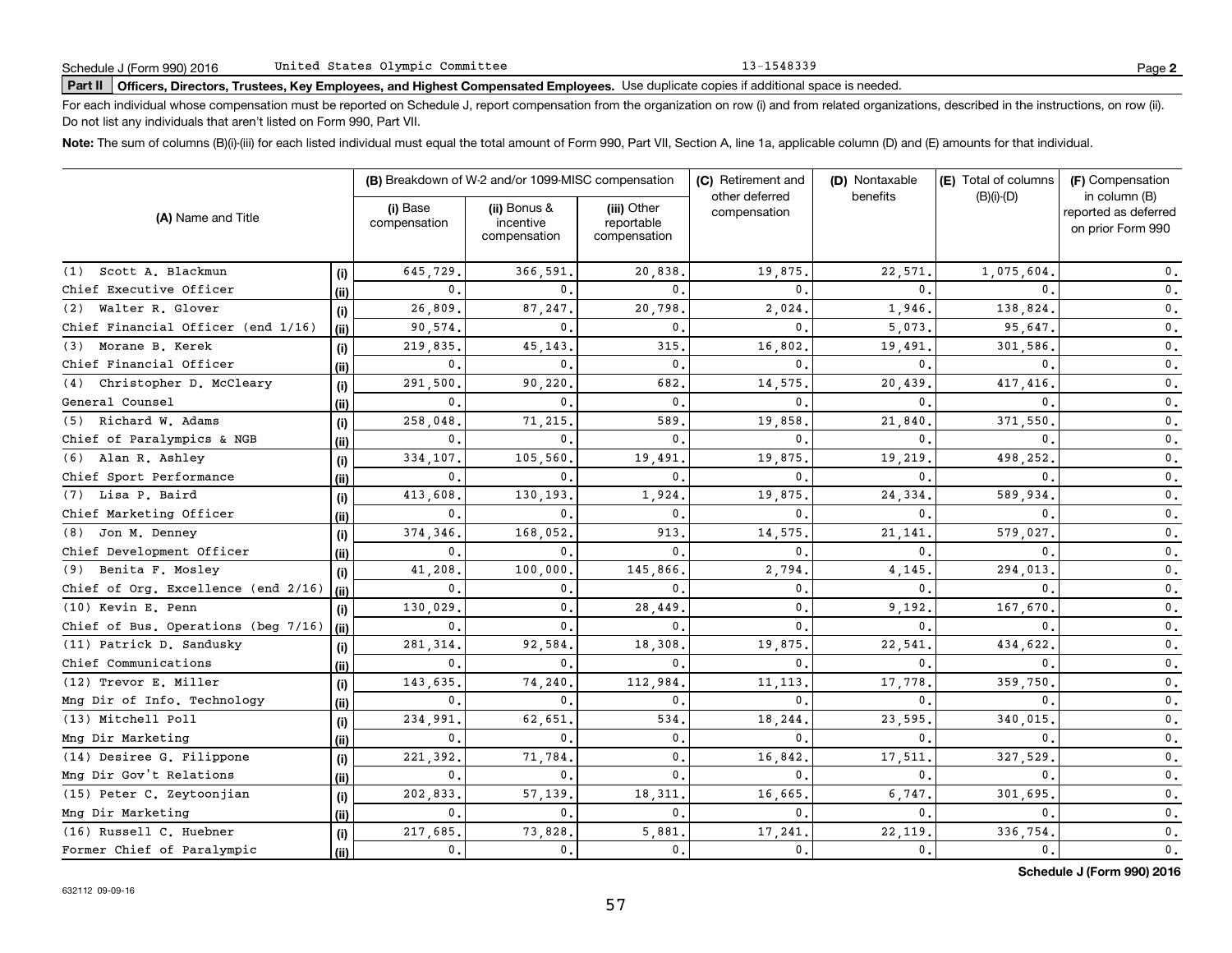#### **Part III Supplemental Information**

Schedule J (Form 990) 2016 United States Olympic Committee<br>Part III Supplemental Information<br>Provide the information, explanation, or descriptions required for Part I, lines 1a, 1b, 3, 4a, 4b, 4c, 5a, 5b, 6a, 6b, 7, and 8,

Part I, Line 1a:

First-class or charter travel and travel for companions:

The CEO may fly business or first class at his discretion on domestic and

international flights. Managing directors and above may fly business class

at their discretion on flights with segments of five hours or more in

duration. The USOC has determined that it is sometimes beneficial for the

CEO and Board Members to have their spouses accompany them to particular

events, such as the Olympic Games. In such cases that expenses are paid by

the USOC, the costs associated with the spouses' travel are evaluated for

business purpose. Those determined not to be necessary business expenses

are reported to the CEO and Board Members as taxable wages or non-employee

compensation on either Form W-2 or 1099-MISC.

Part I Line 4a:

Trevor E. Miller received separation payments totaling \$102,175.

Benita F. Mosley received separation payments totaling \$136,928.

Part I, Line 7: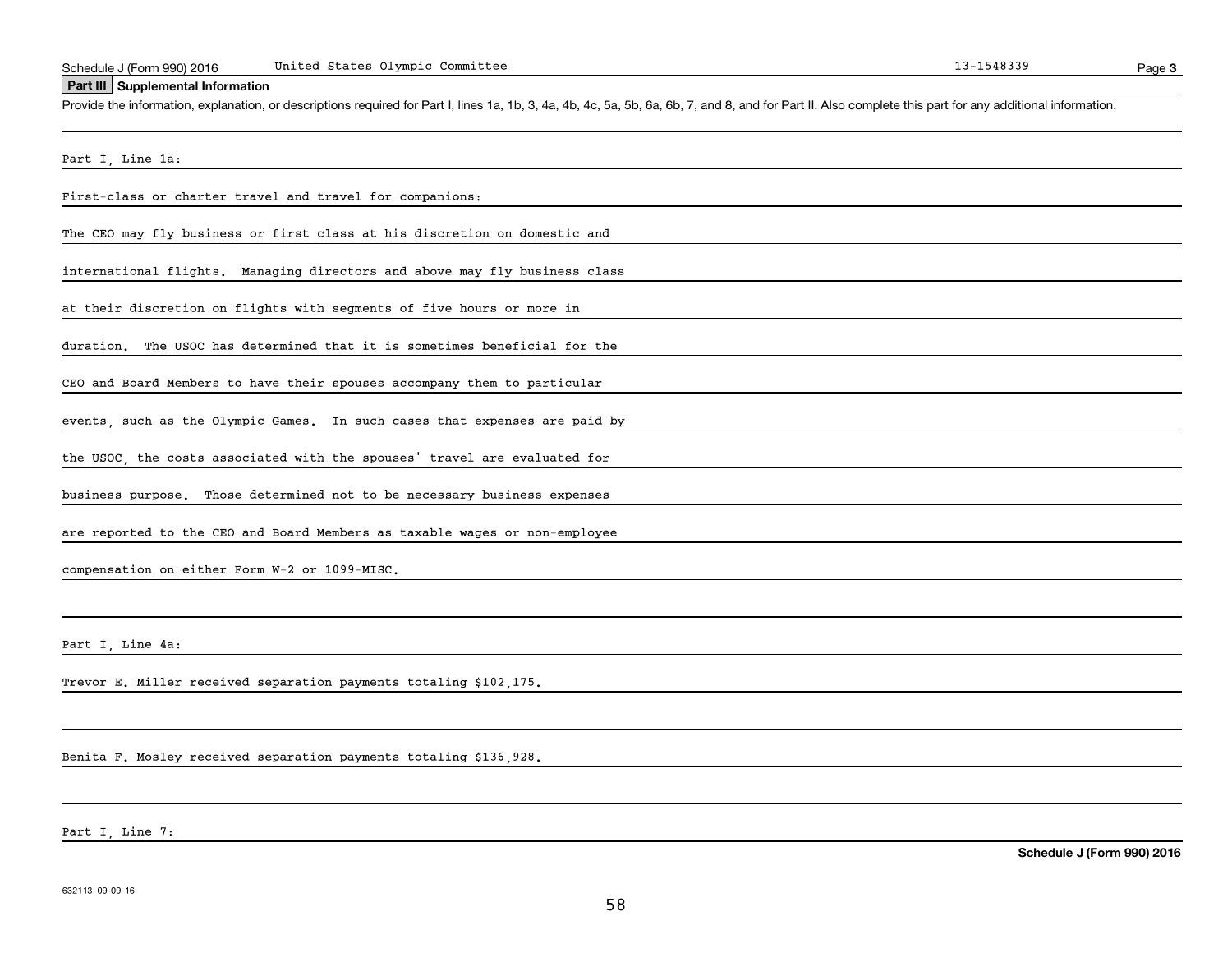| Schedule J (Form 990) 2016 | United States Olympic Committee | 1548339- |
|----------------------------|---------------------------------|----------|
|                            |                                 |          |

**Part III Supplemental Information**

Schedule J (Form 990) 2016 United States Olympic Committee<br>
Part III Supplemental Information<br>
Provide the information, explanation, or descriptions required for Part I, lines 1a, 1b, 3, 4a, 4b, 4c, 5a, 5b, 6a, 6b, 7, and

| The compensation practice of the USOC is that base pay plus at-risk bonus                      |
|------------------------------------------------------------------------------------------------|
| is the total cash compensation for all regular full-time and part-time                         |
| exempt positions. At-risk bonus compensation is based upon a combination of                    |
| organizational and individual goal attainment. The Compensation Committee                      |
| of the USOC's board of directors determines the organizational achievement                     |
| by using a performance screen that identifies and quantifies annual goals                      |
| and objectives for the organization. One of those goals is meeting the                         |
| board-approved annual budget. The Compensation Committee of the USOC's                         |
| board of directors determines the attainment of these goals over the course                    |
| of the year and, at year end, expresses them as a percentage of the goals.                     |
| Once that percentage is determined, it is applied across the organization                      |
| in a consistent formula to eligible exempt employees, whose eligibility is                     |
| based upon an individual's overall performance and contributions for the                       |
| year.                                                                                          |
|                                                                                                |
| Schedule J, Part II                                                                            |
| Walter R. Glover was the Chief Financial Officer at the USOC during                            |
| January 2016, after which his employment ended. He then began                                  |
| employment with the USOE, a related organization as disclosed in<br>Schedule J (Form 990) 2016 |
|                                                                                                |

**3**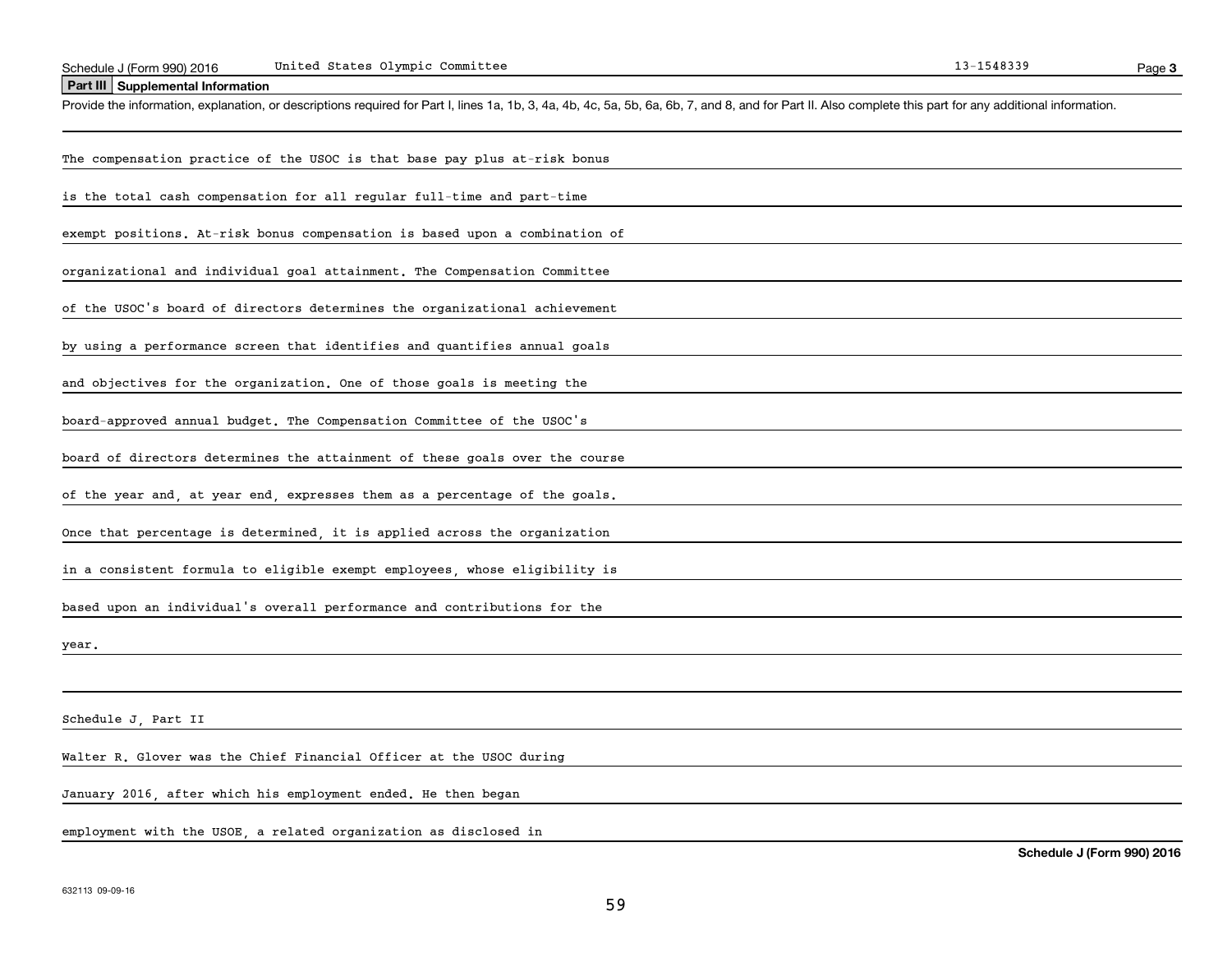#### United States Olympic Committee

#### **Part III Supplemental Information**

Schedule J (Form 990) 2016 United States Olympic Committee<br>Part III Supplemental Information<br>Provide the information, explanation, or descriptions required for Part I, lines 1a, 1b, 3, 4a, 4b, 4c, 5a, 5b, 6a, 6b, 7, and 8,

Schedule R. Because of Walter's role as an officer of the USOC during

part of 2016, the IRS requires compensation from the USOE to be

reported in Schedule J, Part II and Part VII. Although the USOE is a

related organization, it operates independently with a separate board

and management. The USOC does not provide input into its staffing and

compensation matters.

**3**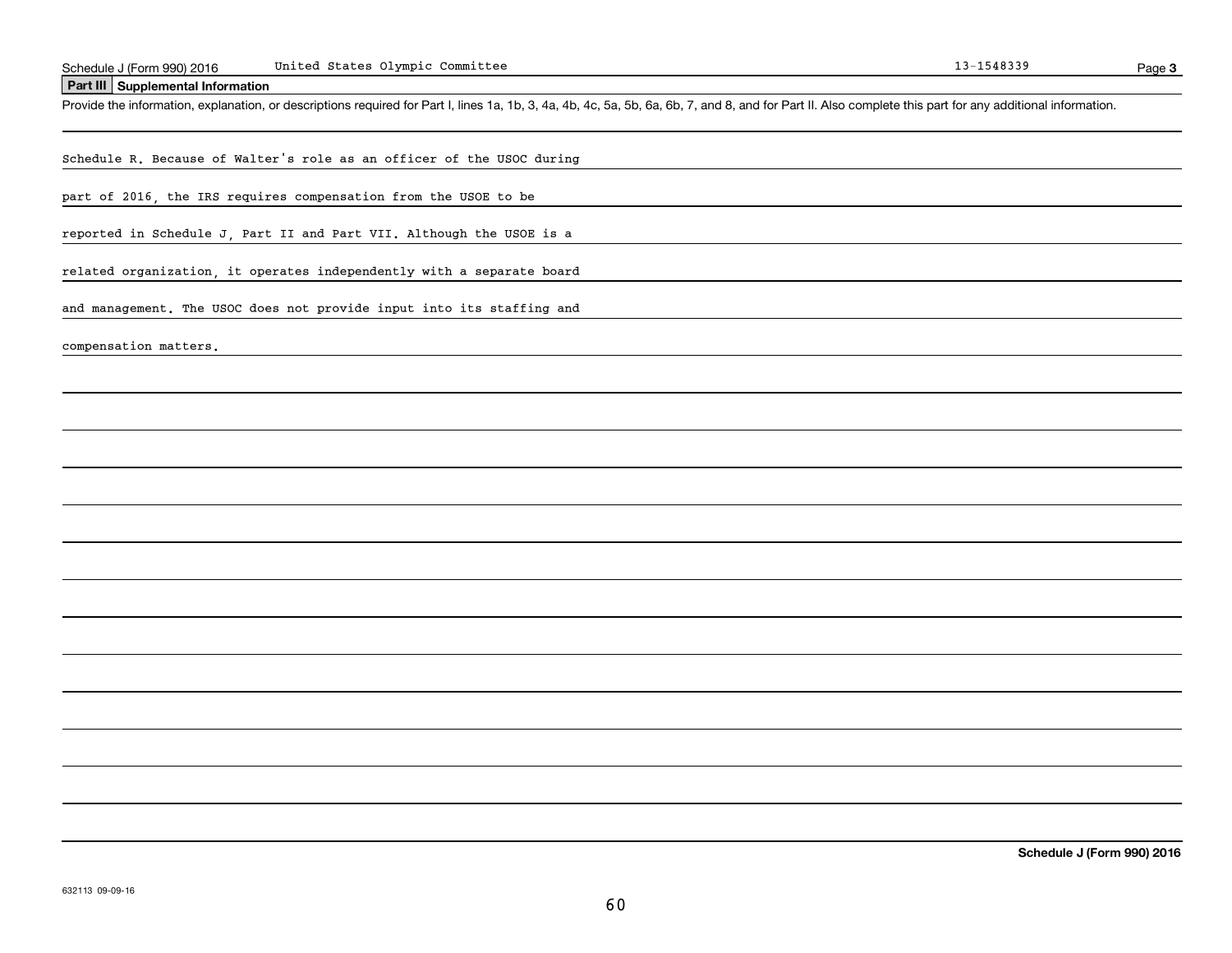### **SCHEDULE M (Form 990)**

# **Noncash Contributions**

OMB No. 1545-0047

| Department of the Treasury |
|----------------------------|
| Internal Revenue Service   |

**Complete if the organizations answered "Yes" on Form 990, Part IV, lines 29 or 30.** <sup>J</sup>**2016 Attach to Form 990.** J

**Information about Schedule M (Form 990) and its instructions is at** *www.irs.gov/form990.* 

**Open To Public Inspection**

**Employer identification number**

Name of the organization

|  | United States Olympic Committee |  |
|--|---------------------------------|--|

|        | United States Olympic Committee                                                                                                |                               |                                      |                                                                                                      |                                                              | 13-1548339 |     |    |
|--------|--------------------------------------------------------------------------------------------------------------------------------|-------------------------------|--------------------------------------|------------------------------------------------------------------------------------------------------|--------------------------------------------------------------|------------|-----|----|
| Part I | <b>Types of Property</b>                                                                                                       |                               |                                      |                                                                                                      |                                                              |            |     |    |
|        |                                                                                                                                | (a)<br>Check if<br>applicable | (b)<br>Number of<br>contributions or | (c)<br>Noncash contribution<br>amounts reported on<br>items contributed Form 990, Part VIII, line 1g | (d)<br>Method of determining<br>noncash contribution amounts |            |     |    |
| 1      |                                                                                                                                |                               |                                      |                                                                                                      |                                                              |            |     |    |
| 2      | Art - Historical treasures                                                                                                     |                               |                                      |                                                                                                      |                                                              |            |     |    |
| З      | Art - Fractional interests                                                                                                     |                               |                                      |                                                                                                      |                                                              |            |     |    |
| 4      | Books and publications                                                                                                         |                               |                                      |                                                                                                      |                                                              |            |     |    |
| 5      | Clothing and household goods                                                                                                   |                               |                                      |                                                                                                      |                                                              |            |     |    |
| 6      |                                                                                                                                |                               |                                      |                                                                                                      |                                                              |            |     |    |
| 7      |                                                                                                                                |                               |                                      |                                                                                                      |                                                              |            |     |    |
| 8      |                                                                                                                                |                               |                                      |                                                                                                      |                                                              |            |     |    |
| 9      | Securities - Publicly traded                                                                                                   | X                             | 4                                    |                                                                                                      | 706,235. Cost or selling price                               |            |     |    |
| 10     | Securities - Closely held stock                                                                                                |                               |                                      |                                                                                                      |                                                              |            |     |    |
| 11     | Securities - Partnership, LLC, or                                                                                              |                               |                                      |                                                                                                      |                                                              |            |     |    |
|        | trust interests                                                                                                                |                               |                                      |                                                                                                      |                                                              |            |     |    |
| 12     | Securities - Miscellaneous                                                                                                     |                               |                                      |                                                                                                      |                                                              |            |     |    |
| 13     | Qualified conservation contribution -                                                                                          |                               |                                      |                                                                                                      |                                                              |            |     |    |
|        | Historic structures                                                                                                            |                               |                                      |                                                                                                      |                                                              |            |     |    |
| 14     | Qualified conservation contribution - Other                                                                                    |                               |                                      |                                                                                                      |                                                              |            |     |    |
| 15     | Real estate - Residential                                                                                                      |                               |                                      |                                                                                                      |                                                              |            |     |    |
| 16     | Real estate - Commercial                                                                                                       |                               |                                      |                                                                                                      |                                                              |            |     |    |
| 17     |                                                                                                                                |                               |                                      |                                                                                                      |                                                              |            |     |    |
| 18     |                                                                                                                                |                               |                                      |                                                                                                      |                                                              |            |     |    |
| 19     |                                                                                                                                |                               |                                      |                                                                                                      |                                                              |            |     |    |
| 20     | Drugs and medical supplies                                                                                                     |                               |                                      |                                                                                                      |                                                              |            |     |    |
| 21     |                                                                                                                                |                               |                                      |                                                                                                      |                                                              |            |     |    |
| 22     |                                                                                                                                |                               |                                      |                                                                                                      |                                                              |            |     |    |
| 23     |                                                                                                                                |                               |                                      |                                                                                                      |                                                              |            |     |    |
| 24     | Archeological artifacts                                                                                                        |                               |                                      |                                                                                                      |                                                              |            |     |    |
| 25     | ( Apparel<br>Other $\blacktriangleright$                                                                                       | X                             | $\overline{\mathbf{2}}$              |                                                                                                      | 3,080,597. Cost or selling pric                              |            |     |    |
| 26     | Airfare<br>Other<br>▶                                                                                                          | x                             | $\mathbf 1$                          |                                                                                                      | 701,707. Cost or selling pric                                |            |     |    |
| 27     | Equipment<br>Other<br>▶                                                                                                        | X                             | $\overline{\mathbf{2}}$              |                                                                                                      | 239,787. Cost or selling pric                                |            |     |    |
| 28     | Athlete Rings<br>Other $\blacktriangleright$                                                                                   | X                             | $\mathbf{1}$                         |                                                                                                      | 24,500. Cost or selling pric                                 |            |     |    |
| 29     | Number of Forms 8283 received by the organization during the tax year for contributions                                        |                               |                                      |                                                                                                      |                                                              |            |     |    |
|        | for which the organization completed Form 8283, Part IV, Donee Acknowledgement                                                 |                               |                                      | 29                                                                                                   |                                                              |            | 0   |    |
|        |                                                                                                                                |                               |                                      |                                                                                                      |                                                              |            | Yes | No |
|        | 30a During the year, did the organization receive by contribution any property reported in Part I, lines 1 through 28, that it |                               |                                      |                                                                                                      |                                                              |            |     |    |
|        | must hold for at least three years from the date of the initial contribution, and which isn't required to be used for          |                               |                                      |                                                                                                      |                                                              |            |     |    |
|        | exempt purposes for the entire holding period?                                                                                 |                               |                                      |                                                                                                      |                                                              | 30a        |     | х  |
| b      | If "Yes," describe the arrangement in Part II.                                                                                 |                               |                                      |                                                                                                      |                                                              |            |     |    |
| 31     | Does the organization have a gift acceptance policy that requires the review of any nonstandard contributions?                 |                               |                                      |                                                                                                      |                                                              | 31         | х   |    |
|        | 32a Does the organization hire or use third parties or related organizations to solicit, process, or sell noncash              |                               |                                      |                                                                                                      |                                                              |            |     |    |
|        | contributions?                                                                                                                 |                               |                                      |                                                                                                      |                                                              | 32a        |     | х  |
|        | b If "Yes," describe in Part II.                                                                                               |                               |                                      |                                                                                                      |                                                              |            |     |    |

**33**If the organization didn't report an amount in column (c) for a type of property for which column (a) is checked, describe in Part II.

**For Paperwork Reduction Act Notice, see the Instructions for Form 990. Schedule M (Form 990) (2016)** LHA

632141 08-23-16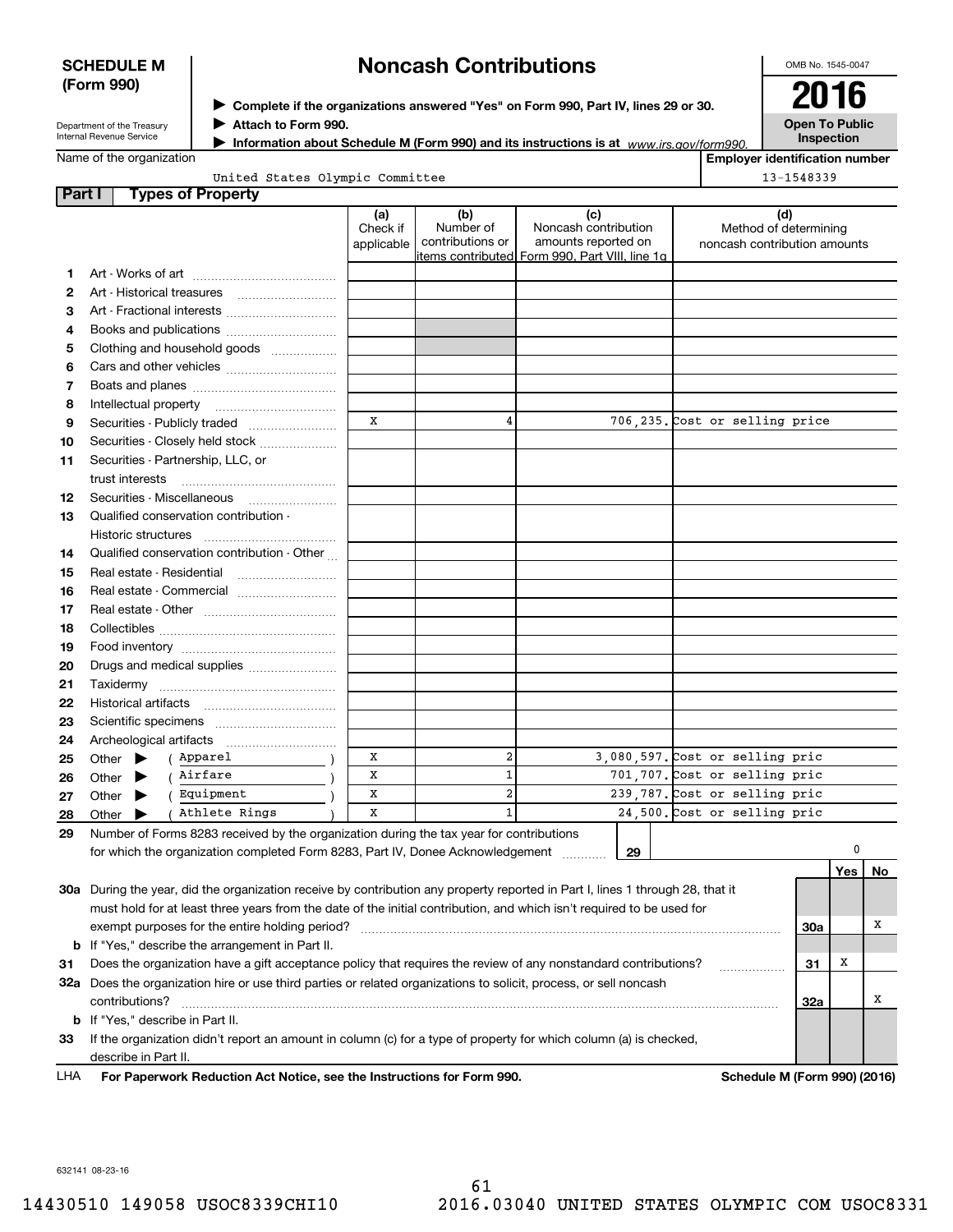| Schedule M (Form 990) (2016) United States Olympic Committee                                                                                                                                                                                                                    | 13-1548339 | Page 2 |
|---------------------------------------------------------------------------------------------------------------------------------------------------------------------------------------------------------------------------------------------------------------------------------|------------|--------|
| Part II<br>Supplemental Information. Provide the information required by Part I, lines 30b, 32b, and 33, and whether the organization<br>is reporting in Part I, column (b), the number of contributions, the number of items received, or a combination of both. Also complete |            |        |
| this part for any additional information.                                                                                                                                                                                                                                       |            |        |
| Schedule M, Part I, Column (b):                                                                                                                                                                                                                                                 |            |        |
| The numbers listed in Part I, column (b), reflect the number of                                                                                                                                                                                                                 |            |        |
| contributors for each item.                                                                                                                                                                                                                                                     |            |        |
|                                                                                                                                                                                                                                                                                 |            |        |
| Schedule M, Line 33:                                                                                                                                                                                                                                                            |            |        |
| The USOC occasionally receives payment on pledge commitments from                                                                                                                                                                                                               |            |        |
| donors in the form of publicly traded securities. The USOC records                                                                                                                                                                                                              |            |        |
| contribution revenue from pledges when the pledge is unconditionally                                                                                                                                                                                                            |            |        |
| As a result, it could be the case that pledge payments via gifts<br>made.                                                                                                                                                                                                       |            |        |
| of publicly traded securities are not recorded in current year                                                                                                                                                                                                                  |            |        |
| contribution revenue, as some payments may already have been recognized                                                                                                                                                                                                         |            |        |
| as contribution revenue in a prior year when the related pledge was                                                                                                                                                                                                             |            |        |
| made.                                                                                                                                                                                                                                                                           |            |        |
|                                                                                                                                                                                                                                                                                 |            |        |
|                                                                                                                                                                                                                                                                                 |            |        |
|                                                                                                                                                                                                                                                                                 |            |        |
|                                                                                                                                                                                                                                                                                 |            |        |
|                                                                                                                                                                                                                                                                                 |            |        |
|                                                                                                                                                                                                                                                                                 |            |        |
|                                                                                                                                                                                                                                                                                 |            |        |
|                                                                                                                                                                                                                                                                                 |            |        |
|                                                                                                                                                                                                                                                                                 |            |        |
|                                                                                                                                                                                                                                                                                 |            |        |
|                                                                                                                                                                                                                                                                                 |            |        |
|                                                                                                                                                                                                                                                                                 |            |        |
|                                                                                                                                                                                                                                                                                 |            |        |

**Schedule M (Form 990) (2016)**

632142 08-23-16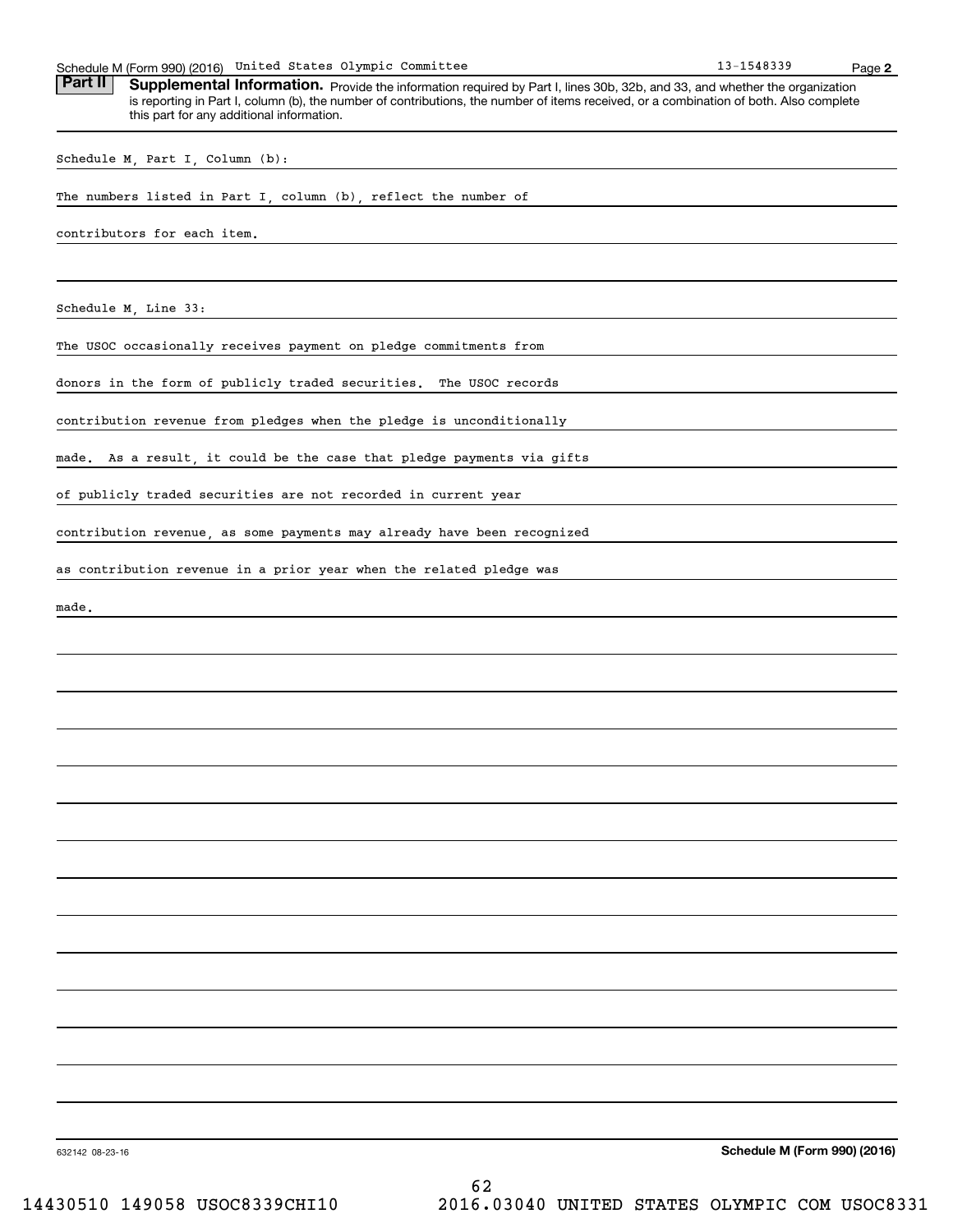| <b>SCHEDULE O</b><br>(Form 990 or 990-EZ)<br>Department of the Treasury | Supplemental Information to Form 990 or 990-EZ<br>Complete to provide information for responses to specific questions on<br>Form 990 or 990-EZ or to provide any additional information.<br>Attach to Form 990 or 990-EZ. | OMB No. 1545-0047<br>Open to Public                 |
|-------------------------------------------------------------------------|---------------------------------------------------------------------------------------------------------------------------------------------------------------------------------------------------------------------------|-----------------------------------------------------|
| Internal Revenue Service<br>Name of the organization                    | Information about Schedule O (Form 990 or 990-EZ) and its instructions is at $www.irs.gov/form990$ .                                                                                                                      | Inspection<br><b>Employer identification number</b> |
|                                                                         | United States Olympic Committee                                                                                                                                                                                           | 13-1548339                                          |
|                                                                         | Form 990, Part III, Line 4d, Other Program Services:                                                                                                                                                                      |                                                     |
|                                                                         | Paralympics - This program provides high-performance training, funding                                                                                                                                                    |                                                     |
|                                                                         | and support for athletes with physical disabilities in 26 Paralympic                                                                                                                                                      |                                                     |
| sports.                                                                 | In addition, the Paralympic division conducts grassroots                                                                                                                                                                  |                                                     |
|                                                                         | programs to increase participation among children and injured military                                                                                                                                                    |                                                     |
|                                                                         | personnel introducing them to Paralympic sport.                                                                                                                                                                           |                                                     |
|                                                                         | Expenses $$16,915,574.$ incl grants of $$6,620,352.$ Revenue $$79,459.$                                                                                                                                                   |                                                     |
|                                                                         | Broadcast Properties – The primary focus is to secure and nurture the                                                                                                                                                     |                                                     |
|                                                                         | USOC's relationship with the U.S. broadcast rights holder, NBC, with                                                                                                                                                      |                                                     |
|                                                                         | the purpose of maintaining and increasing television exposure for U.S.                                                                                                                                                    |                                                     |
|                                                                         | Olympic and Paralympic athletes and the National Governing Bodies that                                                                                                                                                    |                                                     |
|                                                                         | administer Olympic sports and thereby promote grassroots awareness of                                                                                                                                                     |                                                     |
|                                                                         | Olympic and Paralympic sport and ideals and encourage participation in                                                                                                                                                    |                                                     |
|                                                                         | Olympic and Paralympic sports. In addition, the department acquires,                                                                                                                                                      |                                                     |
|                                                                         | care takes and archives Olympic, Paralympic and USOC footage.<br>А                                                                                                                                                        |                                                     |
|                                                                         | growing area of emphasis for the department is the development and                                                                                                                                                        |                                                     |
|                                                                         | management of USOC owned and operated digital platforms including the                                                                                                                                                     |                                                     |
|                                                                         | TeamUSA.org network of websites (the official website of the U.S.                                                                                                                                                         |                                                     |
|                                                                         | Olympic Committee, U.S. Paralympics and twenty-six NGBs).<br>The primary                                                                                                                                                  |                                                     |
|                                                                         | goal of the USOC's digital platforms (including its social media                                                                                                                                                          |                                                     |
|                                                                         | platforms) is to serve the needs of fans of the Olympic movement while                                                                                                                                                    |                                                     |
|                                                                         | promoting the accomplishments and stories of U.S. Olympic hopefuls and                                                                                                                                                    |                                                     |
| Olympic legends.                                                        | The site also serves a secondary role as an                                                                                                                                                                               |                                                     |
| informational tool about the USOC.                                      |                                                                                                                                                                                                                           |                                                     |
| Expenses \$ 10,003,835.                                                 | including grants of \$ 0.<br>Revenue \$ 172,975,975.                                                                                                                                                                      |                                                     |
| 632211 08-25-16                                                         | LHA For Paperwork Reduction Act Notice, see the Instructions for Form 990 or 990-EZ.<br>ເລ                                                                                                                                | Schedule O (Form 990 or 990-EZ) (2016)              |

<sup>63</sup>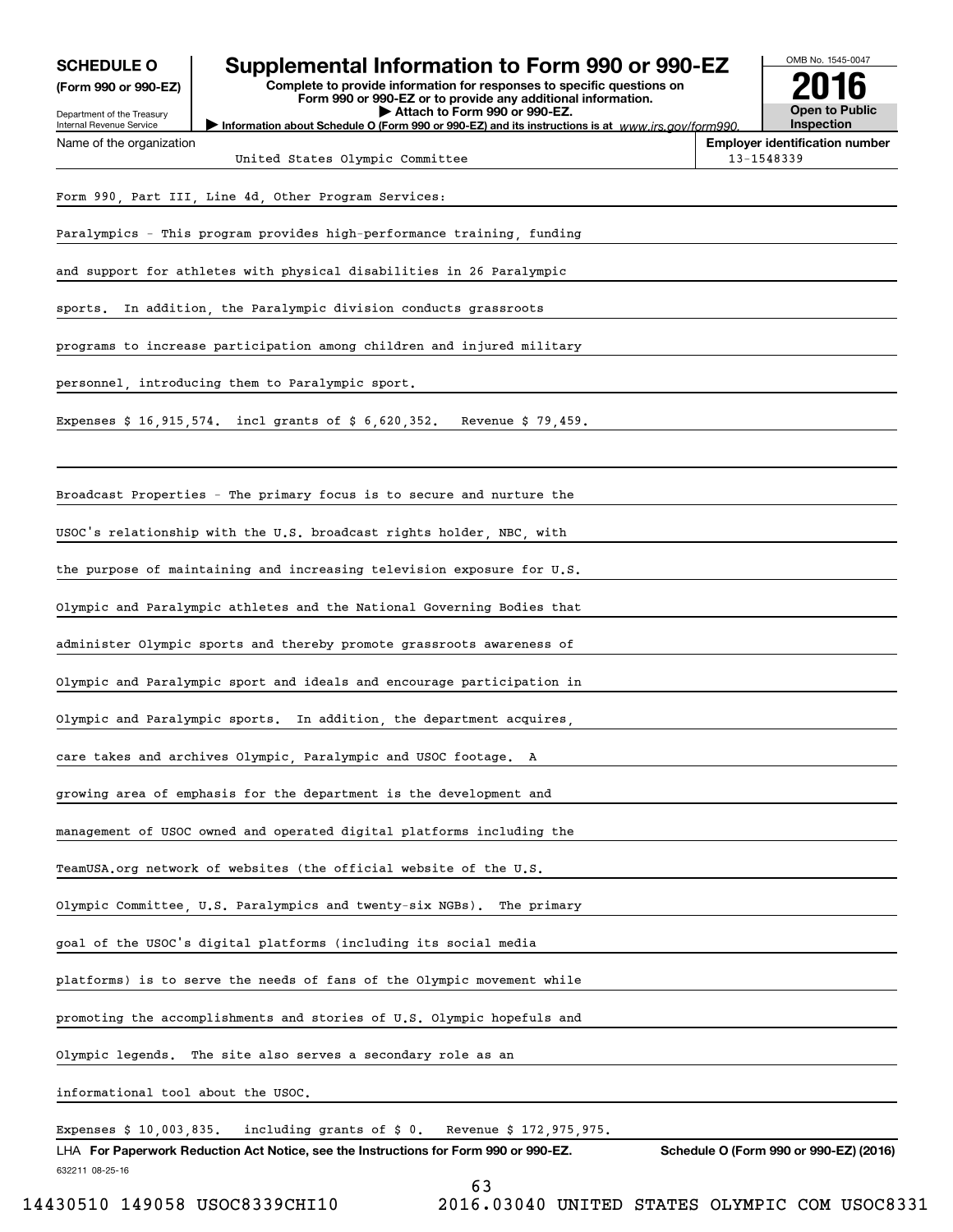| Schedule O (Form 990 or 990-EZ) (2016)                                          | Page 2                                              |
|---------------------------------------------------------------------------------|-----------------------------------------------------|
| Name of the organization<br>United States Olympic Committee                     | <b>Employer identification number</b><br>13-1548339 |
|                                                                                 |                                                     |
| International Relations - This division is responsible for all USOC             |                                                     |
| relations with the International Olympic Committee, International               |                                                     |
| Federations, National Olympic Committees, the Association of National           |                                                     |
| Olympic Committees, and Pan American Sports Organizations.                      |                                                     |
| Expenses \$ 2,303,027. including grants of \$ 313,594. Revenue \$ 687,248.      |                                                     |
| Sports Medicine - The sports medicine division promotes health and              |                                                     |
| excellence in sports through comprehensive, on-demand health care for           |                                                     |
| athletes.                                                                       |                                                     |
|                                                                                 |                                                     |
| Expenses \$ 7,017,388. including grants of \$ 3,088,962. Revenue \$ 95,405      |                                                     |
| Other Member Services - Includes the office of Chief of Sport, which            |                                                     |
| provides oversight to all other member service programs; SafeSport              |                                                     |
| programming and education services; education and archive services to           |                                                     |
| create awareness of the history, culture and traditions of the Olympic          |                                                     |
| Movement; program committees that are composed of NGB and athlete               |                                                     |
| representatives who provide input and work with USOC staff on their             |                                                     |
| related programs;<br>and coaches development for increasing the quality         |                                                     |
| and status of coaching at all levels of sport.                                  |                                                     |
| Expenses $$7,045,462$ . including grants of $$1,070,000$ . Revenue $$18,230$    |                                                     |
|                                                                                 |                                                     |
| Drug Control - This program provides anti-doping testing and monitoring         |                                                     |
| of athletes to ensure compliance with established international                 |                                                     |
| standards and funding for anti-doping research.                                 |                                                     |
| Expenses $$4,759,933$ . including grants of $$775,000$ .<br>Revenue \$ 203,062. |                                                     |
| Communications - This division is responsible for disseminating                 |                                                     |
| 632212 08-25-16                                                                 | Schedule O (Form 990 or 990-EZ) (2016)              |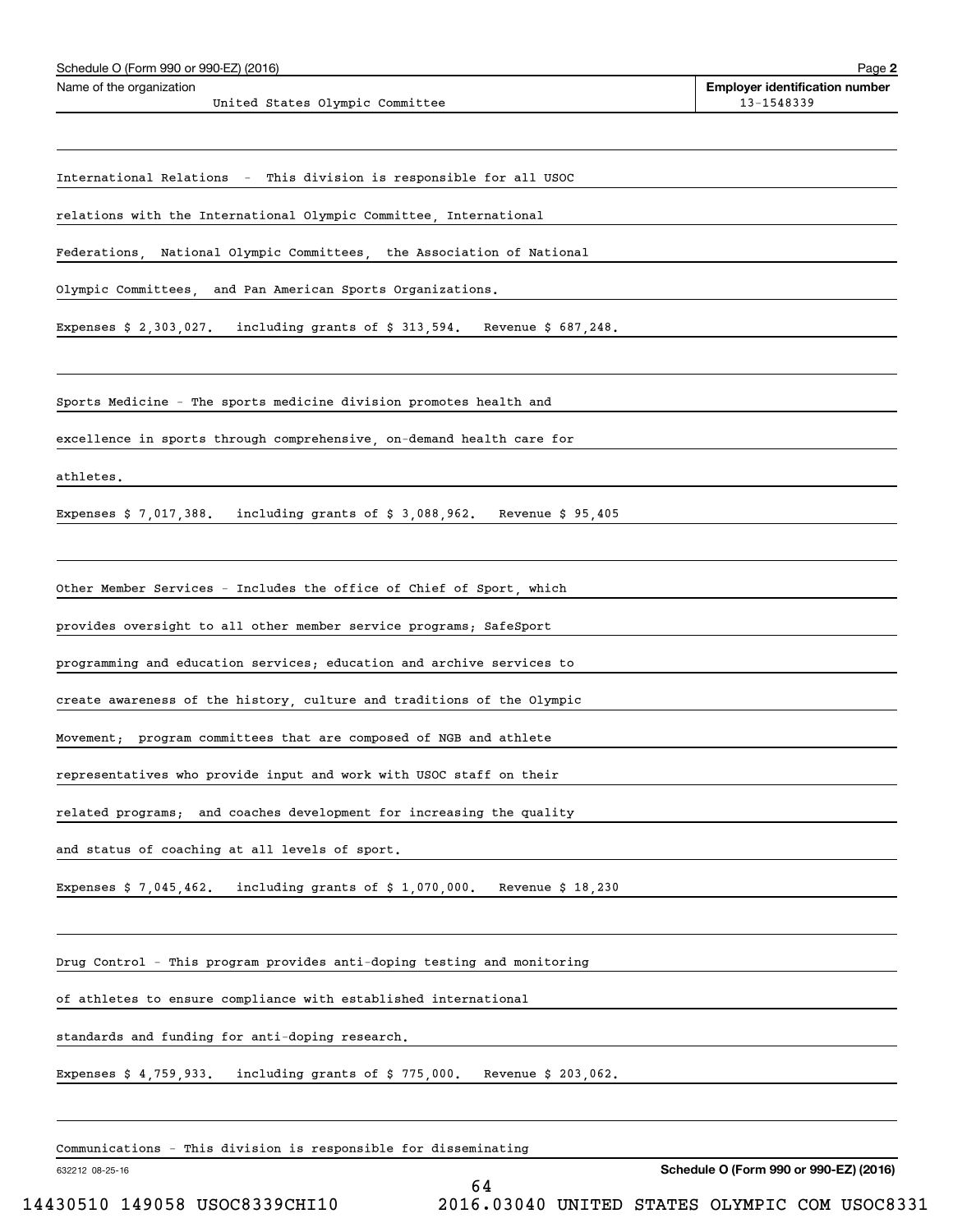| Schedule O (Form 990 or 990-EZ) (2016)<br>Name of the organization          | Page 2<br><b>Employer identification number</b> |
|-----------------------------------------------------------------------------|-------------------------------------------------|
| United States Olympic Committee                                             | 13-1548339                                      |
| information to the media and general public to foster greater awareness     |                                                 |
| and participation in Olympic and Paralympic programs.                       |                                                 |
| Expenses $$4,005,757$ . including grants of $$0$ . Revenue $$0$ .           |                                                 |
|                                                                             |                                                 |
| Sports Science and Technology – The sports science program applies          |                                                 |
| theory and research of sports science to helping athletes improve their     |                                                 |
| performance.                                                                |                                                 |
| Expenses $$1,149,072$ . including grants of $$108$ . Revenue $$14,461$ .    |                                                 |
|                                                                             |                                                 |
| National Events – This program is responsible for conducting the            |                                                 |
| national events of the USOC, which includes national trials                 |                                                 |
| competitions.                                                               |                                                 |
| Expenses $$6,466,697$ . including grants of $$4,580,375$ . Revenue $$0.$    |                                                 |
|                                                                             |                                                 |
| Form 990, Part VI, Section A, line 1:                                       |                                                 |
| Members of the USOC board who also serve on the International Olympic       |                                                 |
| Committee's board of directors are allocated one vote and all other members |                                                 |
| are allocated a number of votes equal to the number of members also serving |                                                 |
| on the International Olympic Committee. At the end of 2016, there were      |                                                 |
| three members of the board who also served on the IOC board.                |                                                 |
|                                                                             |                                                 |
|                                                                             |                                                 |
| Form 990, Part VI, Section A, line 4:                                       |                                                 |
| In 2016, the USOC amended its bylaws to 1) update Section 5.4.3 to now      |                                                 |
| include diversity and inclusion as a responsibility of the Compensation     |                                                 |
| Committee; and 2) change position titles on the Games Delegation Board      |                                                 |
| under section 19.2 and to allow a member of the Games Delegation Board to   |                                                 |
| delegate an alternate to serve on the board for a limited time in the event |                                                 |
| the board member is unavailable or has a conflict of interest. In the event |                                                 |
| 632212 08-25-16<br>65                                                       | Schedule O (Form 990 or 990-EZ) (2016)          |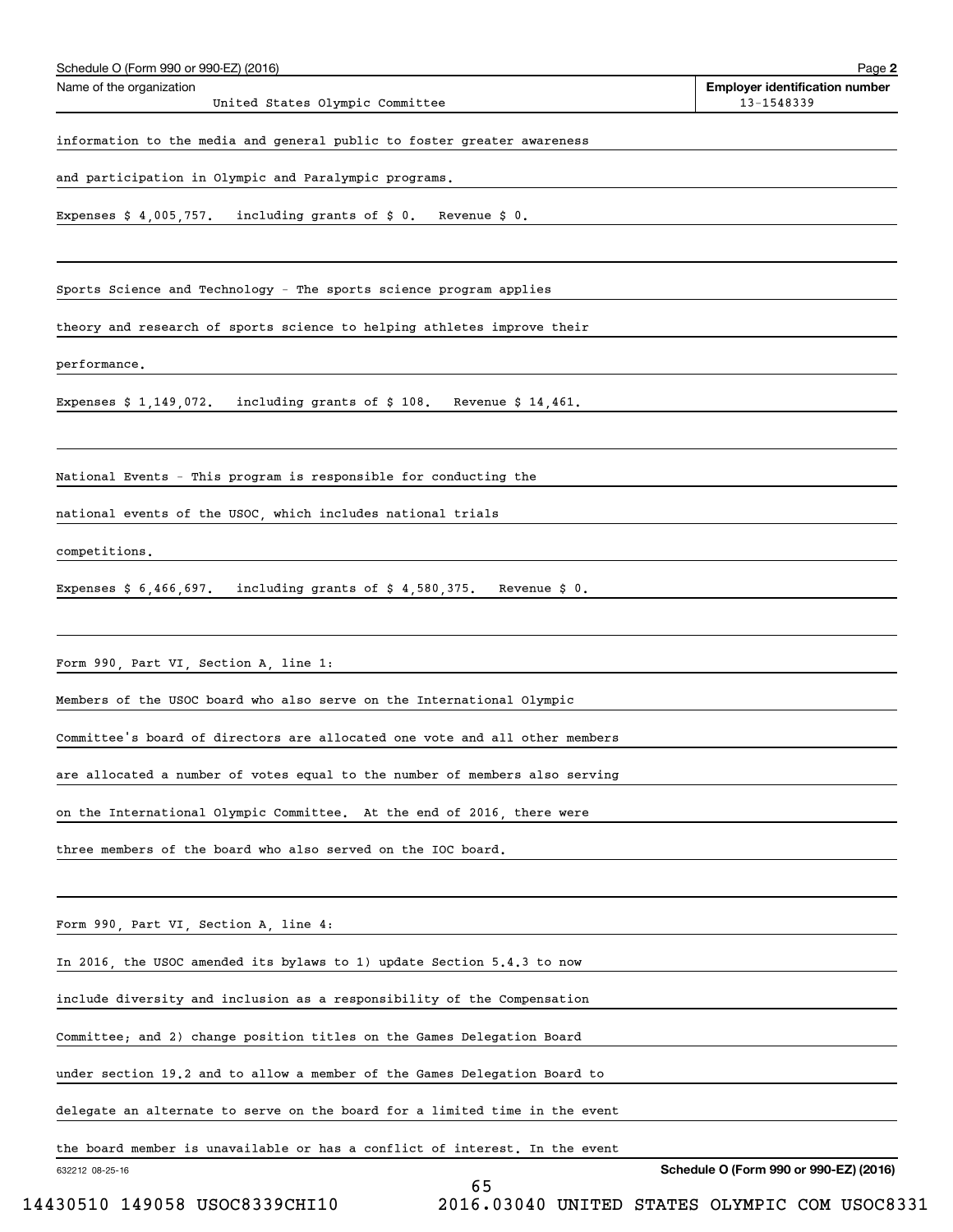| Schedule O (Form 990 or 990-EZ) (2016)                                      | Page 2                                              |
|-----------------------------------------------------------------------------|-----------------------------------------------------|
| Name of the organization<br>United States Olympic Committee                 | <b>Employer identification number</b><br>13-1548339 |
| the board member is unavailable to select an alternate, the CEO may do so   |                                                     |
| in the board member's absence.                                              |                                                     |
|                                                                             |                                                     |
| Form 990, Part VI, Section B, line 11b:                                     |                                                     |
| A completed copy of the USOC Form 990 will be provided to the Audit         |                                                     |
| The CFO will meet or conduct a conference call with the Audit<br>Committee. |                                                     |
| Committee to discuss any issues or concerns. The CFO will take immediate    |                                                     |
| action to resolve any outstanding issues raised by the Audit Committee.     |                                                     |
| The Audit Committee will formally approve the completed 990 and the         |                                                     |
| completed copy will then be sent to the USOC board of directors prior to it |                                                     |
| being filed with the Internal Revenue Service.                              |                                                     |
|                                                                             |                                                     |
| Form 990, Part VI, Section B, Line 12c:                                     |                                                     |
| The USOC obtains annual certifications from the organization's staff, board |                                                     |
| of directors, and committee members. The Ethics Officer reviews the         |                                                     |
| completed disclosure statements and provides copies to the chair of the     |                                                     |
| Ethics Committee. The chair of the Ethics Committee has the discretion to   |                                                     |
| share the disclosure statements with the entire Ethics Committee, board of  |                                                     |
| directors and/or CEO. The Ethics Officer and the chair of the Ethics        |                                                     |
| Committee, in some cases in consultation with the entire Ethics Committee,  |                                                     |
| determine in each case whether a conflict exists and so record their        |                                                     |
| decision in connection with each relevant disclosure statement, also        |                                                     |
| indicating any required corrective action (which may include, but is not    |                                                     |
| limited to, prohibiting the person from participation in the organization's |                                                     |
| deliberations and decisions in an affected transaction).                    |                                                     |
|                                                                             |                                                     |
| Form 990, Part VI, Section B, Line 15:                                      |                                                     |

All Employee Compensation

Schedule O (Form 990 or 990-EZ) (2016)

632212 08-25-16

66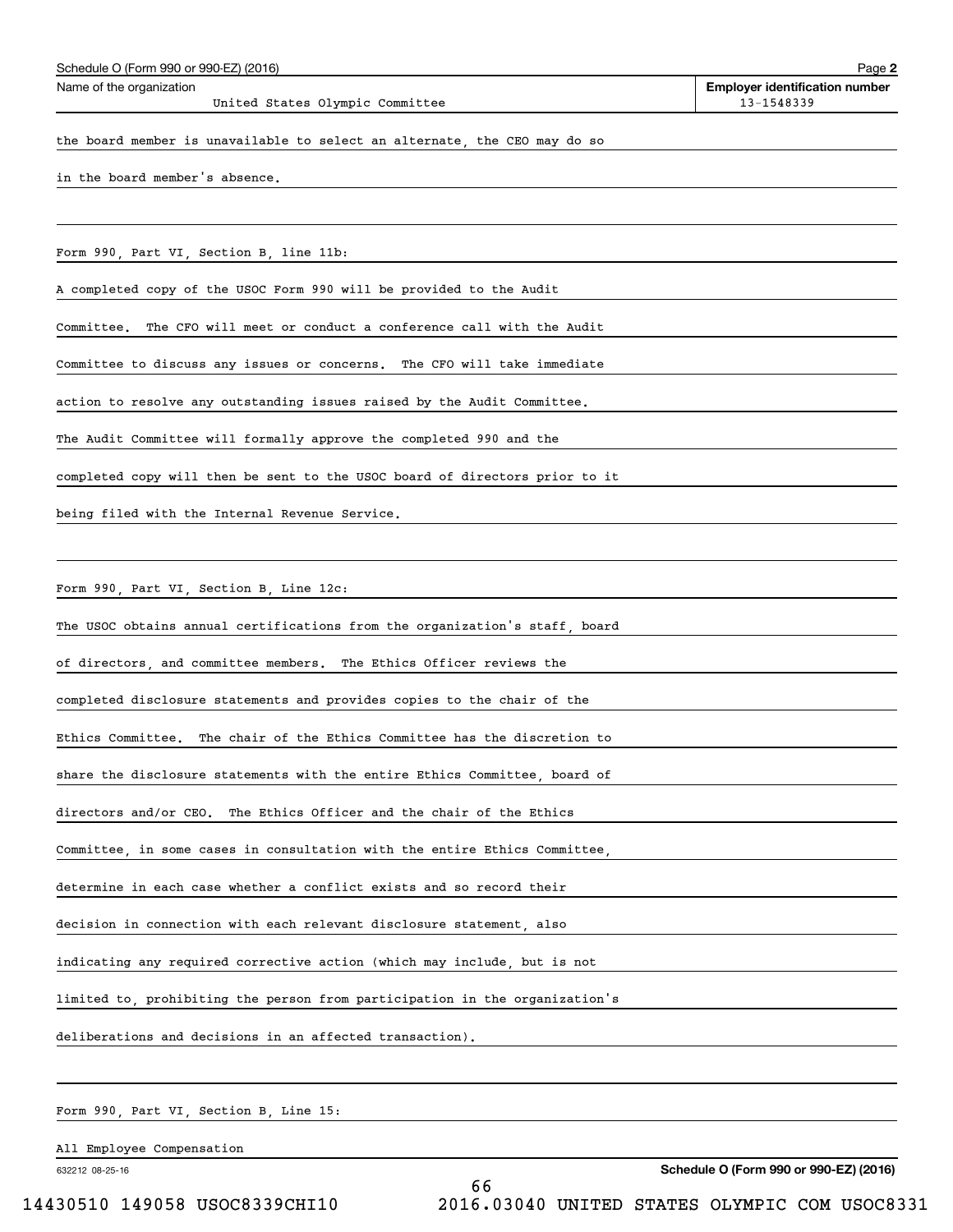| Schedule O (Form 990 or 990-EZ) (2016)                                      | Page 2                                              |
|-----------------------------------------------------------------------------|-----------------------------------------------------|
| Name of the organization<br>United States Olympic Committee                 | <b>Employer identification number</b><br>13-1548339 |
| As part of determining the CEO, officer, and key employees' compensation,   |                                                     |
| the USOC uses comparability date from independent salary survey data to     |                                                     |
| present compensation amounts and policies to an independent Compensation    |                                                     |
| Committee and management for approval. The discussions about compensation   |                                                     |
| strategies and key programs are contemporaneously documented, and decisions |                                                     |
| about compensation and benefits are made by the Compensation Committee of   |                                                     |
| the board of directors in strict accordance with the bylaws of the          |                                                     |
| organization. The USOC specifically performs the following steps in         |                                                     |
| determining compensation of all employees (including officers and key       |                                                     |
| employees) as well as the CEO's compensation package.                       |                                                     |
|                                                                             |                                                     |
| The USOC has an established salary structure consisting of 40+ overlapping  |                                                     |
| symmetrical salary ranges for exempt and non-exempt positions. Each range   |                                                     |
| includes a minimum, midpoint and maximum pay level. The salary ranges have  |                                                     |
| been developed by blending our compensation philosophy, nationally and      |                                                     |
| regionally available independent salary survey data and economic business   |                                                     |
| conditions data. A job description and pay grade for each job title is      |                                                     |
| established in collaboration of the supervisor of the position and with     |                                                     |
| final approval by human resources. Final determination of the pay grade may |                                                     |
|                                                                             |                                                     |
| also take into account available data regarding salaries paid for similar   |                                                     |
| jobs in the marketplace as well as internal equity considerations.          |                                                     |
|                                                                             |                                                     |
| All full-time and part-time regular employees are eligible for annual merit |                                                     |
| increases based upon performance. The approved merit pool for all employees |                                                     |
| is approved by the Compensation Committee of the USOC board of directors    |                                                     |
| based on compensation philosophy, nationally available independent salary   |                                                     |
| survey data, economic business conditions data and the recommendations of   |                                                     |
| management.<br>632212 08-25-16                                              | Schedule O (Form 990 or 990-EZ) (2016)              |
| 67                                                                          |                                                     |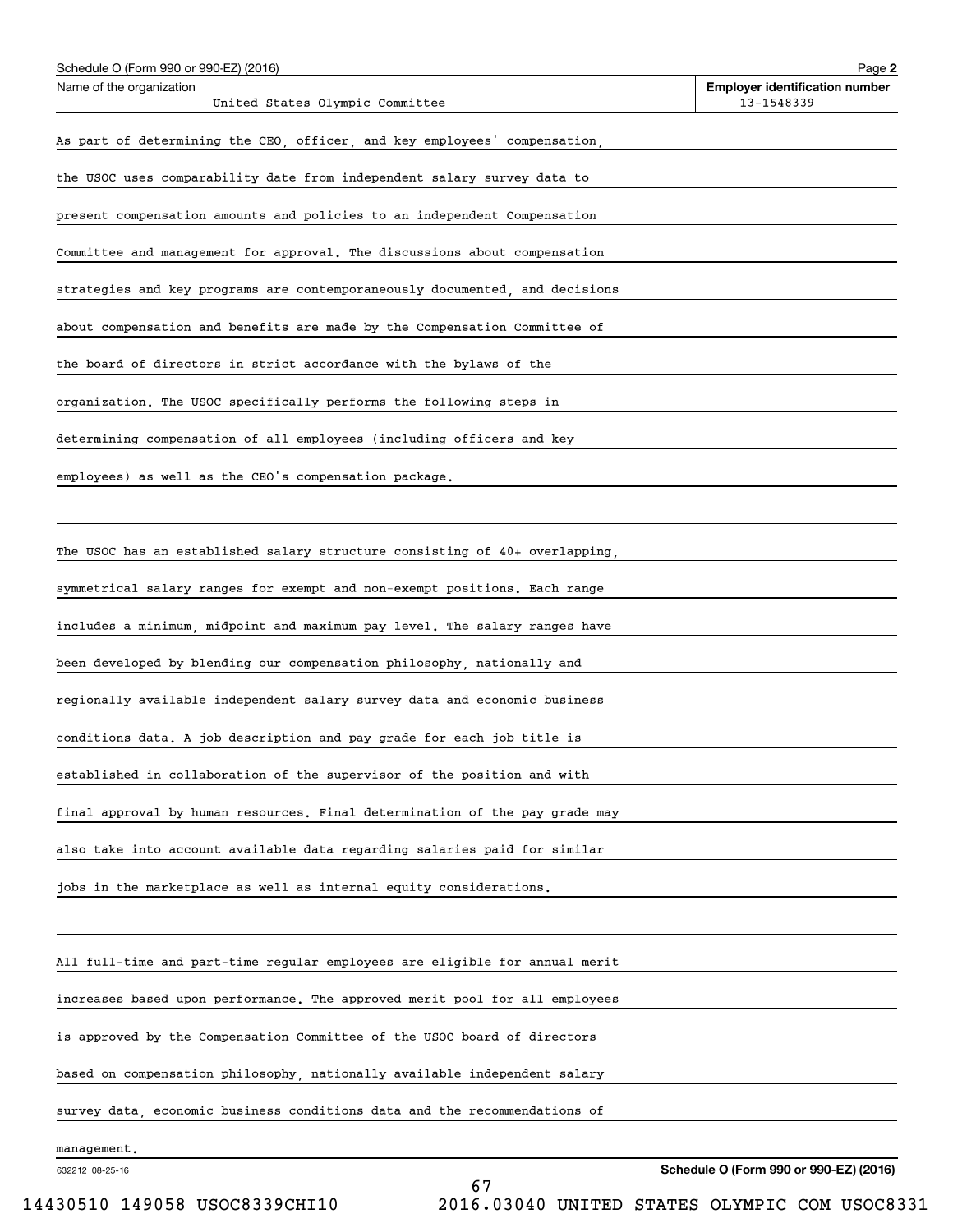| Schedule O (Form 990 or 990-EZ) (2016)                                                             | Page 2                                              |
|----------------------------------------------------------------------------------------------------|-----------------------------------------------------|
| Name of the organization<br>United States Olympic Committee                                        | <b>Employer identification number</b><br>13-1548339 |
|                                                                                                    |                                                     |
| All full-time and part-time regular exempt employees are eligible for                              |                                                     |
| at-risk bonus compensation based upon organizational goal attainment as                            |                                                     |
| determined by the Compensation Committee of the USOC board of directors and                        |                                                     |
| individual goal attainment. The funding budget of the at-risk bonus is                             |                                                     |
| also reviewed and approved by the Compensation Committee.                                          |                                                     |
| The CEO's merit increases and at-risk compensation are determined by the                           |                                                     |
| Compensation Committee using processes similar to those described above for                        |                                                     |
| all employees. The Compensation Committee then provides a written                                  |                                                     |
| confirmation of the process and outcome to human resources and finance for                         |                                                     |
| documentation and audit purposes.                                                                  |                                                     |
|                                                                                                    |                                                     |
| Form 990, Part VI, Line 17, List of States receiving copy of Form 990:                             |                                                     |
| AK, GA, MD, ND, OR, WA, AR, HI, ME, NH, PA, WI, AZ, IL, MI, NJ, RI, WV, CA, KS, MN, NM, SC, CT, KY |                                                     |
| MO, NY, TN, DC, LA, MS, OH, UT, FL, MA, NC, VA                                                     |                                                     |
| Form 990, Part VI, Section C, Line 19:                                                             |                                                     |
| United States Olympic Committee's bylaws, code of conduct, annual report                           |                                                     |
| and audited financial statements can be found at TeamUSA.org.                                      |                                                     |
|                                                                                                    |                                                     |
| Form 990, Part VII, Section A, Line 1a                                                             |                                                     |
| Russell C. Huebner is included on Part VII, Section A, Line 1a as a                                |                                                     |
| former key employee because of his previous role as Chief of                                       |                                                     |

Paralympics. The compensation reported is for his current role as VP of

Development, which is not a key employee position.

632212 08-25-16

**Schedule O (Form 990 or 990-EZ) (2016)**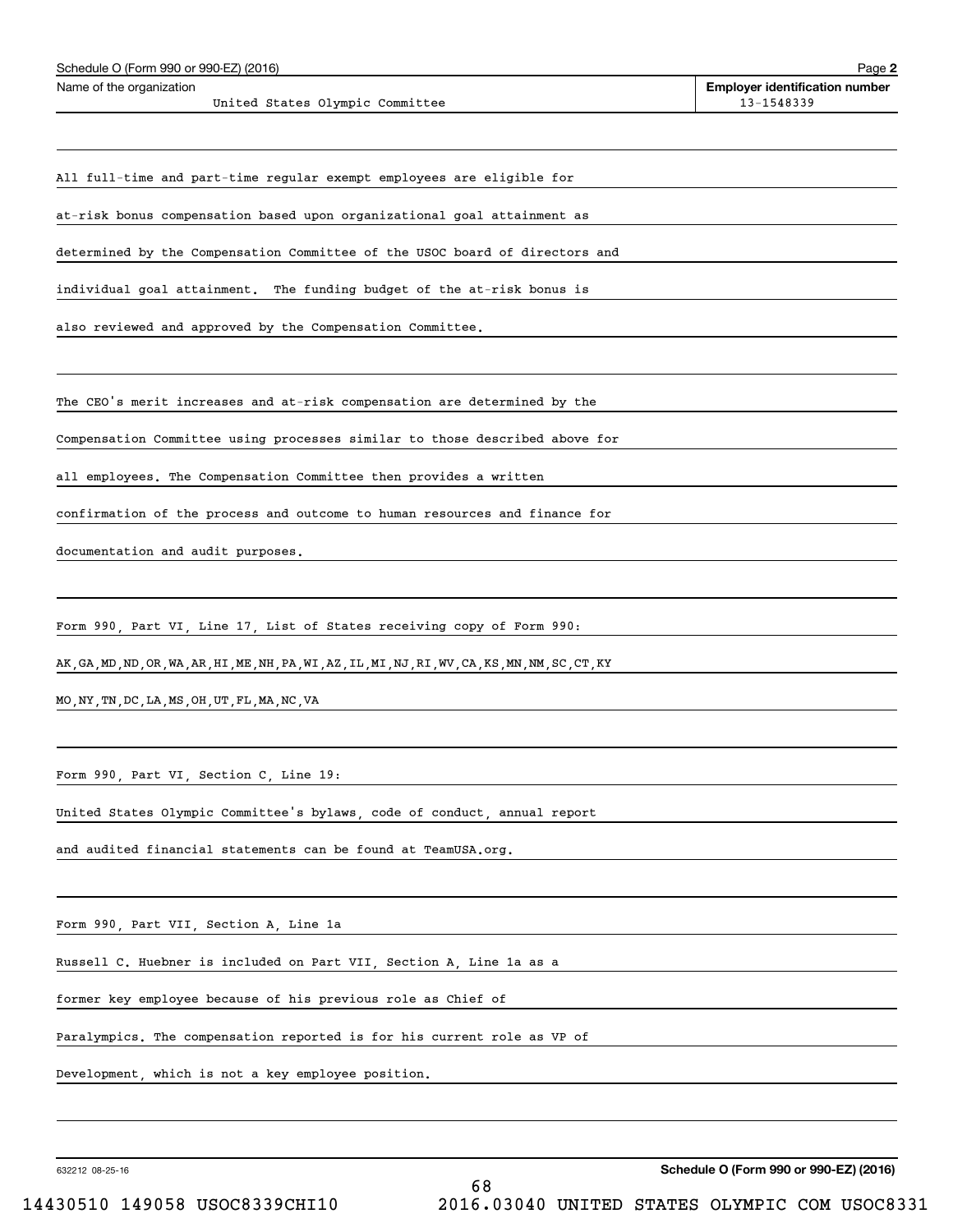632161 09-06-16 LHA

#### **SCHEDULE R (Form 990)**

# **Related Organizations and Unrelated Partnerships**

**Complete if the organization answered "Yes" on Form 990, Part IV, line 33, 34, 35b, 36, or 37.** |

**Attach to Form 990.**  |

**| Information about Schedule R (Form 990) and its instructions is at Inspection** *www.irs.gov/form990.*

**Employer identification number**

13-1548339

Department of the Treasury Internal Revenue Service Name of the organization

United States Olympic Committee

**Part I Identification of Disregarded Entities.**  Complete if the organization answered "Yes" on Form 990, Part IV, line 33.

| (a)                                                             | (b)                       | (c)                                          | (d)          | (e)                | (f)                          |
|-----------------------------------------------------------------|---------------------------|----------------------------------------------|--------------|--------------------|------------------------------|
| Name, address, and EIN (if applicable)<br>of disregarded entity | Primary activity          | Legal domicile (state or<br>foreign country) | Total income | End-of-year assets | Direct controlling<br>entity |
| SportsMed, LLC - 84-1307449                                     |                           |                                              |              |                    |                              |
| 1 Olympic Plaza                                                 |                           |                                              |              |                    | United States Olympic        |
| Colorado Springs, CO 80909                                      | Medical care for athletes | Colorado                                     | 0.           |                    | $0$ . Committee              |
|                                                                 |                           |                                              |              |                    |                              |
|                                                                 |                           |                                              |              |                    |                              |
|                                                                 |                           |                                              |              |                    |                              |

#### **Identification of Related Tax-Exempt Organizations.** Complete if the organization answered "Yes" on Form 990, Part IV, line 34 because it had one or more related tax-exempt **Part II** organizations during the tax year.

| (a)<br>Name, address, and EIN<br>of related organization | (b)<br>Primary activity   | (c)<br>Legal domicile (state or<br>foreign country) | (d)<br>Exempt Code<br>section | (e)<br>Public charity<br>status (if section | (f)<br>Direct controlling<br>entity |     | $(g)$<br>Section 512(b)(13)<br>controlled<br>entity? |
|----------------------------------------------------------|---------------------------|-----------------------------------------------------|-------------------------------|---------------------------------------------|-------------------------------------|-----|------------------------------------------------------|
|                                                          |                           |                                                     |                               | 501(c)(3))                                  |                                     | Yes | No                                                   |
| United States Olympic Endowment - 74-2327838             |                           |                                                     |                               |                                             |                                     |     |                                                      |
| 10 Lake Circle                                           |                           |                                                     |                               | Line $11$ ,                                 |                                     |     |                                                      |
| Colorado Springs, CO 80906                               | Endowment                 | Colorado                                            | 501(c)(3)                     | Type I:                                     | N/A                                 |     | х                                                    |
| United States Olympic and Paralympic                     | Generation of             |                                                     |                               |                                             |                                     |     |                                                      |
| Foundation - 80-0939841, 1 Olympic Plaza,                | philanthropic support for |                                                     |                               | Line $11$ ,                                 | United States                       |     |                                                      |
| Colorado Springs, CO 80909                               | the USOC                  | Colorado                                            | 501(c)(3)                     | Type I:                                     | Olympic Committee                   | X   |                                                      |
|                                                          |                           |                                                     |                               |                                             |                                     |     |                                                      |
|                                                          |                           |                                                     |                               |                                             |                                     |     |                                                      |
|                                                          |                           |                                                     |                               |                                             |                                     |     |                                                      |
|                                                          |                           |                                                     |                               |                                             |                                     |     |                                                      |

**For Paperwork Reduction Act Notice, see the Instructions for Form 990. Schedule R (Form 990) 2016**

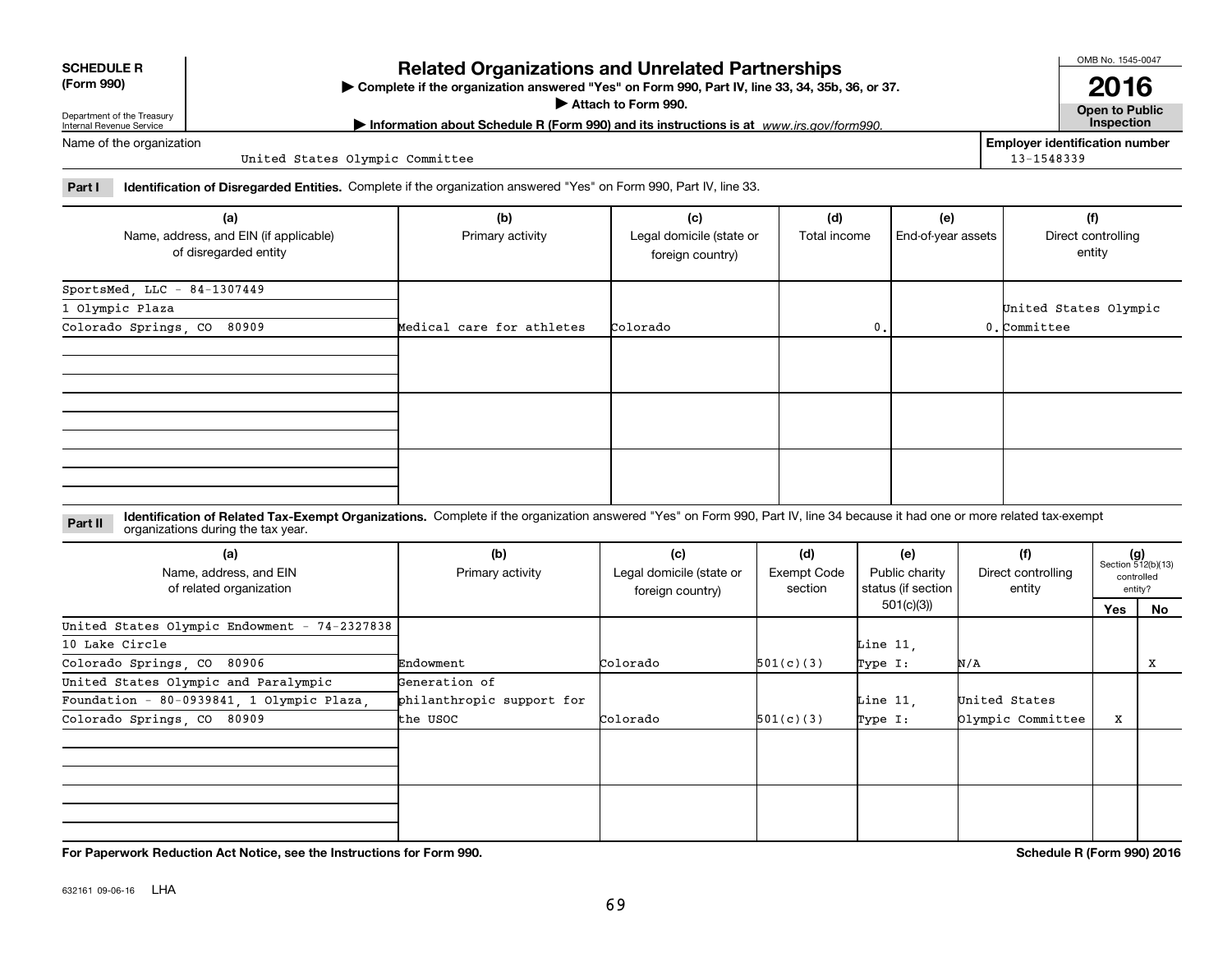**Identification of Related Organizations Taxable as a Partnership.** Complete if the organization answered "Yes" on Form 990, Part IV, line 34 because it had one or more related **Part III** organizations treated as a partnership during the tax year.

| (a)                                               | (b)              | (c)                 | (d)                | (e)                                                                                        | (f)            | (g)         |              | (h)              | (i)                                                       | (j) | (k)                                                       |
|---------------------------------------------------|------------------|---------------------|--------------------|--------------------------------------------------------------------------------------------|----------------|-------------|--------------|------------------|-----------------------------------------------------------|-----|-----------------------------------------------------------|
| Name, address, and EIN<br>of related organization | Primary activity | Legal<br>domicile   | Direct controlling | Predominant income<br>(related, unrelated,<br>excluded from tax under<br>sections 512-514) | Share of total | Share of    |              | Disproportionate | Code V-UBI                                                |     | General or Percentage<br>managing<br>partner?<br>partner? |
|                                                   |                  | (state or           | entity             |                                                                                            | income         | end-of-year | allocations? |                  | amount in box<br>20 of Schedule<br>K-1 (Form 1065) Yes No |     |                                                           |
|                                                   |                  | foreign<br>country) |                    |                                                                                            |                | assets      | $Yes \mid$   | No               |                                                           |     |                                                           |
|                                                   |                  |                     |                    |                                                                                            |                |             |              |                  |                                                           |     |                                                           |
|                                                   |                  |                     |                    |                                                                                            |                |             |              |                  |                                                           |     |                                                           |
|                                                   |                  |                     |                    |                                                                                            |                |             |              |                  |                                                           |     |                                                           |
|                                                   |                  |                     |                    |                                                                                            |                |             |              |                  |                                                           |     |                                                           |
|                                                   |                  |                     |                    |                                                                                            |                |             |              |                  |                                                           |     |                                                           |
|                                                   |                  |                     |                    |                                                                                            |                |             |              |                  |                                                           |     |                                                           |
|                                                   |                  |                     |                    |                                                                                            |                |             |              |                  |                                                           |     |                                                           |
|                                                   |                  |                     |                    |                                                                                            |                |             |              |                  |                                                           |     |                                                           |
|                                                   |                  |                     |                    |                                                                                            |                |             |              |                  |                                                           |     |                                                           |
|                                                   |                  |                     |                    |                                                                                            |                |             |              |                  |                                                           |     |                                                           |
|                                                   |                  |                     |                    |                                                                                            |                |             |              |                  |                                                           |     |                                                           |
|                                                   |                  |                     |                    |                                                                                            |                |             |              |                  |                                                           |     |                                                           |
|                                                   |                  |                     |                    |                                                                                            |                |             |              |                  |                                                           |     |                                                           |
|                                                   |                  |                     |                    |                                                                                            |                |             |              |                  |                                                           |     |                                                           |
|                                                   |                  |                     |                    |                                                                                            |                |             |              |                  |                                                           |     |                                                           |
|                                                   |                  |                     |                    |                                                                                            |                |             |              |                  |                                                           |     |                                                           |
|                                                   |                  |                     |                    |                                                                                            |                |             |              |                  |                                                           |     |                                                           |
|                                                   |                  |                     |                    |                                                                                            |                |             |              |                  |                                                           |     |                                                           |
|                                                   |                  |                     |                    |                                                                                            |                |             |              |                  |                                                           |     |                                                           |
|                                                   |                  |                     |                    |                                                                                            |                |             |              |                  |                                                           |     |                                                           |

**Identification of Related Organizations Taxable as a Corporation or Trust.** Complete if the organization answered "Yes" on Form 990, Part IV, line 34 because it had one or more related **Part IV** organizations treated as a corporation or trust during the tax year.

| (a)<br>Name, address, and EIN<br>of related organization | (b)<br>Primary activity | (c)<br>Legal domicile<br>(state or<br>foreign | (d)<br>Direct controlling<br>entity | (e)<br>Type of entity<br>(C corp, S corp,<br>or trust) | (f)<br>Share of total<br>income | (g)<br>Share of<br>end-of-year<br>assets | (h)<br>Percentage<br>ownership |   | (i)<br>Section<br>512(b)(13)<br>controlled<br>entity? |
|----------------------------------------------------------|-------------------------|-----------------------------------------------|-------------------------------------|--------------------------------------------------------|---------------------------------|------------------------------------------|--------------------------------|---|-------------------------------------------------------|
|                                                          |                         | country)                                      |                                     |                                                        |                                 |                                          |                                |   | Yes   No                                              |
| USOC HOSPITALITY, SERVICOS, COMERCIO,                    | Promote the             |                                               | United States                       |                                                        |                                 |                                          |                                |   |                                                       |
| IMPORTACAO E EXPORTACAO LTDA., Avenida                   | development of sport    |                                               | Olympic                             |                                                        |                                 |                                          |                                |   |                                                       |
| Vieira Souto, No. 22, Ipanema, CEP, BRAZIL               | at the 2016 Games       | Brazil                                        | Committee                           | C CORP                                                 | $-4,029,124.$                   | 3,320,801.                               | $99, 23$ <sup>8</sup>          | x |                                                       |
|                                                          |                         |                                               |                                     |                                                        |                                 |                                          |                                |   |                                                       |
|                                                          |                         |                                               |                                     |                                                        |                                 |                                          |                                |   |                                                       |
|                                                          |                         |                                               |                                     |                                                        |                                 |                                          |                                |   |                                                       |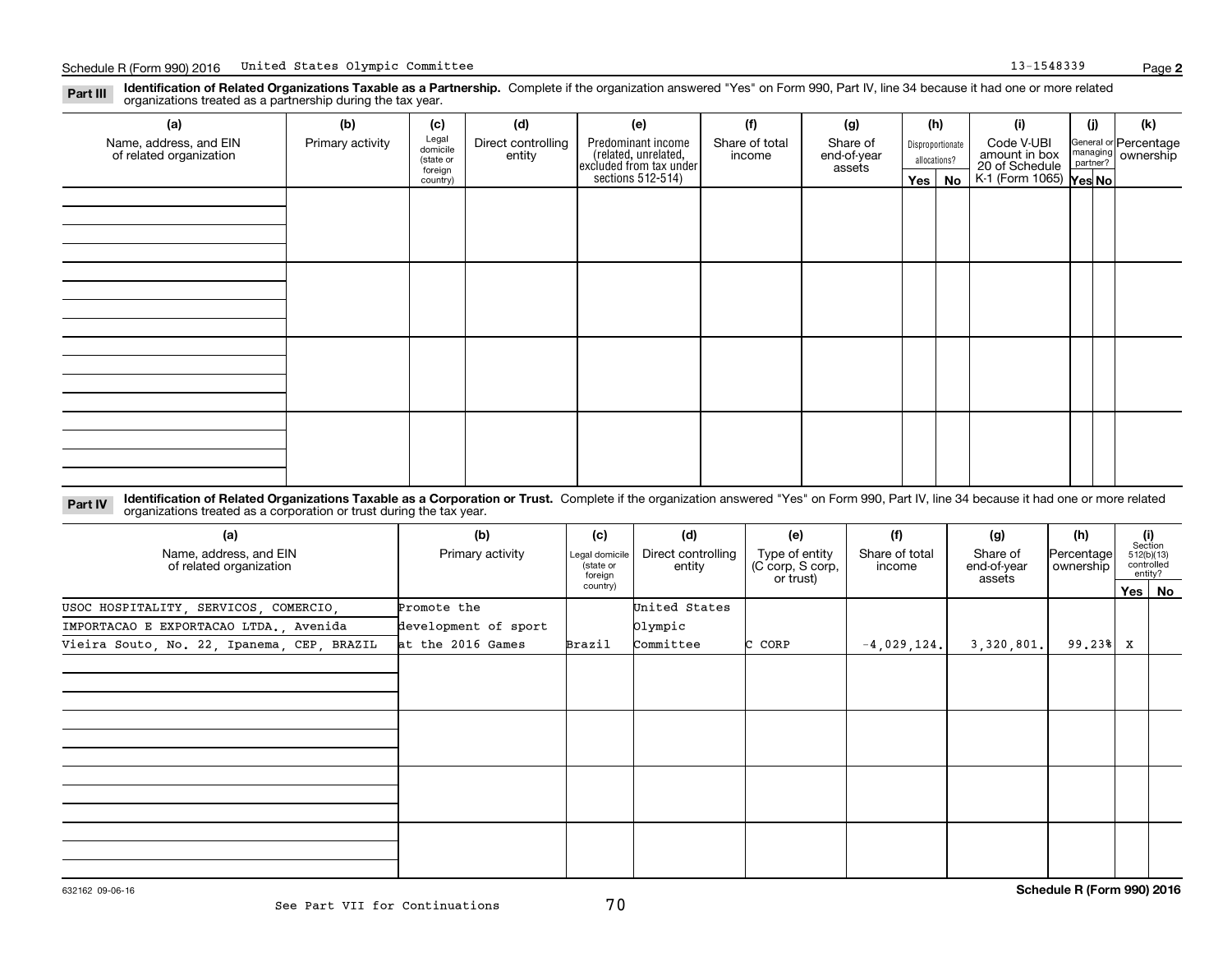**Part V** T**ransactions With Related Organizations.** Complete if the organization answered "Yes" on Form 990, Part IV, line 34, 35b, or 36.

| Note: Complete line 1 if any entity is listed in Parts II, III, or IV of this schedule.                                                                                                                                        |                | Yes   No |   |
|--------------------------------------------------------------------------------------------------------------------------------------------------------------------------------------------------------------------------------|----------------|----------|---|
| 1 During the tax year, did the organization engage in any of the following transactions with one or more related organizations listed in Parts II-IV?                                                                          |                |          |   |
|                                                                                                                                                                                                                                | 1a             |          | x |
| <b>b</b> Gift, grant, or capital contribution to related organization(s)                                                                                                                                                       | 1 <sub>b</sub> | X        |   |
| c Gift, grant, or capital contribution from related organization(s)                                                                                                                                                            | 1c             | X        |   |
| <b>d</b> Loans or loan quarantees to or for related organization(s)                                                                                                                                                            | 1 <sub>d</sub> |          | X |
| e Loans or loan quarantees by related organization(s)                                                                                                                                                                          | 1e             |          | X |
|                                                                                                                                                                                                                                |                |          |   |
| f Dividends from related organization(s) manufactured contains and contained a series of the contact of the contact of the contact of the contact of the contact of the contact of the contact of the contact of the contact o | 1f             |          | X |
| g Sale of assets to related organization(s) www.assettion.com/www.assettion.com/www.assettion.com/www.assettion.com/www.assettion.com/www.assettion.com/www.assettion.com/www.assettion.com/www.assettion.com/www.assettion.co | 1 <sub>q</sub> | X        |   |
| h Purchase of assets from related organization(s) manufactured and content to content the content of assets from related organization(s)                                                                                       | 1 <sub>h</sub> | X        |   |
| Exchange of assets with related organization(s) www.assettion.com/www.assettion.com/www.assettion.com/www.assettion.com/www.assettion.com/www.assettion.com/www.assettion.com/www.assettion.com/www.assettion.com/www.assettio | 11             |          | X |
|                                                                                                                                                                                                                                | 1i.            |          | X |
|                                                                                                                                                                                                                                |                |          |   |
|                                                                                                                                                                                                                                | 1k             |          | x |
| Performance of services or membership or fundraising solicitations for related organization(s)                                                                                                                                 | 11             | X        |   |
| m Performance of services or membership or fundraising solicitations by related organization(s)                                                                                                                                | 1 <sub>m</sub> |          | X |
|                                                                                                                                                                                                                                | 1n             | X        |   |
| <b>o</b> Sharing of paid employees with related organization(s)                                                                                                                                                                | 1o             |          | X |
|                                                                                                                                                                                                                                |                |          |   |
| p Reimbursement paid to related organization(s) for expenses [1111] and manufacture manufacture manufacture manufacture manufacture manufacture manufacture manufacture manufacture manufacture manufacture manufacture manufa | 1p             |          | X |
|                                                                                                                                                                                                                                | 1 <sub>q</sub> | X        |   |
|                                                                                                                                                                                                                                |                |          |   |
| r Other transfer of cash or property to related organization(s)                                                                                                                                                                | 1r             |          | х |
|                                                                                                                                                                                                                                | 1s             |          | X |

**2**If the answer to any of the above is "Yes," see the instructions for information on who must complete this line, including covered relationships and transaction thresholds.

| (a)<br>Name of related organization                           | (b)<br>Transaction<br>type (a-s) | (c)<br>Amount involved | (d)<br>Method of determining amount involved |
|---------------------------------------------------------------|----------------------------------|------------------------|----------------------------------------------|
| (1) United States Olympic and Paralympic Foundation           | C                                | 3,655,992. Fair Value  |                                              |
| (2) United States Olympic and Paralympic Foundation           | Q                                | 9,010,000. Fair Value  |                                              |
| (3) United States Olympic and Paralympic Foundation           | L                                | 5,452,031. Fair Value  |                                              |
| (4) United States Olympic and Paralympic Foundation           | Ν                                |                        | 358.922. Fair Value                          |
| USOC HOSPITALITY, SERVICOS, COMERCIO, IMPORTACAO E EXPORTACAO |                                  |                        |                                              |
| $(5)$ LTDA.                                                   | в                                | 2,402,566. Fair Value  |                                              |
| USOC HOSPITALITY, SERVICOS, COMERCIO, IMPORTACAO E EXPORTACAO |                                  |                        |                                              |
| $(6)$ LTDA.                                                   | н                                | 1,351,217. Fair Value  |                                              |

 $\overline{\phantom{a}}$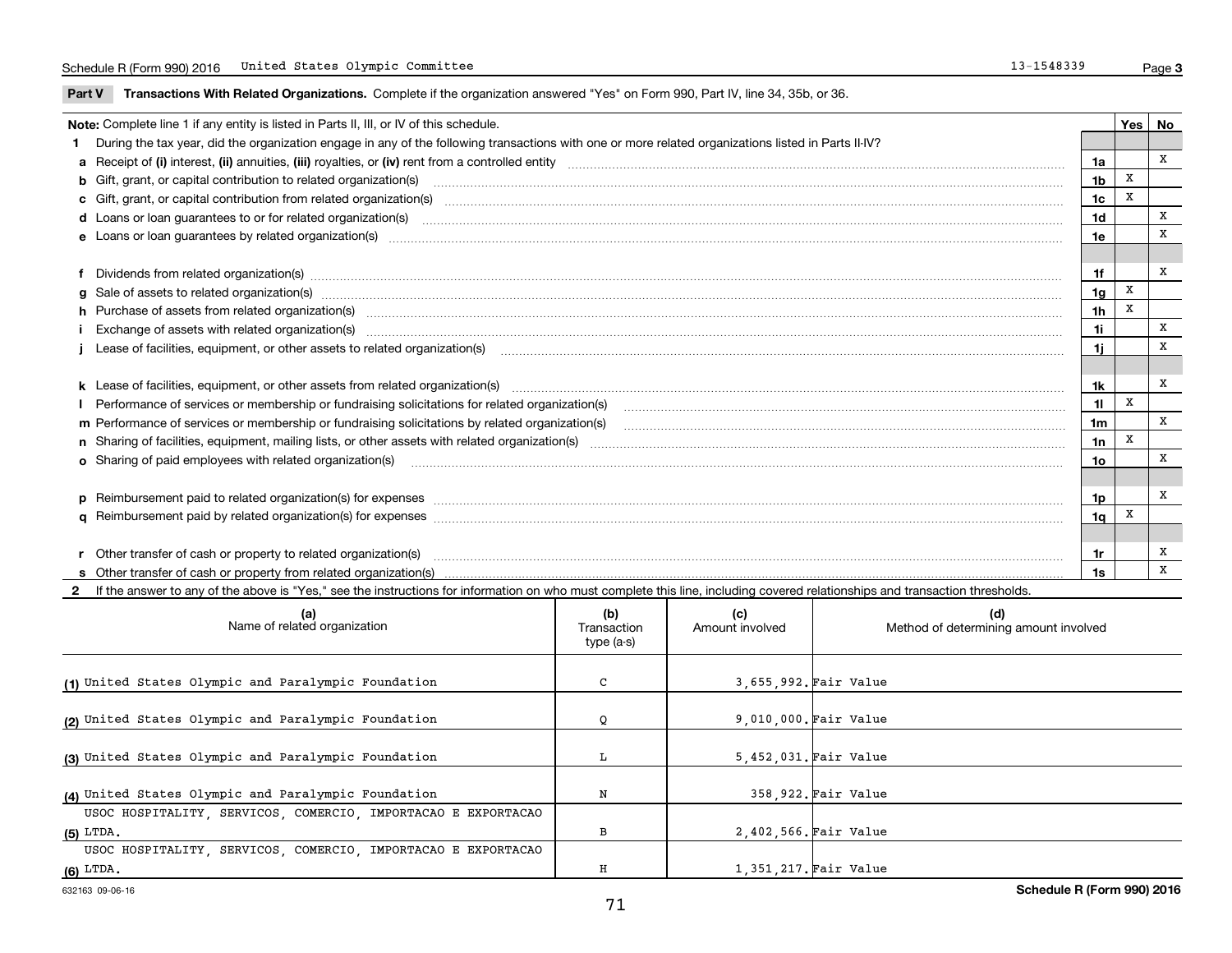**Part V Continuation of Transactions With Related Organizations**  (Schedule R (Form 990), Part V, line 2)

| (a)<br>Name of other organization                                                                                                                                                                                                            | (b)<br>Transaction<br>type (a-r) | (c)<br>Amount involved | (d)<br>Method of determining<br>amount involved |
|----------------------------------------------------------------------------------------------------------------------------------------------------------------------------------------------------------------------------------------------|----------------------------------|------------------------|-------------------------------------------------|
| USOC HOSPITALITY, SERVICOS, COMERCIO, IMPORTACAO E EXPORTACAO                                                                                                                                                                                |                                  |                        |                                                 |
| $(7)^{LTDA}$ .                                                                                                                                                                                                                               | ${\bf G}$                        |                        | 944, 279. Fair Value                            |
| (8)                                                                                                                                                                                                                                          |                                  |                        |                                                 |
| (9)                                                                                                                                                                                                                                          |                                  |                        |                                                 |
| (10)                                                                                                                                                                                                                                         |                                  |                        |                                                 |
| (11)                                                                                                                                                                                                                                         |                                  |                        |                                                 |
| (12)<br><u>and the state of the state of the state of the state of the state of the state of the state of the state of the state of the state of the state of the state of the state of the state of the state of the state of the state</u> |                                  |                        |                                                 |
| (13)                                                                                                                                                                                                                                         |                                  |                        |                                                 |
| (14)                                                                                                                                                                                                                                         |                                  |                        |                                                 |
| (15)                                                                                                                                                                                                                                         |                                  |                        |                                                 |
| (16)<br><u> 1980 - Jan Stein Stein Stein Stein Stein Stein Stein Stein Stein Stein Stein Stein Stein Stein Stein Stein S</u>                                                                                                                 |                                  |                        |                                                 |
| (17)                                                                                                                                                                                                                                         |                                  |                        |                                                 |
| (18)<br>and the control of the control of the control of the control of the control of the control of the control of the                                                                                                                     |                                  |                        |                                                 |
| (19)                                                                                                                                                                                                                                         |                                  |                        |                                                 |
| (20)                                                                                                                                                                                                                                         |                                  |                        |                                                 |
| (21)                                                                                                                                                                                                                                         |                                  |                        |                                                 |
| (22)                                                                                                                                                                                                                                         |                                  |                        |                                                 |
| (23)                                                                                                                                                                                                                                         |                                  |                        |                                                 |
| (24)                                                                                                                                                                                                                                         |                                  |                        |                                                 |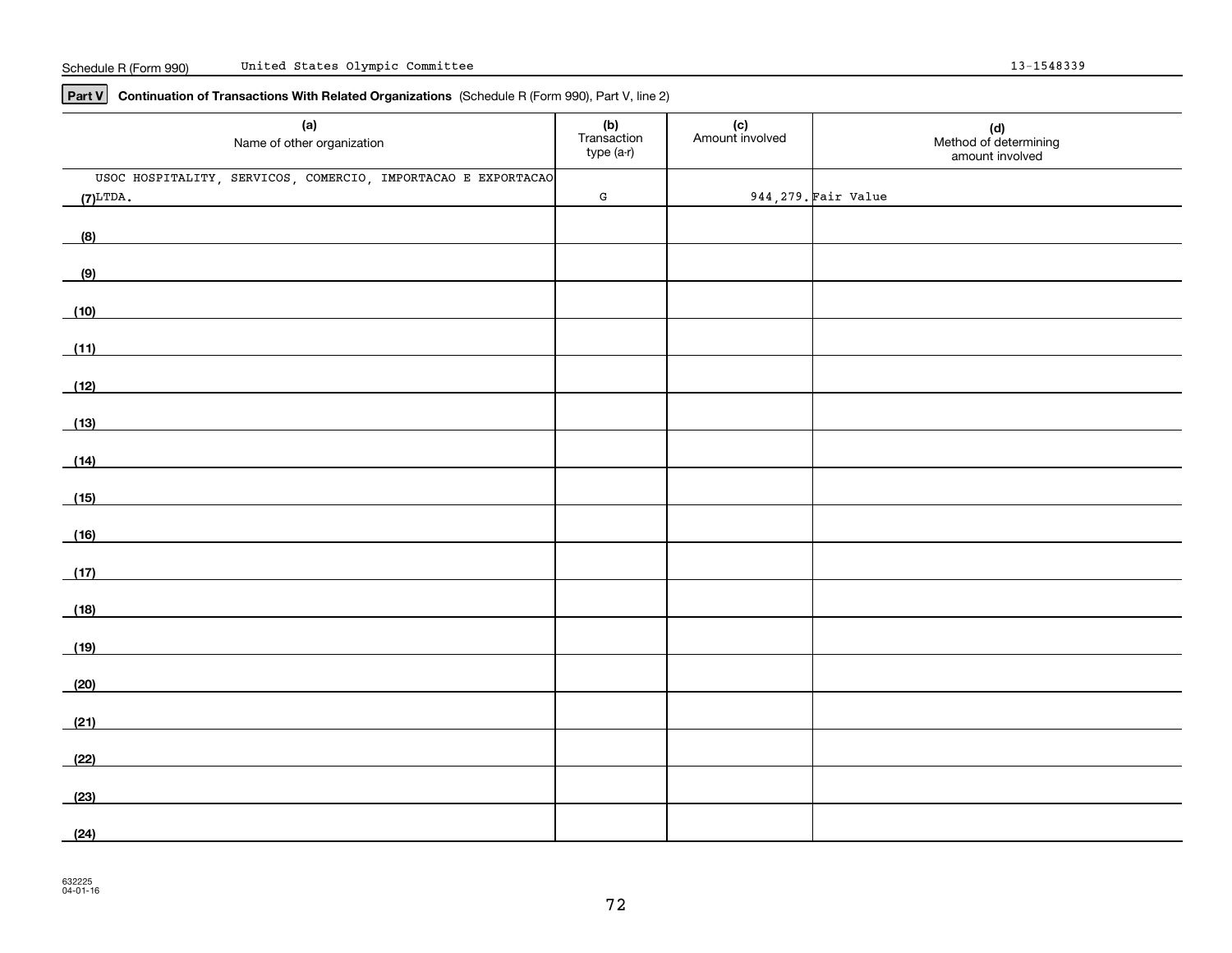#### Schedule R (Form 990) 2016 Page Page Page 13-1548339 Page 13-1548339 Page 13-1548339 Page 13-1548339 Page

**Part VI Unrelated Organizations Taxable as a Partnership. Complete if the organization answered "Yes" on Form 990, Part IV, line 37.** 

Provide the following information for each entity taxed as a partnership through which the organization conducted more than five percent of its activities (measured by total assets or gross revenue) that was not a related organization. See instructions regarding exclusion for certain investment partnerships.

| (a)<br>Name, address, and EIN<br>of entity | (b)<br>Primary activity | (c)<br>Legal domicile<br>(state or foreign<br>country) | (d)<br>Predominant income<br>(related, unrelated,<br>excluded from tax under<br>sections 512-514) | $\begin{array}{c} \textbf{(e)}\\ \text{Are all} \\ \text{partners sec.}\\ 501(c)(3)\\ \text{orgs.?} \end{array}$<br>$Yes$ No | (f)<br>Share of<br>total<br>income | (g)<br>Share of<br>end-of-year<br>assets | (h)<br>Dispropor-<br>tionate<br>allocations?<br>Yes No | (i)<br>Code V-UBI<br>amount in box 20 managing<br>of Schedule K-1 partner? ownership<br>(Form 1065)<br>ves No | (i)<br>Yes No | (k) |
|--------------------------------------------|-------------------------|--------------------------------------------------------|---------------------------------------------------------------------------------------------------|------------------------------------------------------------------------------------------------------------------------------|------------------------------------|------------------------------------------|--------------------------------------------------------|---------------------------------------------------------------------------------------------------------------|---------------|-----|
|                                            |                         |                                                        |                                                                                                   |                                                                                                                              |                                    |                                          |                                                        |                                                                                                               |               |     |
|                                            |                         |                                                        |                                                                                                   |                                                                                                                              |                                    |                                          |                                                        |                                                                                                               |               |     |
|                                            |                         |                                                        |                                                                                                   |                                                                                                                              |                                    |                                          |                                                        |                                                                                                               |               |     |
|                                            |                         |                                                        |                                                                                                   |                                                                                                                              |                                    |                                          |                                                        |                                                                                                               |               |     |
|                                            |                         |                                                        |                                                                                                   |                                                                                                                              |                                    |                                          |                                                        |                                                                                                               |               |     |
|                                            |                         |                                                        |                                                                                                   |                                                                                                                              |                                    |                                          |                                                        |                                                                                                               |               |     |
|                                            |                         |                                                        |                                                                                                   |                                                                                                                              |                                    |                                          |                                                        |                                                                                                               |               |     |
|                                            |                         |                                                        |                                                                                                   |                                                                                                                              |                                    |                                          |                                                        |                                                                                                               |               |     |